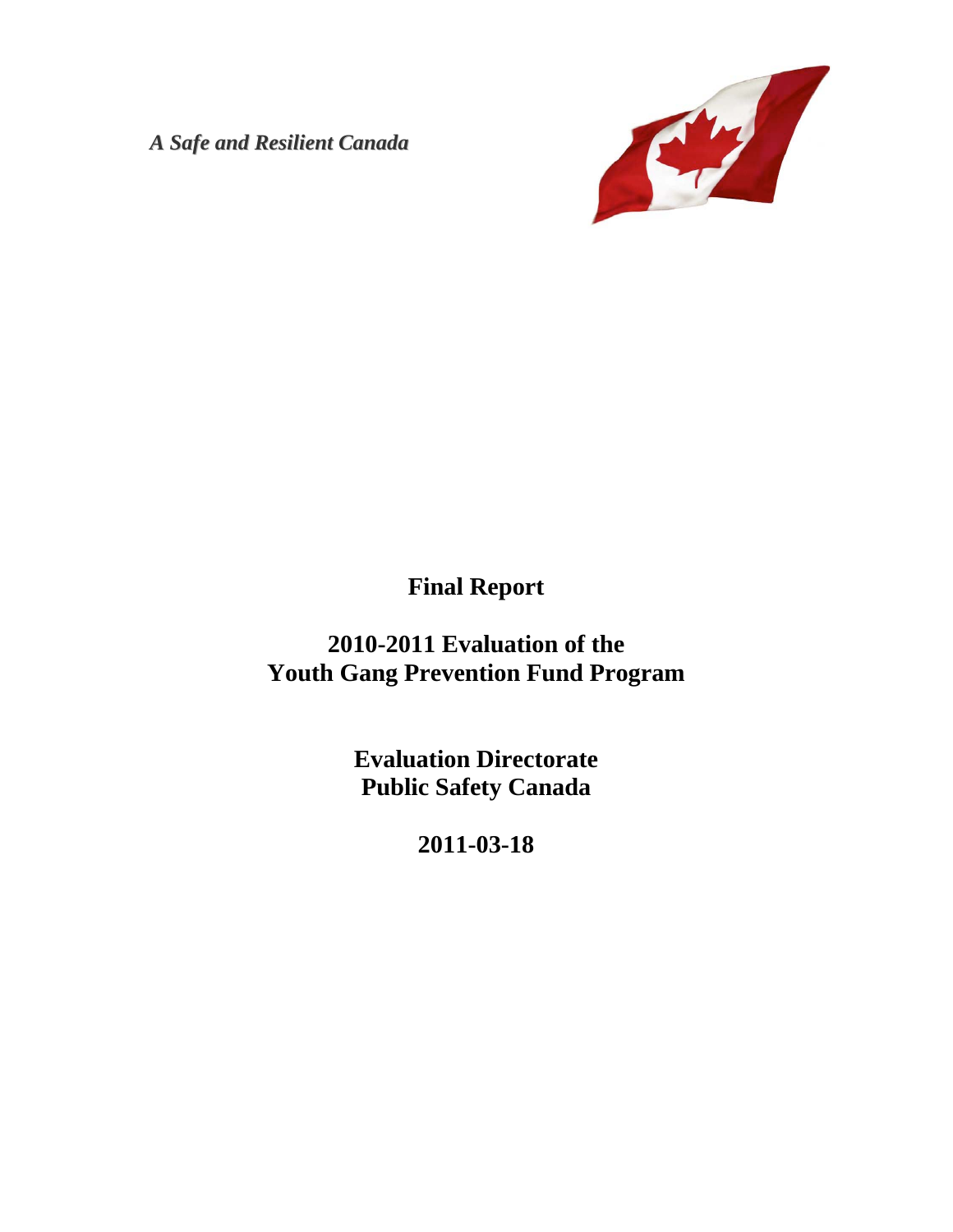# **Table of Contents**

| 1.0 |            |                                                                               |  |  |
|-----|------------|-------------------------------------------------------------------------------|--|--|
| 2.0 |            |                                                                               |  |  |
|     | 2.1        |                                                                               |  |  |
|     | 2.2        |                                                                               |  |  |
|     | 2.3        |                                                                               |  |  |
|     | 2.4        |                                                                               |  |  |
| 3.0 |            |                                                                               |  |  |
|     | 3.1        |                                                                               |  |  |
|     | 3.2        |                                                                               |  |  |
|     | 3.3        |                                                                               |  |  |
|     | 3.4        |                                                                               |  |  |
|     | 3.5        |                                                                               |  |  |
| 4.0 |            |                                                                               |  |  |
|     | 4.1        |                                                                               |  |  |
|     |            | 4.1.1                                                                         |  |  |
|     |            | Aspects of the Youth Gang Issue the YGPF Program was Designed to<br>4.1.2     |  |  |
|     |            |                                                                               |  |  |
|     |            | 4.1.3                                                                         |  |  |
|     |            | Alignment with i) federal government priorities and ii) PS strategic<br>4.1.4 |  |  |
|     |            |                                                                               |  |  |
|     | 4.2        |                                                                               |  |  |
|     |            | 4.2.1                                                                         |  |  |
|     |            | 4.2.2                                                                         |  |  |
|     |            | 4.2.3                                                                         |  |  |
|     |            | 4.2.4                                                                         |  |  |
|     | 4.3        |                                                                               |  |  |
|     |            | 4.3.1                                                                         |  |  |
|     |            | 4.3.2                                                                         |  |  |
| 5.0 |            |                                                                               |  |  |
|     |            |                                                                               |  |  |
|     | 5.1<br>5.2 |                                                                               |  |  |
|     |            |                                                                               |  |  |
|     |            |                                                                               |  |  |
|     |            |                                                                               |  |  |
| 6.0 |            |                                                                               |  |  |
| 7.0 |            |                                                                               |  |  |
|     |            |                                                                               |  |  |
|     |            |                                                                               |  |  |
|     |            |                                                                               |  |  |
|     |            |                                                                               |  |  |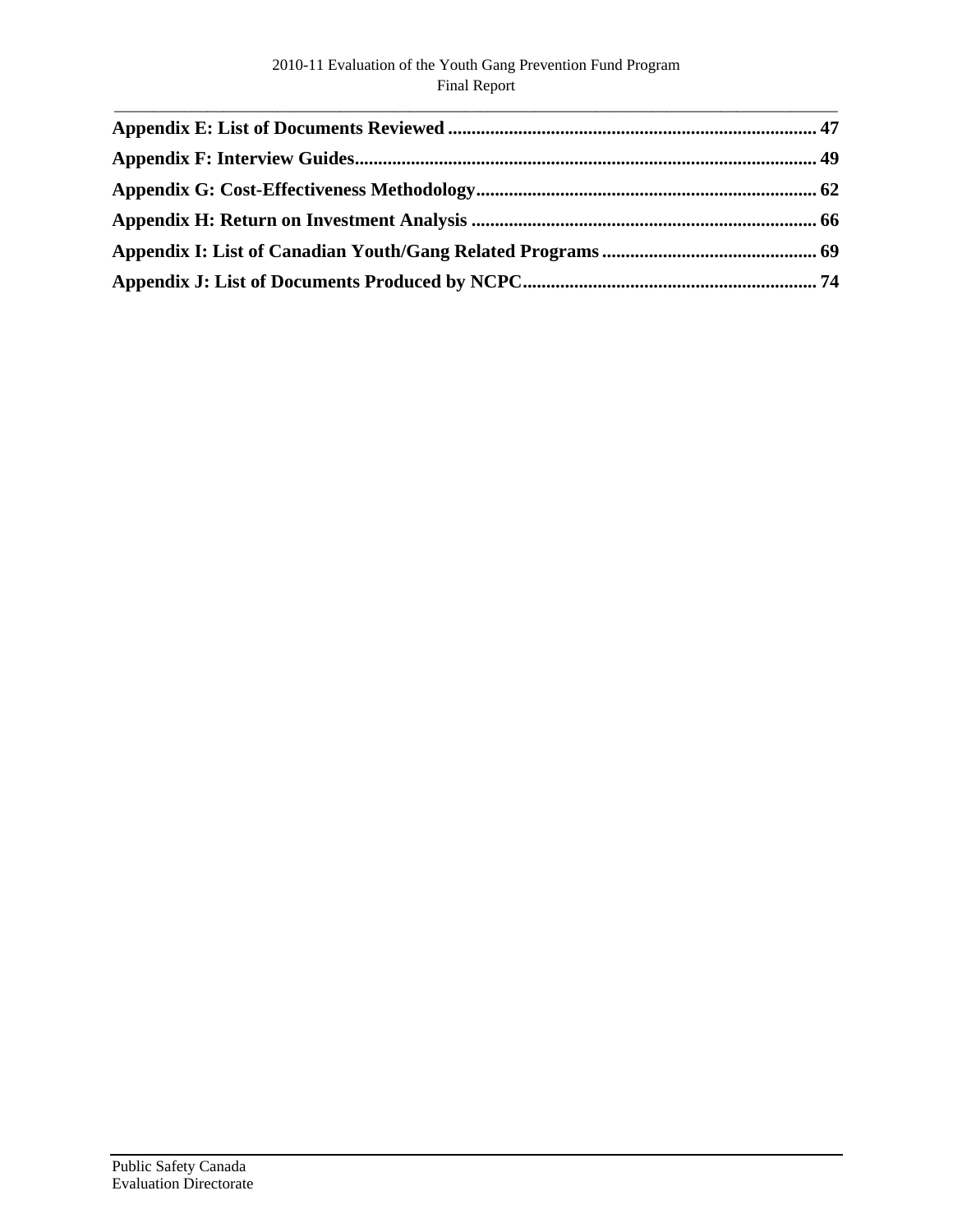# **Executive Summary**

<span id="page-3-0"></span>Canada's National Crime Prevention Strategy aims to increase individual and community safety by equipping Canadians with the knowledge, skills, and resources they need to advance crime prevention efforts in their communities. This is done in part through Public Safety Canada's (PS) National Crime Prevention Center (NCPC), which oversees the planning, development, and implementation of policies and practices related to crime prevention and victimization.

In delivering the Youth Gang Prevention Fund (YGPF) Program, the NCPC focuses on social factors and conditions that contribute to gang membership, while recognizing a need to reduce immediate opportunities or situations in which crime and victimization can occur. This approach is based on research which shows that preventive as well as reactive (or suppressive) measures—the apprehension, sentencing, incarceration and rehabilitation of offenders—are necessary to prevent crime.

The YGPF invests in communities where youth gangs are an existing or emerging threat and supports initiatives that clearly target youth in gangs or at greatest risk of joining gangs. Total funding for the YGPF Program is \$33,595,100 over five years beginning in 2006-2007. In choosing the projects under the YGPF Program, the NCPC worked within the context of the Federal/Provincial/Territorial Working Group on Community Safety and Crime Prevention to identify municipalities and community-based groups that were tackling youth gang issues. The NCPC then worked with these municipalities and communities to develop and implement anti-gang prevention projects using directed funding in the form of contribution agreements. Consistent with the experimental nature of NCPC's work, these projects were based on promising or proven gang prevention practices. Each project hired an independent evaluator to assess youth participants' propensity towards gang involvement, based upon set risk factors upon intake to the project, as well as at each six month interval. These results are reported annually to the NCPC which then collects, analyzes, and disseminates results from funded projects and other sources of knowledge and information on youth gang issues. This enables the federal government to play a role in helping develop local solutions to youth gang issues.

YGPF Program inception documents note that the federal government has a leadership role to play in helping to build safer and healthier communities. The YGPF Program provides an opportunity for the federal government to show leadership by bringing together partners who have a role in preventing and reducing youth crime.

The outcomes of the YGPF Program as stated in inception documents, the YGPF Accountability, Risk and Audit Framework (ARAF) and the program logic model can be summarized as follows:

- to increase understanding and knowledge of how to effectively address the issues related to youth gangs; and
- to support communities and youth at risk through the implementation of local, targeted and tailored anti-gang initiatives (through directed contribution funding).

This document presents the evaluation of PS's YGPF Program. This evaluation was conducted between May and July 2010 in accordance with the Treasury Board of Canada *Policy on Evaluation*, which came into effect April 2009, and the 2007 Accountability, Risk and Audit Framework (ARAF) prescribed by the program. The objective of this evaluation is to provide an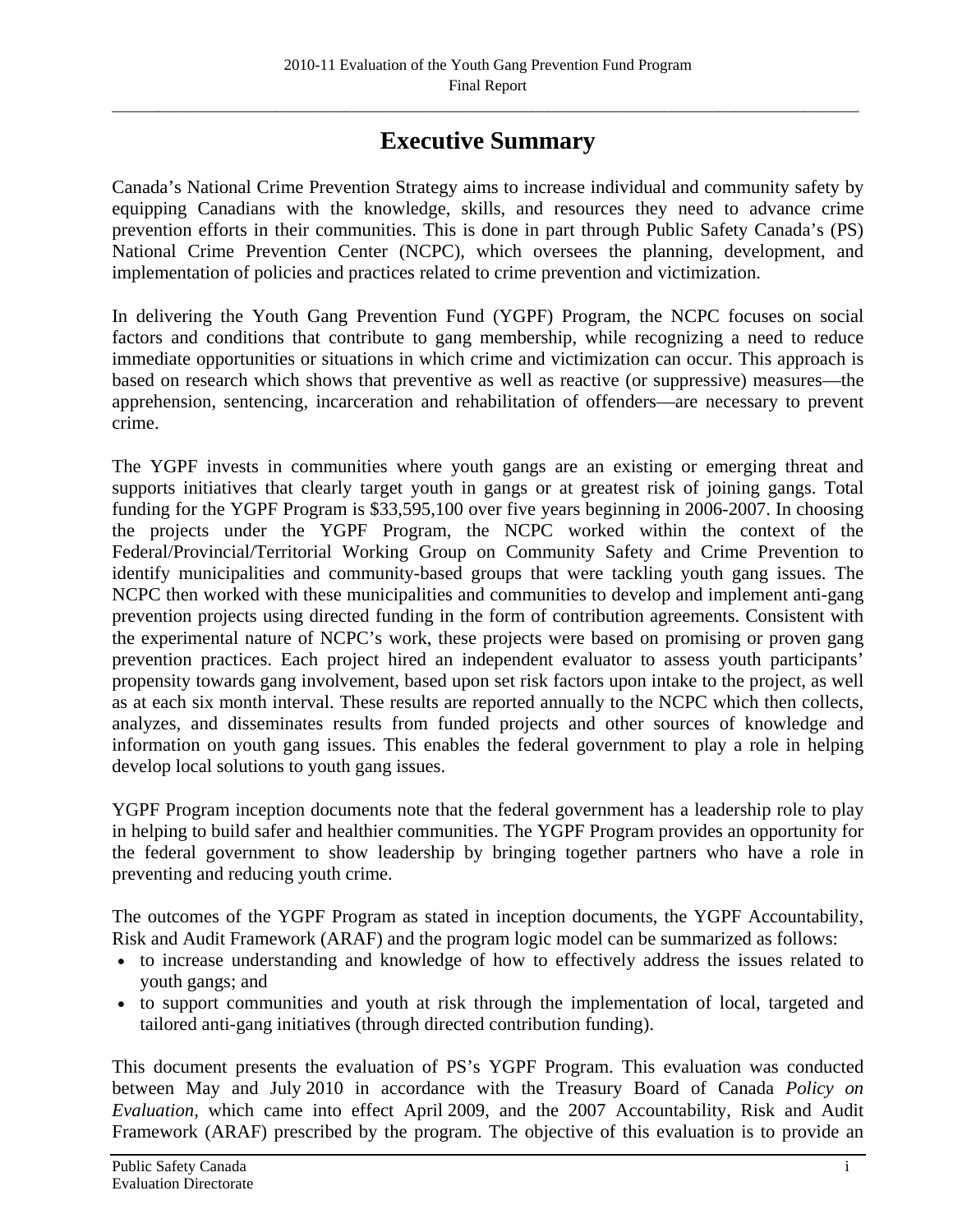evidence based, neutral assessment of the relevance and performance of the program that is in its fifth year of operation. The scope of the research for this evaluation includes activities of the YGPF Program from its inception in October 2006 to March 31, 2010. It should be noted that the scope of the evaluation includes the YGPF Program, rather than just the activities of the funded projects. The YGPF Program refers to the results of the funded projects under the YGPF (the fund); the administration of related contribution funding; and the knowledge transfer activities of NCPC related to the youth gang issue.

The evaluation methodologies included document/literature review and Internet research; a review of the Grants and Contributions Information Management System; interviews with program management, funded recipients, project evaluators and subject matter experts; a provincial/territorial focus group; a review of NCPC's Annual Project Evaluation Reports; a comparative analysis; and a cost-effectiveness analysis.

# **Conclusions**

1) Relevance

### **Is there a demonstrable societal need to address the issue of youth gangs in Canada?**

There is a need to address the issue of youth gangs in Canada, as evidenced by an upward trend in the intensity of gang-related crime and youth gang membership; and the impact of youth gangs on society at various levels. The lack of a standard definition of youth gangs makes it difficult to track reliable trend information.

### **What aspects of the youth gang issue was the YGPF Program designed to address and does this response remain relevant?**

The objectives of the program remain relevant due to the continued lack of research in the area of youth gangs and the continuing need to address the youth gang issue in general. The exploratory nature of the YGPF Program assists in filling this gap based on the development of knowledge through practice. For the most part, the YGPF Program has been able to distinguish itself from general youth delinquency programs by implementing projects in communities where there is a presence of youth at risk of delinquency and a threat of or presence of youth gangs. Demand for the program is high and there are emerging needs that the program has yet to address.

### **Is it within the federal role to deliver the YGPF Program?**

It is within the federal role of PS to act as leaders in helping to build safer and healthier communities, and the federal government is demonstrating leadership in this regard through the YGPF Program. However, it cannot be determined whether there is duplication in this area. Further coordination is needed to categorize and delineate the many youth gang programs in existence, including other NCPC funds, and to strengthen the coordination and knowledge sharing among them.

### **Is there alignment between the YGPF Program objectives and i) federal government priorities and ii) the strategic outcomes of PS?**

There is alignment between the YGPF Program objectives and federal government priorities. Although the federal agenda has shifted focus, it continues to be a federal priority to address youth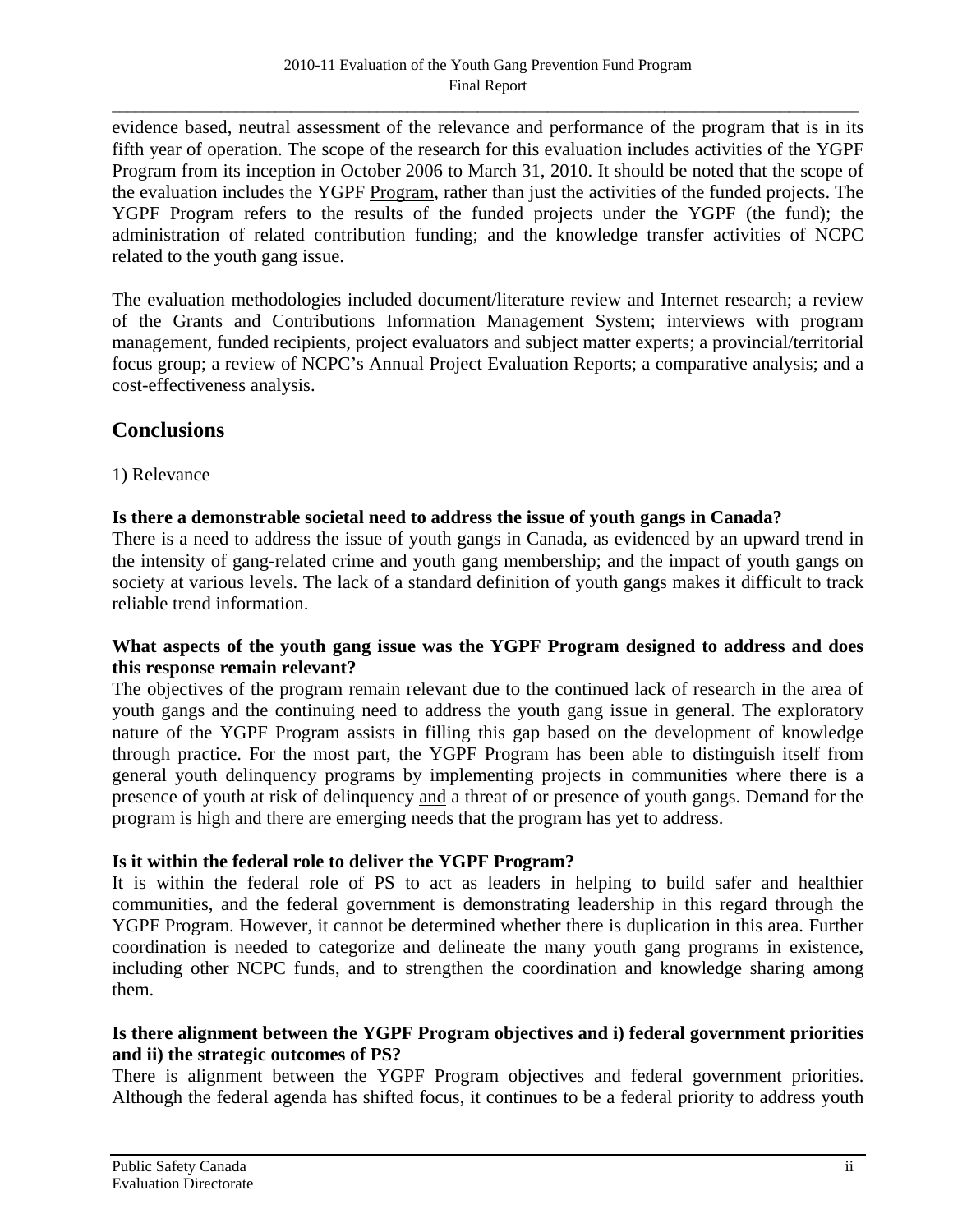crime. The YGPF Program is strongly aligned with the objectives of the NCPC and the strategic outcome of PS.

2) Performance—Effectiveness

### **To what extent has the YGPF Program progressed toward expected outcomes?**

Knowledge Development and Transfer Outcomes: The body of knowledge on youth gangs has been augmented by the YGPF Program, but there is still work to be done to understand the nature of the youth gang phenomenon in Canada. It is not directly known if the knowledge level among provincial/territorial stakeholders and local communities has changed as a result of the YGPF Program. Knowledge among the funded project organizations has increased, but impacts on knowledge within the broader community remains unknown.

Community Outcomes: It cannot be determined whether there have been wider community impacts outside of the YGPF projects in terms of the community response to gangs. It is possibly too early to assess this outcome. Although YGPF projects are receiving community-based support (they are funded by about 30% from sources outside of YGPF), many projects may not continue in full without on-going federal support.

Participant Outcomes: Overall, YGPF projects have successfully engaged approximately 1,100 youth. The projects are at capacity and project services are being delivered. A few projects have seen moderate success in raising the knowledge and awareness of project participants, and there is evidence of behaviour change across some of the risk factors. Although the precise extent of behaviour change cannot be determined, the maximum potential impact is up to one-quarter of program participants. In terms of youth gang involvement, early success has been demonstrated with 81 participants exiting their gangs in two projects (or approximately three-quarters of participants in these projects).

#### **Are there any challenges or unintended impacts as a result of the YGFP program?**

The measurement of outcomes is particularly challenging due to a lack of evaluation expertise in the area of youth gangs in Canada; difficulties in finding control groups due to the nature of the target population; a lack of willingness of some participants to complete assessments; and the lack of standardized data collection instruments across projects that would enable cross-comparison and roll-up of data.

The scope of the YGPF Program did not include emerging issues related to rural communities and Aboriginal communities.

3) Performance—Efficiency and Economy

#### **Is the contribution fund being administered efficiently?**

The NCPC had difficulty administering the contribution fund in an efficient manner in the first two years of operation (2006-2007 and 2007-2008). Efficiency results have improved during the last two years of the program (2008-2009 and 2009-2010).

### **Have YGPF projects reached youth in a cost-efficient manner?**

The cost per youth reached has gone down over the last two years suggesting improved efficiency, but no trend data is available so this result is inconclusive. The cost per participant for the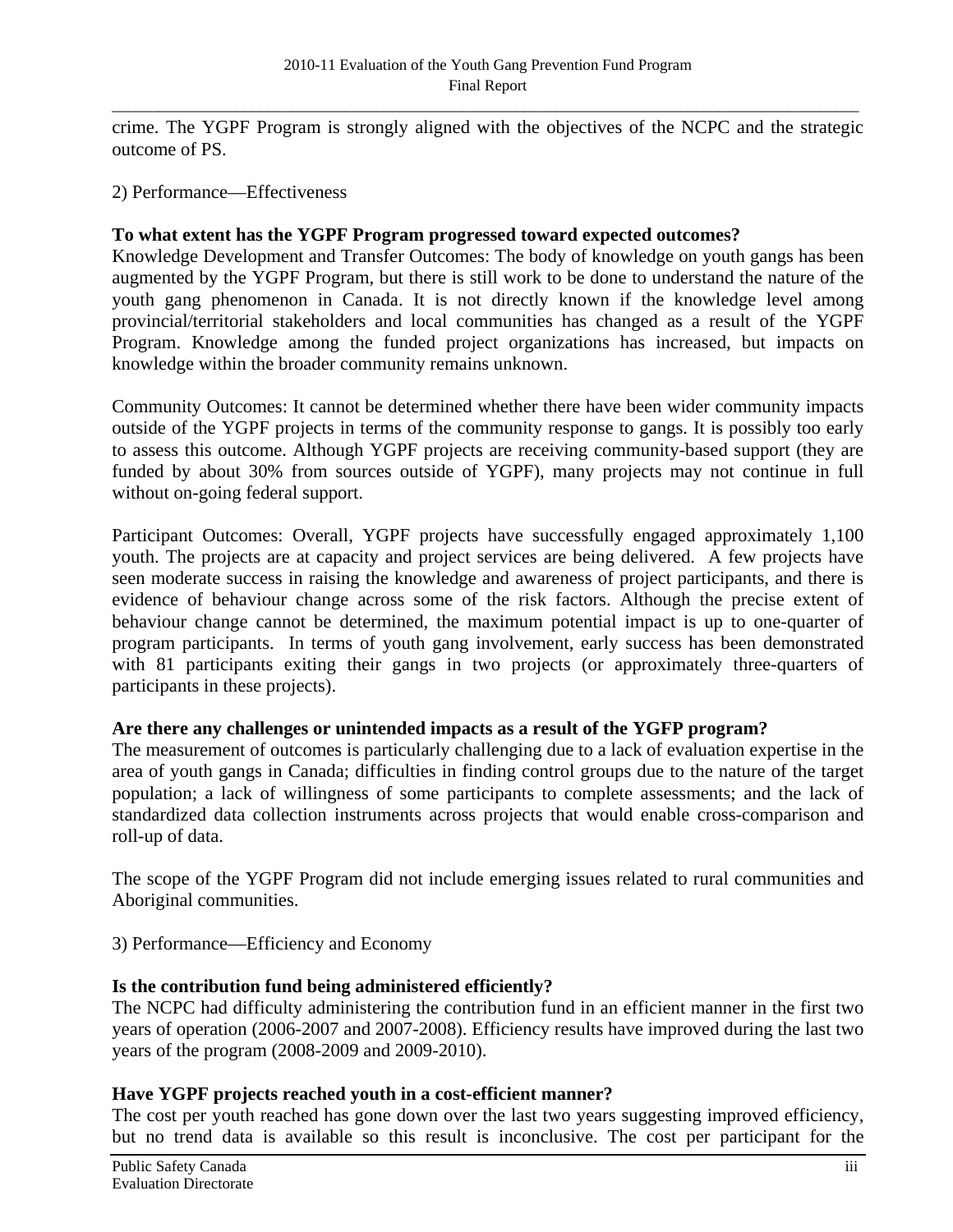Milwaukee Wraparound model is in line with other jurisdictions where this model has been implemented. Other models could not be compared.

#### **Given early success, what is the potential return on investment?**

At the project level, there is good potential for a return on the federal investment for those projects that are demonstrating early success. At the fund level, according to mathematical modelling, the program can break even if a success rate of between 15% and 35% is realized (with a mid-range value of 20%); or if a total of between 150 and 400 participants either exit their gangs, or are prevented from entering a gang, by the end of the program. Based in literature review, the potential return at the provincial and societal levels is high if models are implemented with fidelity meaning that close attention is paid quality control and adherence to original program designs.

# **Recommendations**

Based on key findings and conclusions contained in this report, the Evaluation Directorate recommends that the Assistant Deputy Minister, Community Safety and Partnerships Branch, ensure that the National Crime Prevention Centre address the following recommendations:

- 1. Consult with stakeholders to define the term "youth gangs" with the purpose of arriving at a standard definition or to provide a core definition that can be varied to local circumstance. Collaboration and consensus building in this area will enable the youth gang phenomena in Canada to be more accurately tracked, analyzed, discussed and addressed.
- 2. Ensure that future projects take into consideration:
	- emerging needs identified by existing projects;
	- sound analysis of the existing or emerging threat of gang activity in communities being considered; and
	- special needs of Aboriginal youth.
- 3. Undertake a comprehensive environmental scan of existing youth gang programs/initiatives in Canada in order to strengthen coordination and knowledge sharing; identify synergies, duplication and gaps; and assess the sustainability of current projects. Particular emphasis should be placed on federal programs (e.g. YGPF, Crime Prevention Action Fund and Justice Renewal Fund's Guns, Gangs and Drugs Priority).
- 4. Collect systematic performance information from:
	- funded recipients by ensuring implementation of consistent periodic measurement through the use of standardized data collection and measurement tools where possible (e.g. participant survey); collection of information on gang exits (and prevention of gang entry); and assessment of fidelity with the foundational model being tested;
	- other stakeholders that will provide feedback on NCPC information products; and
	- local communities regarding impacts of projects.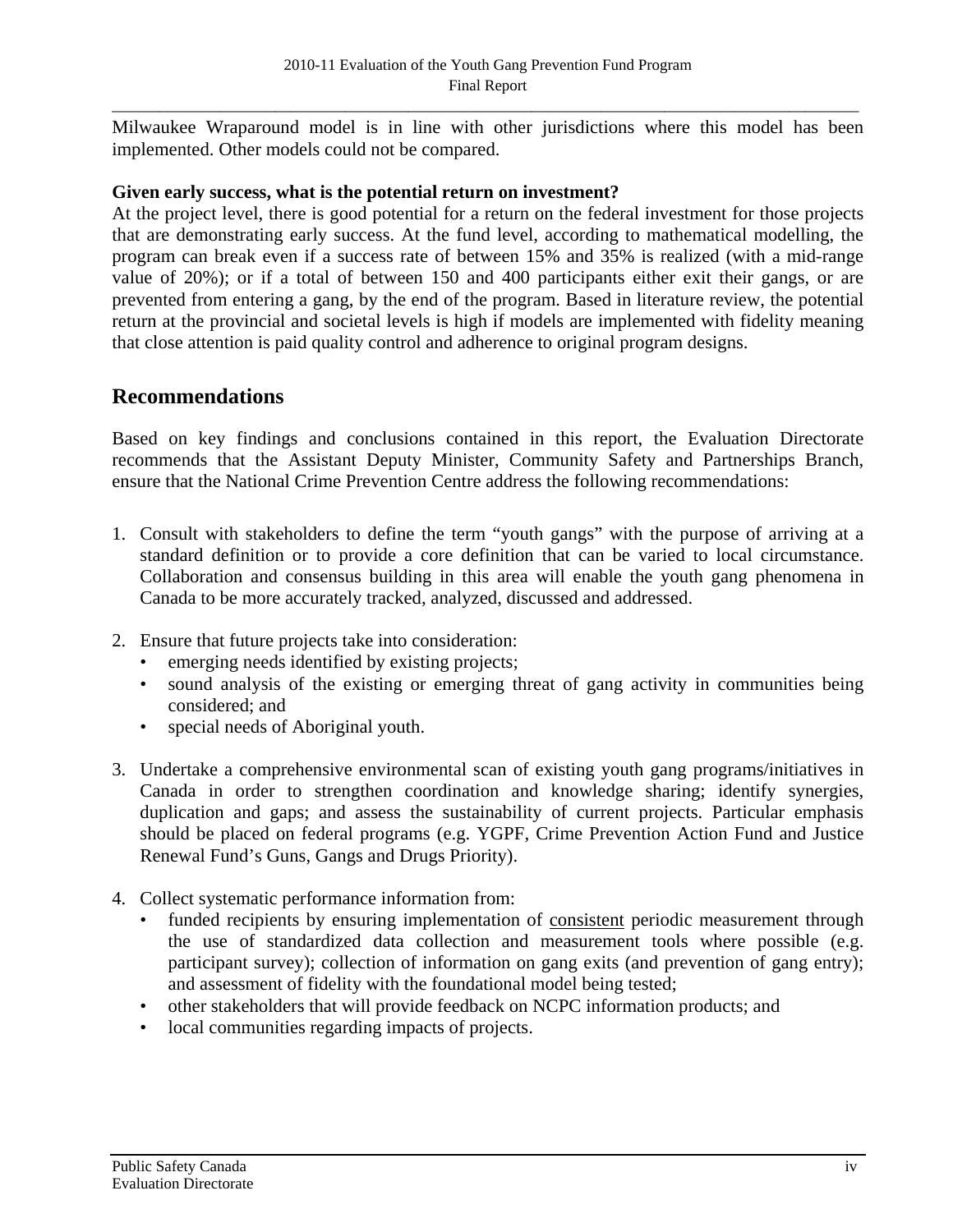# **Management Response and Action Plan**

The 2007 Accountability, Risk and Audit Framework (ARAF) for the Youth Gang Prevention Fund (YGPF) called for an evaluation of the initiative in 2010. The evaluation examined issues of relevance, effectiveness, efficiency, and economy. The draft final report was submitted by the Evaluation Directorate, Public Safety Canada in October 2010.

This Management Action Plan is the National Crime Prevention Centre's (NCPC) response to the recommendations contained in the draft 2010 final evaluation report of the YGPF. As NCPC is currently seeking renewal of the YGPF, the proposed responses and timelines provided below are contingent upon acceptance the renewal and approval of funding.

Recommendation 1 accepted. The NCPC will work closely with its stakeholders, provinces and territories, municipalities and police organizations, academics, as well as funding recipients, to develop a core definition that describes the nature and characteristics of youth gang phenomena. The definition will allow for taking into consideration regional and local differences. Discussions will also explore the possibility of using the definition for tracking and measurement purposes.

Timeline: Taking into consideration the multiple partners involved in this action, this work is expected to be completed by the end of year two of the renewed initiative.

Recommendation 2 accepted. The NCPC will take stock of internal and external evaluation studies of youth gang funded projects, research studies conducted in Canada, and information from key stakeholders, to inform future project development in this area.

Timeline: Final evaluation reports for currently funded YGPF will be completed by March 2011. An initial analysis of the report findings will be conducted by Fall 2011 with on-going research and stakeholder information contributing to the analysis on an on-going basis.

Recommendation 3 accepted. Should the initiative be renewed, the NCPC will work to document and analyze relevant programs and initiatives at federal and provincial/territorial levels in particular.

Timeline: The challenges of conducting a comprehensive scan of these programs and initiatives cannot be underestimated. So the NCPC expects to complete this task by December 2012.

Recommendation 4 accepted. The NCPC will implement a robust project-based information management system collecting as much consistent project based information as possible, taking into consideration the specificity of local projects as well as the adaptation of models to local circumstances and capacities.

Timeline: Development of the project-based information management system is currently underway and will be completed by March 2011.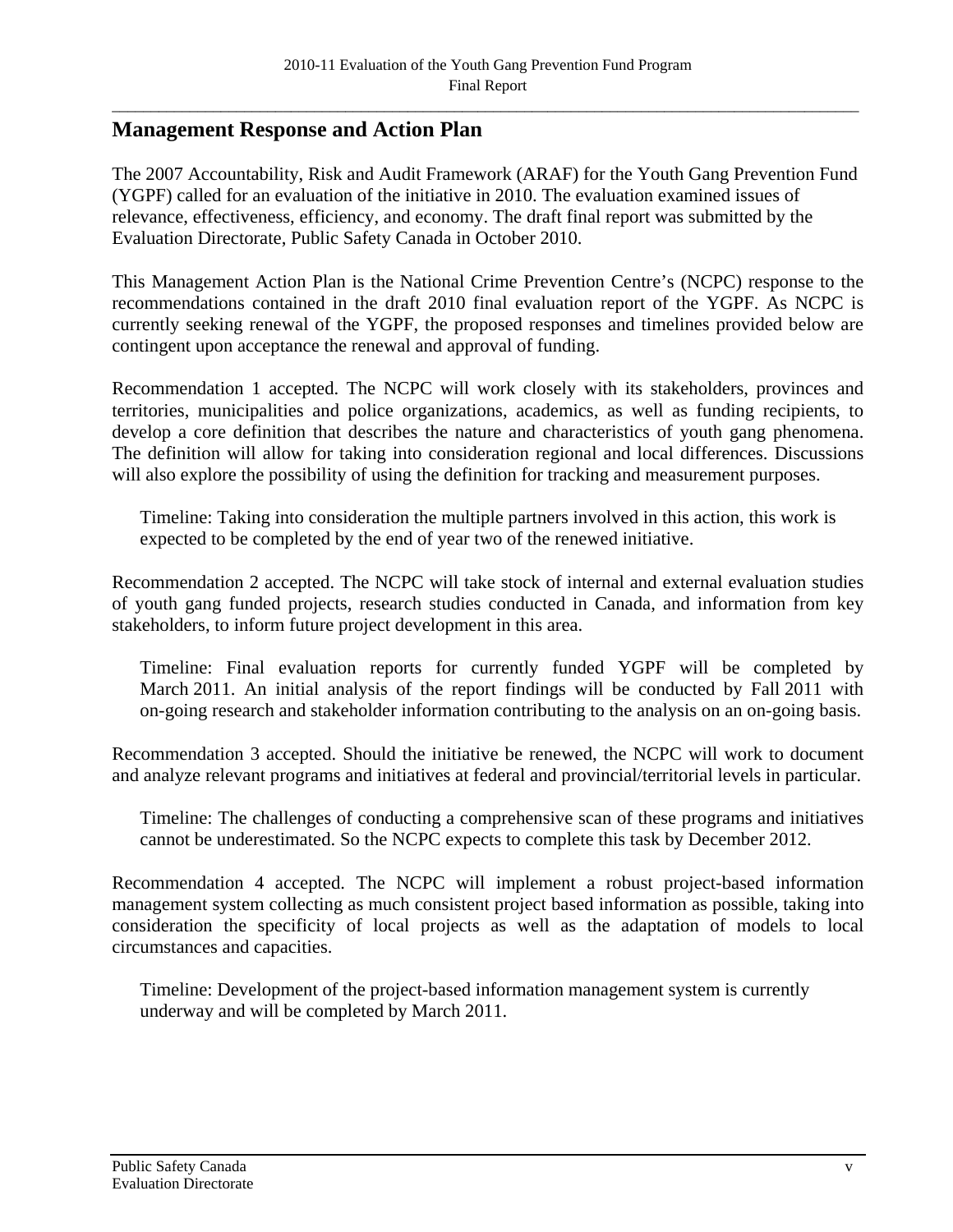# <span id="page-8-0"></span>**1.0 Introduction**

This document presents the 2010-2011 evaluation of Public Safety Canada's (PS) Youth Gang Prevention Fund (YGPF) Program. This evaluation was conducted between May and July 2010 in accordance with the Treasury Board of Canada *Policy on Evaluation*, which came into effect April, 2009 and the 2007 Accountability, Risk and Audit Framework (ARAF) prescribed by the program.

The YGPF Program refers to the results of the funded projects under the YGPF (the fund); the administration of related contribution funding; and the knowledge transfer activities of the National Crime Prevention Center (NCPC) related to the youth gang issue. Thus, throughout this document both the YGPF Program and the YGPF (fund alone) are referenced.

Evaluation assesses the extent to which a program, policy or initiative addresses a demonstrable need, is appropriate to the federal government, and is responsive to the needs of Canadians. It also studies the extent to which effectiveness, efficiency and economy have been achieved by a program, policy or initiative.

# **2.0 Profile**

# **2.1 Background**

To date, research on youth gangs in Canada has not been extensive; thus, the National Crime Prevention Center  $(NCPC)^1$  $(NCPC)^1$  has built its knowledge base mainly from research done in the United States. American studies indicate that youth gang members commit a disproportionate number of offences and commit serious and violent offences at a rate several times higher than youth who are not involved in gangs<sup>[2](#page-8-2)</sup>. This is especially the case in urban centres such as Toronto, Vancouver, Winnipeg and Montreal which have experienced an escalation in gang-related shootings in the past few years. The issue of youth gangs is a complex problem, with many factors that affect root causes. Despite the thousands of projects, programs and strategies that have been developed and implemented to date, one lesson is clear: the diversity and complexity of the youth gang problem defies an easy solution or single strategy.<sup>[3](#page-8-3)</sup> Therefore, the issue requires comprehensive strategies designed to address the root causes of gang activity.

Canada's National Crime Prevention Strategy aims to increase individual and community safety by equipping Canadians with the knowledge, skills, and resources they need to advance crime prevention efforts in their communities. This is done in part through the NCPC, which oversees the planning, development, and implementation of policies and practices related to crime prevention and victimization.

<sup>&</sup>lt;sup>1</sup> A component of Public Safety Canada's Community Safety and Partnership Branch

<sup>2</sup> Howell, J.C. (1998). *Youth Gangs: An Overview (PDF Version)*. Washington, D.C.:U.S. Department of Justice, Office of Justice Programs, Office of Juvenile Justice and Delinquency Prevention; NCPC –Youth Gang Series Publications (2007).

<span id="page-8-3"></span><span id="page-8-2"></span><span id="page-8-1"></span><sup>&</sup>lt;sup>3</sup> Wyrick and Howell, 2004, quoted from NCPC (2007), "Addressing Youth Gang Problems: An Overview of Programs and Practices"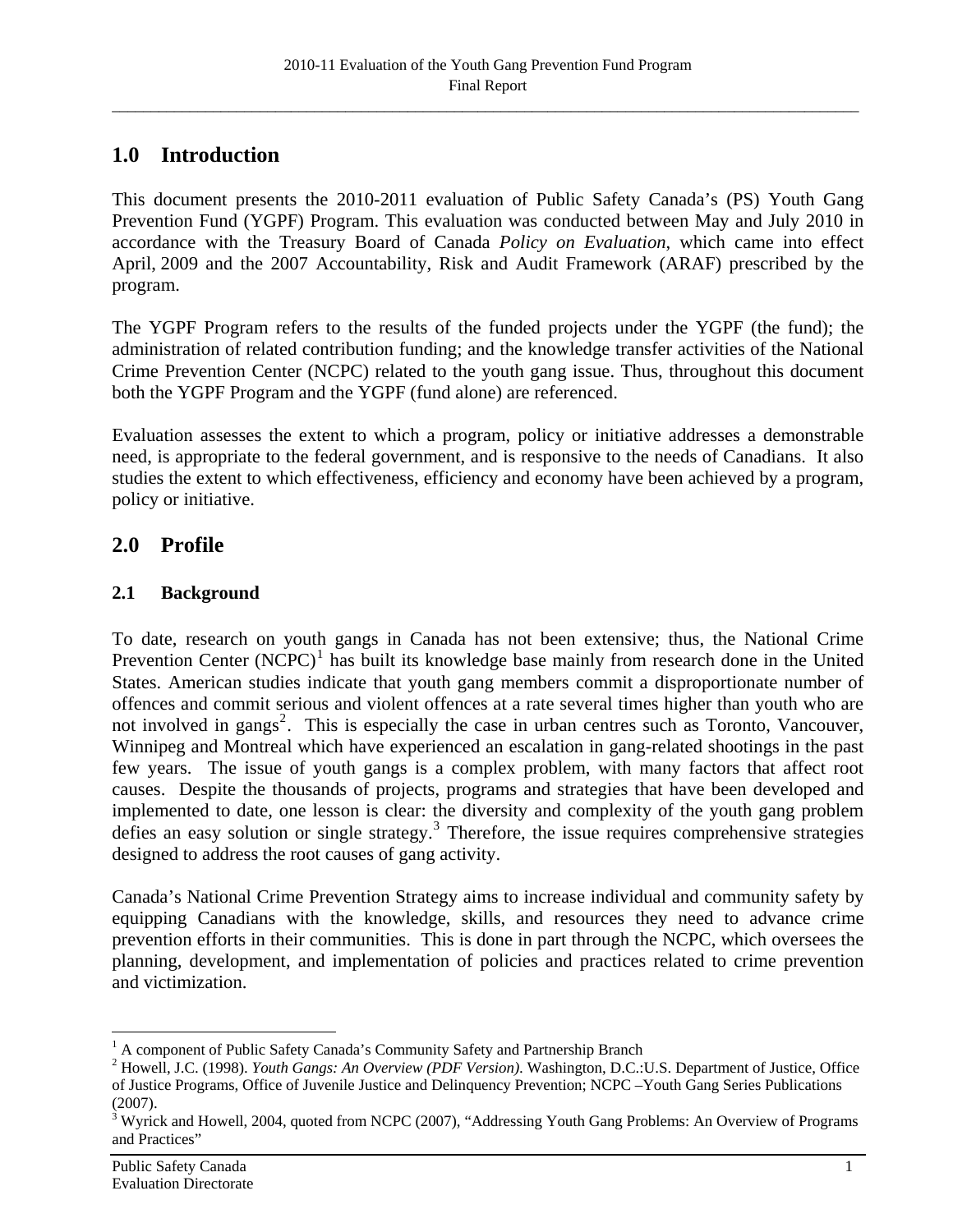<span id="page-9-0"></span>In delivering the YGPF Program, the NCPC focuses on social factors and conditions that contribute to gang membership, while recognizing a need to reduce immediate opportunities or situations in which crime and victimization can occur. This approach is based on research which shows that preventive as well as reactive (or suppressive) measures—the apprehension, sentencing, incarceration and rehabilitation of offenders—are necessary to prevent crime.<sup>[4](#page-9-1)</sup>

In choosing the projects under the YGPF Program, the NCPC worked within the context of the Federal/Provincial/Territorial Working Group on Community Safety and Crime Prevention to identify municipalities and community-based groups that were tackling youth gang issues. The NCPC then worked with these municipalities and communities to develop and implement anti-gang prevention projects using directed funding in the form of contribution agreements. Consistent with the experimental nature of NCPC's work, these projects were based on promising or proven gang prevention practices. Funded projects were chosen according to the terms and conditions of the YGPF and were meant to invest in communities where there was an incidence or emerging threat of gangs. Each project hired an independent evaluator to assess youth participants' propensity towards gang involvement, based upon set risk factors upon intake to the project, as well as at each six month interval. These results are reported annually to the NCPC which then collects, analyzes, and disseminates results from funded projects and other sources of knowledge and information on youth gang issues. This enables the federal government to play a role in helping develop local solutions to youth gang issues.

### **2.2 Resources**

| <b>Table 1: YGPF Program Resources</b>                       |             |             |             |             |             |  |
|--------------------------------------------------------------|-------------|-------------|-------------|-------------|-------------|--|
|                                                              | 2006-2007   | 2007-2008   | 2008-2009   | 2009-2010   | 2010-2011   |  |
| Vote 1<br>- salaries                                         | \$313,300   | \$636,600   | \$636,600   | \$636,600   | \$636,600   |  |
| - operating                                                  | \$344,700   | \$521,300   | \$521,300   | \$521,300   | \$521,300   |  |
| Vote 5 (Contributions)                                       | \$2,832,000 | \$6,132,000 | \$6,132,000 | \$6,132,000 | \$6,132,000 |  |
| PROGRAM BUDGET                                               | \$3,490,000 | \$7,289,900 | \$7,289,900 | \$7,289,900 | \$7,289,900 |  |
| <b>Employee Benefits Program</b>                             | \$63,700    | \$127,300   | \$127,300   | \$127,300   | \$127,300   |  |
| <b>Public Works and Government</b><br>Services Accommodation | \$41,400    | \$82,800    | \$82,800    | \$82,800    | \$82,800    |  |
| <b>TOTAL FUNDING</b>                                         | \$3,595,100 | \$7,500,000 | \$7,500,000 | \$7,500,000 | \$7,500,000 |  |

Total funding for the YGPF Program is \$33,595,100 over five years beginning in 2006-2007. Table 1 summarizes the funding distribution.

# **2.3 Expected Outcomes**

YGPF Program inception documents note that the federal government has a leadership role to play in helping to build safer and healthier communities. The YGPF Program provides an opportunity for the federal government to show leadership by bringing together partners who have a role in preventing and reducing youth crime.

<span id="page-9-1"></span><sup>4</sup> Jamieson, W., Hart, L. (June 2003). *Compendium of Promising Crime Prevention Practices in Canada.* Calendon Institute of Social Policy for the National Crime Prevention Strategy.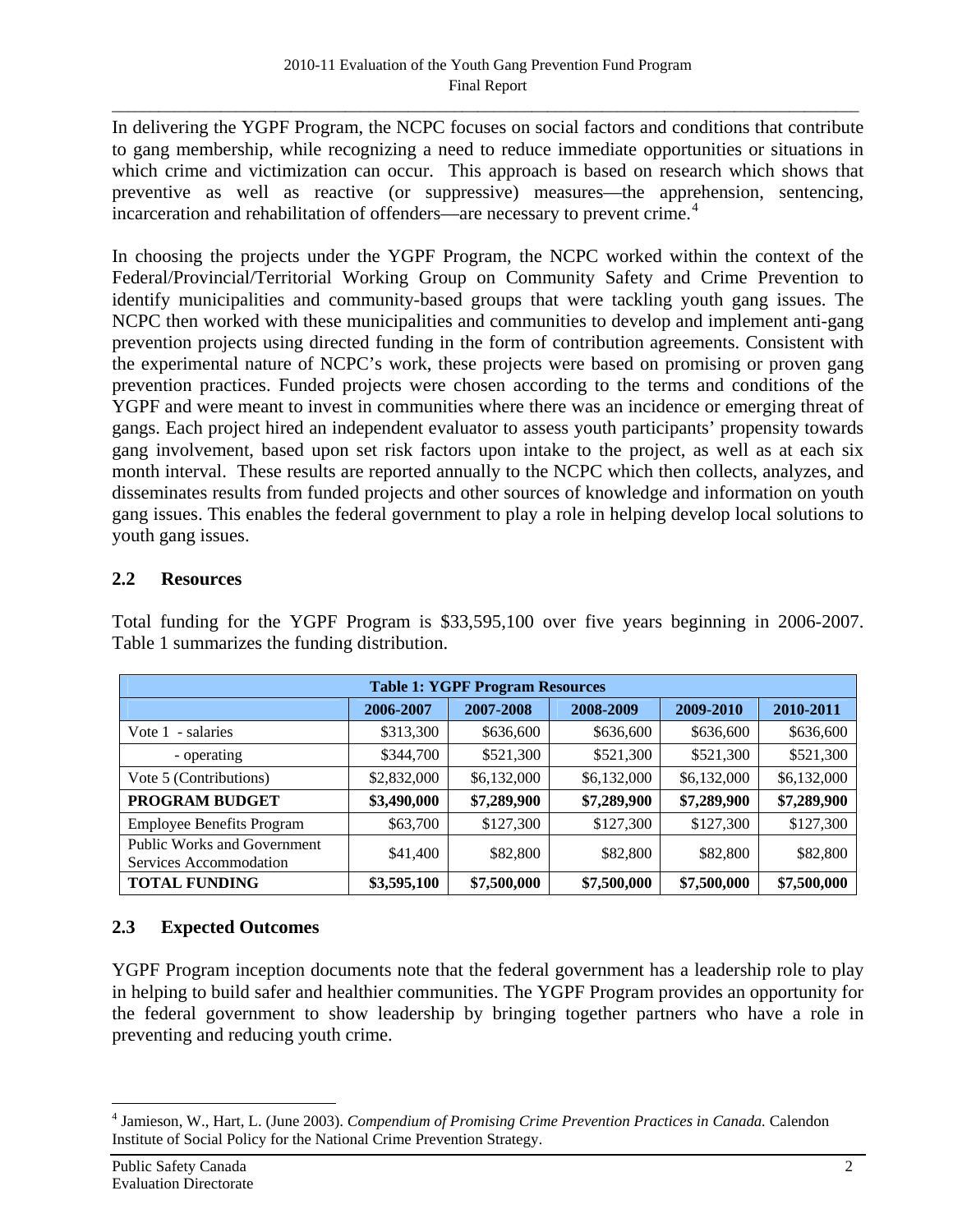<span id="page-10-0"></span>The outcomes of the YGPF Program, as stated in inception documents, the YGPF ARAF, and the program logic model (see Appendix A), can be summarized as follows:

- to increase understanding and knowledge of how to effectively address the issues related to youth gangs; and
- to support communities and youth at risk through the implementation of local, targeted and tailored anti-gang initiatives (through directed contribution funding).

Based on the program theory, it was expected that in the short term (i.e., one to three years) the YGPF funded projects would have successfully engaged youth that were in gangs; those at greatest risk of joining gangs; or those who wished to exit gangs by providing them with activities that responded to their needs. It was also expected and that, within this timeframe, youth would be taking advantage of the services offered by the projects.

The theory behind the YGPF is that addressing modifiable risk factors for gang involvement is the mechanism by which the ultimate outcome of decreased gang violence is achieved. Thus, in years four and five, it was expected YGPF funded projects would have had a positive impact on those specific risk factors that are linked to gang involvement (e.g. improved school attendance and achievement, increased involvement in pro-social activities). The funded projects were also expected to decrease the number of youth joining gangs and increase the number of youth exiting gangs. These changes were expected to ultimately be reflected in a decrease in gang-related crime in communities where gang prevention interventions were implemented.

At the same time, the knowledge development work within NCPC was expected to have resulted in the dissemination of information on gangs and gang prevention that would add to the Canadian knowledge base, and would be reflected in an improved community response to gangs in a larger number of communities across the country.

Results related to participant outcomes were only expected to be achieved in those communities where projects were funded. However, the research community; federal, provincial and territorial partners; other levels of government and local organizations involved in the issue of youth gangs were expected to benefit by the knowledge developed from these projects and their implications for future prevention initiatives.

### **2.4 YGPF Program Funded Projects**

Since program inception, a total of 19 projects have signed contribution agreements under the YGPF Program in the amount of \$31.7 million with an average value of about \$1.7 million.

The YGPF Program projects implement evidence-based models, many of which have their foundation in youth gang work in the United States, and which have been adapted to the Canadian context. Included in the funded projects to date are seven main models, as summarized in Table 2. Further details on funded projects can be found at Appendix B.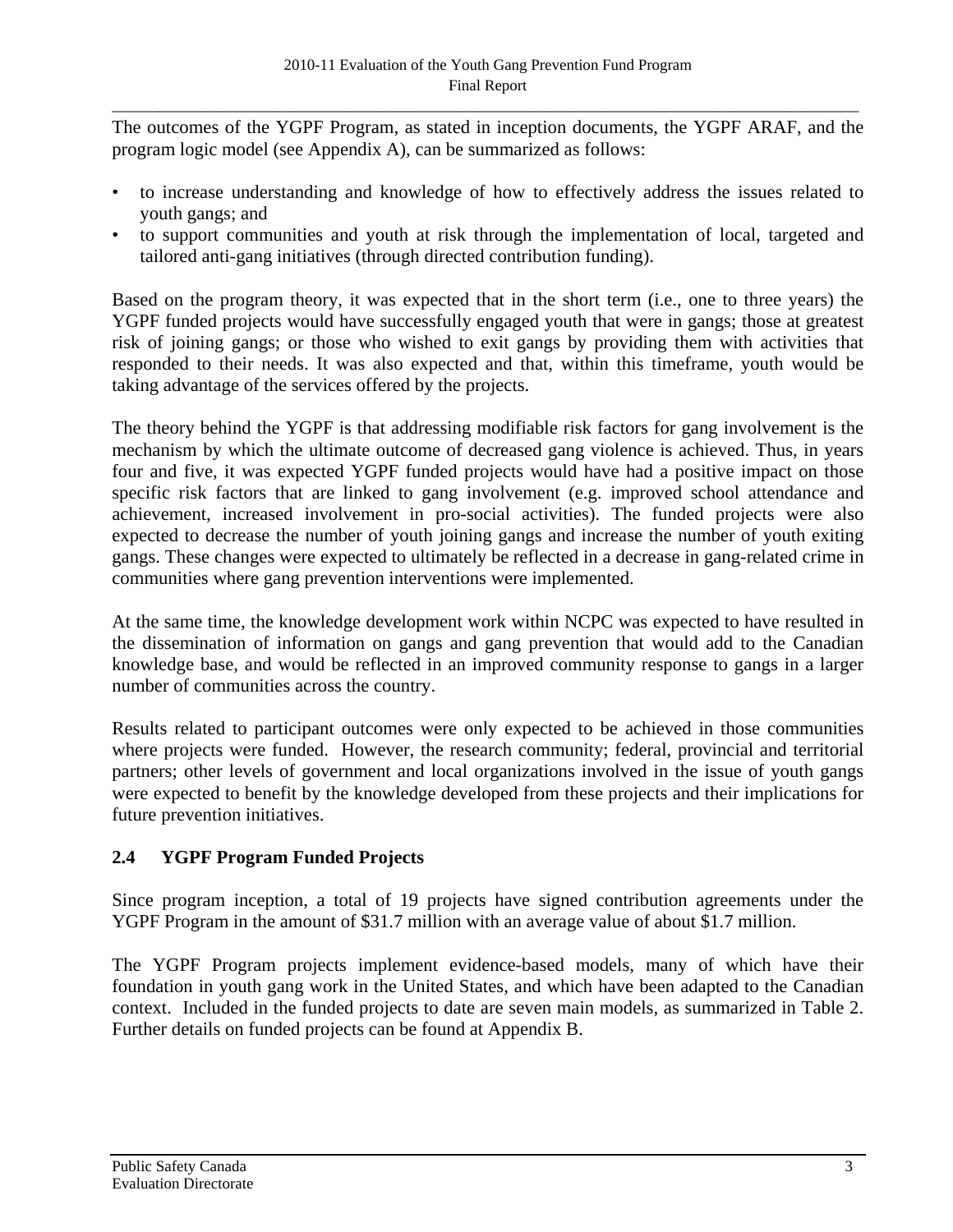<span id="page-11-0"></span>

| <b>Table 2: Summary of Foundational Project Models</b>                                                                  |                                     |                                                                                                                                       |  |  |  |
|-------------------------------------------------------------------------------------------------------------------------|-------------------------------------|---------------------------------------------------------------------------------------------------------------------------------------|--|--|--|
| <b>Project Model</b>                                                                                                    | <b>Number of</b><br><b>Projects</b> | <b>Project Locations</b>                                                                                                              |  |  |  |
| Milwaukee Wraparound Approach                                                                                           | 7                                   | British Columbia (Surrey)<br>$\bullet$<br>Alberta (Calgary)<br>٠<br>Saskatchewan (Regina)<br>Ontario (Toronto, Hamilton)<br>$\bullet$ |  |  |  |
| Spergel Model                                                                                                           | 3                                   | Manitoba (Winnipeg)<br>$\bullet$<br>Ontario (Oshawa)<br>$\bullet$                                                                     |  |  |  |
| Principles by Brendtro, Brokenleg and Van<br><b>Bockern</b>                                                             | $\overline{c}$                      | Saskatchewan (Prince Albert)<br>$\bullet$<br>Manitoba (Winnipeg)<br>$\bullet$                                                         |  |  |  |
| NCPC Risk Factors and Aboriginal Teachings                                                                              |                                     | Manitoba (Winnipeg)<br>$\bullet$                                                                                                      |  |  |  |
| Melanie Nimmos "The Invisible Gang Member"                                                                              |                                     | Manitoba (Winnipeg)<br>$\bullet$                                                                                                      |  |  |  |
| Gang Prevention through Targeted Outreach<br>(GPTTO) Program                                                            | 1                                   | Quebec (Montreal)<br>٠                                                                                                                |  |  |  |
| Gang Resistance Education and Training<br>(GREAT) Program                                                               | 1                                   | Ontario (Niagara)<br>٠                                                                                                                |  |  |  |
| Others models, Comprehensive or Wraparound<br>Approach, and the Youth Violence Reduction<br>Partnerships Program (U.S.) | 3                                   | British Columbia (Vancouver)<br>$\bullet$<br>Quebec (Montreal)<br>$\bullet$<br>Nova Scotia (Halifax)<br>$\bullet$                     |  |  |  |

# **3.0 About the Evaluation**

# **3.1 Objective**

The objective of the 2010-2011 evaluation of the YGPF Program is to provide an evidence-based, neutral assessment of the relevance and performance of the program that is in its fifth year of operation.

# **3.2 Scope and Context of the Evaluation**

The scope of the research for this evaluation includes activities of the YGPF Program<sup>[5](#page-11-1)</sup> from its inception in October 2006 to March 31, 2010. It should be noted that the scope of the evaluation includes the YGPF Program, rather than just the activities of the funded projects.

The NRG Research Group, Vancouver-based research company, conducted an interim evaluation<sup>[6](#page-11-2)</sup> of the YGPF Program between February and December 2009. The overarching goal of the interim evaluation was to determine if, and to what extent, the YGPF Program was being implemented as intended, and if it was making progress towards its long term outcomes. The conclusions and recommendations of the interim evaluation can be found in Appendix C.

<u>.</u>

<span id="page-11-1"></span> $<sup>5</sup>$  As mentioned in section 1.0, the YGPF Program refers to the results of the funded projects under the YGPF (the fund);</sup> the administration of related contribution funding; and the knowledge transfer activities of the National Crime Prevention Center (NCPC) related to the youth gang issue.

<span id="page-11-2"></span><sup>&</sup>lt;sup>6</sup> Interim Evaluation of the National Crime Prevention Centre Youth Gang Prevention Fund Program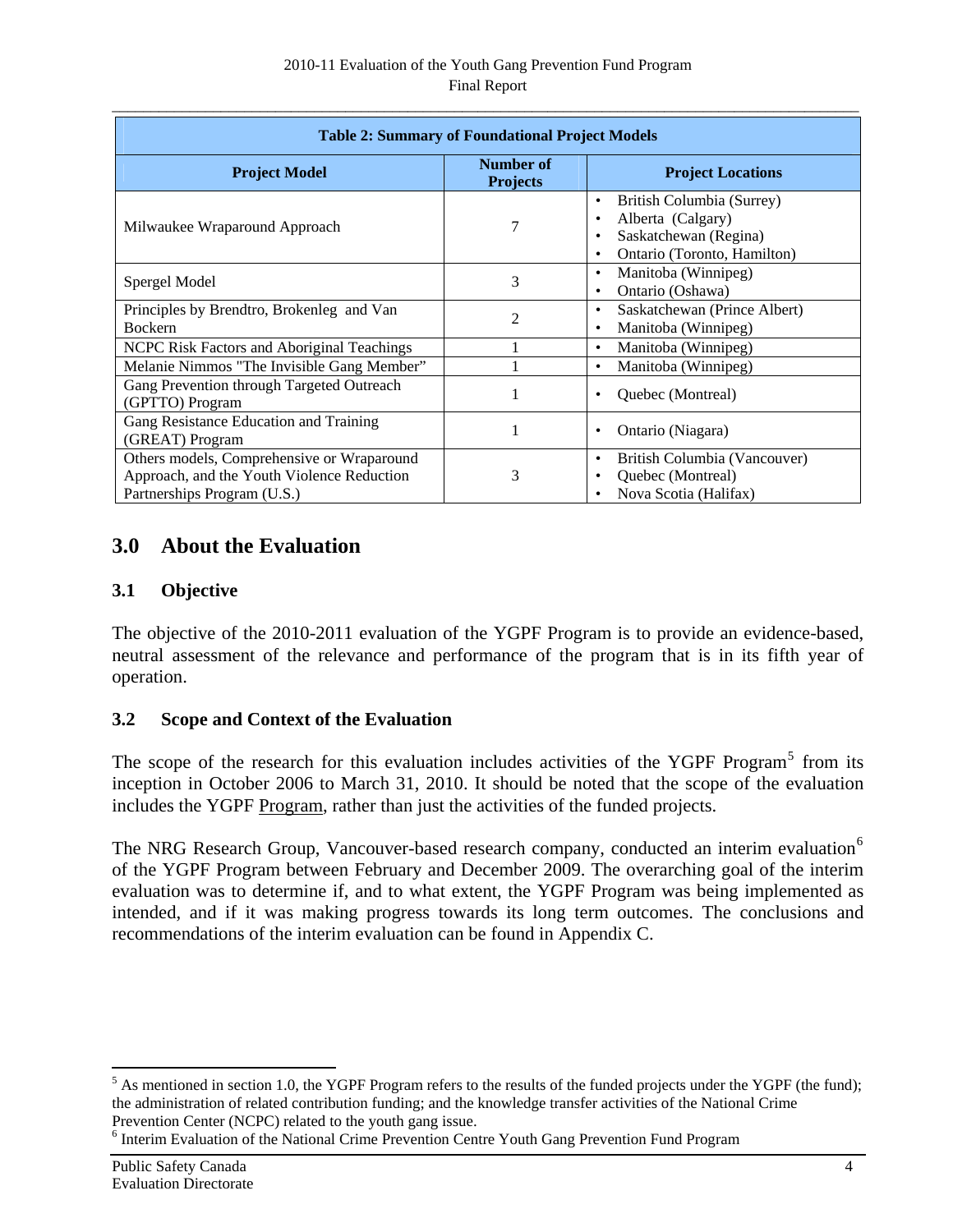# <span id="page-12-0"></span>**3.3 Evaluation Issues and Questions**

The questions for the evaluation were designed to focus on the continued relevance and performance of the YGPF Program, with linkages to the core issues of the Treasury Board of Canada Secretariat (TBS) *Directive on the Evaluation Function* as noted[7](#page-12-0) below:

### *Relevance*

- Is there a demonstrable societal need to address the issue of youth gangs in Canada? (TBS issue 1)
- What aspects of the youth gang issue was the YGPF Program designed to address and does this response remain relevant? (TBS issue 1)
- Is it within the federal role to deliver the YGPF Program? (TBS issue 3)
- Is there alignment between the YGPF Program objectives and i) federal government priorities and ii) the strategic outcomes of PS? (TBS issue 2)

## *Performance - Effectiveness*

- To what extent has the YGPF Program progressed toward expected outcomes? (TBS issue 4)
- Are there any challenges or unintended impacts as a result of the YGFP Program?

# *Performance – Efficiency and Economy*

- Is the contribution fund being administered efficiently? (TBS issue 5)
- Has the YGPF Program reached youth in a cost-efficient manner? (TBS issue 5)
- Given early success, what is the potential return on investment? (TBS issue 5)

# **3.4 Evaluation Methodology**

The 2010-2011 evaluation was conducted in accordance with the TBS Standard on Evaluation for the Government of Canada. To assess the evaluation issues and questions, the evaluation team used an Evaluation Matrix (Appendix D), which prescribed multiple sources of information and lines of evidence, each of which are described in more detail below.

### *Document/Literature Review and Internet Research*

Documents reviewed for the evaluation, included program inception documents, the interim evaluation of the YGPF Program, and studies and surveys produced by the NCPC and other research bodies. A list of documents reviewed is contained in Appendix E.

As part of the document review, internet research was also conducted to identify comparable initiatives/organizations to be included in the comparative analysis (see section below).

# *Review of Grants and Contributions Information Management System*

The Grants and Contributions Information Management System (G-CIMS) is a database that is designed to capture tombstone and financial information from the funded projects.

<sup>7</sup> These questions cover the core issues of the TBS *Directive on the Evaluation Function*, April 2009 which can be found at: http://www.tbs-sct.gc.ca/pol/doc-eng.aspx?id=15681&section=text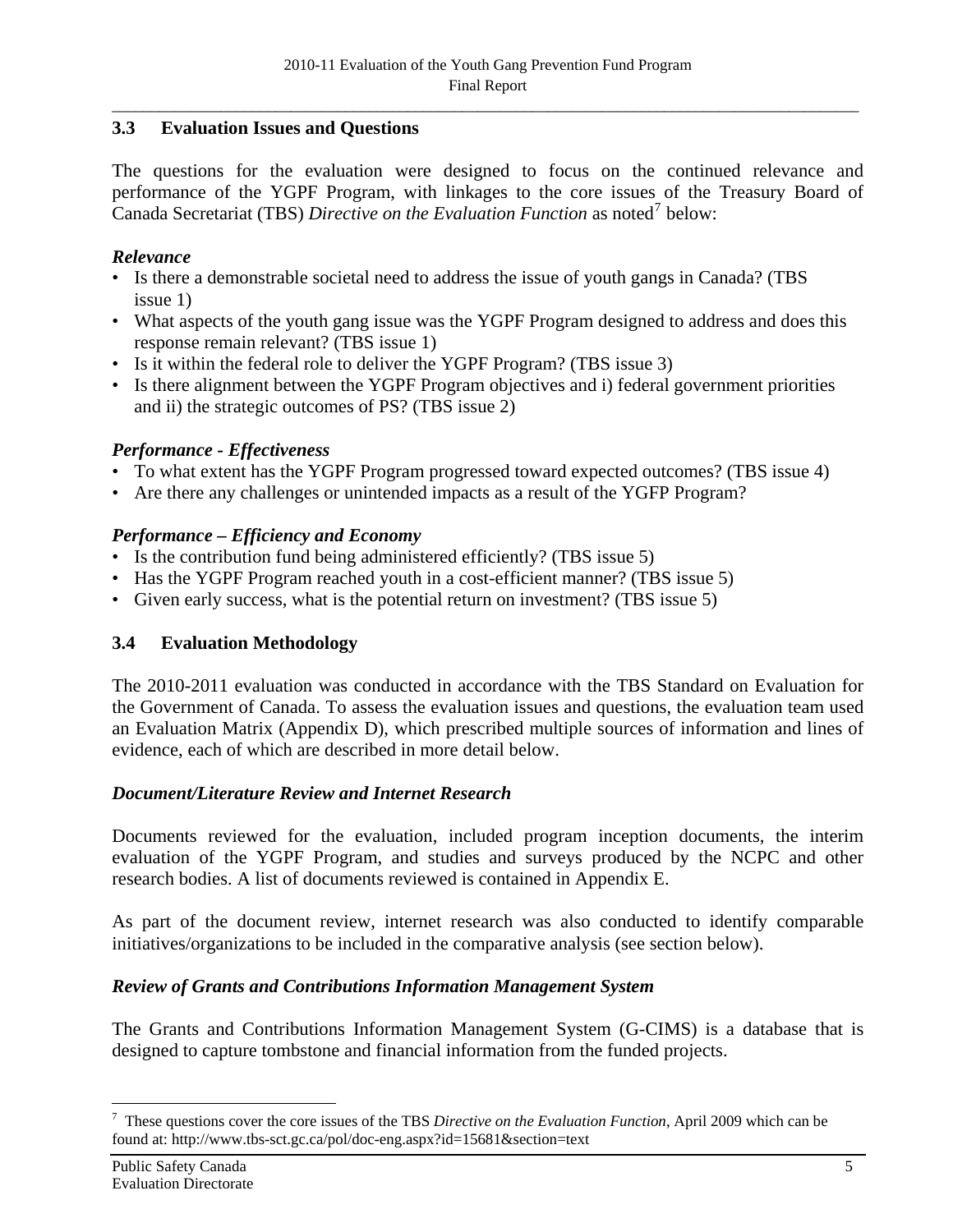### *Interviews*

As summarized in Table 3, a total of 23 interviews were conducted using interview guides tailored to the following four stakeholder groups. Interview guides are included in Appendix F.

*Program Management:* Semi-structured interviews were conducted, in person or by telephone, with representatives of the NCPC who are involved in the program delivery, including senior management. This group was interviewed primarily to gather information on relevance (i.e., alignment of objectives and departmental priorities).

*Funded Recipients:* Based upon an initial review of the 19 projects, 11 funded recipients were chosen for interviews. Since time and budget constraints did not allow the evaluation team to interview representatives of all projects, the list of interviewees was narrowed. The following criteria were considered in the selection of interviewees representing the projects (funded recipients and project evaluators):

- national geographic coverage;
- materiality (those projects that received higher amounts of funding and had a high number of project participants);
- differing levels of reported participant outcomes (none, some or significant changes reported in youths' behaviour);
- gaps in information in project annual evaluation reports/no project annual evaluation report available; and
- coverage of several project models providing a mix of main foundational models. based upon geographic distribution, model variety and preliminary results of the projects. They were interviewed primarily to gather information on the relevance and the success of the program.

*Project Evaluators:* All 19 projects have an independent project evaluator documenting their successes. Thus, for those projects where a funded recipient was interviewed, an interview was also undertaken with the project evaluator. Some project evaluators are engaged on more than one YGPF project, so there were fewer evaluator interviews than recipient interviews. These interviews primarily gathered information on the relevance and the success of the program.

*Subject Matter Experts*: Academics and experts in the field of crime prevention and youth gangs, including some of the project evaluators with extensive experience in the subject of youth and crime prevention, were interviewed to gather information on the relevance of the program as well as the cost effectiveness of crime prevention initiatives. These interviewees were identified by the NCPC. In cases where a project evaluator was also a subject matter expert, the interview guides were combined to include all questions.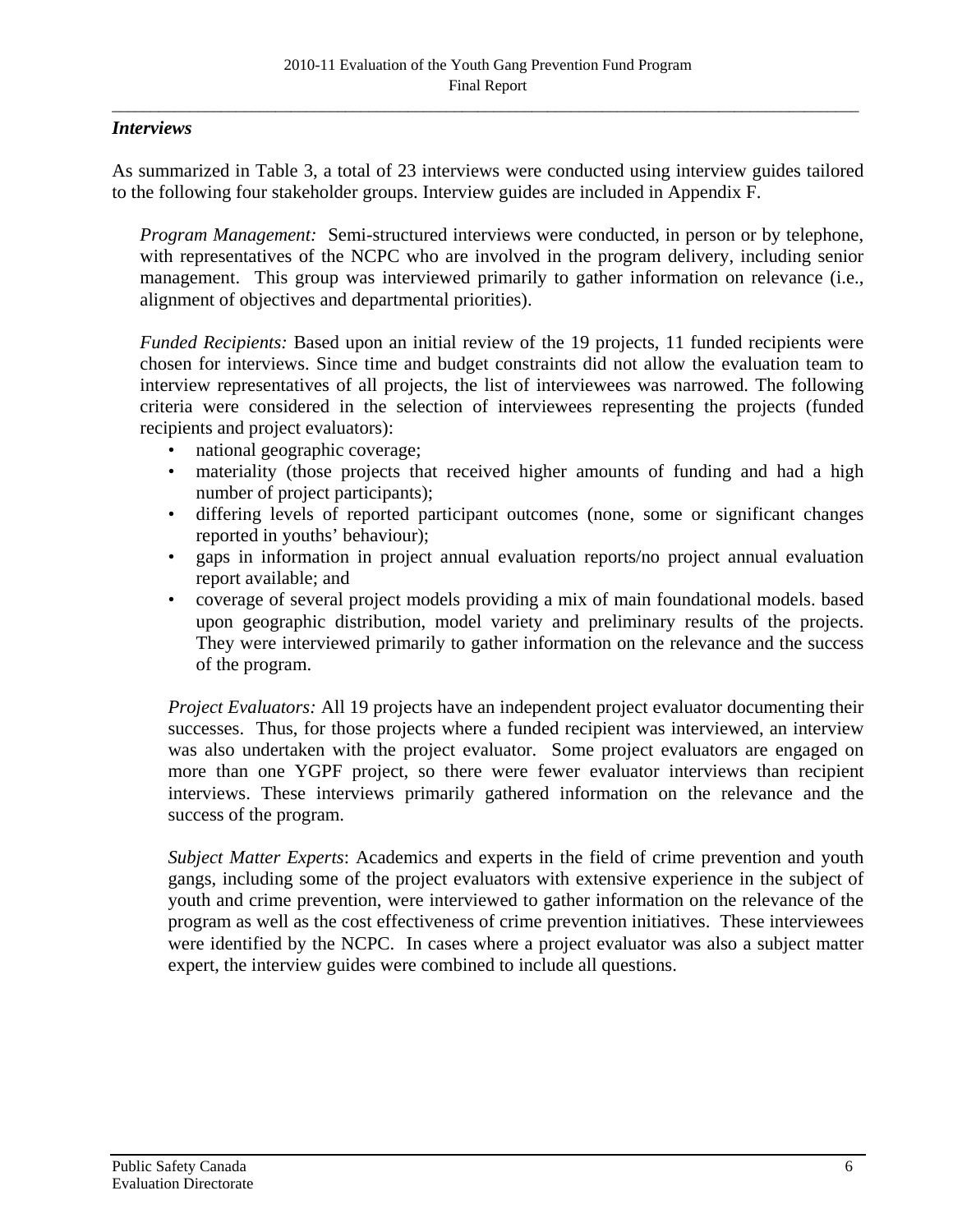<span id="page-14-0"></span>

| <b>Table 3: Summary of Interviews</b>                      |                             |  |  |
|------------------------------------------------------------|-----------------------------|--|--|
| <b>Interview Group</b>                                     | <b>Number of Interviews</b> |  |  |
| Program Management                                         | 4                           |  |  |
| <b>Funded Recipients</b>                                   | 11                          |  |  |
| <b>Project Evaluators</b>                                  | 4                           |  |  |
| <b>Subject Matter Experts</b>                              | $\mathcal{D}_{\mathcal{L}}$ |  |  |
| Project Evaluators and Subject Matter Experts <sup>8</sup> | $\mathcal{D}$               |  |  |
| <b>TOTAL</b>                                               | 23                          |  |  |

## *Provincial/Territorial Focus Group*

YGPF projects were chosen and developed through consultation with the provinces and territories. Provinces and territories are a main target audience for the YGPF Program benefitting from knowledge transfer activities and from the YGPF funded projects located in their province or territory. In the absence of a broader consultation, the evaluation solicited feedback on the progress of the YGPF Program through a focus group with six members of the Working Group on Community Safety and Crime Prevention – Subcommittee on Youth Gangs. This subcommittee was established in October 2009 to encourage focused discussion on the youth gang issues outside of the wider forum of the Federal/Provincial/Territorial Community Safety and Crime Prevention Committee. The evaluation focus group had representation from five Canadian provinces and territories.

### *Review of Annual Project Evaluation Reports*

The evaluation team received and reviewed Annual Project Evaluation Reports for 16 of the 19 funded projects<sup>[9](#page-14-0)</sup>. These reports are produced by independent evaluators hired to assess the progress of each project funded through the YGPF. The latest reports were dated January 2010. The reports were analyzed in the context of a concurrent document, prepared by an external contractor, entitled *Progress Evaluation of the Youth Gang Prevention Fund Projects: A Synthesis of 2010 Annual Evaluation Reports[10](#page-14-0)*.

#### *Comparative Analysis*

Based on information derived from the document review, internet research and interviews, attempts were made to identify other similar programs to the YGPF Program. Four programs for comparison were identified as follows:

- Programme de financement issu du partage des produits de la criminalité (Volet prévention du Plan d'intervention québécois sur les gangs de rue), ministère de la Sécurité publique du Québec
- Youth Justice Fund—Guns, Gangs and Drugs Component, Department of Justice Canada;

 $\frac{8}{9}$  Two individuals were interviewed as both project evaluators and subject matter experts.

 $\degree$  For the remaining three projects: two were too early to report on, while the third report was outstanding.<br><sup>10</sup> Hunsley, Terrance (2010) *Progress Evaluation of the Youth Gang Prevention Fund Projects: A Synthesis of* 

*Annual Evaluation Reports*. Report prepared for the National Crime Prevention Centre, May, 2010.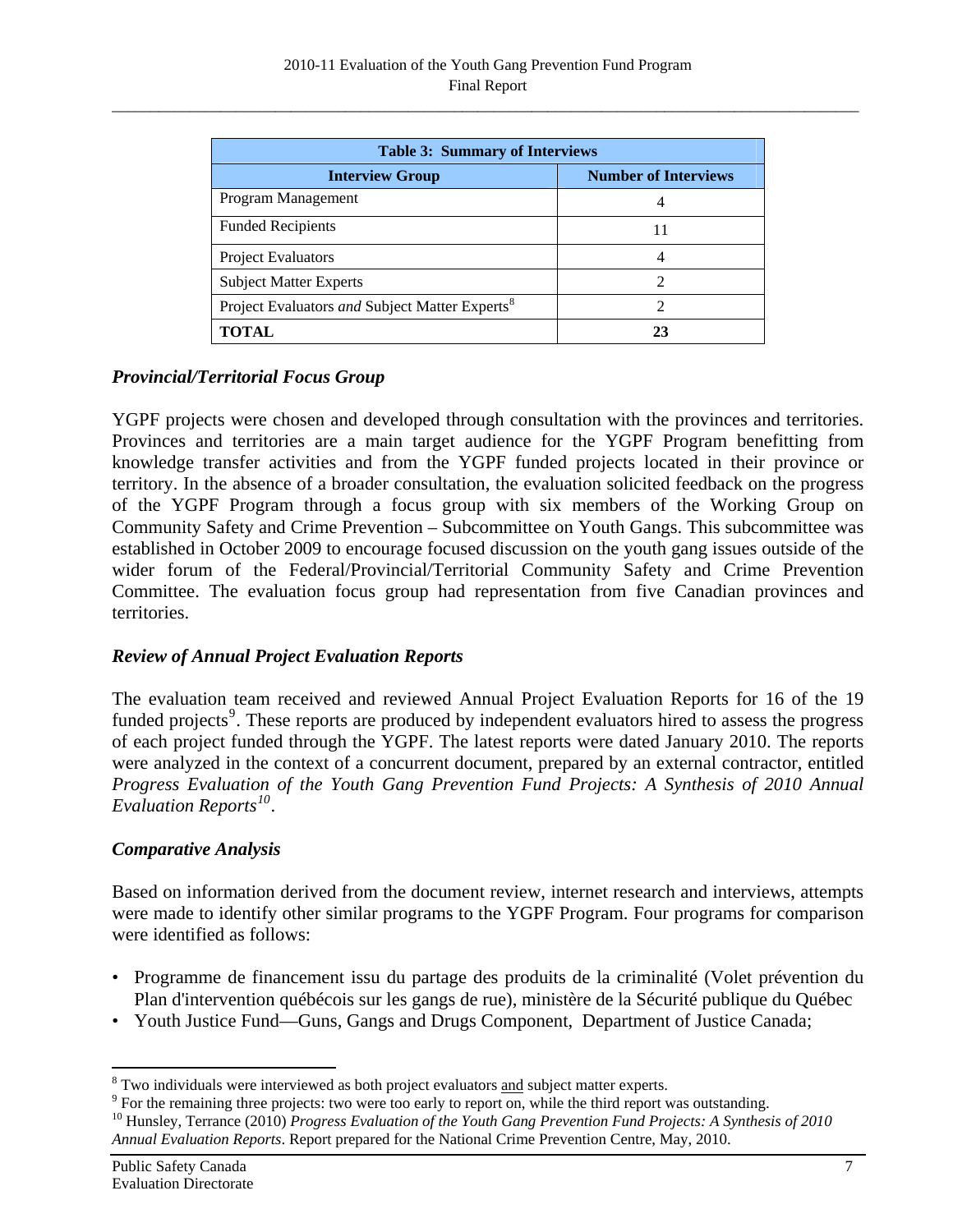- <span id="page-15-0"></span>• Gang Reduction Program, Office of Juvenile Justice and Delinquency Prevention, United States Department of Justice; and
- State of California's Gang Reduction, Intervention and Prevention Program

Due to constraints with respect to the availability of information, it was not possible to conduct an in-depth comparative analysis (for more on this, see section 3.1. limitations).

## *Cost-Effectiveness Analysis*

The evaluation also included a cost-effectiveness analysis. The approach to this analysis is summarized below (see Appendix G for more detail on the methodology).

In order to assess efficiency, the evaluation examined the trend over time of the administration costs of the YGPF Program, and compared the cost per youth reached by the projects to other similar initiatives where possible. This analysis was supplemented by perceptions of the efficiency and suggestions for improvement.

The assessment of economy focused on a single indicator (i.e., the cost savings to the federal government associated with a "gang exit") to provide an assessment of the potential return on investment to the federal government. Using the data inputs and assumptions noted in Appendix G, a mathematical model was developed to calculate an estimated cost savings to the federal government by comparing the criminal behaviour of gang members and non-gang members and the associated costs (i.e., incarceration). For the analysis, a positive return on the federal investment was defined as cost savings lower than the project cost. The evaluation team undertook the analysis through a set of probabilities (e.g., determining the probability of committing a crime, the probability of jail time). The probability-weighted expense of federal jail time for both gang and non-gang members was compared to show potential cost savings resulting from the project intervention. Note that the average incarceration time for a youth gang member is not known with a great deal of precision. As such, a 95% confidence interval was calculated based on the likely incarceration range of between three and eight<sup>[11](#page-15-0)</sup> years for a gang member, with a median value of six years.

The mathematical model was then used to predict the number of gang exits that would potentially be required to return the full federal investment in the YGPF projects.

Finally, to inform a discussion of cost effectiveness at the societal level, a literature review was conducted in order to draw conclusions on the degree to which similar programs can provide valuefor-money.

### **3.5 Limitation of the Methodology**

1. A lack of standard methodology for collecting and reporting on project data contained in the Annual Project Evaluation Reports rendered a determination of overall program outcomes

 $\overline{a}$ <sup>11</sup> The range of three to eight years was determined based on an average federal sentence of three years and the suggested incarceration time for a career criminal as noted in literature. Source: Cohen, M. , (1998) "The Monetary Value of Saving A High-Risk Youth"*, Journal of Quantitative Criminology*, Vol. 14, No. 1, p. 11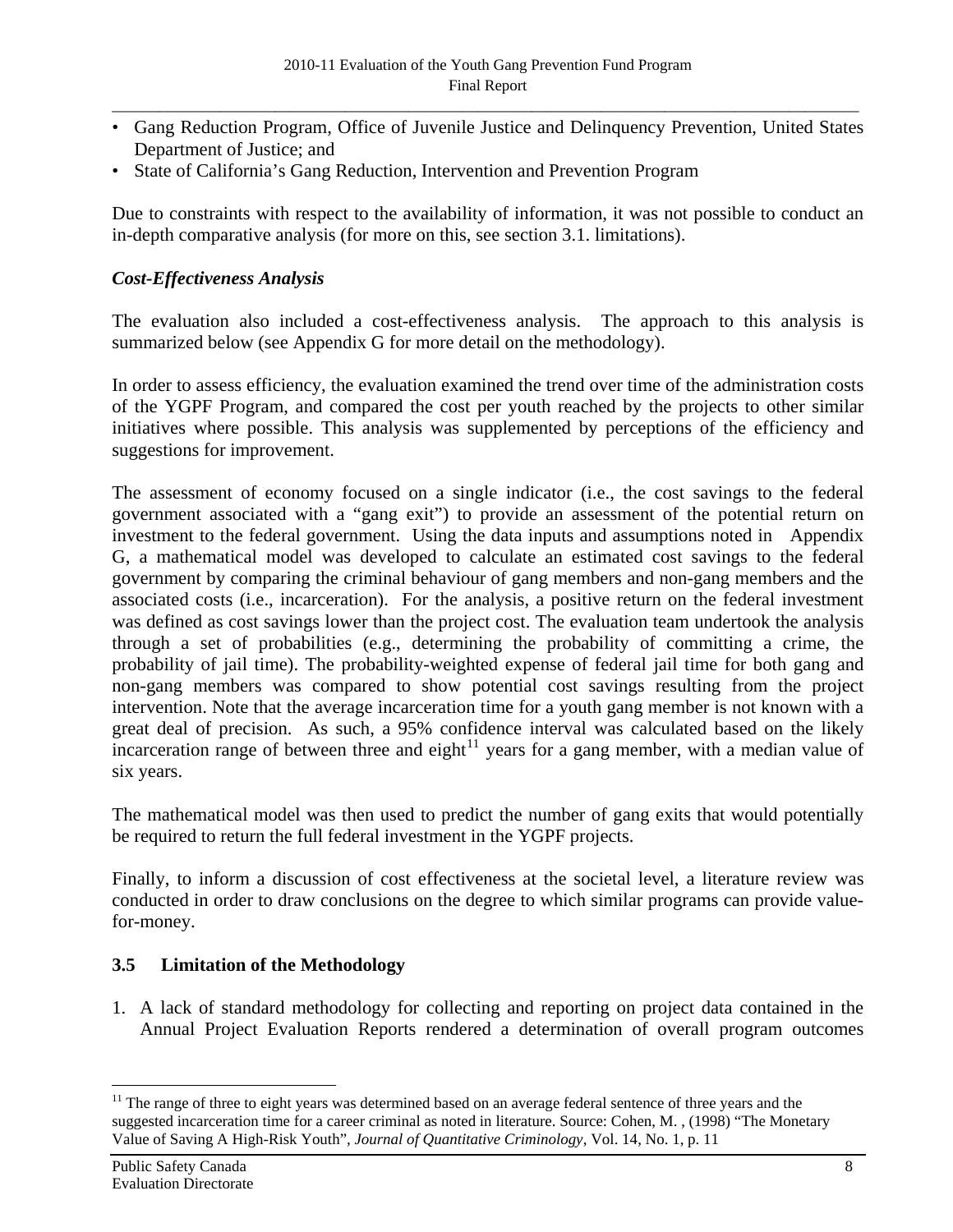<span id="page-16-0"></span>difficult. The evaluation team "normalized" the data to the extent possible in order to conduct a cross-project analysis.

- 2. As noted, project implementation varied. Some projects have only been underway for a short time, thus outcome data is limited for these projects. It is noted that outcomes were not expected to be achieved by the projects until five years after project implementation; while the longest time that a single project has been in operation is two years. This limitation meant that, in the case of some outcomes, the evaluation team had to base conclusions on a limited number of reports that supplied information on the outcome.
- 3. As part the of its data collection methods, the evaluation team conducted interviews to gather evidence. As much as possible, opinions gathered through interviews were supplemented through other lines of evidence.
- 4. In several cases, the evaluation team interviewed funded recipients that were not the project delivery agents; thus, interviewees were "one step removed" from project activities. For the most part, these interviewees were able to provide comments. Missing information was completed by the perceptions of project evaluators.
- 5. Time constraints did not allow for a survey or other means of gathering wider perceptions outside of funded projects (e.g. communities, police, municipalities, provincial/territorial representatives). The federal/provincial/territorial focus group was used in place of these mechanisms.
- 6. Through the comparative analysis, attempts were made to compare four programs at a detailed level (comparison of indicators). Due to the unavailability of data, information and organizations, and time constraints, information was insufficient to render a detailed comparison. As such, in lieu of an in-depth comparative analysis, a listing of Canadian youth gang programs was compiled from documentation and interview responses (see Appendix I).

# **4.0 Findings**

# **4.1 Relevance**

The evaluation examined the following areas in order to assess the continuing relevance of the YGPF Program:

- whether there is a demonstrable societal need to address the youth gang issue;
- which aspects of the youth gang issue the YGPF Program was designed to address and the continuing relevance of the response;
- whether the federal role in delivering the program is appropriate; and
- degree of alignment with the YGPF Program objectives with i) federal government priorities and ii) the strategic outcome of PS.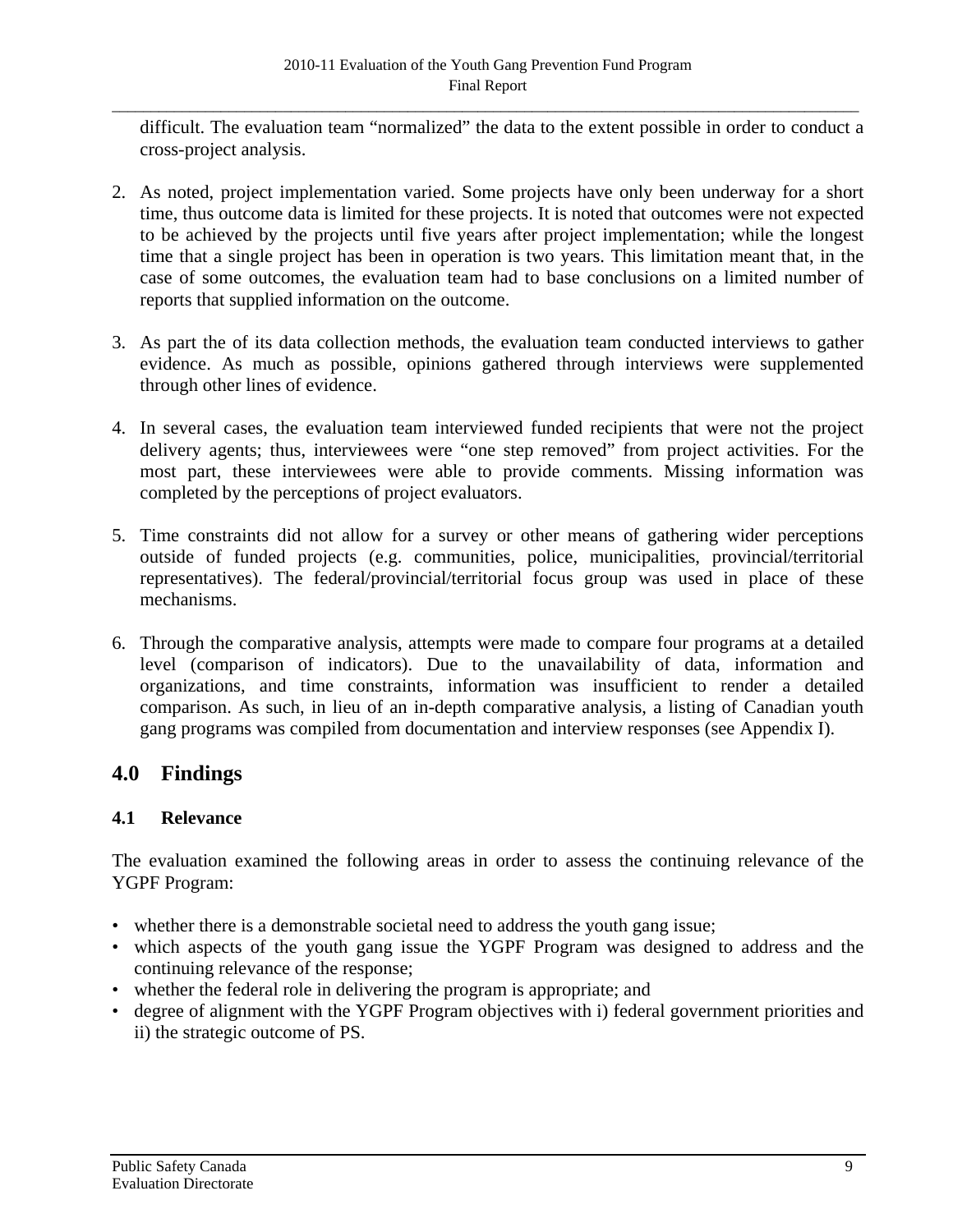## <span id="page-17-0"></span>**4.1.1 Need to Address the Youth Gang Issue in Canada**

Recent research indicates that gang membership is one of the highest predictors of youth violence. Youth gang members are more than six times as likely to be engaged in a variety of criminal activities and are involved in three to seven times as many violent acts as non-gang related youth<sup>[12](#page-17-0)</sup>. The research also indicates that, generally, gang-related crime is increasing in intensity, meaning that crimes are being committed using hand guns as opposed to less lethal weapons; and that the use of firearms among youth is generally becoming more prevalent. This phenomenon is especially acute in larger urban areas such as Toronto, Vancouver and Montreal<sup>[13](#page-17-0)</sup>. In addition, "on-the-ground information" from about one third of the Annual Project Evaluation Reports reported an increase in youth gang membership in the project location.

Evidence gathered through the literature review and interviews found that youth gangs have an impact on youth themselves, on communities and on society in general. Interviewees $14$  noted that the impact on youth of not addressing youth gang issues can include the possibility of disengagement, violence, entry into multi-generational and cyclical gang patterns, and early morbidity, sometimes through suicide. They also believe that community members can experience fear, intimidation, and safety issues; and can incur increased costs related to the direct cost of crime (e.g., increased cost of home and auto insurance, decline in property values, relocation of businesses and families). At the societal level, impacts can include higher costs for social programs, policing, courts, incarceration and rehabilitation. Interviewees also noted that there are overall negative social implications of youth gang members being disengaged and living unproductive lives which threatens and undermines the social fabric and can cause significant emotional, physical and financial damage to society as a whole.

There is no standard definition of youth gang and no precise data is available on the number of youth engaged in gangs (i.e., this is not systematically tracked). Nonetheless, evidence suggests that youth gang membership in Canada is trending upward. According to the 2002 Canadian Police Survey on Youth Gangs<sup>[15](#page-17-0)</sup>, at that time there were  $\overline{434}$  youth gangs in Canada with more than 7,071 members. According to a study underway by the NCPC, as of 2009 it was estimated that there were approximately 20,000 street gang members across the country although it is unknown how many of these are youth versus adult gang members<sup>[16](#page-17-0)</sup>. Although this does not provide definitive information that membership in youth gangs is increasing, it is likely that street gangs have a high proportion of youth members, suggesting that youth gang membership is trending upward.

### **4.1.2 Aspects of the Youth Gang Issue the YGPF Program was Designed to Address and Relevance of the Response**

At inception, the YGPF Program was not designed to address the youth gang issue in its entirety but to demonstrate federal leadership, and to implement a social research and policy development

<sup>&</sup>lt;sup>12</sup> Wortley, S & Tanner, J (2006). "Immigration, Social Disadvantage and Urban Youth Gangs: Results of a Toronto-<br>area Survey". Canadian Journal of Urban Research, 15(2), Supplement pages 18-37.

<sup>&</sup>lt;sup>13</sup> Royal Canadian Mounted Police (RCMP) (2006). "Feature Focus: Youth Gangs and Guns, RCMP Environmental Scan", p. 5

Includes subject matter experts, project evaluators, funded recipients and program management.

<sup>&</sup>lt;sup>15</sup> Astwood Strategy Corporation. (2003). "Results of the 2002 Canadian Police Survey on Youth Gangs". Public Safety and Emergency Preparedness Canada

<sup>&</sup>lt;sup>16</sup> NCPC (2010). "Profile of Youth Gangs in Canada (work in progress)", p. 5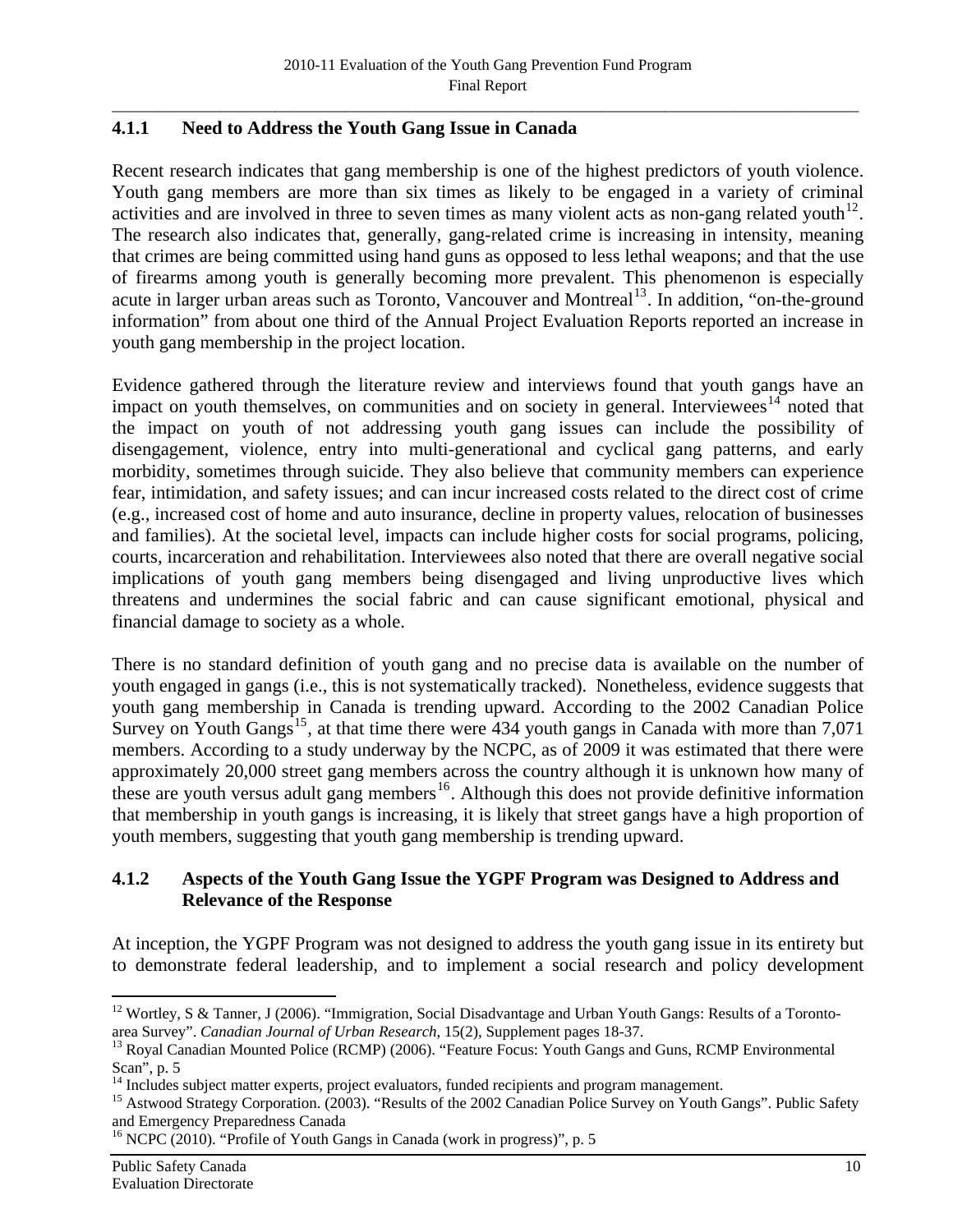<span id="page-18-0"></span>initiative on the issue of youth gangs. According to an RCMP environmental scan, "the scale of [the projects'] intervention is small relative to the socio/economic/demographic factors and potential flow of youth into gangs."<sup>[17](#page-18-0)</sup> Therefore, while some of the YGPF projects may be achieving success at the community level, the YGPF Program cannot be expected to solve the gang problem in Canada. Thus, the YGPF Program serves a more prescribed role and aims to provide directed funding to projects to test evidence-based youth gang prevention models within local communities in order to understand if the models are effective in the Canadian context and to increase the knowledge base on youth gang prevention.

According to the terms and conditions of the contribution fund, YGPF projects themselves were to be designed to achieve the following objectives:

- Invest in communities where there is an incidence or emerging threat of gangs; and in initiatives targeting youth in gangs or at greatest risk of joining gangs to improve community safety and prevention of crime and victimization.
- Address specific risk and protective factors associated with youth violence and gang membership to mitigate the risk of future gun violence and gang activity.
- Provide alternatives to gangs in order to help youth develop pro-social competencies and attitudes.
- Support knowledge and evidence-based community interventions that target gun violence and gang-related issues by tackling its root causes  $18$ .

### *Continued Relevance of the Response*

The evaluation first assessed program demand in order to determine whether the response remains relevant; that is, to assess whether there is uptake for the YGPF Program. The evaluation found that all program funds are designated to projects and some projects are funded from other contribution funding sources. Also, projects are at capacity despite the fact that youth have been difficult to engage in projects; some projects have waiting lists.

The evaluation also examined whether there are gaps in the response provided by the two areas that the YGPF Program was designed to address, namely i) federal leadership and ii) research and knowledge transfer.

### i) Federal Leadership

In terms of its federal leadership role, NCPC has been heavily involved in collaboration activities. For example, the NCPC co-chairs the Federal/Provincial/Territorial Working Group on Community Safety and Crime Prevention, the mandate of which includes contributing to the achievement of objectives of the National Strategy on Community Safety and Crime Prevention. The Working Group created a subcommittee to discuss issues specifically related to gang prevention.

<sup>17</sup> Hunsley, T. (2010). *Progress Evaluation of the Youth Gang Prevention Fund Projects: A Synthesis of 2010 Annual Evaluation Reports*, p.54<br><sup>18</sup> NCPC (2007). *Guide for the Youth Gang Prevention Fund*, p. 2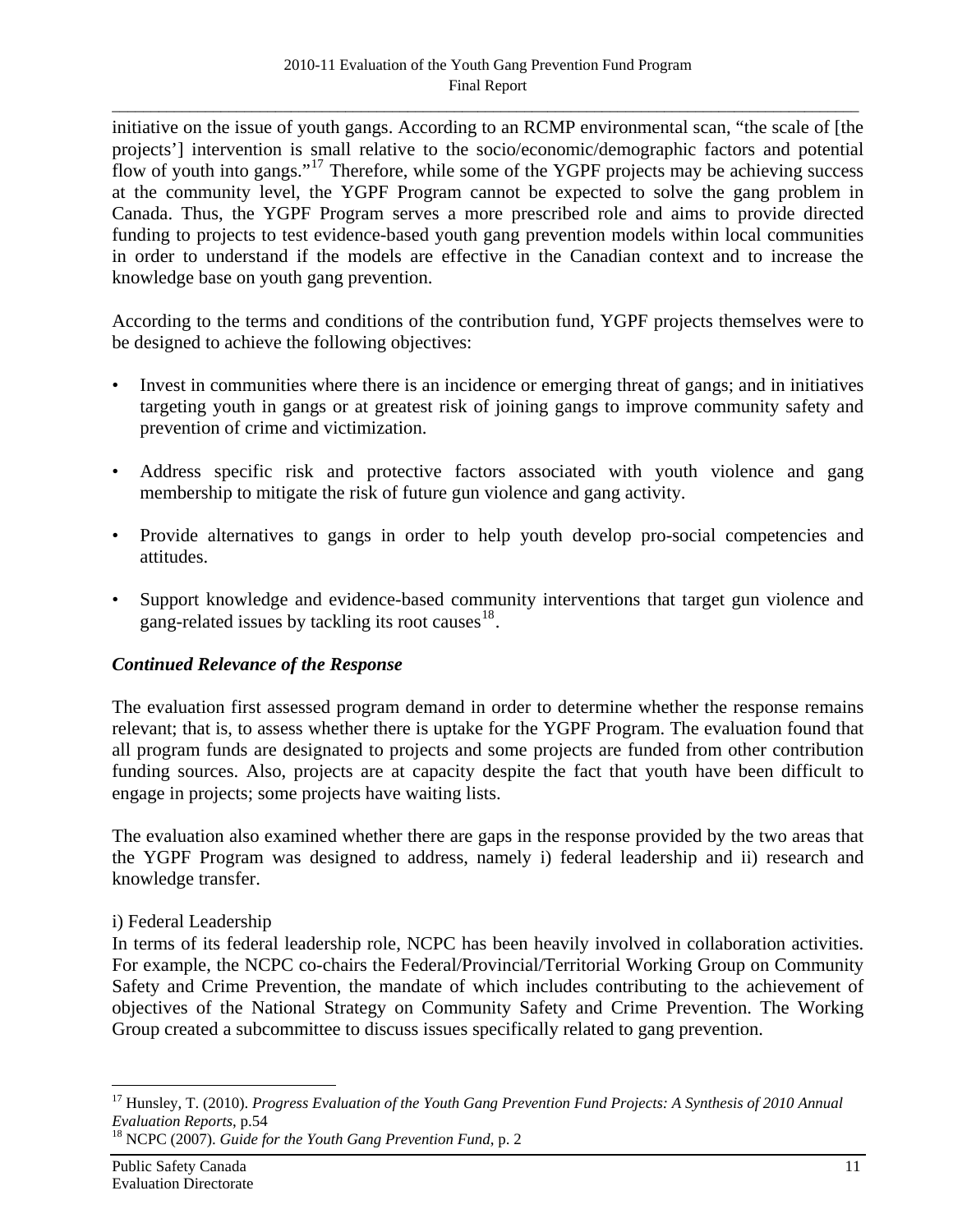<span id="page-19-0"></span>The NCPC also chairs the Interdepartmental Committee on Crime Prevention, which brings together 12 departments and agencies. The Committee's mandate includes promoting the development of effective crime prevention strategies at the federal level, exchanging information on departmental initiatives and ensuring high level coordination of federal efforts. The Committee is a forum where information on youth gang prevention initiatives can be shared. NCPC also co-chairs the Crime Prevention Committee of the Canadian Association of Chiefs of Police, where information on youth gang initiatives can be shared with the policing community.

In terms of potential gaps in the leadership role of the NCPC, interviews and document review noted the absence of a standard definition of youth gangs that would enable more accurate tracking of trends. How a gang is defined will affect estimates of the extent of gang activity. Lack of universal definitions of youth gangs has implications for gang research and gang-related public policy. Furthermore, public policies and resource allocation are influenced by these estimates, whether for a nation or a single community.<sup>[19](#page-19-0)</sup> Literature review also reveals that gang research has highlighted the importance of consistent definitions for gang affiliation and gang-related crime. Definitional questions have assumed greater significance in the wake of broad-ranging prevention and intervention strategies.<sup>[20](#page-19-0)</sup> In the United States, "there is no single, generally accepted definition of a 'gang'."[21](#page-19-0) However, in Europe, the Eurogang Project was able to reach consensus on a definition<sup>[22](#page-19-0)</sup>.

NCPC indicates that while there is no agreed-upon definition in Canada, and though definitions can vary from one municipality to another, there are standard factors that could be considered in the development of a definition. These factors could include: identifying the minimum number of youth members required to form a gang; identifying the characteristics of youth gang members (i.e., crimes committed, visible identification); defining the length of membership in a gang to be considered a "member"; and identifying an age range to be considered a "youth" in a gang.

Despite the above-noted issues, the NCPC has made strides in attempting to define a youth gang as follows: Youth gangs typically consist of young people who: self-identify as a group (e.g. have a group name); are generally perceived by others as a distinct group; and are involved in a significant number of delinquent incidents that produce consistent negative responses from the community and/or law enforcement agencies. The NCPC has also held consultations with researchers in this regard.

There are noted challenges in developing a definition of a "youth gang". One of these is geographic area. In the United States, the characteristics and behaviours of gangs are exceptionally varied within and across geographical areas. Thus, state and local jurisdictions tend to develop their own definitions<sup>[23](#page-19-0)</sup>. In Canada, it has been stated that there is "no single definition that can account for the pluralistic or heterogeneous gang/group phenomenon in contemporary Canadian society".<sup>[24](#page-19-0)</sup> NCPC

<sup>19</sup> Esbensen and al., *Youth Gangs and Definitional Issues*, Crime and Delinquency, Vol.47, No.1, January 2001, pp.105-130

<sup>20</sup> Esbensen and al., *Youth Gangs and Definitional Issues*, Crime and Delinquency, Vol.47, No.1, January 2001, pp.105-130

Howell, Egley and O'Donnel., National Gang Center

<sup>&</sup>lt;sup>22</sup> A street gang (or troublesome youth group corresponding to a street gang elsewhere) is any durable, street-oriented youth group whose identity includes involvement in illegal activity.

 $^{23}$  Egley, Howell, and Major, 2006; Klein, 2002; Weisel, 2002

<sup>24</sup> NCPC (2007), *An investigation into the formation and recruitment processes of Aboriginal gangs in Western Canada*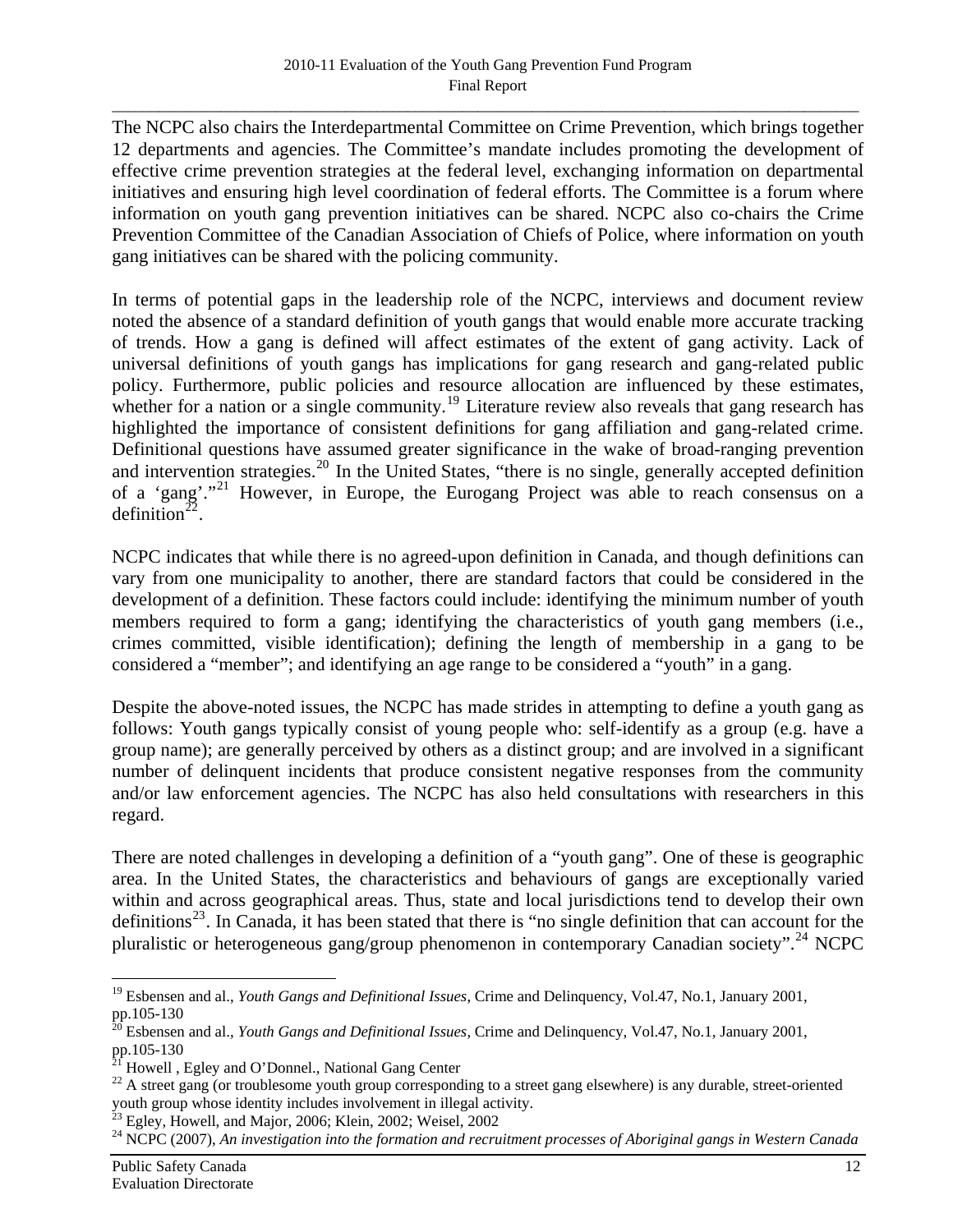<span id="page-20-0"></span>notes that youth gang-related crime is tracked at a municipal level by police organizations, each of which has a definition that fits with local circumstances. Furthermore, given the varying circumstances and characteristics of youth gangs across the country, and the commitment to be responsive to local realities, NCPC could not impose a standardized definition of youth gangs on potential funding recipients.

Defining a "youth gang" is further complicated by the fact that individuals, ranging from politicians and police officers to community workers, each try to define a youth gang through their own lens or based on their own experience. The U.S. National District Attorneys Association points out that a holistic and balanced approach is based on the development of a combination of definitions that will capture the suppression component of gang activity and the prevention/intervention component. It suggests that a process-based definition (why and how a gang is formed) can provide greater clarity in how to develop prevention and intervention programs, while a delinquency- or crime-based definition (whether or not a group of individuals are involved in more or less serious criminal activities) provides the opportunity to identify the nature and level of gang problems in the community and suppress gang activities.<sup>[25](#page-20-0)</sup>

### ii) Research and Knowledge Transfer

In terms of the funded research, some emerging needs with respect to the YGPF Program were identified by interviewees<sup>[26](#page-20-0)</sup> as follows:

- female gang involvement;
- mental health support;
- earlier prevention;
- specific to ethno-cultural, Aboriginal youth;
- inter-generational gang membership; and
- security and safety of those delivering the projects.

Another noted gap was that YGPF projects were only funded in urban areas. In the interim evaluation, the YGPF Program selection process was criticized by "some individuals […] for focusing only on major urban centres and not considering rural areas in serious need of help with youth gang issues" $27$ . The issue of youth gangs in rural areas in Canada was also raised by  $interviewses<sup>28</sup>$  $interviewses<sup>28</sup>$  $interviewses<sup>28</sup>$ . One interviewee reported that regional NCPC offices were approached for funding by community organizations representing rural communities (after funding had been allocated), indicating interest from these communities. Evidence was found in documentation pertaining to the rural issue in the: "law enforcement agencies identify growing youth gang presence in rural areas, small cities and suburban environments: 4% of rural communities and 10% of small cities in the Unites States report persistent gang problems; 37% of rural communities and 44% of small cities in the Unites States report variable gang problems<sup>"[29](#page-20-0)</sup>. An NCPC document reports that although the youth gang problem (in Canada) appears to be primarily an urban phenomenon, some observers feel that gangs are not only a problem in Canada's major cities but are also an issue for smaller cities,

<sup>&</sup>lt;sup>25</sup> National District Attorneys Association (2007), Prosecutor's Comprehensive Gang Response Model

<sup>&</sup>lt;sup>26</sup> Includes subject matter experts, project evaluators, funded recipients and program management.

<sup>&</sup>lt;sup>27</sup> NRG Research Group (2009). "Interim Evaluation of the National Crime Prevention Centre Youth Gang Prevention Fund Program", p. 23.

<sup>&</sup>lt;sup>28</sup> Includes subject matter experts, project evaluators, funded recipients and program management.

<sup>&</sup>lt;sup>29</sup> RCMP (2006). "Feature Focus: Youth Gangs and Guns, RCMP Environmental Scan", p. 4.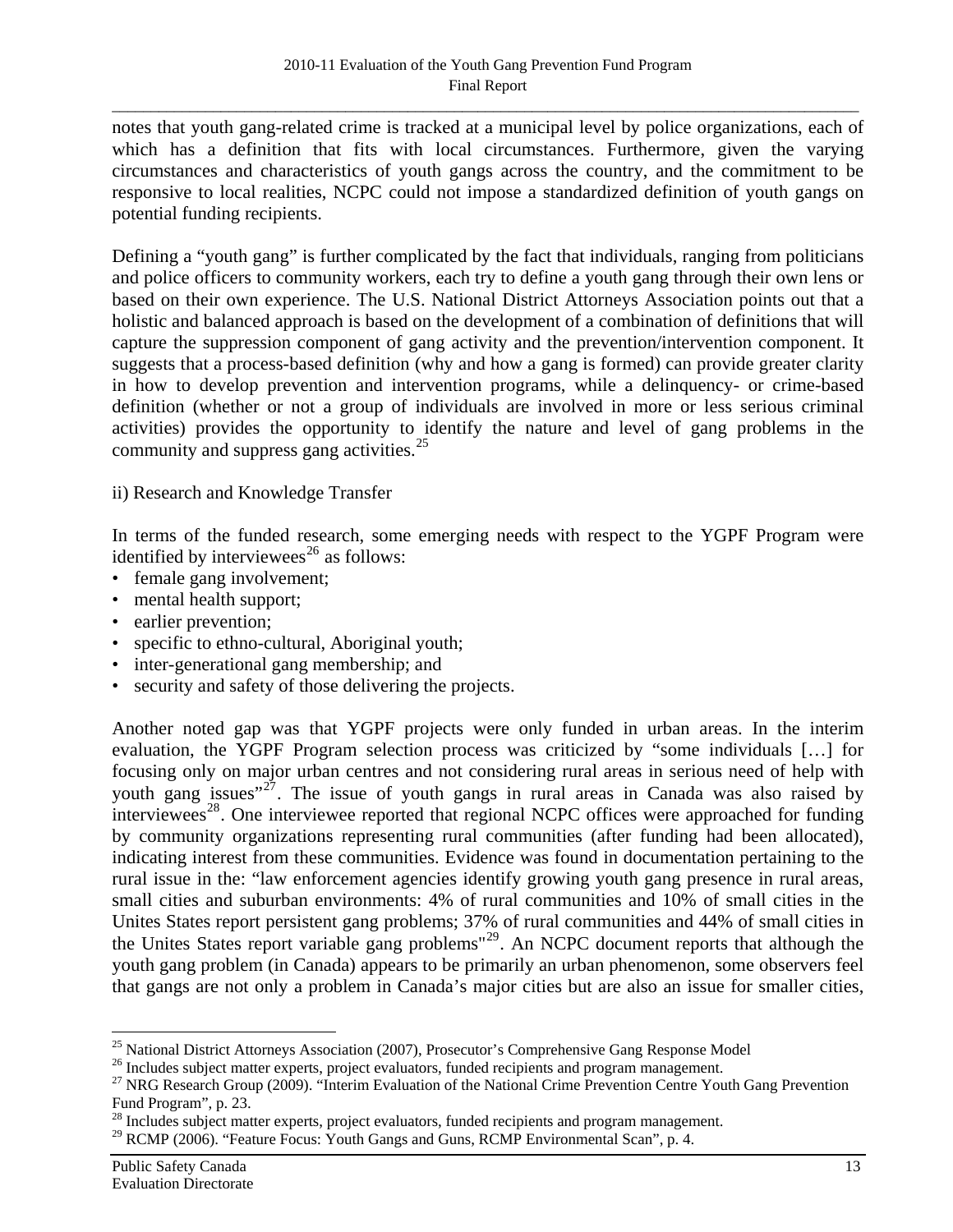<span id="page-21-0"></span>suburban areas, Aboriginal reserves and rural towns<sup>[30](#page-21-0)</sup>. NCPC noted that the original decision to focus on urban areas was based on the lack of well-documented evidence relating to the presence of youth gangs in Canadian rural communities; the consultation work undertaken with provincial counterparts to identify priority areas; as well as limited resources. Capacity issues to implement large comprehensive projects in rural communities were also a concern. Implementation of these types of projects in urban settings, reaching a larger number of youth, was also deemed to yield greater positive results.

In terms of research related to risk and protective factors predictive of youth gang involvement, the evaluation found that more research is needed in the Canadian context. For the YGPF Program, the identification of at-risk youth was determined through risk and protective factors that were initially identified from projects based in the Unites States, although some of these risk factors were tailored to local Canadian communities. While there is a lack of research with respect to risk factors and entry into youth gangs, research to date demonstrates that early identification and intervention of youth who are at-risk of joining youth gangs is the most effective method of reducing the size and severity of the youth gang problem in Canada.<sup>[31](#page-21-0)</sup>

The evaluation found through a review of the Annual Project Evaluation Reports that it is unclear to what extent the risk and protective factors utilized by YGPF projects are relevant to the Canadian context since:

- based on data available for the current evaluation, only about a quarter of the risk factors originally identified were actually reported on in the Annual Project Evaluation Reports<sup>[32](#page-21-0)</sup>;
- some projects reported on risk factors that they did not target  $33$ ;
- one project developed a customized set of risk factors since the defined ones were not considered relevant to the community.

The evaluation also found a number of projects that identified emerging risk factors that are not currently being addressed by the YGPF Program, including:

- fetal alcohol syndrome and its pathology;
- mental illness and cognitive disorders; and
- the effects of violent victimization.

The Program noted that these risk factors not only apply to youth gang involvement, but also to relate to delinquency in general. Interviewees<sup>[34](#page-21-0)</sup> also suggested that risk factors do not differ very much from those associated with delinquency. This suggests that youth gang prevention programs must have a particular focus on targeting areas where there is an existing or emerging threat of gang activity in order to distinguish them from youth delinquency prevention programs. In this regard, the evidence of gang activity in two funded communities warrants attention. These two projects are: the Youth and Adult Anti-Gang Program project located in Niagara, Ontario, and the Mini-Poste project, located in Montreal (Côtes-des-Neiges), Quebec. Originally the Niagara project was funded based on analysis that revealed gang activity in the region. However, the most recent Project Annual Project Evaluation report presents conflicting evidence of youth gangs in this community. The

<sup>&</sup>lt;sup>30</sup> NCPC (2010). "Profile of Youth Gangs in Canada" (work in progress), p.6.  $\frac{31}{100}$  For example: Chettleburgh (2007); RCMP (2006); Tanasichuk & Wormith (2008).

 $32$  37 of 164 risk factors.

 $33$  27 of 164 risk factors.

<sup>&</sup>lt;sup>34</sup> Program management interviewees.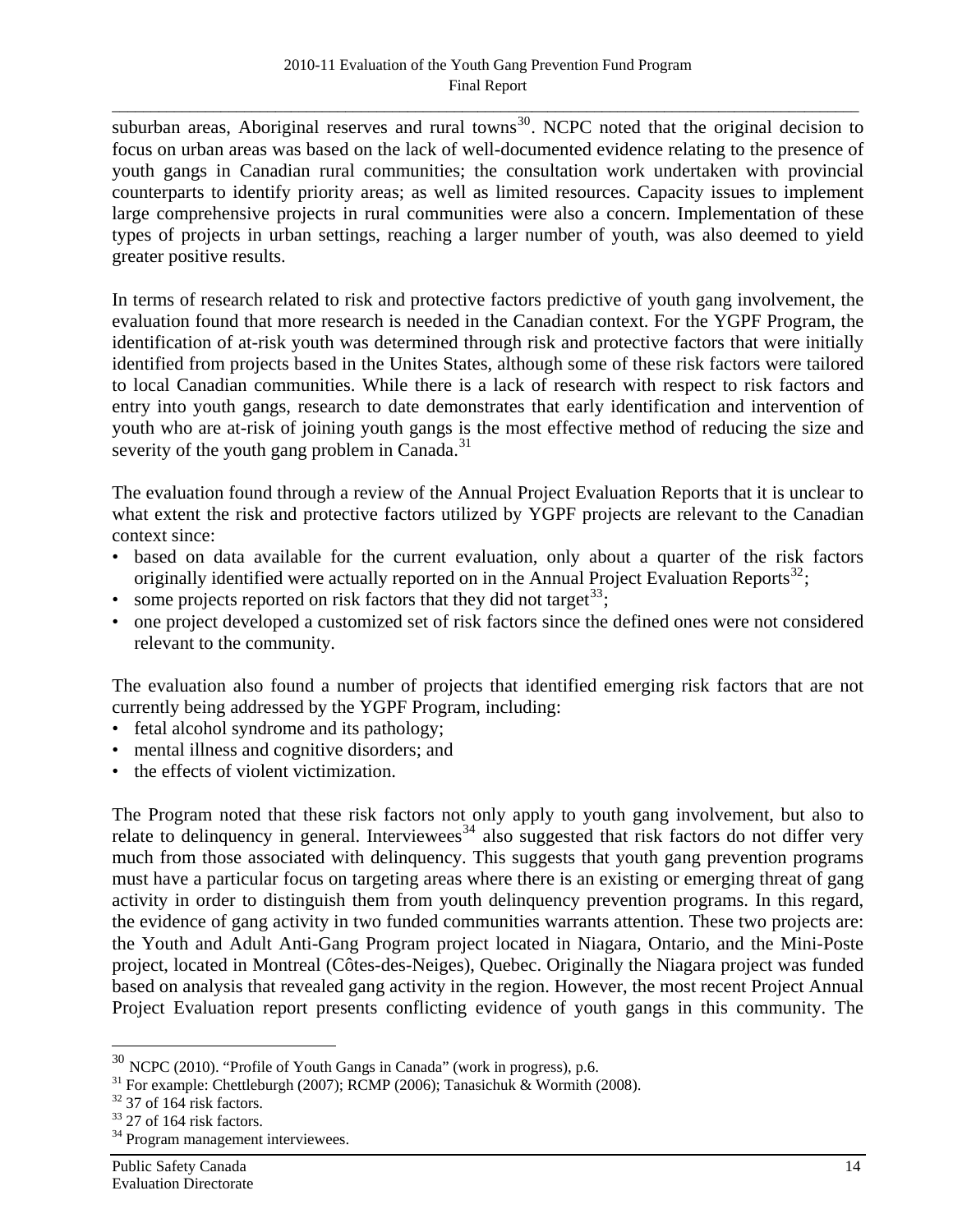<span id="page-22-0"></span>project in Côtes-des-Neiges appears to be located in a community with a low to moderate risk of gang involvement especially in comparison to the surrounding Montreal community.

It is also noted that existing international and Canadian research on delinquency risk factors is a work in progress. NCPC's review of current knowledge about youth gangs in Canada concludes that "most youth who join gangs have already been involved in crime, violence and illegal drug use."<sup>[35](#page-22-0)</sup> Further studies also reveal that youths who identify being in criminal gangs also report significantly greater levels of criminal activity and violent offending.<sup>[36](#page-22-0)</sup>

## **4.1.3 Federal Role in the Delivery of the YGPF Program**

The *Constitution Act, 1867*<sup>[37](#page-22-0)</sup> indicates that the provinces have the primary responsibility for the administration of justice. That is, while the legislative authority of the Parliament of Canada extends to criminal law, including the procedure in criminal matters, only provinces may exclusively make laws in relation to the constitution, maintenance, and organization of provincial courts, as well as the imposition of punishment by fine, penalty, or imprisonment for enforcing any law of the province. Thus, enforcement of provincial laws is a provincial responsibility. Having said this, the YGPF Program and the work of the NCPC does not overstep this boundary as it is playing a supporting role in the administration of justice.

While provinces have the primary role in the area of the administration of justice, the federal government may exercise a leadership, coordination and knowledge-sharing role. Inception documents for the YGPF Program indicate that the federal government has a leadership role to play in helping to build safer and healthier communities and that better coordination within and among all levels of government is required to develop local solutions. The YGPF Program's role of providing federal leadership also falls within the PS mandate, as confirmed by the *Public Safety and Emergency Preparedness Act* in Sections 4 and 6 as follows:

4. (2) The Minister is responsible for exercising leadership at the national level relating to public safety and emergency preparedness.

6. (1) In exercising his or her powers and in performing his or her duties and functions and with due regard to the powers conferred on the provinces and territories, the Minister may:

- (b) cooperate with any province, foreign state, international organization or any other entity;
- (c) make grants or contributions;
- (d) facilitate the sharing of information, where authorized, to promote public safety objectives.

Thus, given that youth gangs are a public safety issue, the federal government has a leadership role to play and may cooperate with the provinces and provide contribution funds for projects. The YGPF Program provides an opportunity for the federal government to show leadership by bringing together partners who have a role to play in preventing and reducing youth crime through targeted and tailored anti-gang initiatives.

 $\overline{a}$ <sup>35</sup> NCPC (2007). "Youth gangs in Canada: What do we know?"

<sup>36</sup> Wortley and Tanner (2004)

<sup>37</sup> *Constitution Act, 1867*, Section 91, paragraph 27; and Section 92 paragraph 14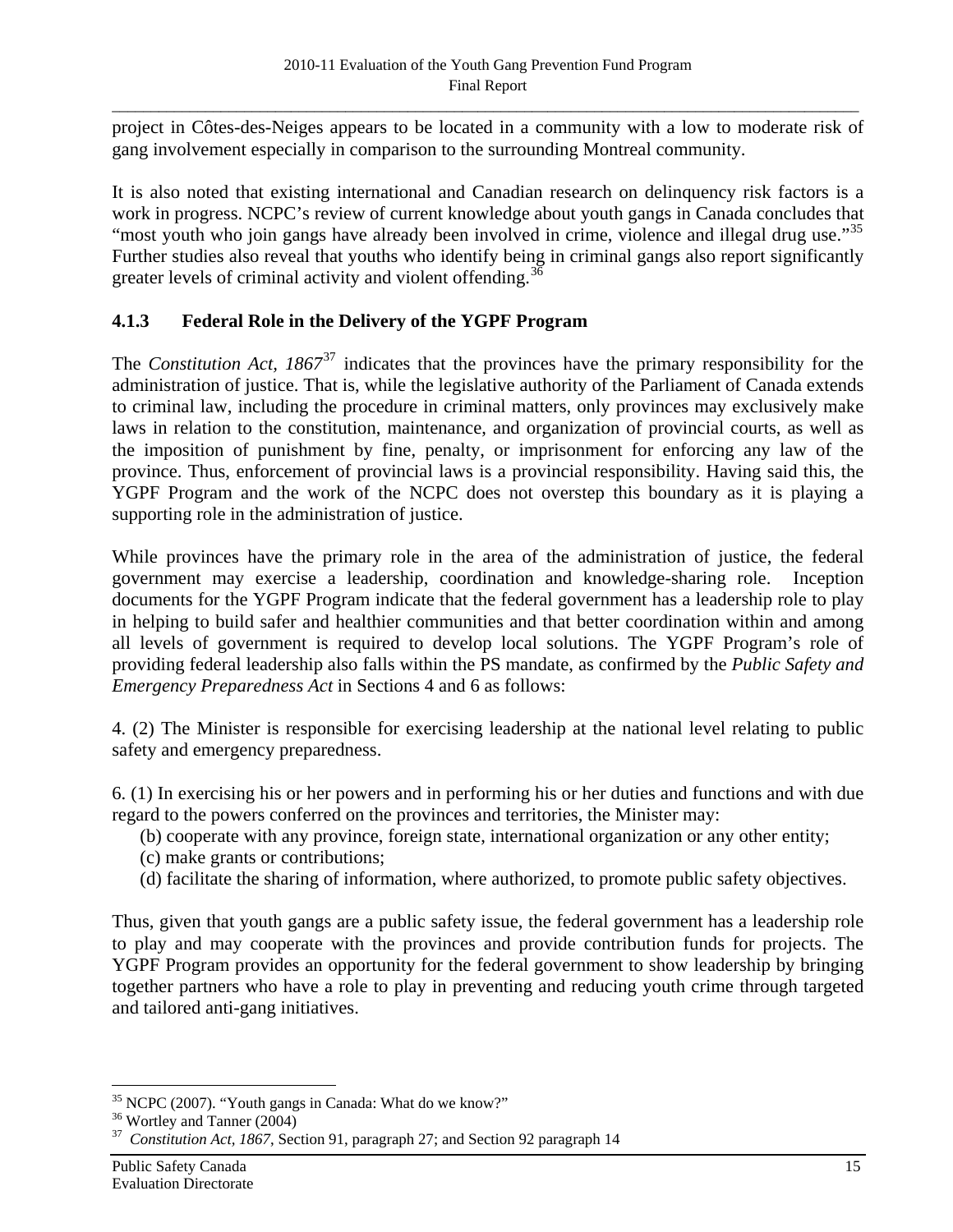<span id="page-23-0"></span>Other evidence gathered from the document review supports these findings. A recent workshop report, developed by the Institute for the Prevention of Crime (University of Ottawa), indicates that "most significant prevention actions and initiatives will be driven by local actors, and that other orders of government should get organized to support local action<sup>[38](#page-23-0)</sup>. This translates to a distribution of responsibility among partners. Local actors (municipal, the justice system, non-governmental organizations and the volunteer sector) bring resources together to design and implement comprehensive initiatives. Provinces and territories manage the main risk factors associated with crime and victimization that fall within their constitutional responsibility; set standards and targets for performance, and provide supports to allow the delivery of effective evidence-based programming. The federal government has an appropriate role in focusing on evidence-based practices and investing in research and development in crime prevention and ensuring effective dissemination of lessons learned.

### *Other Initiatives*

In terms of possible duplication of federal efforts, according to a 2006 RCMP study<sup>[39](#page-23-0)</sup>, there are about 80 anti-gang programs in Canada. These include prevention and enforcement/suppression initiatives. However, the complete list of programs/initiatives that exist across Canada remains unknown. Limited evidence gathered from interviews and a review of documents suggests that while other programs addressing youth gangs exist (e.g., federal, provincial, municipal and non-governmental organizations), they are not duplicative with the YGPF Program. However, there may be further work required by the federal government with regards to coordination of these other programs, to confirm that no duplication exists. For example, inception documents indicate that the YGPF Program and the Department of Justice Canada Youth Justice Fund (Guns, Gangs and Drugs Component) were created to work in tandem. The Guns, Gangs and Drugs Component of the fund promotes the provision of community-based opportunities to youth involved in the justice system to allow them to make "smart choices" and resist gang involvement or exit gangs. It has a yearly budget of \$2.5 million and had funded over 70 projects through 2009-2010 in areas such as youth skills development; peer-to-peer support and mentoring; spirituality, culture and ethnicity; and knowledge production and education.

The target audience for these programs was intended to differ in that, the Department of Justice Canada program was to be delivered to youth already involved in the youth criminal justice system, while the YGPF was to target at-risk youth with an aim to prevent them from entering the system. Given the high-risk population the YGPF is targeting, NCPC notes that in a minority of cases, some funded projects have youth participants that are involved in the justice system. In such cases, NCPC is expected to coordinate with the Youth Justice Fund to ensure there is no duplication.

NCPC also administers the Crime Prevention Action Fund  $(CPAF)^{40}$  $(CPAF)^{40}$  $(CPAF)^{40}$ . This fund provides time-limited contribution funding that supports the development and implementation of:

<sup>38</sup> Institute for the Prevention of Crime, University of Ottawa (2010). *Workshop Report: Developing a Strategic Approach to Criminal Youth Gangs*, p. 12.

<sup>&</sup>lt;sup>40</sup> The Crime Prevention Action Fund was created in 2006. The terms and conditions were renewed as part of the National Crime Prevention Strategy in 2008. The current Crime Prevention Action Fund Terms and Conditions will remain in effect until March 31, 2013.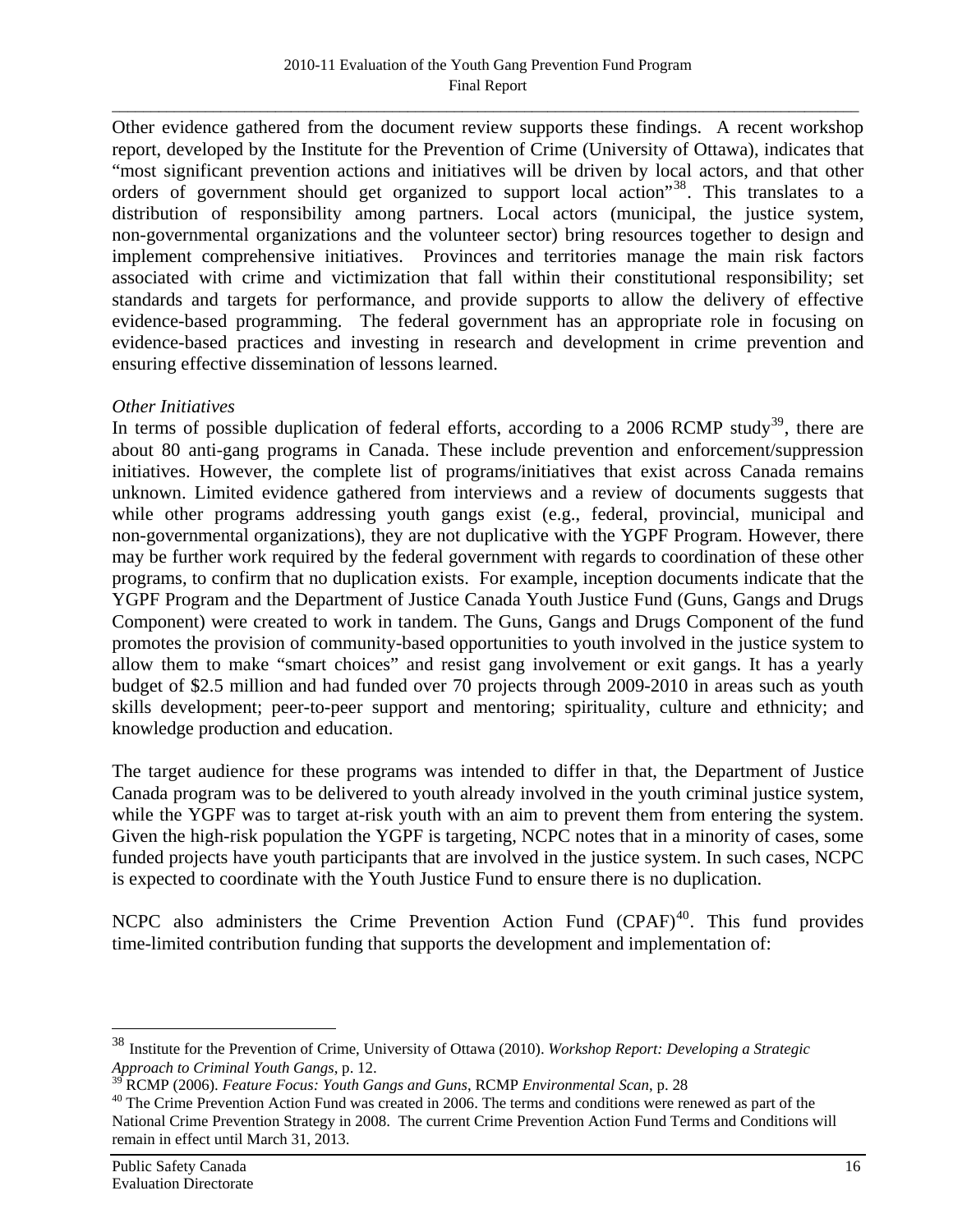- <span id="page-24-0"></span>• Evidence-based interventions aimed at reducing offending among at risk children and youth, and high risk offenders in communities. The interventions address known risk and protective factors associated with offending behaviour; and
- Knowledge transfer initiatives that focus on the application of research-based evidence to inform crime prevention practice.

One of the CPAF's priorities is to respond to priority crime issues, such as youth gangs and drugrelated crime. The fund has similar objectives and structure to the YGPF but is broader in that projects addressing the needs of children may also be funded. The interim evaluation noted that "the YGPF may not be sufficiently distinct from the Crime Prevention Action Fund, and an argument can be made for combining the two funds to reduce the costs of administration." Since inception in 2006, this fund has signed six agreements for gang-related projects in the amount of \$9M. Projects include: an Effective Community Response to Immigrant Youth Gang Crime Project; and the Waterloo Regional Gang Prevention Project. The complete list is included in Appendix B.

### **4.1.4 Alignment with i) federal government priorities and ii) PS strategic outcomes**

In terms of alignment with federal government priorities, there has been a high level of federal commitment to addressing youth crime and community safety over the duration of the YGPF Program. At the outset of the YGPF Program, the focus of the federal agenda was specifically on youth gang prevention. In 2008, the *Conservative Party Platform* addressed the issue of community safety, and youth at risk stating, "we will continue to make our communities safer by ending house arrest for serious and violent crimes, including home invasion and drug trafficking. We will help youth at risk of gang activity"<sup>[41](#page-24-0)</sup>. In recent years the federal focus has shifted to ensuring tougher criminal penalties and addressing at-risk youth, rather than specific mention of youth gangs. The 2010 *Speech from the Throne* commits to ensuring "the youth criminal justice system responds strongly to those few who commit serious and violent crimes, while focusing on the rehabilitation of all young offenders" $42$ .

When the fund was committed, there was strong alignment between the government budgets and the YGPF Program. The issue received less attention in 2008 and 2009 as the economic downturn became the focus of the federal budget.

In terms of alignment with the PS strategic outcome, the YGPF Program objectives are well aligned. It is also noted that there is strong alignment with the NCPC objectives as illustrated in Table 4.

<sup>41</sup> The 2008 *Conservative Party Platform*, p. 5 42 The 2010 *Speech from the Throne*, p. 12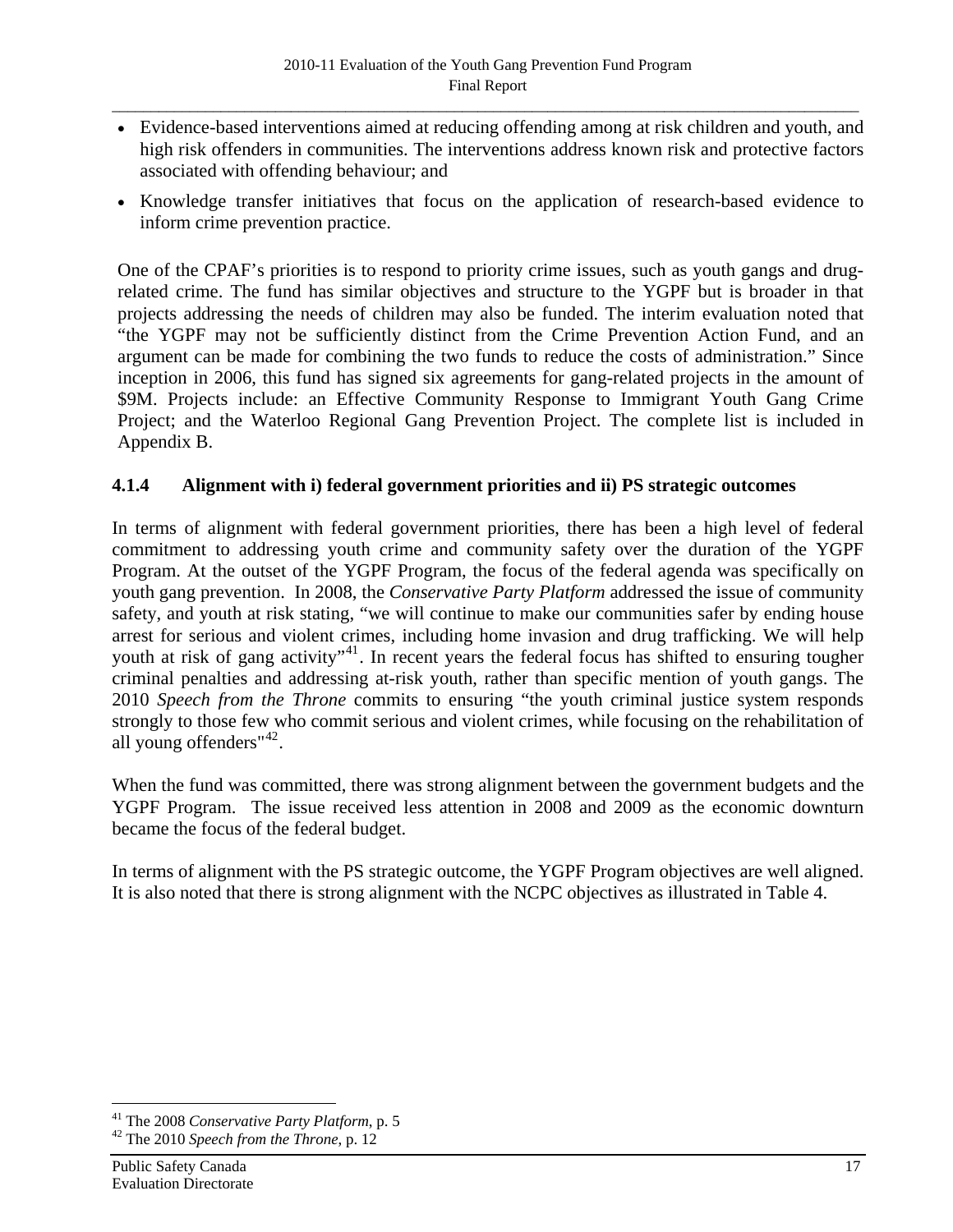<span id="page-25-0"></span>

|                                             | <b>Table 4: Alignment of Objectives and Outcomes</b>                                                                                                                                                                                                                                                                                                                                                                                                                                                                                                                                                                                                                                                                            |  |  |  |  |  |
|---------------------------------------------|---------------------------------------------------------------------------------------------------------------------------------------------------------------------------------------------------------------------------------------------------------------------------------------------------------------------------------------------------------------------------------------------------------------------------------------------------------------------------------------------------------------------------------------------------------------------------------------------------------------------------------------------------------------------------------------------------------------------------------|--|--|--|--|--|
| <b>YGPF</b> Program<br>Objectives           | Invest in communities where there is an incidence or emerging threat of gangs; and in<br>٠<br>initiatives targeting youth in gangs or at greatest risk of joining gangs to improve<br>community safety and prevention of crime and victimization.<br>Address specific risk and protective factors associated with youth violence and gang<br>$\bullet$<br>membership to mitigate the risks of future gun violence and gang activity.<br>Provide alternatives to gangs in order to help youth develop pro-social competencies and<br>$\bullet$<br>attitudes.<br>Support knowledge and evidence-based community-based interventions that target gun<br>$\bullet$<br>violence and gang-related issues by tackling its root causes. |  |  |  |  |  |
| NCPC Objectives <sup>43</sup>               | Increase sustainable community action;<br>٠<br>Develop and share knowledge of crime prevention strategies, and;<br>٠<br>Coordinate multi-level support for crime prevention efforts.<br>٠                                                                                                                                                                                                                                                                                                                                                                                                                                                                                                                                       |  |  |  |  |  |
| PS Departmental<br><b>Strategic Outcome</b> | A safe and resilient Canada<br>٠                                                                                                                                                                                                                                                                                                                                                                                                                                                                                                                                                                                                                                                                                                |  |  |  |  |  |

## **4.2 Performance – Effectiveness**

The evaluation examined the extent to which the YGPF Program has achieved intended outcomes over the past five years in three general streams as follows:

- knowledge development and transfer outcomes;
- community outcomes; and
- project participant outcomes.

The assessment of outcomes in the sections that follow must be read bearing in mind that the projects have been in operation for a relatively short period of time. For example, all projects have been in operation (i.e., delivering services to participants) for less than two years. The actual time that the projects have been in operation varies as follows<sup>[44](#page-25-0)</sup>:

- two projects have been in operation for less than 12 months;
- seven projects have been in operation for 12-17 months; and
- six projects have been in operation for 18-24 months.

Project development, review and approval time, as well as elections and ministerial changes have been noted by the Program as having hindered timely achievement of outcomes. Key events related to YGPF project development and implementation are noted in the Table 5 in order to provide further information regarding the amount of time required for each of these activities.

<sup>43</sup> NCPC (2005). *Accountability, Risk and Audit Framework for the Renewal of the National Crime Prevention Stratey*, p. 11

 $44$  Four of 19 projects did not have information available.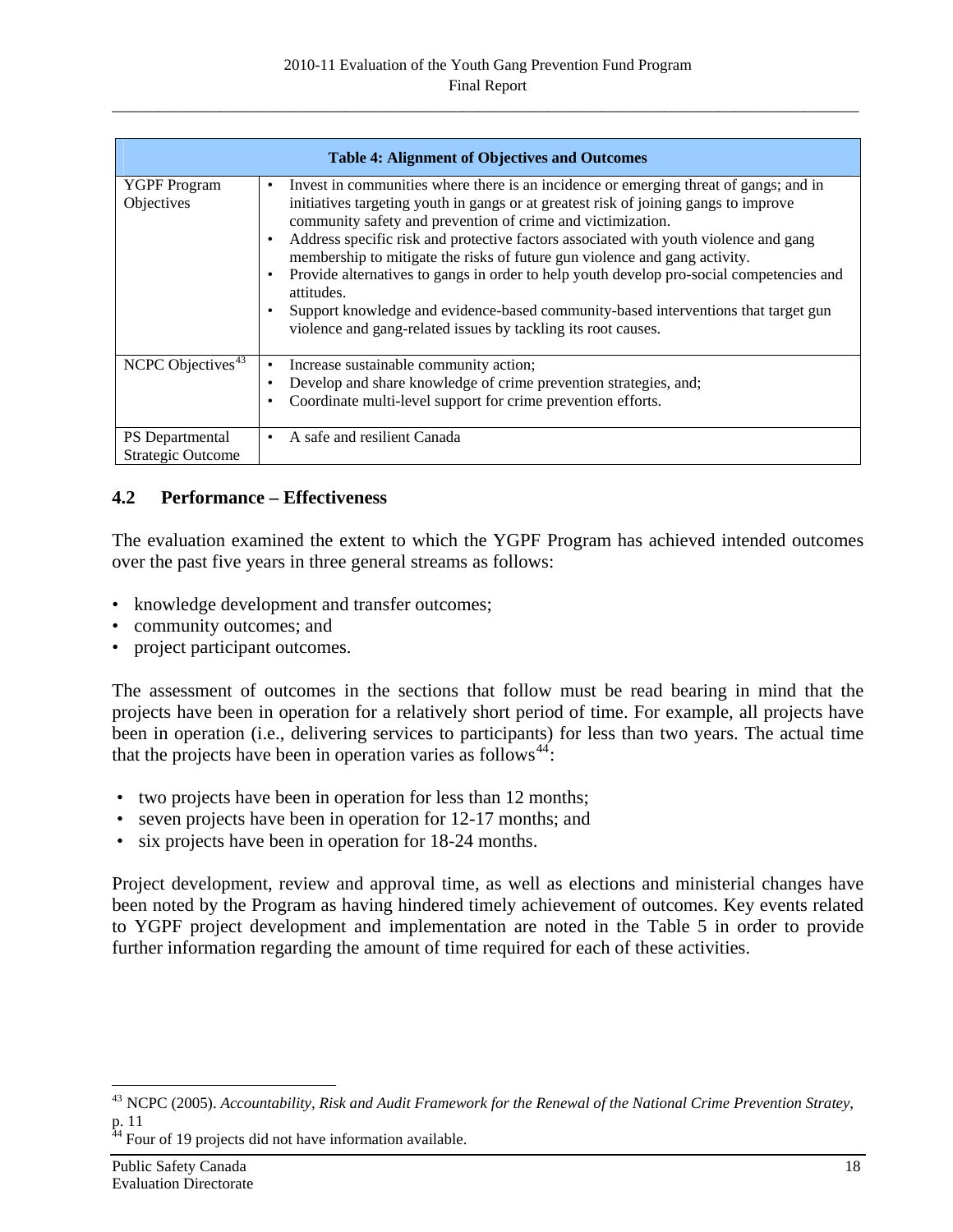<span id="page-26-0"></span>

| <b>Table 5: Key Events - YGPF Project Implementation</b> |                                                                                                                                                                                                                                               |  |  |  |  |
|----------------------------------------------------------|-----------------------------------------------------------------------------------------------------------------------------------------------------------------------------------------------------------------------------------------------|--|--|--|--|
| <b>Timeframe</b>                                         | <b>Project Implementation Tasks</b>                                                                                                                                                                                                           |  |  |  |  |
| February 2006 to July                                    | Solicitation of proposals (development / review)<br>٠                                                                                                                                                                                         |  |  |  |  |
| 2007                                                     | Project Joint Management Committee approval                                                                                                                                                                                                   |  |  |  |  |
|                                                          | NCPC / PS approval process (preparation of ministerial packages, accountability unit<br>and Ministerial approval)                                                                                                                             |  |  |  |  |
| August 2007 to<br>September 2007                         | Developmental phase - development of work plans, working committees, hiring staff,<br>٠<br>hiring evaluator; developing curricula; finalizing partnership agreements etc                                                                      |  |  |  |  |
| October 2007 to July<br>2008                             | Project Start-up – secure project location and complete any of the development phase<br>٠<br>activities (as per comments and suggestions from the Project Advisory Committee or<br>Evaluation Advisory Committee established for the project) |  |  |  |  |
| August 2008                                              | Project Implementation and evaluation begins<br>٠                                                                                                                                                                                             |  |  |  |  |
| Post-project                                             | Three month wrap-up phase<br>٠                                                                                                                                                                                                                |  |  |  |  |

As noted in Table 5 it can take over two years to reach project start-up. It is uncertain whether these timeframes met the timeframes that were expected at program inception.

## **4.2.1 Knowledge Development and Transfer Outcomes**

As stated in inception documents, one of the intended outcomes of the YGPF Program was to increase understanding and knowledge of how to effectively address the issues related to youth gangs. More specifically, the NCPC intended to increase the body of knowledge related to youth gangs through their own activities and through the actions of funded projects which also aimed to add to the body of knowledge on evidence-based promising practices. These changes were expected, in turn, to change the knowledge level within local communities and among provincial and territorial stakeholders.

### *Changes in the Body of Knowledge on Youth Gangs*

The NCPC has established plans for knowledge transfer activities to inform the stakeholders of the results of the YGPF projects. These plans identify information products, those responsible for producing these products and the target audiences. To date, 17 publications, as listed in Appendix J, have been produced and distributed and/or posted on the PS website. For instance, in 2008, the NCPC published *Addressing Youth Gang Problems: An Overview of Programs and Practices* which sought to promote a more comprehensive understanding of what works, what does not work, and what is promising in terms of addressing youth gang problems. The same year they also published *Promising and Model Crime Prevention Programs* which identified successful programs and the specific elements that were keys to their success. These models included those which are used in YGPF projects, as well as projects that address other crime prevention issues. As noted in the Interim Evaluation, the eight NCPC documents related to youth gangs at the time were a "substantial and significant contribution" to the available resources on the subject, as there were only 28 other Canada-specific articles found in an academic literature search on the topic.

To further disseminate the material, NCPC program staff have an e-mail distribution list of about 2,115 recipients (as of May, 2010) who are interested in youth gang issues. There were plans to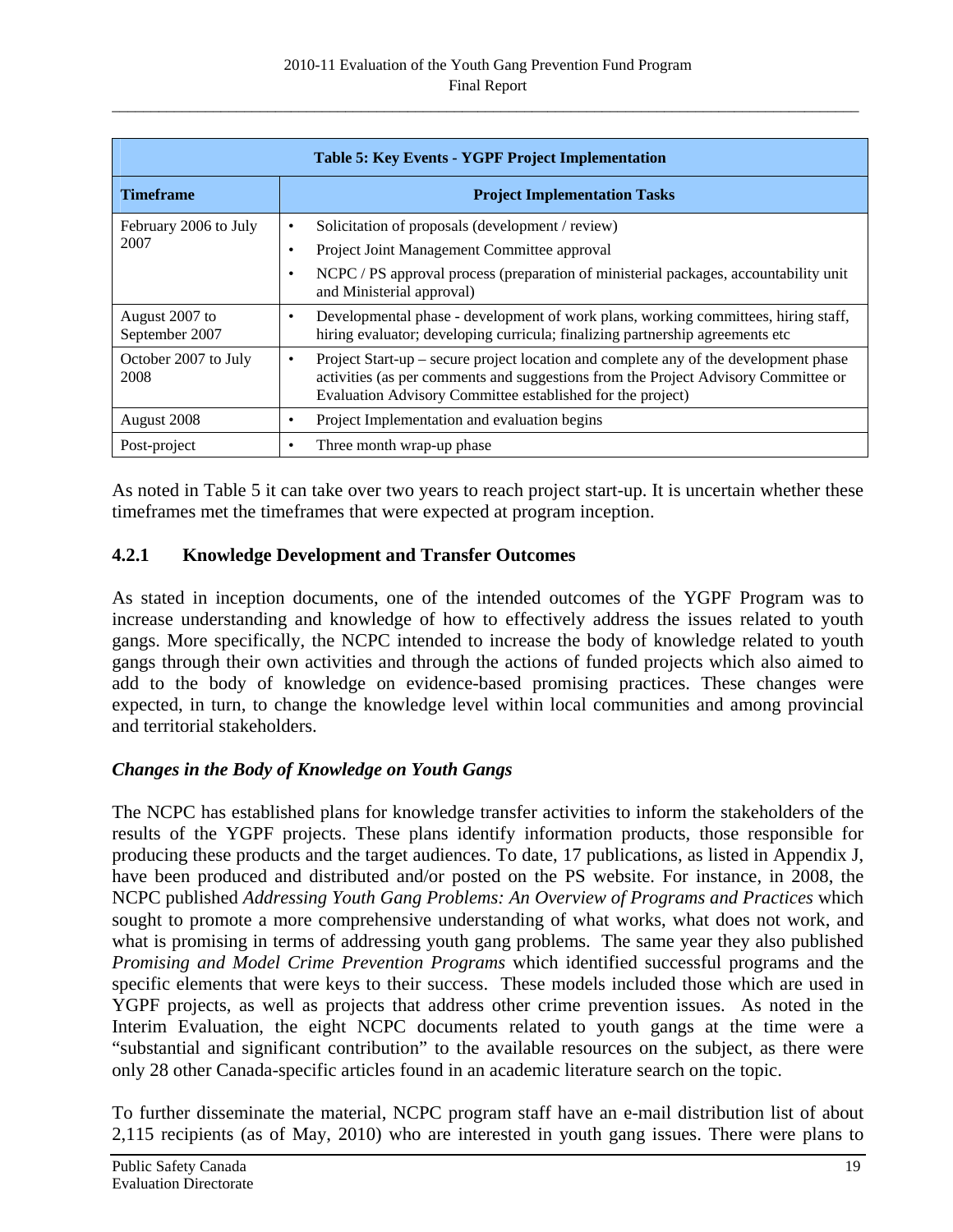<span id="page-27-0"></span>develop a web page dedicated to youth gang issues, beginning in April, 2010, but this has yet to be launched.

Knowledge transfer by NCPC has also occurred through discussions at conferences and symposia and at internal and external network meetings. Seventy-seven participants attended the latest symposium, and networks have been established with funded recipients, federal/provincial/territorial stakeholders, and networks internal to PS. Feedback solicited at the March 2010 symposium indicated that funded recipients strongly agreed that the event helped them understand what others are doing and introduced them to others who they could contact for information and discussion on project issues. There was slightly less agreement that the information was practical and useful or that they would use new approaches and ideas when they returned to work.

In order to share information at the federal government level, the Executive Director of the NCPC also chairs the Interdepartmental Committee on Crime Prevention that consists of representatives of 12 departments and agencies interested in community safety, crime prevention and victimization issues. This committee meets formally twice per year and provides an ongoing forum for information sharing, consultation, collaboration, and coordination on crime prevention issues for initiatives linked to the work of the NCPC.

The overall reach of NCPC activities could not be determined. Nonetheless, the NCPC seems to be disseminating knowledge from the YGPF projects to interested stakeholders. Provincial and territorial stakeholders interviewed believe that funded projects are showing elements of success and are contributing to building the base of Canadian knowledge on youth gang issues.

### *Changes in the Knowledge Level of Local/Provincial Stakeholders*

Beyond expanding the body of knowledge related to youth gangs and successful intervention mechanisms, the YGPF Program sought to engage local stakeholders so as ensure greater awareness of the youth gang phenomena and to promote the sustainability of the YGPF projects.

Close to half of projects reported<sup>[45](#page-27-0)</sup> on their knowledge transfer activities, indicating that they have reached approximately 4,300 people. These included presentations at schools or community organizations; attendance at conferences, seminars, or forums; public ceremonies for project graduates; publications and media reports; and DVD productions. It is unknown whether the knowledge of local communities has increased as a result though, because no direct feedback has been solicited from these stakeholders.

# **4.2.2 Community Outcomes**

Through the YGPF Program, the NCPC also aimed to support communities and youth at risk through the implementation of local, targeted and tailored anti-gang initiatives. At the community level, the cascading effects of the YGPF Program were expected to translate to a more effective, evidence-based response to gangs within the wider local community.

<sup>&</sup>lt;sup>45</sup> Reasons why the other projects did not report include that this measure had been included in the requested data collection mechanisms too late for project evaluators and program staff to collect on it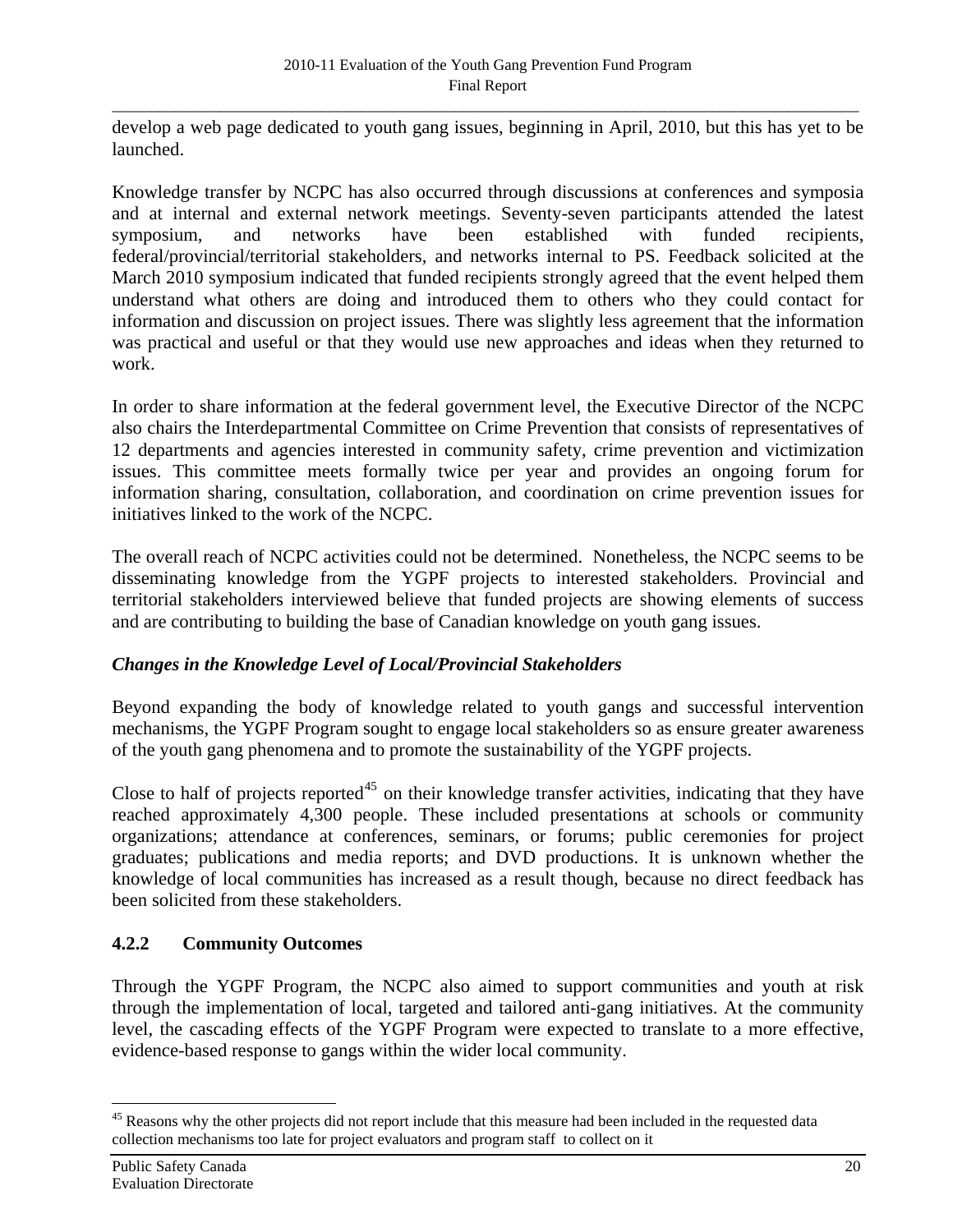# <span id="page-28-0"></span>*Changes in the Community Response to Youth Gangs*

The Accountability, Risk and Audit Framework for the YGPF Program prescribes that "evidence of effective crime prevention practices aimed at gang-related crimes in communities, including those without YGPF projects"  $46$  be tracked. No such evidence was supplied to the evaluation team suggesting that either this indicator is not being tracked or that there has been no change in community responses to gangs as a result of YGPF Program. However, it is noted that it may be too early to assess this outcome since funded projects and related knowledge transfer activities are still underway. Many interviewees<sup>[47](#page-28-0)</sup> and provincial/territorial partners indicated that awareness of the youth gang phenomena in their community has increased because of the YGPF projects. They noted that this has resulted in increased community support and engagement of municipal partners such as police and the school boards in their projects. Provincial/territorial focus group participants also believe that that project models could be adopted elsewhere.

## *Sustainability*

The evaluation notes that the YGPF was intended to provide time-limited funding, and that sustainability was not an intended outcome of the YGPF Program. Having stated this, a sustainability plan was required in some cases to be eligible for funding under the YGPF. It is unclear whether any projects had to meet this requirement. However, given that YGPF funding is set to expire March 2011, and none of the projects has a sustainability plan in place, this has increasingly become a concern. Only about one third of interviewees<sup>[48](#page-28-0)</sup> believed that sustainable funding is assured for their projects. The remaining interviewees were unsure if their project would continue or were certain that the projects would not continue once federal funding ceased leaving recipients and the youth they serve in a vulnerable position.

The YGPF projects were funded from different sources potentially providing other avenues for sustainability. On average, projects received 70% of the total project funding from the YGPF and 30% from community and provincial sources. Interviewees most frequently cited their province, the municipality, the local police force and the community-at-large as possible sources of funding. Provincial and territorial representatives agreed, adding that federal support was often needed to leverage provincial funds.

# **4.2.3 Project Participant Outcomes**

At the project level, the following participant outcomes were expected to be achieved:

- provide youth with knowledge and skills needed to resist joining gangs;
- address risk factors associated with youth gang involvement (change in behaviour against these risk factors);
- help youth disengage from gangs and avoid returning to gangs.

It is important to note that the timeframe for the achievement of these outcomes was five years; however, at the time data was collected, the longest length of time that any of the projects has been

 $\overline{a}$ <sup>46</sup> NCPC (2007). *Accountability, Risk and Audit Framework (ARAF) for the Youth Gang Prevention Fund, p. 30.* <sup>47</sup> Includes project evaluators and funded recipients.

<sup>48</sup> Funded recipients.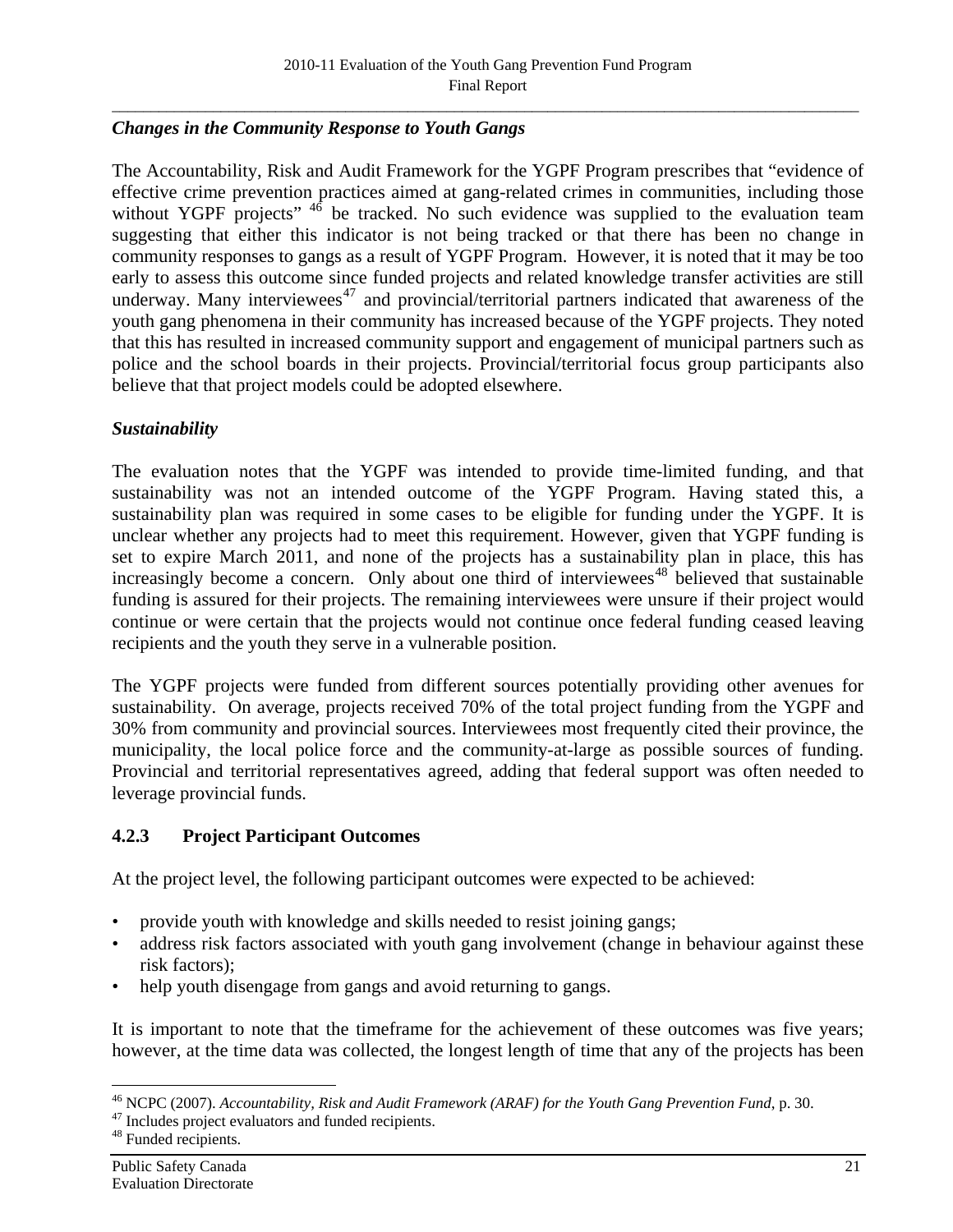<span id="page-29-0"></span>serving youth is just under two years. Therefore, it is likely too early to determine whether these outcomes have been achieved.

### *Engagement of Youth and Access to Support Services*

According to the Annual Project Evaluation Reports there are a total of 1,105 primary youth participants<sup>[49](#page-29-0)</sup> accessing services or resources provided through the YGPF projects. A total of 29 different types of services are provided by the projects. Primary examples of services include: life skills training and personal development; employment skills training, support and opportunities; and educational activities.

All of the projects are at capacity, which speaks to the success the projects have had in building trust among participants, engaging the local community, and offering attractive programming. Among the six projects<sup>[50](#page-29-0)</sup> that provided information regarding participant drop-out rates, the proportion varied considerably, from a low of 4% to a high of 37% since project inception. The average dropout rate for all six projects was 13%. Generally, youth are not dropping out in large numbers and, in some cases, graduation or program completion is being noted by the projects. However, the Synthesis of Evaluation Reports noted that "the term 'graduates' is a difficult assessment for projects, because it is not always clear if a youth has left the program, or if he/she has left  $s$ uccessfully."<sup>[51](#page-29-0)</sup>

### *Awareness and Knowledge of Project Participants*

The YGPF projects sought to increase participating youths' awareness of the consequences of gang involvement and of other opportunities and supports available to them. Of the eight projects that reported on this measure in the Annual Project Evaluation Reports, most indicated a positive change such as an increased understanding of the negative consequences of gang involvement. This was consistent with the views of interviewees<sup>[52](#page-29-0)</sup>, who indicated that there has been moderate or advanced success in increasing youth understanding, which has led to the adoption of less positive attitudes towards gangs and further motivation to change behaviour.

#### *Behaviour Change*

 $\overline{a}$ 

In the Annual Project Evaluation Reports, seven of the projects reported positive change across multiple risk factors. These positive changes were seen in risk factors related to anti-social attitudes, lack of attachment to jobs or school, substance abuse, and violent or criminal behaviour. Given that these seven projects served at least 277 individuals, it is possible that many youth experienced improvements in their behaviour. However, the exact percentage of successful

 $49$  In many cases it was unclear whether reported figures were for the duration of the project (i.e. over 3 years) or per year. Where primary and secondary participants were specified, only primary participants were counted. Primary recipients are youth who have received the full extent of the services and tools available, such as counseling, parental guidance, educational intervention, etc. Secondary recipients are youth who are taking advantage of some aspects of the program, such as a drop-in center, but do not receive the same "intensity" of intervention.<br><sup>50</sup> Reasons why the other projects did not report drop out rates include philosophical reasons (i.e. they did not wish to

label the youth), or because the programs had not been operational sufficiently long enough.

<sup>&</sup>lt;sup>51</sup> Hunsley, T. (2010), "Progress Evaluation of the Youth Gang Prevention Fund Projects: A Synthesis of 2010 Annual Evaluation Reports", p. 46

 $52$  Project evaluators and funded recipients.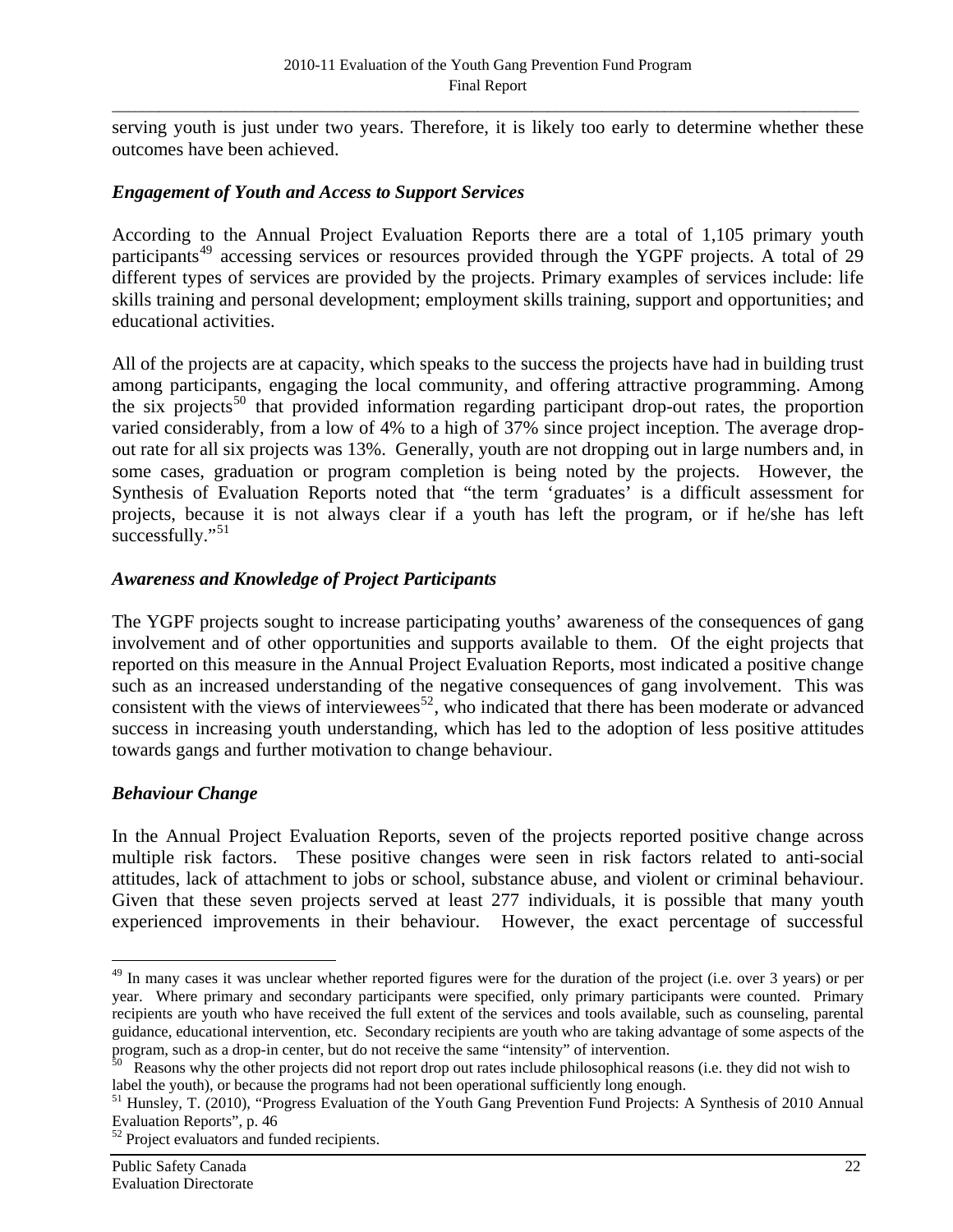<span id="page-30-0"></span>participants within each project could not be determined from the information provided. Most interviewees<sup>[53](#page-30-0)</sup> perceived moderate or advanced success in youth behaviour change. For instance, many noted that the youth are now more engaged in school and or employment, corroborating the above-noted findings. However, a few felt it was too early to tell given that some of the projects were in early stages on implementation.

The Annual Project Evaluation Reports did not note much progress on risk factors related to peer association, changes in community and gang environment, and family situations. Several reports noted the difficulty of involving parents due to several factors: because the parents themselves may be dysfunctional, gang-involved or involved in substance abuse; because of stigma; or in the case of recent immigrants, because both parents may be working two jobs. It is noted that, for some more recent projects, it may have been premature for project evaluators to report on these risk factors.

### *Youth Gang Involvement*

The overall objective for the YGPF projects is to encourage youth to either disengage from their gangs or to prevent youth from entering gangs. Three projects reported changes in the level of youth gang involvement in the Annual Project Evaluation Reports. Two projects demonstrated early success in terms of gang involvement noting that a total of 81 individuals had exited their gangs (72% for one project and 78% for the other). The third project was less successful, noting that 12 of 20 participants (60%) remain in their gangs and the others are at high risk of gang involvement. The 16 other projects were either: at too early a stage to report; were only involved in prevention activities; or did not report these results. Interviewees<sup>[54](#page-30-0)</sup> were more positive about the level of success in this area with about one third of interviewees suggesting that there has been decreased involvement in gangs due to the YGPF projects, whether through exits or preventing gang entry.

### **4.2.4 Challenges and Unintended Impacts**

Most interviewees<sup>[55](#page-30-0)</sup> identified challenges as a result of the YGPF Program and its design. In most cases, interviewee responses focused on the nature of the challenges and possible solutions and did not explore underlying causes.

### *Evaluation, Assessment and Experimental Design*

Document review noted that "rigorous evaluation of gang prevention initiatives is not highly developed in Canada, and this showed in the development of evaluation plans. NCPC required project sponsors to contract with third party evaluators who would develop the plans. Because this took place after project approval and often during active project development, the timing of evaluation and operational requirements was often not adequate. NCPC has subsequently changed its policy and is now requiring evaluators to be contracted directly by NCPC.<sup>[56](#page-30-0)</sup>

A number of projects experienced difficulties in finding an adequate control group for comparison due to the nature of the target population which may be transient, elusive, or unpredictable.

 $\overline{a}$ <sup>53</sup> Project evaluators and funded recipients.

<sup>&</sup>lt;sup>54</sup> Project evaluators and funded recipients.

<sup>&</sup>lt;sup>55</sup> Includes project evaluators, funded recipients and program management.

<sup>56</sup> Ibid., p. 3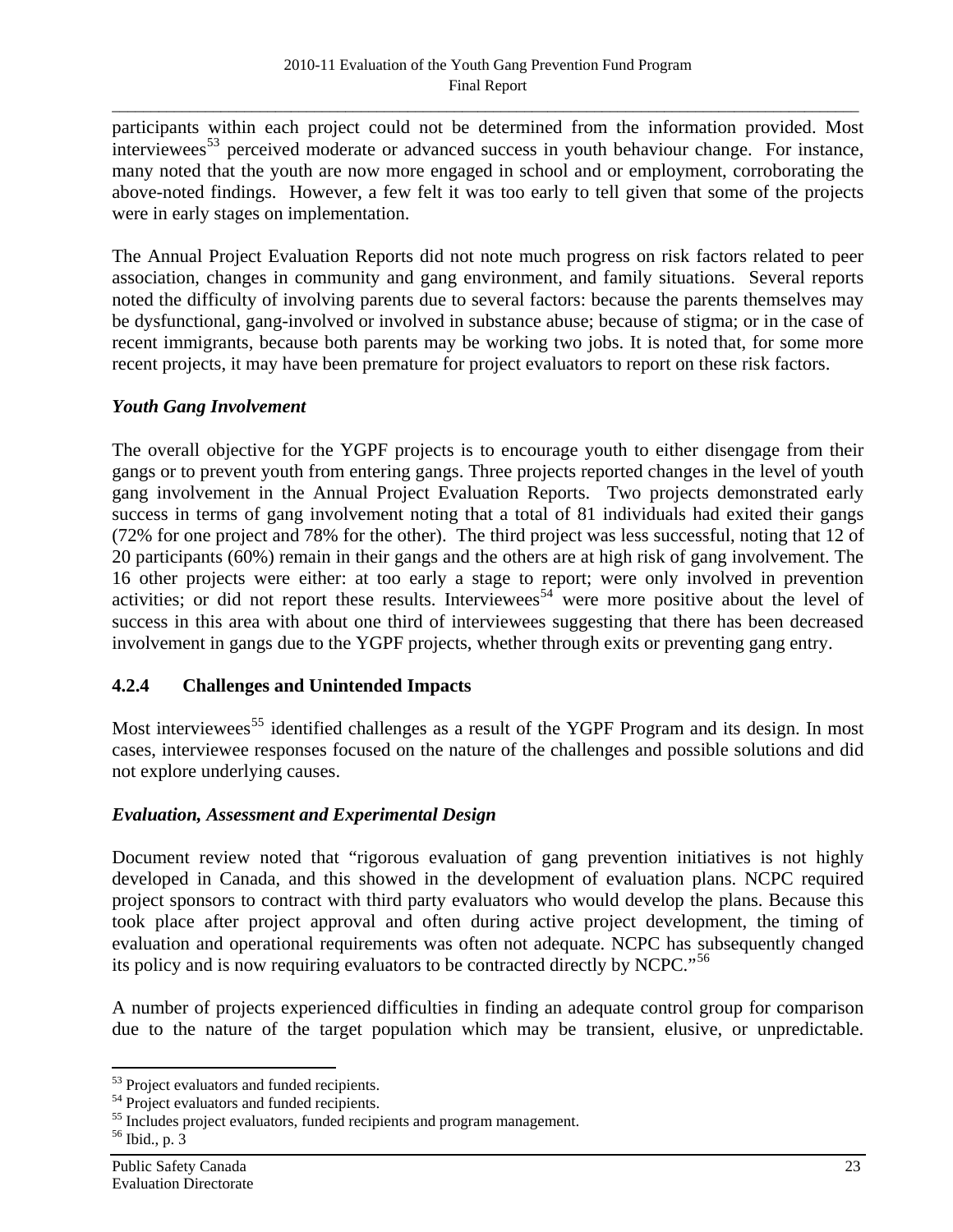<span id="page-31-0"></span>Comparison between communities was also made more difficult by the fact that communities and their related gang issues can vastly differ.

Few of the projects had a sufficient number of participants complete their participant assessments to be able to report statistically significant findings. This is because of the nature of the target population and the short period of time that the projects had been in place.

There were also reliability issues identified with the assessment and screening tools used by projects. Evaluators for 10 of 16 projects identified problems with the initial risk assessment questionnaires administered to youth. Evaluators reported that "youth who have not yet established a trust relationship with their counsellor or case manager may present themselves through their responses in a falsely more positive light. They tend to be more truthful later on. This may bias the periodic 'repeated measures' used to assess progress."<sup>[57](#page-31-0)</sup>

In order to address some of these issues, interviewees<sup>[58](#page-31-0)</sup> suggested that the NCPC provide assistance in improving the evaluation tools used to evaluate projects. In this regard, NCPC has produced documents, such as the Evaluation Guidelines, that provide projects with support in developing successful gang prevention and intervention projects. In addition, since the interim evaluation, NCPC has organized regular meetings among YGPF project managers to improve communication.

While NCPC has worked with projects and their evaluators in this regard, it appears that further guidance in this area would be useful in order to provide the ability in future for performance information to be "normalized" as much as possible across projects. The evaluation team encountered challenges in comparing data contained within the Annual Project Evaluation Reports. For example, progress against risk factors was not standardized across projects and data collection instruments did not measure progress against outcomes in a comparable way. A standardized way of collecting information on progress against risk factors and a standard survey instrument to collect other outcome-based information such as gang involvement would assist in this regard.

### *Other Issues*

Challenging working relationships (between project managers, community partners, project evaluators, the NCPC evaluation analysts and other stakeholders) were frequently mentioned. However, it was also recognized that many of these challenges are part of the normal process of establishing partnerships, and therefore tend to work themselves out over time. Nevertheless, the discrepancy between the project launch and the start of accepting participants did impact community momentum and recruitment of staff.

The program scope and sensitivity to the needs of specific Canadian communities were identified as a challenge. Interviewees<sup>[59](#page-31-0)</sup> suggested that the program should reconsider the types of communities targeted by the program (i.e. rural) and pay better attention to the needs of some community organizations (i.e. Aboriginal). There was also concerns regarding two of the projects which did not appear to be located in or dealing with high-risk communities.

 $\overline{a}$ 57 Ibid., p. 4

<sup>&</sup>lt;sup>58</sup> Project evaluators and funded recipients.

<sup>&</sup>lt;sup>59</sup> Project evaluators, funded recipients and program management.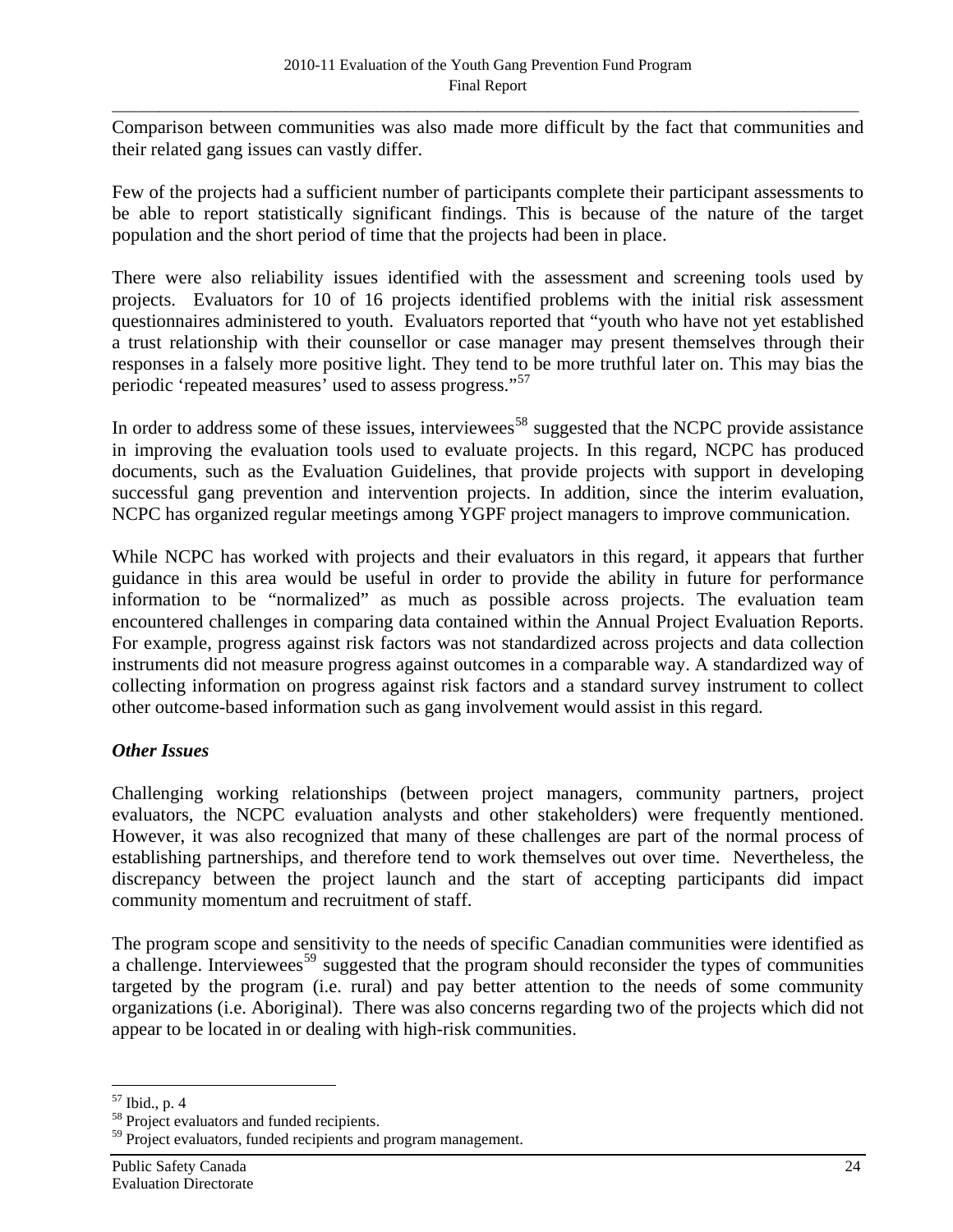## <span id="page-32-0"></span>**4.3 Performance – Efficiency and Economy**

The evaluation assessed efficiency (i.e., outputs are produced at minimum cost) and economy (i.e., outcomes are produced at a minimum cost) of the YGFP Program.

In order to provide context for this analysis, Table 6 illustrates the costs by outcome area of the YGPF Program.

| Table 6: Costs by Outcome Area to March 31, 2010 |         |  |  |  |
|--------------------------------------------------|---------|--|--|--|
| <b>Knowledge Transfer</b>                        | \$0.9M  |  |  |  |
| <b>Participant Outcomes</b>                      | \$17.4M |  |  |  |
| <b>TOTAL</b>                                     | \$18.3M |  |  |  |

Costs of Community Outcomes could not be separated out in this analysis.

### **4.3.1 Efficiency**

In order to assess efficiency, the evaluation examined whether the YGPF funding has been managed efficiently both in terms of administration costs and processing time and whether youth have been reached in a cost efficient manner by assessing the cost per participant against other programs.

### *Contribution Fund Administration Costs and Processing Time*

Trends in the fund administration costs per project and administration costs as a percent of project expenditures are illustrated in Table 7.

| Table 7: Administration Costs of the YGPF Program (dollar values in thousands) |           |           |           |           |  |
|--------------------------------------------------------------------------------|-----------|-----------|-----------|-----------|--|
|                                                                                | 2006-2007 | 2007-2008 | 2008-2009 | 2009-2010 |  |
| Total project expenditures <sup>60</sup>                                       | \$0       | \$1,759   | \$5,300   | \$7,629   |  |
| Total administration costs <sup>61</sup>                                       | \$371     | \$743     | \$791     | \$791     |  |
| Number of projects                                                             | $\theta$  | 14        | 17        | 19        |  |
| Administration cost per project                                                | N/A       | \$53.0    | \$46.5    | \$41.6    |  |
| Administration costs as a % of total project expenditures                      | N/A       | 42%       | 15%       | 10%       |  |

The downward trend in the administration cost per project and in the ratio of administration costs illustrated in the table show that administration of the contribution funding is becoming more efficient over time.

The interim evaluation indicated that the project approvals and funding transfer took longer than expected, which reduced available implementation time. "More than three-quarters of projects had approval processes that took more than four months, and one-third took more than six months, and

 $\overline{a}$  $60$  Project expenditures include the amounts paid to funded recipients under the YGPF contribution agreements (vote 5). <sup>61</sup> Administration costs include the proportionate cost of NCPC salaries, operations and maintenance, employee benefits and corporate overhead for both the administration YGPF related to the funded projects.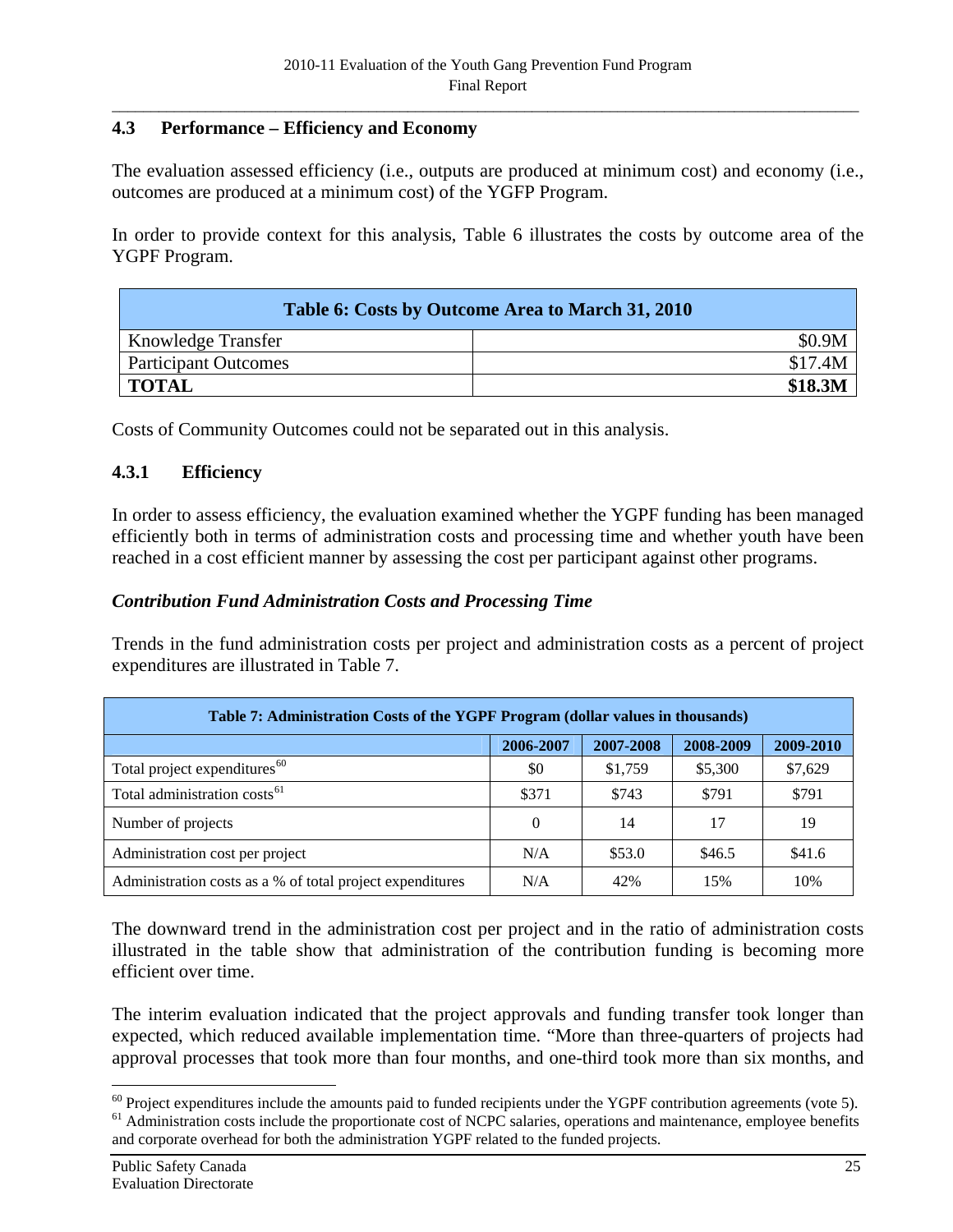<span id="page-33-0"></span>that after the lengthy approval period, there were further delays in transferring funds to the projects"[62](#page-33-0). In comparison, the approval of YGPF projects on average was about "one month *faster* than the average for the approval of other projects funded by the National Crime Prevention Strategy between 2005 and 2007<sup>553</sup>. Another comparison noted that Alberta's Safe Communities Innovation Fund, a \$60 million three-year initiative that funds evidence-based projects with evaluation components was able to approve 30 projects in less than four months from the program's announcement.

The length of these processes appears to be due to several factors. The interim evaluation noted that the long approval process "appears to be rooted in the external review committee, with PS's accountability requirements, and the lack of clear direction to project contacts regarding how to complete the application in a manner that will minimize the time needed for approval."[64](#page-33-0) Program managers noted challenges in this area indicating that the nature of the projects with an average contribution value of approximately \$1.3 million<sup>[65](#page-33-0)</sup> made them more time consuming to review and develop than smaller, less complicated projects; that training was provided to funded recipients which took additional time; and additional time was needed to work with communities to build the capacity to develop the projects. Lengthy processes had been identified as a potential risk in the Risk Assessment and Management Summary of the YGPF Program ARAF.<sup>[66](#page-33-0)</sup> Whether or not mitigating actions were taken is unclear, but the lack of timeliness suggests that the risk management approach be revisited. Suggestions for improvements from interviewees<sup>[67](#page-33-0)</sup> included streamlining management and/or bureaucracy and introducing a start-up or development phase prior to project implementation since a five-year time horizon is unrealistic for projects of this size and complexity.

# *Cost per Participant*

The average cost per participant at the time of the interim evaluation (approximately two years ago) was \$10,246<sup>[68](#page-33-0)</sup>. The average cost per participant from financial information for 2009-2010 was \$9,240. This downward difference in cost per participant suggests that the projects have become slightly more efficient in the past two years.

The evaluation also examined the cost per participant based on the project models being tested by the YGPF projects and compared these results to the similar project models implemented elsewhere. Table 8 illustrates the models being implemented by YGPF Program and the associated cost per participant.

 $\overline{a}$  $62$  NRG Research Group (2009). "Interim Evaluation of the National Crime Prevention Centre Youth Gang Prevention Fund Program", p. 5.

 $63$  Ibid., p. 25

<sup>64</sup> Ibid., p. 25

<sup>&</sup>lt;sup>65</sup> Source: financial data

<sup>&</sup>lt;sup>66</sup> NCPC (2007). *Accountability, Risk and Audit Framework (ARAF) for the Youth Gang Prevention Fund, p. 18.* <sup>67</sup> Project evaluators and funded recipients.

<sup>&</sup>lt;sup>68</sup> The cost per participant was taken from 12 of 14 projects that reported in the "Interim Evaluation of the National Crime Prevention Centre Youth Gang Prevention Fund Program". Project start-up costs were included in these figures.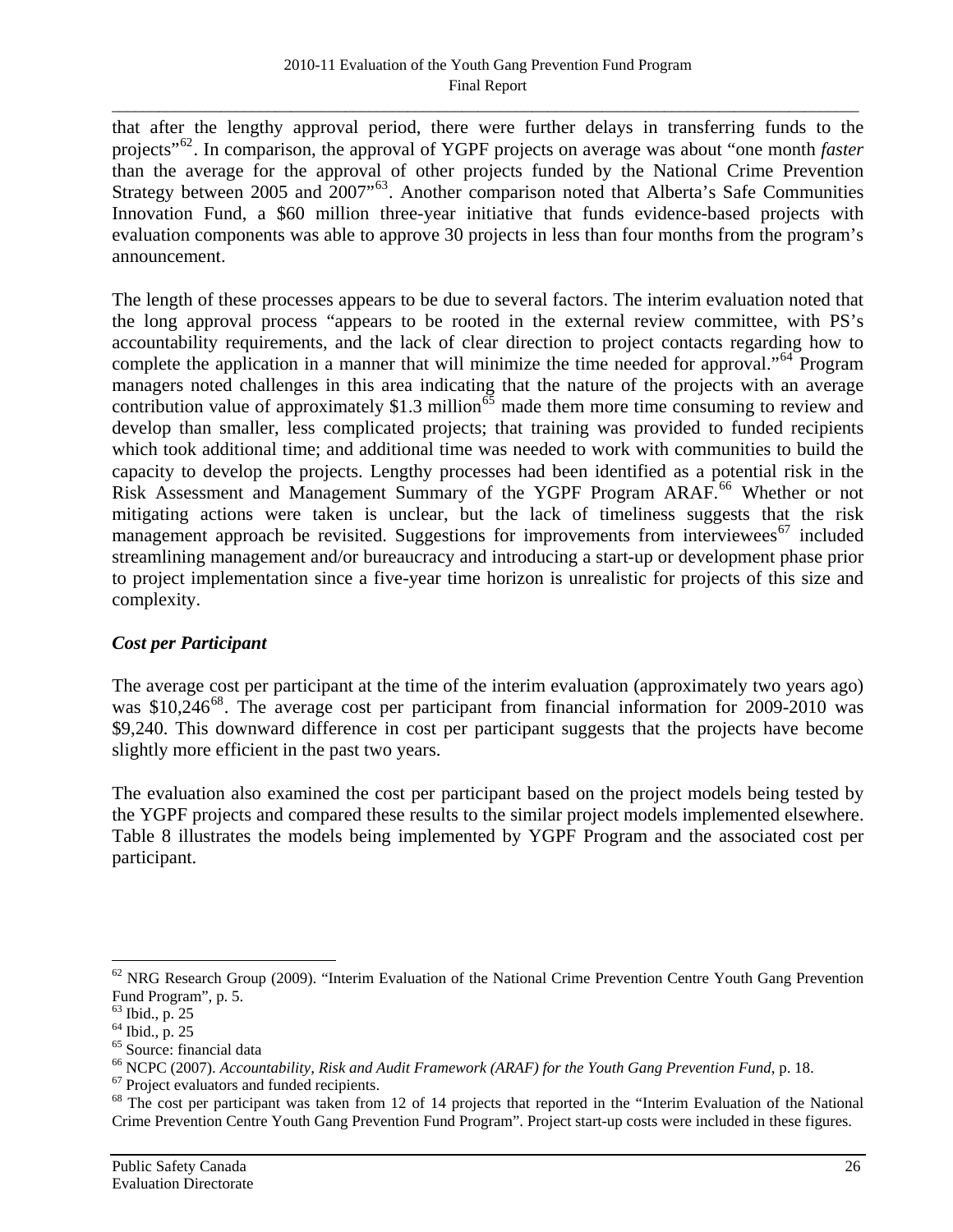<span id="page-34-0"></span>

| <b>Table 8: Cost per Participant</b>                                      |                                                     |  |  |
|---------------------------------------------------------------------------|-----------------------------------------------------|--|--|
| <b>Model</b>                                                              | <b>Cost per Participant</b><br>(Interim Evaluation) |  |  |
| Milwaukee Wraparound                                                      | \$14,955                                            |  |  |
| Principles by Brendtro, Brokenleg and Van Bockern                         | \$13,165                                            |  |  |
| Spergel                                                                   | \$12,985                                            |  |  |
| NCPC's risk factors and Aboriginal teachings such as "we are all related" | \$10,777                                            |  |  |
| Melanie Nimmos "The 'Invisible Gang' Member"                              | \$9,571                                             |  |  |
| Wrap-around process philosophy and a case management model                | \$5,826                                             |  |  |
| Gang Prevention through Targeted Outreach (GPTTO)                         | \$4,446                                             |  |  |

Internet research indicates that the cost of the Milwaukee Wraparound model is in line with wraparound models implemented in several Unites States locations, where costs range from about \$14,400 to \$48,000 per year depending on the level of intensity of the program. Cost per participant for other models could not be found. It is noted that the difference in cost per participant may be due to the differing intensity of the interventions related to each project model.

## **4.3.2 Economy**

As illustrated in Figure 1, youth gang crime prevention has the potential to return cost savings at a number of levels of government and to society in general. In assessing the economy of the YGPF Program, the evaluation examined whether, given the early success of the YGPF Program, there is potential for return on the federal investment at two levels (the "project" level<sup>[69](#page-34-0)</sup> and the "fund" level<sup>[70](#page-34-0)</sup>). The analysis focused on cost savings associated with a single quantifiable measure of success: "number of youth disengaged from gangs". While this single indicator did not fully represent YGPF Program, it was indicative and assisted in drawing conclusions on economy related to the changes in participant behaviour (i.e. gang exit). It should be noted that "the number of youth prevented from entering a gang" is a complementary way of measuring the desired outcome in that it will provide similar if not greater cost savings to the incarceration system as a gang exit; however, no information was provided on the number of youth prevented from entering gangs. Literature review notes that the effects of a youth at risk not entering a gang at all can return similar, if not greater, cost savings to the cost savings from a youth gang exit.

It is noted that possible wider cost savings within provinces or society in general were not calculated as part of the cost effectiveness analysis, but literature review provided supplementary information on potential cost savings at these levels.

It should also be noted that, although knowledge transfer outcomes related to the YGPF Program are very important, success of this outcome was not quantifiable and was therefore not included in the analysis. In order for this to be included in the analysis, a measure of knowledge change over

 $^{69}$  The "project level" analysis included costs related to vote 5 expenditures and fund administration costs allocated at a rate of 23% per project for the two projects that have reported gang exits. The analysis did not include costs related to NCPC knowledge transfer activities nor funding from other organizations outside of NCPC (funding par

 $70$  The "fund level" analysis included costs related to vote 5 expenditures (and projected expenditures) for all 19 projects and total fund administration costs. The analysis did not include costs related to NCPC knowledge transfer activities nor funding from other organizations outside of NCPC (funding partners).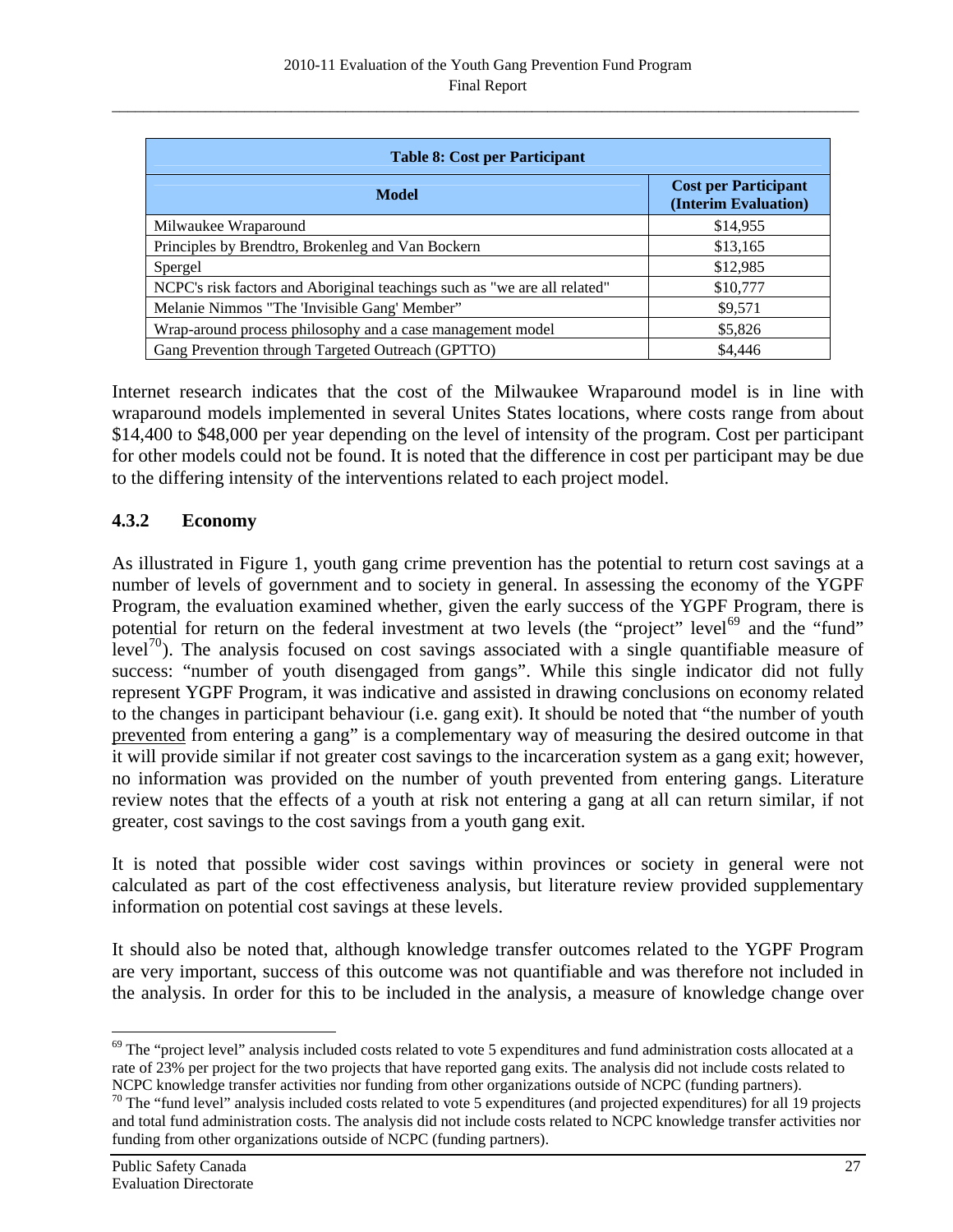<span id="page-35-0"></span>time would be needed. Feedback mechanisms from stakeholders would be needed to capture this information on a consistent basis, possibly through surveys conducted at regular intervals. These results could then be compared against the cost of the knowledge transfer component (as illustrated in Table 6) in order to determine the economy of this component.

Figure 1 provides context for the approach to the cost effectiveness analysis. In the yellow circle, the success and cost of two YGPF projects are illustrated. The blue circle represents the federal investment<sup>[71](#page-35-0)</sup> in the YGPF funded projects over the years from 2006-2007 to 2009-2010 (first four years) and the projected investment over the full five year period to 2010-2011. Also noted are the potential types of cost savings, for example incarceration cost savings in federal correctional institutions that might be realized due to gang exits. The blue and yellow circles are the focus of the cost effectiveness analysis. The green circle represents potential savings at the provincial/municipal level, and the grey circle potential cost savings to society in general.



It should be noted that the list of types of cost savings is not exhaustive; that is, there are likely further savings to be realized at all levels but it is clear from the diagram that provinces have good potential to realize cost savings from successful youth gang programs.

# *Potential Return on the Federal Investment at the "Fund Level"*

As illustrated in Table 9, preliminary financial modeling indicates that there is a potential positive return on investment to the federal government at the "project level" for those projects that have demonstrated success. Data inputs and related assumptions used in the mathematical model can be found at Appendix H.

 $71$  Includes contribution fund expenditures and administration costs but does not include knowledge transfer costs.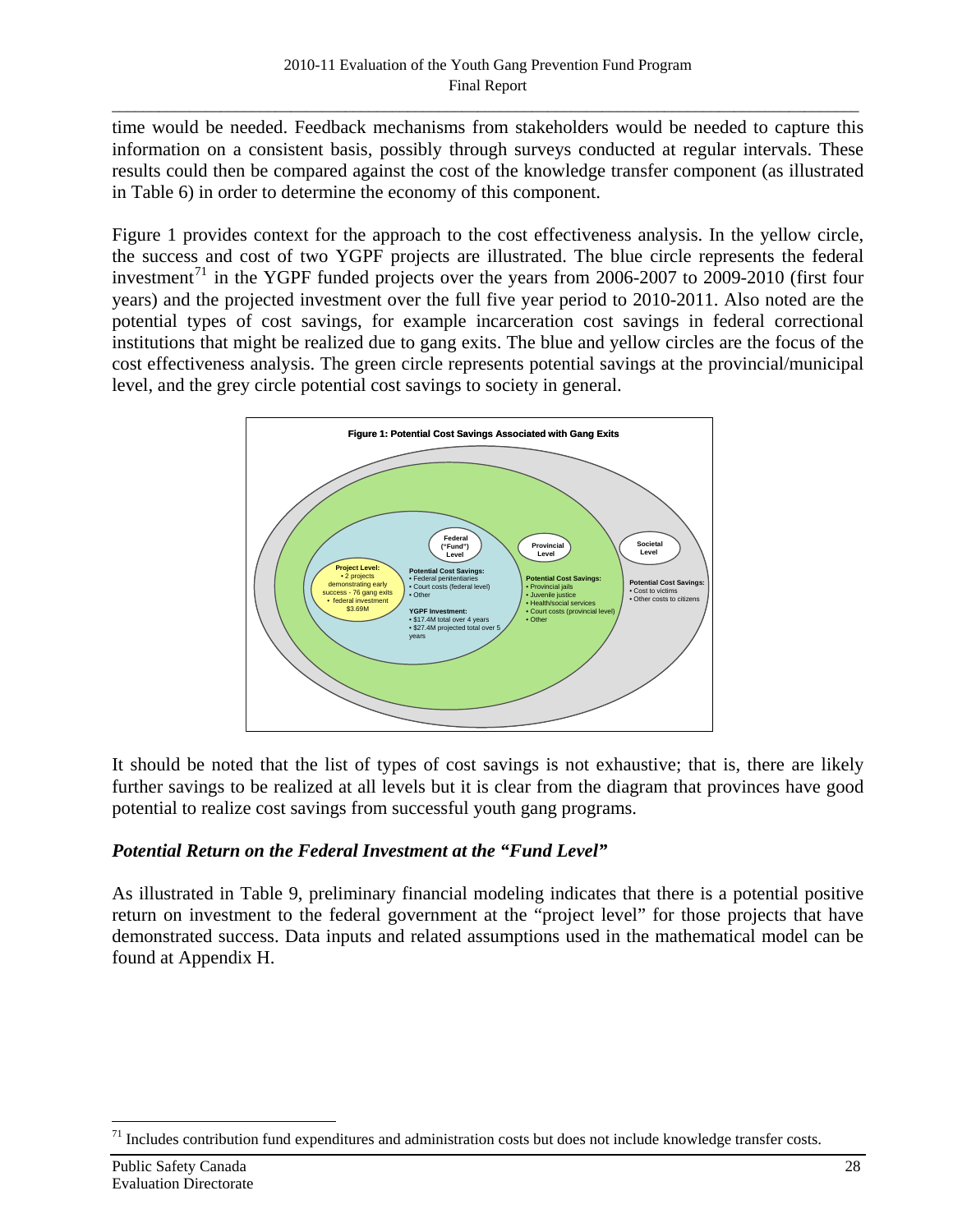<span id="page-36-0"></span>

| Table 9: Return on the Federal Investment at the Project Level |                      |                                                                 |                                                 |                                                             |  |  |  |  |  |  |  |
|----------------------------------------------------------------|----------------------|-----------------------------------------------------------------|-------------------------------------------------|-------------------------------------------------------------|--|--|--|--|--|--|--|
|                                                                |                      |                                                                 | <b>Potential Return on</b><br><b>Investment</b> |                                                             |  |  |  |  |  |  |  |
| <b>Project</b>                                                 | Gang<br><b>Exits</b> | <b>Federal</b><br><b>Investment</b><br>in Project <sup>72</sup> | <b>Project</b><br><b>Level</b>                  | <b>Total Per</b><br><b>Disengaged</b><br><b>Gang Member</b> |  |  |  |  |  |  |  |
| 1) Youth Alliance against Gang Violence, Prince                |                      |                                                                 |                                                 |                                                             |  |  |  |  |  |  |  |
| Albert, Saskatchewan                                           | 59                   | \$1.60M                                                         | \$6.4M                                          | \$109,300                                                   |  |  |  |  |  |  |  |
| 2) Regina Anti-gang Services, Saskatchewan                     | 17                   | \$2.09M                                                         | \$0.2M                                          | \$13,400                                                    |  |  |  |  |  |  |  |
| Projects combined 1) and 2)                                    | 76                   | \$3.69M                                                         | \$6.6M                                          | \$87,900                                                    |  |  |  |  |  |  |  |

As illustrated in Table 9, early success of the two projects shown, where 76 gang exits<sup>[73](#page-36-0)</sup> have been realized, have the potential to return correctional institution cost savings to the federal government. Individually, each project has the potential to provide a positive return. The project located in Prince Albert, Saskatchewan, has a positive return on investment for a total of \$6.4 million or \$109,300 per gang member that has exited. The Regina project also returns a positive result returning \$13,400 per gang member and \$0.2 million for the project overall. It is noted that these projects are still underway and final results have not yet been reported.

As shown in Table 9, when the project results are combined, the \$3.69 million federal investment in these projects can potentially be returned. Further, mathematical modeling calculates that the return on investment for these two projects combined is \$6.6 million or \$87,900 per gang member who has exited.

At the "fund level", the current success level (76 gang exits) does not support return on the federal investment of \$17.4 million (to end of 2009-2010). The model indicates that about 130 gang exits would have been required to support this investment.

In addition, by the end of the YGPF Program funding cycle in 2010-2011, it is projected that approximately 200 gang exits or about 20% of current participants would be needed in order to return the projected total investment of \$27.4 million. It is noted that the actual "break even" point can be higher or lower than this result since it is based on the mid-range assumption of the number of years a youth would spend incarcerated (six years). For example, the lower bound of this analysis is three years incarceration which returns a break even point of 400 gang exits or about 35% of current participants, and the upper bound is eight years which returns a break even point of 150 gang exits of about 15% of current participants. Since detailed life trajectory information was not available, the assumptions in the model are based incarceration times notes in literature.

Since no trend data is available on the number of gang exits, it cannot be predicted whether this result is achievable by the end of the funding cycle (March 31, 2011); however it is noted that the two projects demonstrating success are two of the longest running projects. It is therefore possible that other projects that have been in operation for shorter periods of time may produce results by the end of the funding cycle. Further, according to the project evaluators, results of some of the Winnipeg projects, in terms of gang exits may be available in the next reporting cycle.

 $\overline{a}$ 

 $72$  Federal investment up to March 31, 2010

<sup>&</sup>lt;sup>73</sup> 76 gang exits was used in the calculation as opposed to the 81 exits noted earlier in this report due to the fact that five of these former gang members were in the legal system at the time of the evaluation.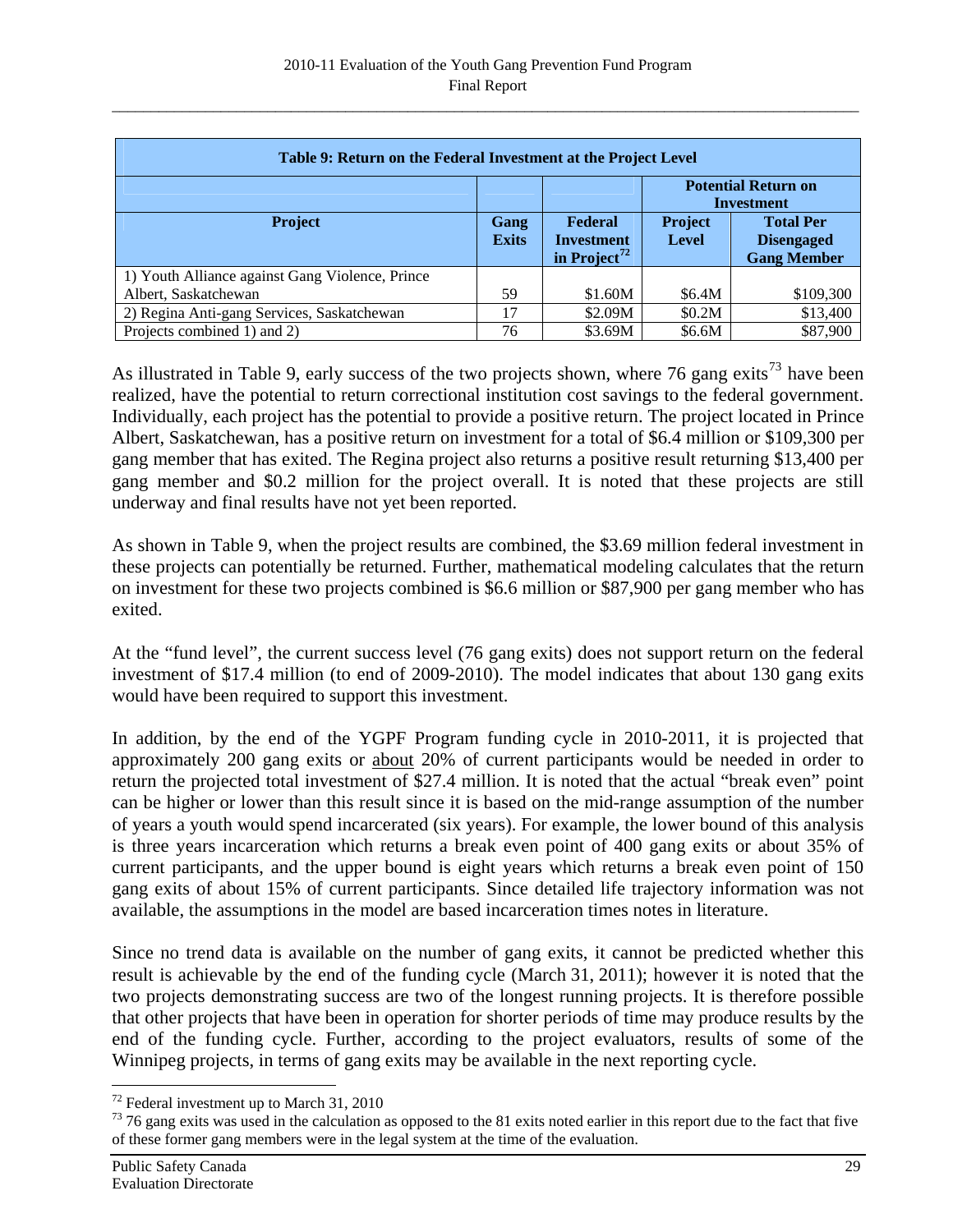# <span id="page-37-0"></span>*Provincial/Societal Level*

Although cost savings at the provincial and societal level could not be calculated within the time frame of the evaluation, studies conducted from 2004 to 2009 provide evidence that some prevention and early intervention programs for youth can give taxpayers a good return on investment. One study estimated that the present value of saving a 14-year-old high risk juvenile from a life of crime can range from \$2.6 to \$5.3 million.<sup>[74](#page-37-0)</sup> In another example, project models that appeared similar to those implemented by the YGPF Program indicate crime reduction rates from about seven to 19% and benefit minus cost values of \$18,000 and \$89,000 per participant.<sup>[75](#page-37-0)</sup>

Literature stresses that there is a better likelihood of return if successful research-based programs are used; models are carefully evaluated and implemented with fidelity; and close attention is paid quality control and adherence to original program designs.

# **5.0 Conclusions**

As a result of the findings, the evaluation team drew the following conclusions.

# **5.1 Relevance**

# *Is there a demonstrable societal need to address the issue of youth gangs in Canada?*

There is a need to address the issue of youth gangs in Canada, as evidenced by an upward trend in the intensity of gang-related crime and youth gang membership; and the impact of youth gangs on society at various levels. The lack of a standard definition of youth gangs makes it difficult to track reliable trend information.

# *What aspects of the youth gang issue was the YGPF Program designed to address and does this response remain relevant?*

The objectives of the program remain relevant due to the continued lack of research in the area of youth gangs and the continuing need to address the youth gang issue in general. The exploratory nature of the YGPF Program assists in filling this gap based on the development of knowledge through practice. For the most part, the YGPF Program has been able to distinguish itself from general youth delinquency programs by implementing projects in communities where there is a presence of youth at risk of delinquency and a threat of or presence of youth gangs. Demand for the program is high and there are emerging needs that the program has yet to address.

 $\overline{a}$ 

<sup>74</sup> Cohen, M., Piquero A. (2009), "New Evidence on the Monetary Value of Saving a High Risk Youth". *Journal of Quantitative Criminology 25:25–49.*<br><sup>75</sup> Drake, E., Aos, S., Miller, M. (2009). "Evidence-based Public Policy Options to Reduce Crime and Criminal Justice

Costs: Implications in Washington State".Olympia, WA: Washington State Institute for Public Policy.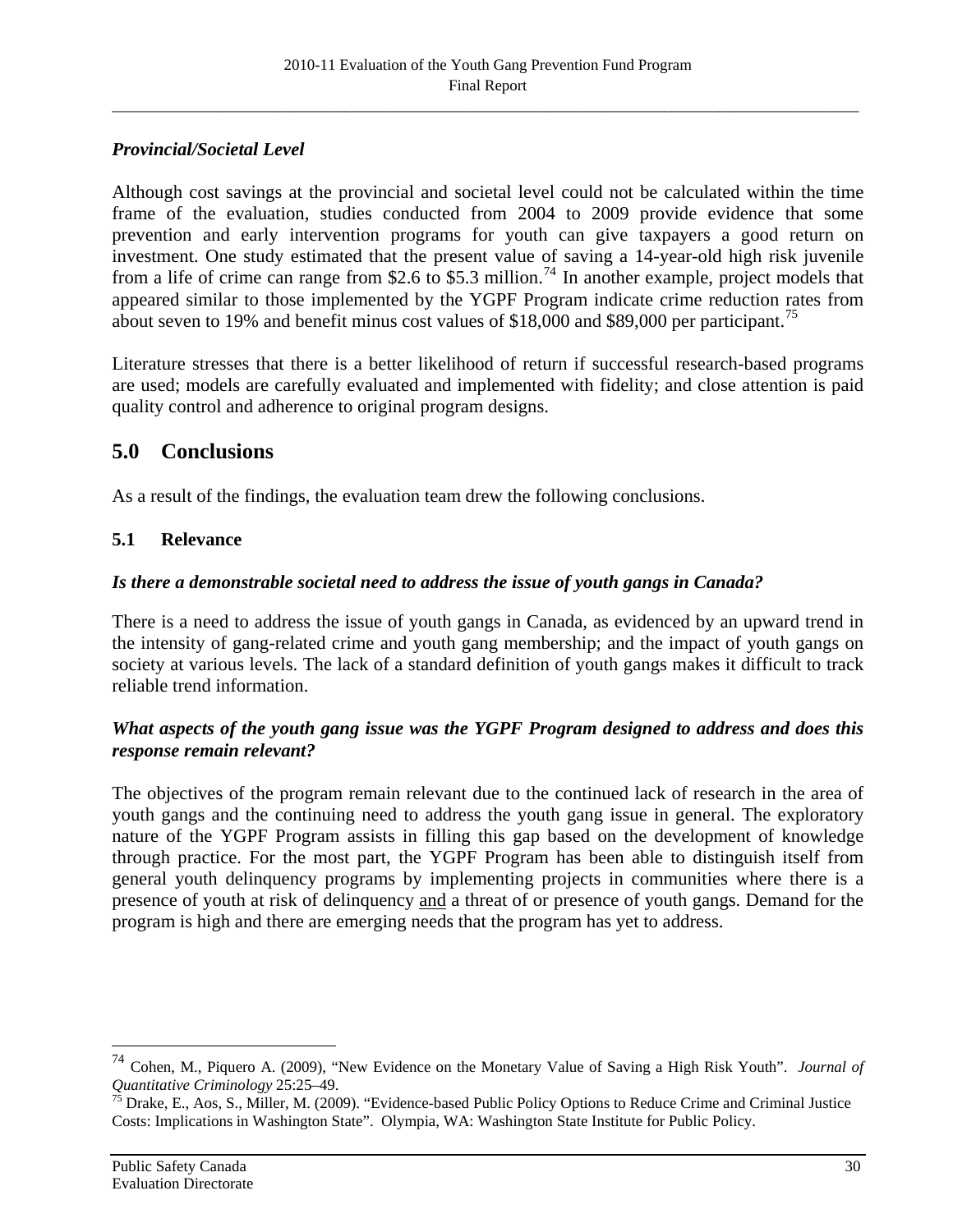# *Is it within the federal role to deliver the YGPF Program?*

It is within the federal role of PS to act as leaders in helping to build safer and healthier communities, and the federal government is demonstrating leadership in this regard through the YGPF Program. However, it cannot be determined whether there is duplication in this area. Further coordination is needed to categorize and delineate the many youth gang programs in existence, including other NCPC funds, and to strengthen the coordination and knowledge sharing among them.

# *Is there alignment between the YGPF Program objectives and i) federal government priorities and ii) the strategic outcomes of PS?*

There is alignment between the YGPF Program objectives and federal government priorities. Although the federal agenda has shifted focus, it continues to be a federal priority to address youth crime. The YGPF Program is strongly aligned with the objectives of the NCPC and the strategic outcome of PS.

# **5.2 Performance**

# **5.2.1 Effectiveness**

#### *To what extent has the YGPF Program progressed toward expected outcomes?*

**Knowledge Development and Transfer Outcomes:** The body of knowledge on youth gangs has been augmented by the YGPF Program, but there is still work to be done to understand the nature of the youth gang phenomenon in Canada. It is not directly known if the knowledge level among provincial/territorial stakeholders and local communities has changed as a result of the YGPF Program. Knowledge among the funded project organizations has increased, but impacts on knowledge within the broader community remains unknown.

**Community Outcomes:** It cannot be determined whether there have been wider community impacts outside of the YGPF projects in terms of the community response to gangs. It is possibly too early to assess this outcome. Although YGPF projects are receiving community-based support (they are funded by about 30% from sources outside of YGPF), many projects may not continue in full without on-going federal support.

Participant Outcomes: Overall, YGPF projects have successfully engaged approximately 1,100 youth. The projects are at capacity and project services are being delivered. A few projects have seen moderate success in raising the knowledge and awareness of project participants, and there is evidence of behaviour change across some of the risk factors. Although the precise extent of behaviour change cannot be determined, the maximum potential impact is up to one-quarter of program participants. In terms of youth gang involvement, early success has been demonstrated with 81 participants exiting their gangs in two projects (or approximately three-quarters of participants in these projects).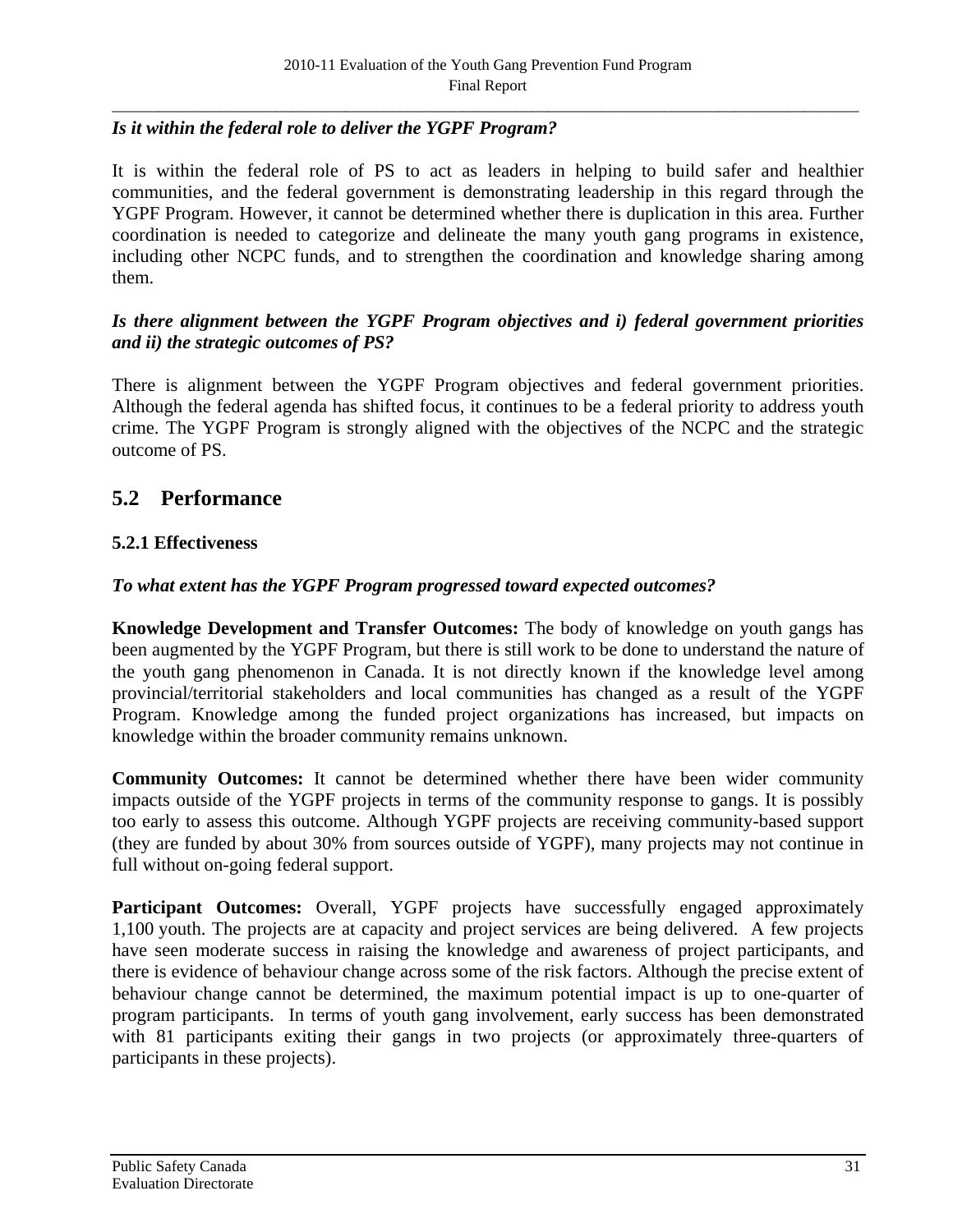# *Are there any challenges or unintended impacts as a result of the YGFP program?*

The measurement of outcomes is particularly challenging due to a lack of evaluation expertise in the area of youth gangs in Canada; difficulties in finding control groups due to the nature of the target population; a lack of willingness of some participants to complete assessments; and the lack of standardized data collection instruments across projects that would enable cross-comparison and roll-up of data.

The scope of the YGPF Program did not include emerging issues related to rural communities and Aboriginal communities.

#### **5.2.2 Efficiency and Economy**

#### *Is the contribution fund being administered efficiently?*

The NCPC had difficulty administering the contribution fund in an efficient manner in the first two years of operation (2006-2007 and 2007-2008). Efficiency results have improved during the last two years of the program (2008-2009 and 2009-2010).

#### *Have YGPF projects reached youth in a cost-efficient manner?*

The cost per youth reached has gone down over the last two years suggesting improved efficiency, but no trend data is available so this result is inconclusive. The cost per participant for the Milwaukee Wraparound model is in line with other jurisdictions where this model has been implemented. Other models could not be compared.

#### *Given early success, what is the potential return on investment?*

At the project level, there is good potential for a return on the federal investment for those projects that are demonstrating early success. At the fund level, according to mathematical modelling, the program can break even if a success rate of between 15% and 35% is realized (with a mid-range value of 20%); or if a total of between 150 and 400 participants either exit their gangs, or are prevented from entering a gang, by the end of the program. Based in literature review, the potential return at the provincial and societal levels is high if models are implemented with fidelity meaning that close attention is paid quality control and adherence to original program designs.

#### **6.0 Recommendations**

Based on key findings and conclusions contained in this report, the Evaluation Directorate recommends that the Assistant Deputy Minister, Community Safety and Partnerships Branch, ensure that the National Crime Prevention Centre address the following recommendations:

1. Consult with stakeholders to define the term "youth gangs" with the purpose of arriving at a standard definition or to provide a core definition that can be varied to local circumstance. Collaboration and consensus building in this area will enable the youth gang phenomena in Canada to be more accurately tracked, analyzed, discussed and addressed.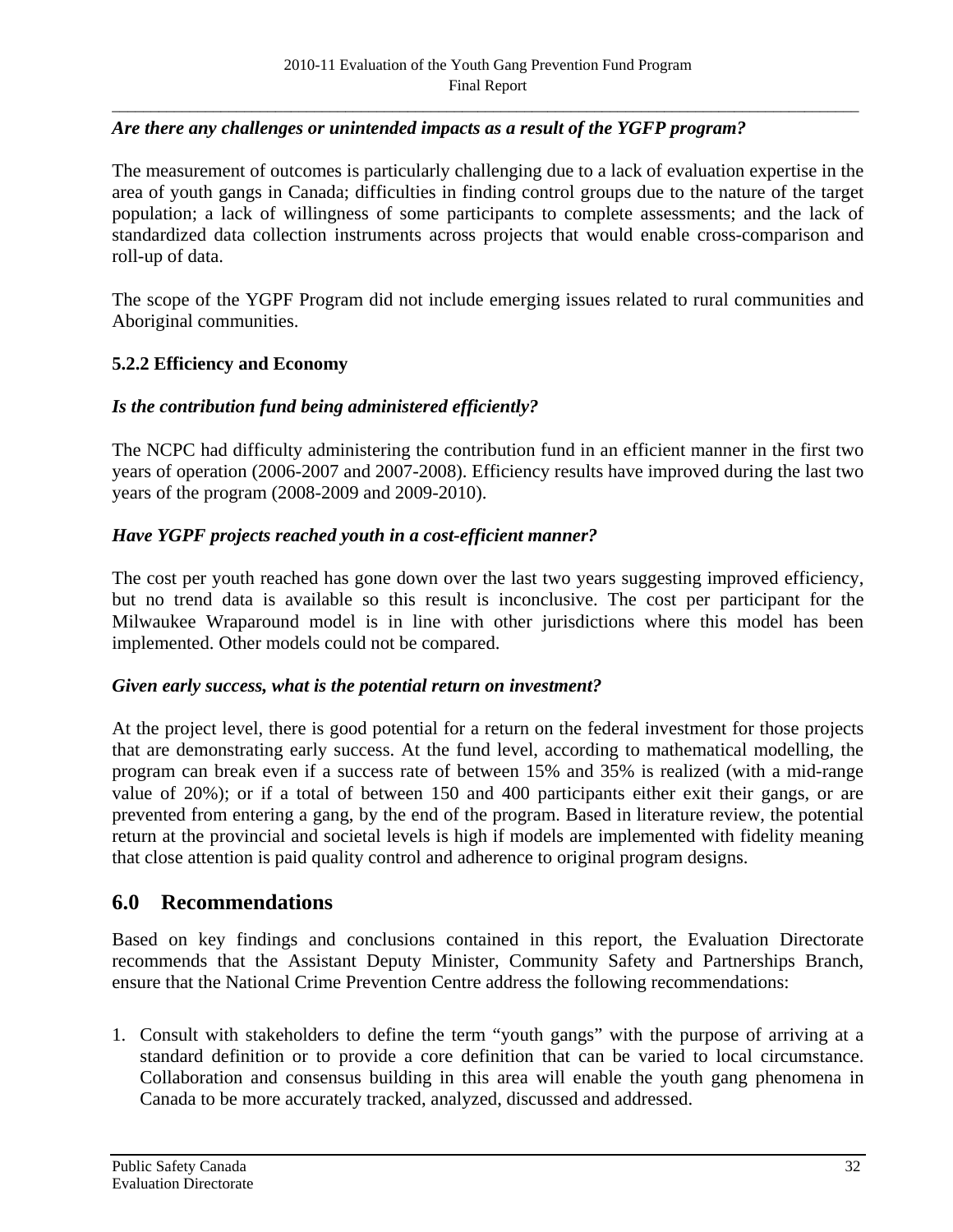- 2. Ensure that future projects take into consideration:
	- emerging needs identified by existing projects;
	- sound analysis of the existing or emerging threat of gang activity in communities being considered; and
	- special needs of Aboriginal youth.
- 3. Undertake a comprehensive environmental scan of existing youth gang programs/initiatives in Canada in order to strengthen coordination and knowledge sharing; identify synergies, duplication and gaps; and assess the sustainability of current projects. Particular emphasis should be placed on federal programs (e.g. YGPF, CPAF and Justice Renewal Fund's Guns, Gangs and Drugs Priority).
- 4. Collect systematic performance information from:
	- funded recipients by ensuring implementation of consistent periodic measurement through the use of standardized data collection and measurement tools where possible (e.g. participant survey); collection of information on gang exits (and prevention of gang entry); and assessment of fidelity with the foundational model being tested;
	- other stakeholders that will provide feedback on NCPC information products; and
	- local communities regarding impacts of projects.

# **7.0 Management Response and Action Plan**

 The 2007 Accountability, Risk and Audit Framework (ARAF) for the Youth Gang Prevention Fund (YGPF) called for an evaluation of the initiative in 2010. The evaluation examined issues of relevance, effectiveness, efficiency, and economy. The draft final report was submitted by the Evaluation Directorate, Public Safety Canada in October 2010.

This Management Action Plan is the National Crime Prevention Centre's (NCPC) response to the recommendations contained in the draft 2010 final evaluation report of the YGPF. As NCPC is currently seeking renewal of the YGPF, the proposed responses and timelines provided below are contingent upon acceptance the renewal and approval of funding.

Recommendation 1 accepted. The NCPC will work closely with its stakeholders, provinces and territories, municipalities and police organizations, academics, as well as funding recipients, to develop a core definition that describes the nature and characteristics of youth gang phenomena. The definition will allow for taking into consideration regional and local differences. Discussions will also explore the possibility of using the definition for tracking and measurement purposes.

Timeline: Taking into consideration the multiple partners involved in this action, this work is expected to be completed by the end of year two of the renewed initiative.

Recommendation 2 accepted. The NCPC will take stock of internal and external evaluation studies of youth gang funded projects, research studies conducted in Canada, and information from key stakeholders, to inform future project development in this area.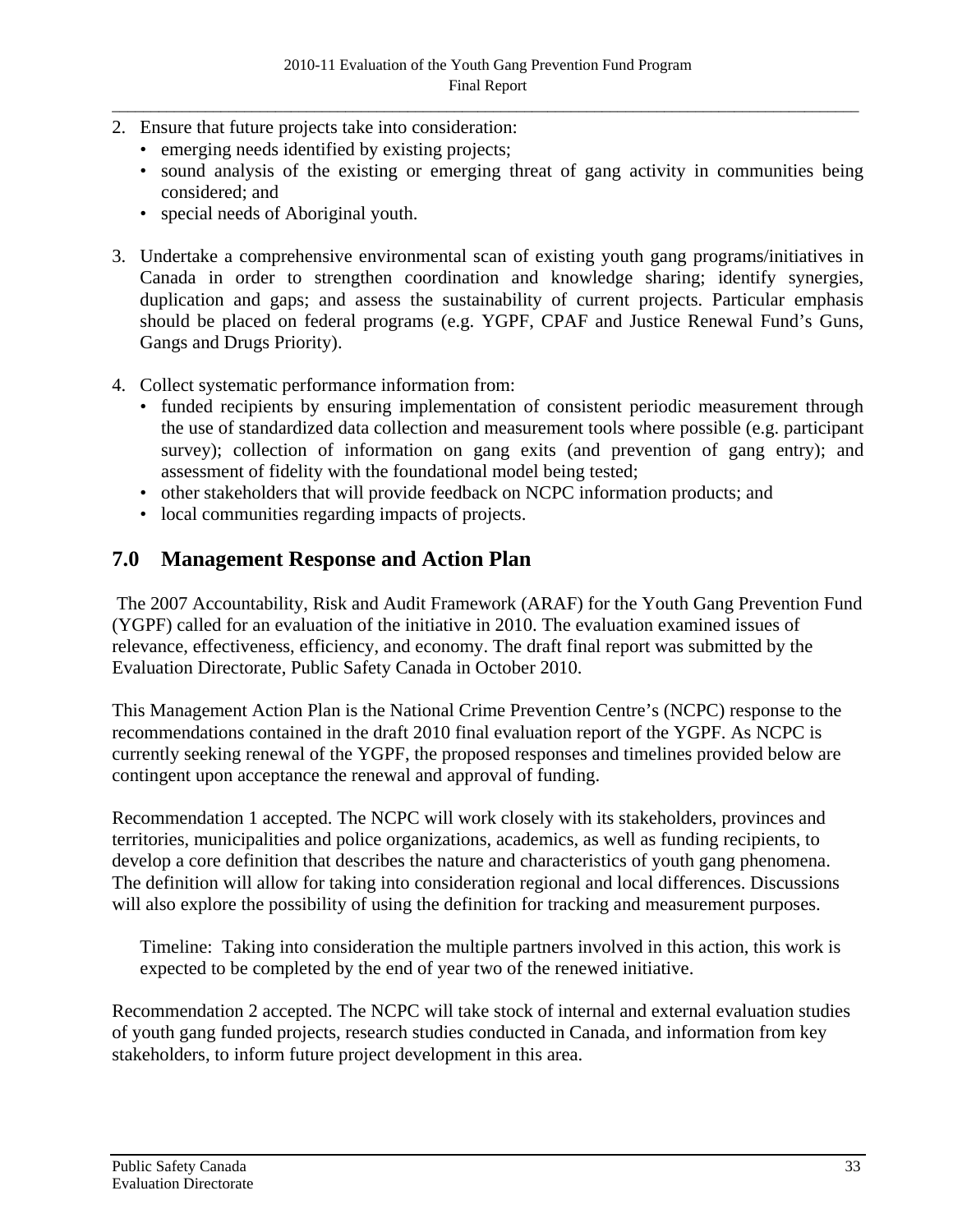Timeline: Final evaluation reports for currently funded YGPF will be completed by March 2011. An initial analysis of the report findings will be conducted by Fall 2011 with on-going research and stakeholder information contributing to the analysis on an on-going basis.

Recommendation 3 accepted. Should the initiative be renewed, the NCPC will work to document and analyze relevant programs and initiatives at federal and provincial/territorial levels in particular.

Timeline: The challenges of conducting a comprehensive scan of these programs and initiatives cannot be underestimated. So the NCPC expects to complete this task by December 2012.

Recommendation 4 accepted. The NCPC will implement a robust project-based information management system collecting as much consistent project based information as possible, taking into consideration the specificity of local projects as well as the adaptation of models to local circumstances and capacities.

Timeline: Development of the project-based information management system is currently underway and will be completed by March 2011.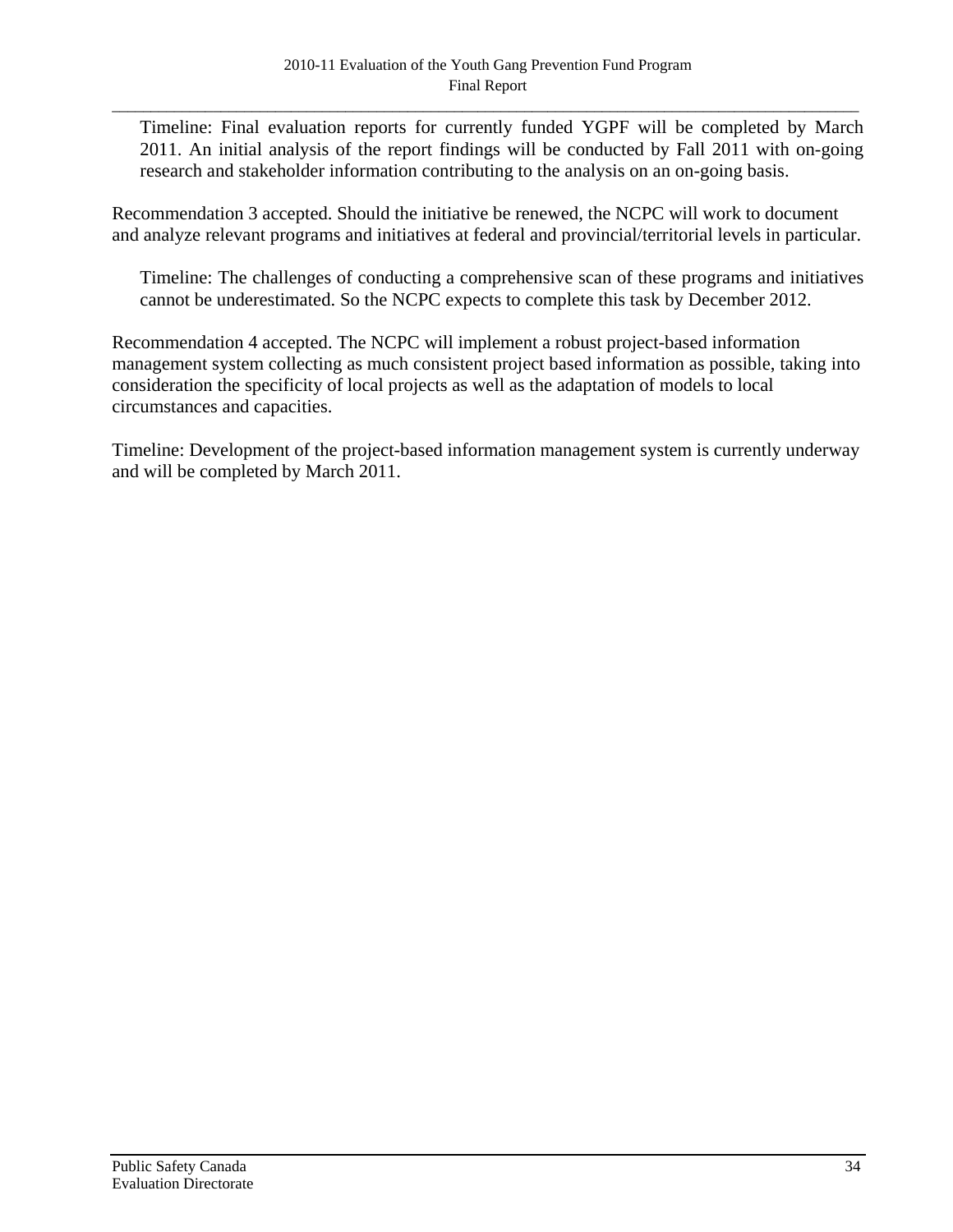# **Appendix A: NCPC Logic Model for the YGPF Fund**

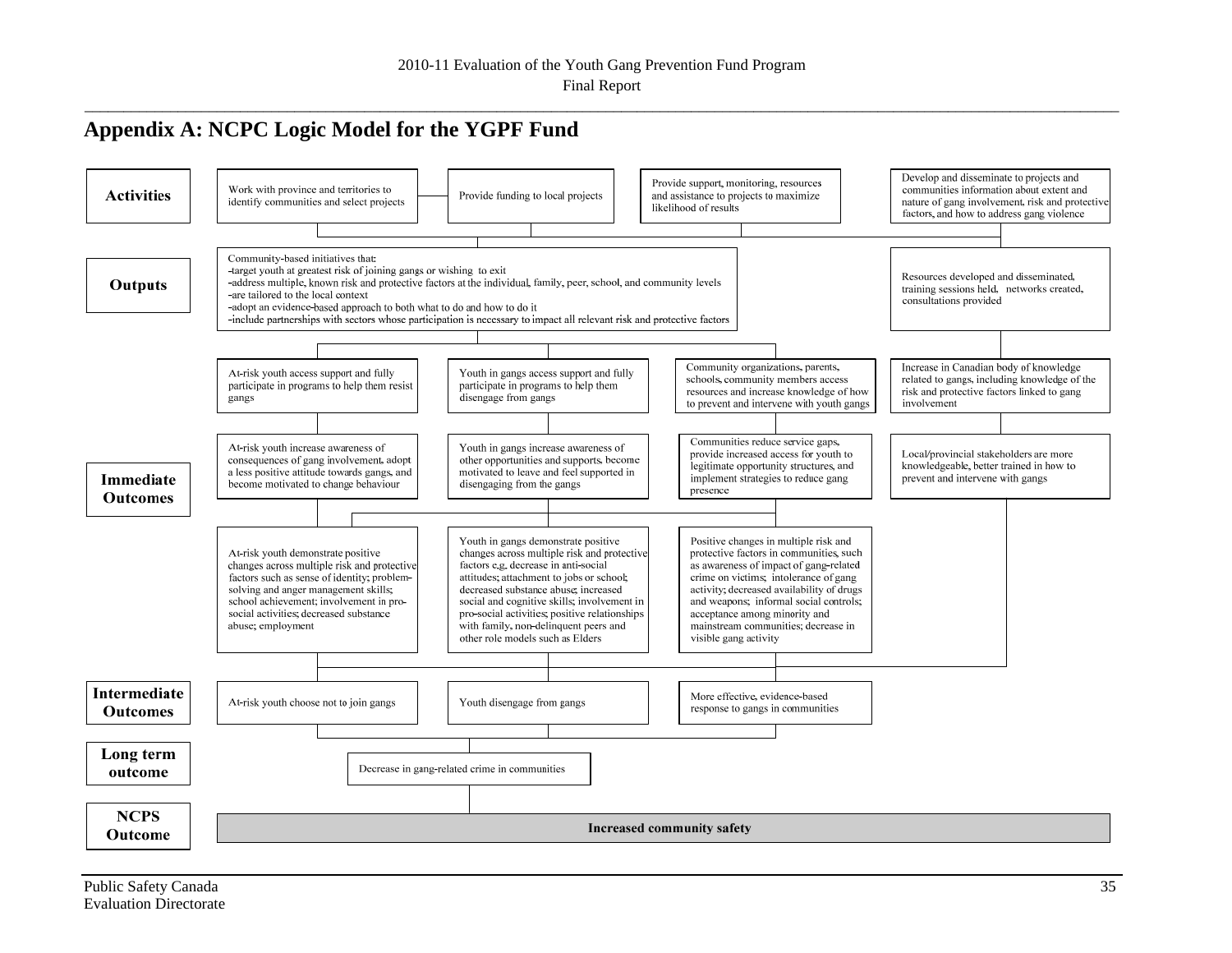# **Appendix B: Summary of Funded Projects**

|                                                    |                   | # Months Serving |                                                                            | <b>Value</b>                              |                     |  |  |  |  |
|----------------------------------------------------|-------------------|------------------|----------------------------------------------------------------------------|-------------------------------------------|---------------------|--|--|--|--|
| <b>Name</b>                                        | <b>Location</b>   | Youth            | <b>Foundational model</b>                                                  | <b>NCPC</b><br>Contribution <sup>76</sup> | <b>Total Budget</b> |  |  |  |  |
| <b>Gang Prevention Strategy (GPS)</b>              | Hamilton, ON      | 20               | Milwaukee Wraparound                                                       | \$1,882,835                               | \$2,123,910         |  |  |  |  |
| Regina Anti-Gang Services (RAGS)                   | Regina, SK        | 19.5             | Milwaukee Wraparound                                                       | \$2,428,505                               | \$2,979,218         |  |  |  |  |
| Youth Advocate Program (YAP)                       | Halifax, NS       | 18               | Milwaukee Wraparound                                                       | \$1,927,175                               | \$3,573,521         |  |  |  |  |
| A Positive Alternative to Youth<br>Gangs (PAYG)    | Toronto, ON       | 17               | Wrap-around process<br>philosophy and case<br>management model             | \$1,373,428                               | \$1,515,623         |  |  |  |  |
| <b>Wraparound Surrey</b>                           | Surrey, BC        | 13               | Milwaukee Wraparound                                                       | \$872,400                                 | \$1,277,873         |  |  |  |  |
| Youth at Risk development (YARD)                   | Calgary, AB       | 13               | Milwaukee Wrap-around                                                      | \$1,004,309                               | \$2,110,597         |  |  |  |  |
| Preventing Youth Gang Activity in<br>Toronto (PIT) | Toronto, ON       | 1.5              | Milwaukee Wraparound                                                       | \$4,932,954                               | \$6,596,135         |  |  |  |  |
| Just TV Pilot Project                              | Winnipeg, MB      | 20               | Spergel                                                                    | \$560,000                                 | \$820,016           |  |  |  |  |
| <b>Project Oasis</b>                               | Winnipeg, MB      | 17               | Spergel                                                                    | \$392,850                                 | \$1,070,376         |  |  |  |  |
| Early Intervention Program (DYGS)                  | Oshawa, ON        | n/a              | Spergel                                                                    | \$1,000,000                               | \$1,531,523         |  |  |  |  |
| Youth Alliance Against Gang<br>Violence (YAAGV)    | Prince Albert, SK | 21               | Principles by Brendtro,<br>Brokenleg & Van Bockern                         | \$1,738,877                               | \$2,838,926         |  |  |  |  |
| Circle of Courage                                  | Winnipeg, MB      | 16               | Principles by Brendtro,<br>Brokenleg & Van Bockern                         | \$595,470                                 | \$1,188,632         |  |  |  |  |
| Turning the Tides                                  | Winnipeg, MB      | 17               | NCPC risk factors &<br>Aboriginal teachings (i.e.<br>"we are all related") | \$632,329                                 | \$916,275           |  |  |  |  |
| <b>West Central Youth Outreach</b><br>Project      | Winnipeg, MB      | 15               | Melanie Nimmos "The<br>'Invisible Gang' Member                             | \$572,208                                 | \$733,471           |  |  |  |  |
| Mini-Poste Project (formerly P'tit<br>Police)      | Montréal, QC      | 6                | Gang Prevention through<br><b>Targeted Outreach</b><br>(GPTTO)             | \$748,333                                 | \$924,508           |  |  |  |  |
| Youth and Adult Anti-Gang Program<br>(YOS)         | Niagara, ON       | 23.5             | <b>Gang Resistance</b><br><b>Education and Training</b><br>(GREAT)         | \$1,699,597                               | \$1,867,836         |  |  |  |  |

<span id="page-43-0"></span><sup>76</sup> As per original agreements up to March 31, 2011.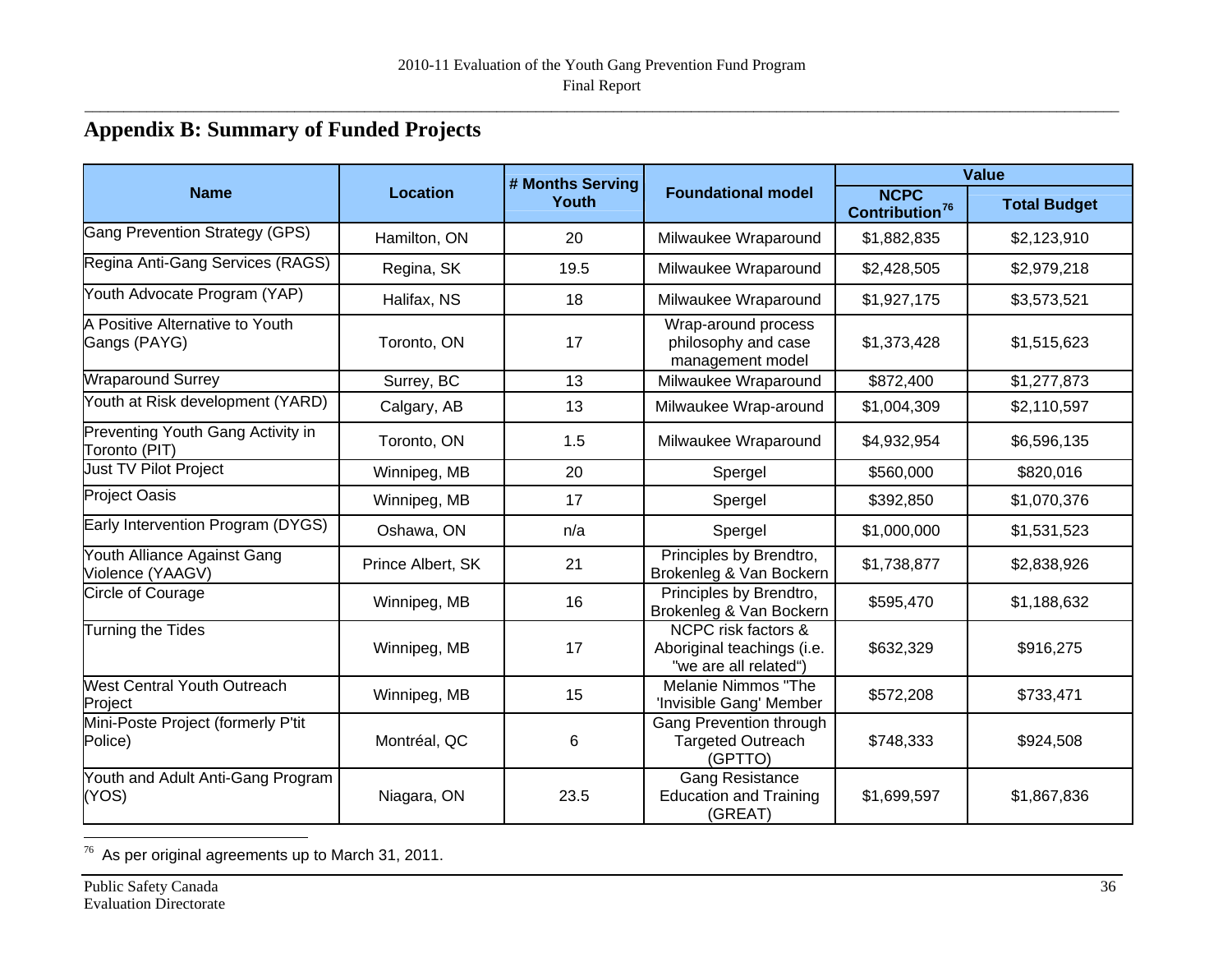#### 2010-11 Evaluation of the Youth Gang Prevention Fund Program Final Report

|                                                           |               | # Months Serving |                           | <b>Value</b>                              |                     |  |  |  |  |
|-----------------------------------------------------------|---------------|------------------|---------------------------|-------------------------------------------|---------------------|--|--|--|--|
| <b>Name</b>                                               | Location      | Youth            | <b>Foundational model</b> | <b>NCPC</b><br>Contribution <sup>76</sup> | <b>Total Budget</b> |  |  |  |  |
| <b>Creating Healthy Aboriginal Role</b><br>Models (CHARM) | Vancouver, BC | n/a              | Model not known           | \$1,234,365                               | \$1,798,750         |  |  |  |  |
| Programme de suivi intensif de<br>Montréal - Gangs de rue | Montréal, QC  | n/a              | Model not known           | \$7,498,336                               | \$18,251,486        |  |  |  |  |
| Seeds of Change                                           | Halifax, NS   | n/a              | n/a                       | \$693,009.10                              | n/a                 |  |  |  |  |

# **Youth Gang-Related Projects Funded through the Crime Prevention Action Fund**:

| <b>Name</b>                                                                 | Location       | <b>NCPC Contribution</b> |
|-----------------------------------------------------------------------------|----------------|--------------------------|
| My Regent Park                                                              | Toronto, ON    | \$2,156,376.35           |
| <b>Effective Community Response to</b><br>Immigrant Youth Gang Crime        | Calgary, AB    | \$1,169,061.88           |
| Project                                                                     | Abbotsford, BC | \$586,824.00             |
| <b>Abbotsford Community Services</b>                                        | Waterloo, ON   | \$3,354,048.73           |
| Waterloo Regional Gang<br><b>Prevention Project</b>                         | Winnipeg, MB   | \$1,086,230.08           |
| Linking Refugee Youth and<br><b>Families to Positive Social</b><br>Supports | The Pas, MB    | \$649,888.76             |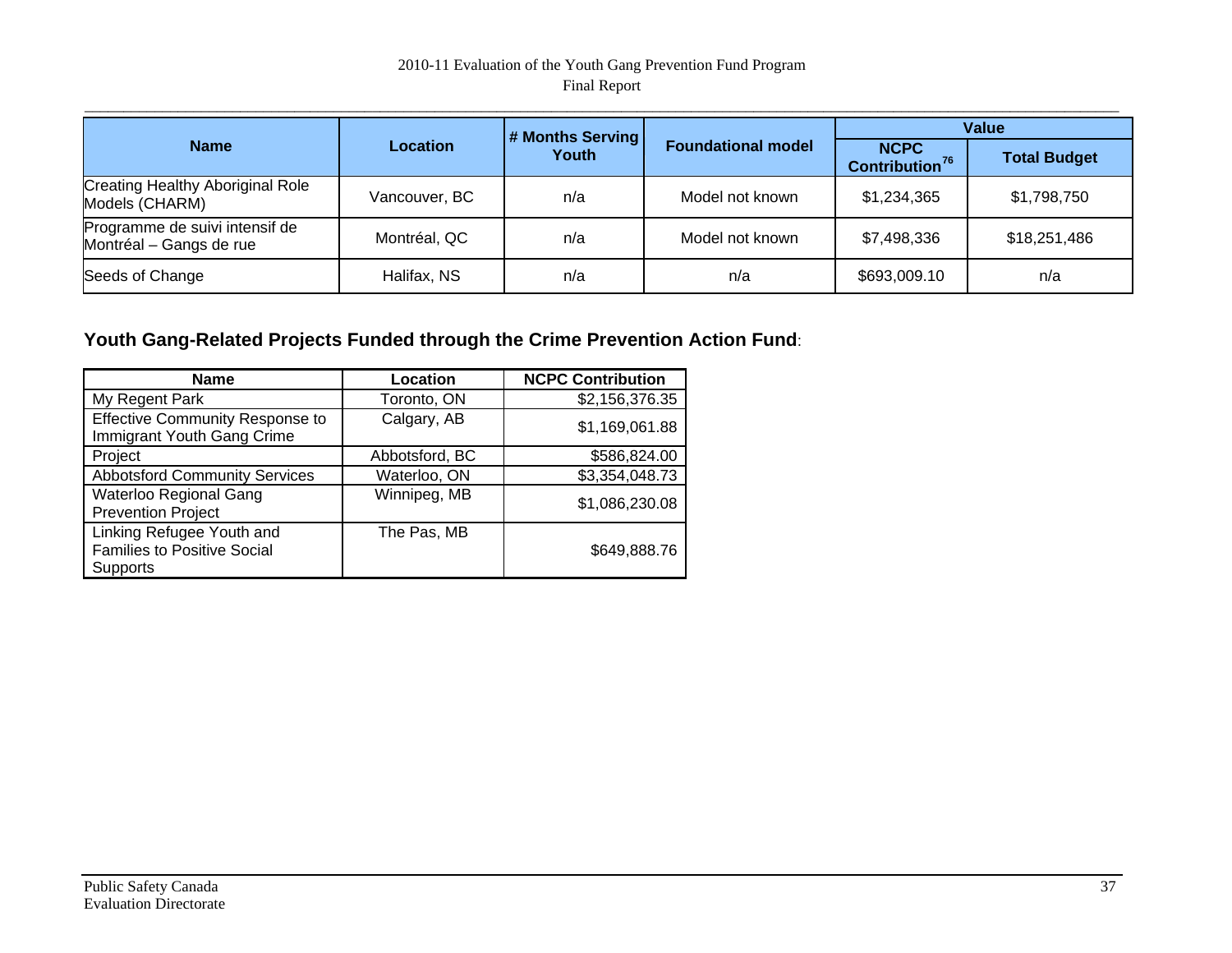# **Appendix C: Key Findings from the Interim Evaluation**

#### **Conclusions on Relevance**

#### *Canada's youth gang problem has escalated and continues to escalate*

In 2009, three years after it began, the objectives of the YGPF remain highly relevant and more important than ever before. The youth gang problem appears to be more severe than ever before. Canada's crime statistics indicate that youth are increasingly involved in crime and that their rate of violent offending and homicide is higher than ever before. Crime prevention researchers also attest that youth gang activity is a significant and growing problem, and has been for the past 10 years or more. These facts point to the need for continued service provision to at-risk youth and youth involved in gangs.

#### *Youth are using the services offered through the YGPF*

The number of youth that are being served by YGPF-funded projects also indicates that it continues to be relevant. Projects funded by the YGPF have provided service to almost 1000 youth since the program began, and many of the projects are at or near their capacity. The demand for services is high, considering that capacity was reached quite quickly.

#### *YGPF is not duplicated by other levels of government*

The YGPF plays a unique role in the social program arena, and its role is not duplicated elsewhere. The YGPF is a program with a wide and longer-term scope, and its efforts to fund youth gang prevention projects are not duplicated by other levels of government. There are also few other gang prevention initiatives that have started since 2006, reinforcing the fact that the YGPF is leading the way in gang prevention in Canada, and that its efforts are not duplicated elsewhere. Many of the youth gang prevention programs that are funded by the YGPF would probably cease to operate without NCPC funding, or would have significantly reduced scope of activities.

#### *YGPF is in the scope of broad government objectives*

The YGPF continues to be relevant to broader government objectives. The YGPF's objectives are in line with Public Safety's objectives as stated in its 2009-2010 Report on Plans and Priorities, were congruent with the Government of Canada's priorities stated 2006 and 2007, were mentioned in the *Performance: The Government of Canada's Contribution* reports in 2005-2006 and 2007, and are also in accordance with the RCMP's Strategic Priorities.

Finally, the YGPF is relevant and important to its stakeholders and project managers, who mostly espouse positive views of the federal government's role in youth gang prevention through the YGPF. There is strong support of the government's involvement because it is the only organization that can provide long-term funding for such projects.

#### **Conclusions on Program Design and Delivery**

#### *The selection process was effective in identifying appropriate projects to fund*

The selection involving the provincial representatives was very effective, since the provinces have more familiarity with the areas and programs in need of funds. The drawbacks about the selection process related to the fact that it excluded smaller communities, that funds were not allocated per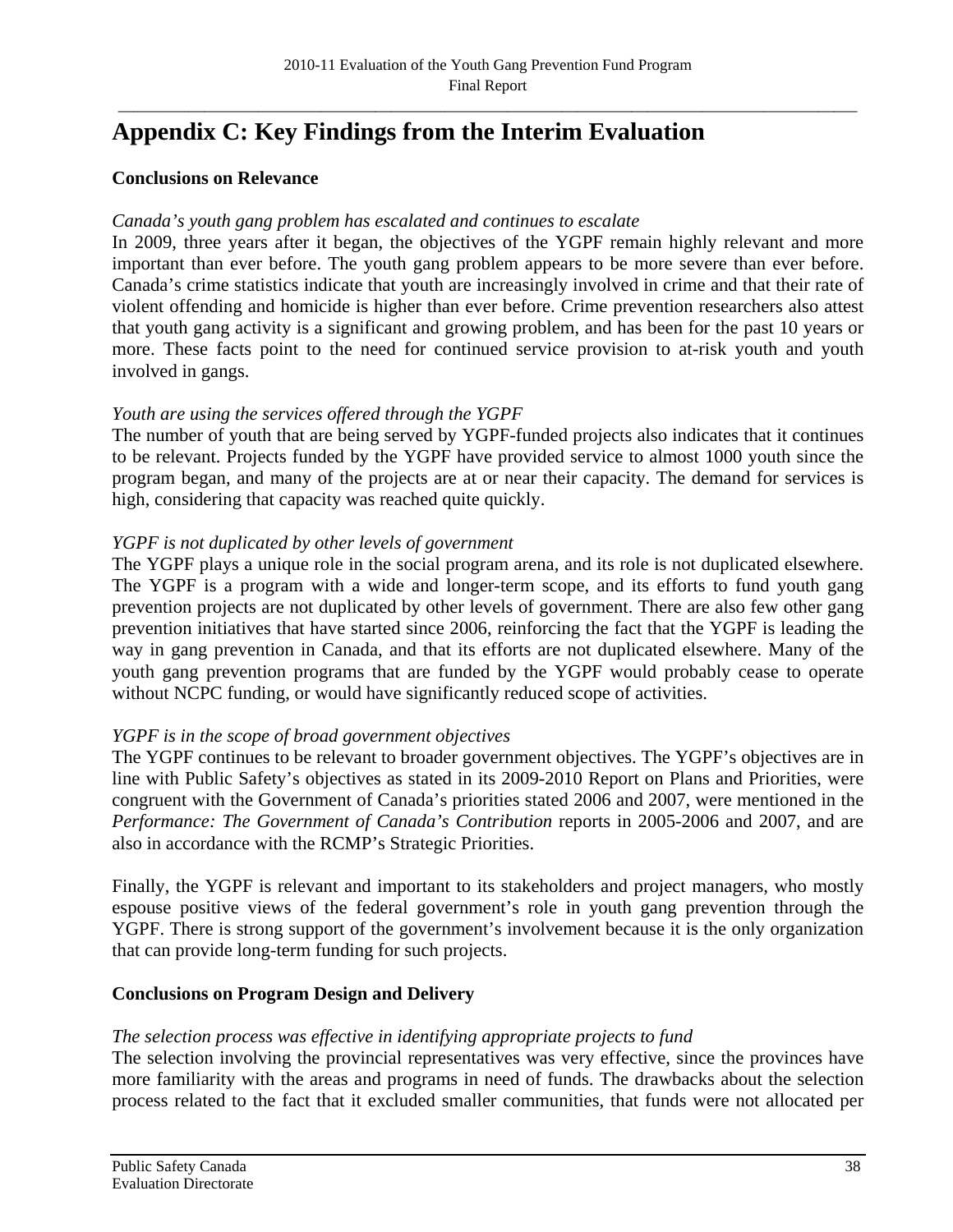jurisdiction, and that the "first come first served" selection model lead to projects seeking approval before they were ready.

#### *NCPC's roles and responsibilities were defined, but not communicated*

The roles and responsibilities of the NCPC were well defined, but the roles and responsibilities were not adequately communicated to the funded projects, which were not aware of the NCPC's definitions concerning its own role. The communication problems affected program officers, also. Their roles were not clear, forcing them to make up roles as the program progressed.

#### *The application and approval process was too lengthy and harmed service delivery*

The application and approval process was onerous and in need of streamlining. Information about the approval process obtained from the file review indicates that more than three-quarters of projects had approval processes that took more than four months, and one-third took more than six months. The accountability process should be restructured – the bureaucracy of the process was seen as inhibiting programs' capacity to deliver services. The resources that were initially provided to funding applications were not clear, and resulted in delays from the review committee. Further guidance and better templates would have helped project contacts and program officers.

#### *After project approval fund transfers also took too long*

After the lengthy approval period, there were further delays in transferring funds to the projects. These delays negatively influenced morale in recipient communities, and created some pessimism about the NCPC and federal government's commitment to the projects. The volume of reporting required from projects is also excessive (quarterly accounting and activity reports, amounting to eight reports annually), and consumes resources that could be spent on service delivery.

#### *Tools and resources to support projects were planned but not delivered successfully*

While NCPC managers were generally confident that they had provided sufficient resources to execute their projects successfully, program officers noted that the projects did not receive enough support, that resources were probably provided to projects too late (i.e., after the program had begun), and that the training was not sufficiently specialized. This divergence of opinions between NCPC management and program officers suggests that the structures and directives for resource development were arranged by management, but that they were not followed-through with actions giving resources to the funded projects.

Project contacts had diverse experiences. In fact, there experiences were so divergent that we believe the NCPC did not have a clear process to deal with their needs. Some projects received funds for external training, while some received training from NCPC, and other received none at all. NCPC is advised to further investigate the reason for the diversity of experiences. Project contacts found the documents provided by NCPC to be helpful, and the most frequently requested resource was a conference for YGPF-funded project administrators to meet and share their experiences.

#### *YGPF projects had the characteristics needed for funding*

The projects funded by the YGPF included most of the characteristics that they were expected to have. The projects did screen and identify at-risk youth and youth involved in gangs; most projects provided some quantification to their risk assessments. The projects all addressed risk factors at multiple levels, and half addressed factors at all levels. Most projects appeared to be based on literature and/or best practices, although the file review did not provide a lot of information about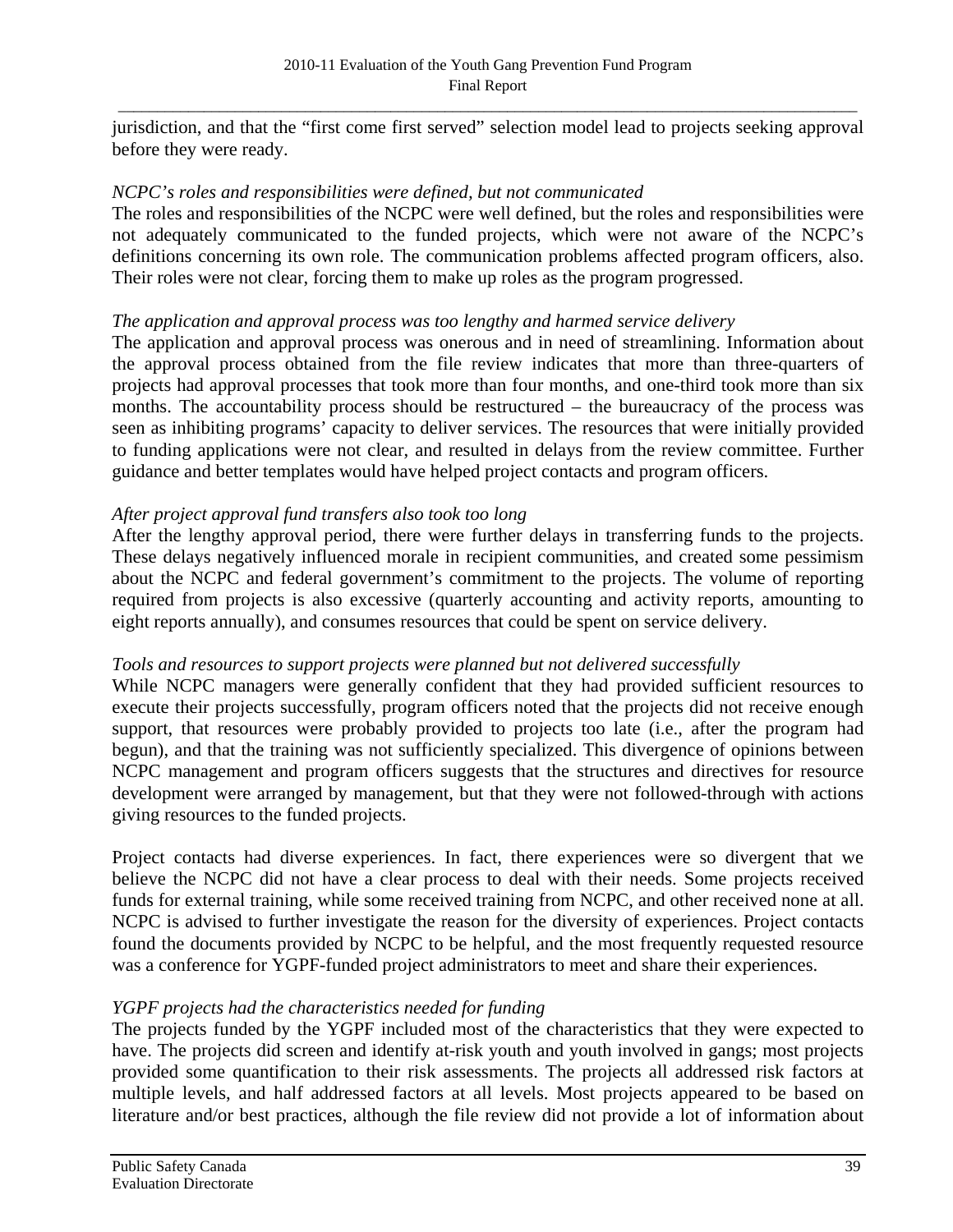the projects' foundations. The projects also evidenced a high degree of partnering with other community organizations.

# *NCPC produced documents to provide guidance in developing successful gang prevention and intervention projects*

Our literature review identified a number of documents that were prepared by the NCPC for, which would have helped to develop effective, evidence-based projects. These documents are publicly available, in the expectation that they can influence the practice of gang prevention and intervention.

#### *Funded projects delivered the appropriate services to the appropriate participants*

YGPF-funded projects did deliver the required services to participants. They tended to deliver service using two models – intensive intervention only, or intensive intervention plus non-intensive service provision. Because of the different models, the number of participants in projects ranged from less than 10 to more than 100. The modal categories were 10 to 20 and 20 to 30. Project annual reports did not provide sufficient information about length of involvement to make conclusive statements about the length that youth had participated in the program, but figures presented regarding drop-out rates suggest that the participants are invested and engaged in the programs.

#### *Positive impact on participants cannot be ascertained yet, but is on track to succeed*

Qualitative information provided by key informants and in the Project Annual Reports indicates that positive changes are being observed among YGPF project participants. These improvements are being observed at all levels of risk factors. Because of the limited time that most projects have been operating, there is insufficient quantitative information available to make conclusions about the success of the program to date.

#### *YGPF has not yet positively impacted Canada's literature on gangs, which remains limited*

Canadian literature with primary research on gangs and gang prevention remains limited. Since the 2002 Canadian Police Survey on Youth Gangs, there has not been any attempt to quantify the scope of the youth gang problem at the national level. While the author of that report has produced some estimates of the youth gang scope in 2007, there has been no follow-up to the 2002 study conducted, leaving a large gap in Canada's knowledge about its current gang problem.

The published research from 2003 to date includes a number of reviews of programs and international research, some research on specific ethnic gang experiences, and some investigations of the predictors of gang membership and violence. The most substantial document produced in that time that would be helpful to inform the youth gang situation came from the Government of Ontario in the form of the Roots of Violence report.

#### **Progress toward meeting longer-term objectives**

Based on our evaluation, we are confident that YGPF has systems in place to ensure that the YGPF will continue toward reaching many of its longer-term objectives as far as program delivery is concerned. We have found that many projects have been funded and are operational, and that more will be in the near future. While there is not a lot of quantitative data concerning changes in risk and protective factors at this time, there is optimism expressed qualitatively.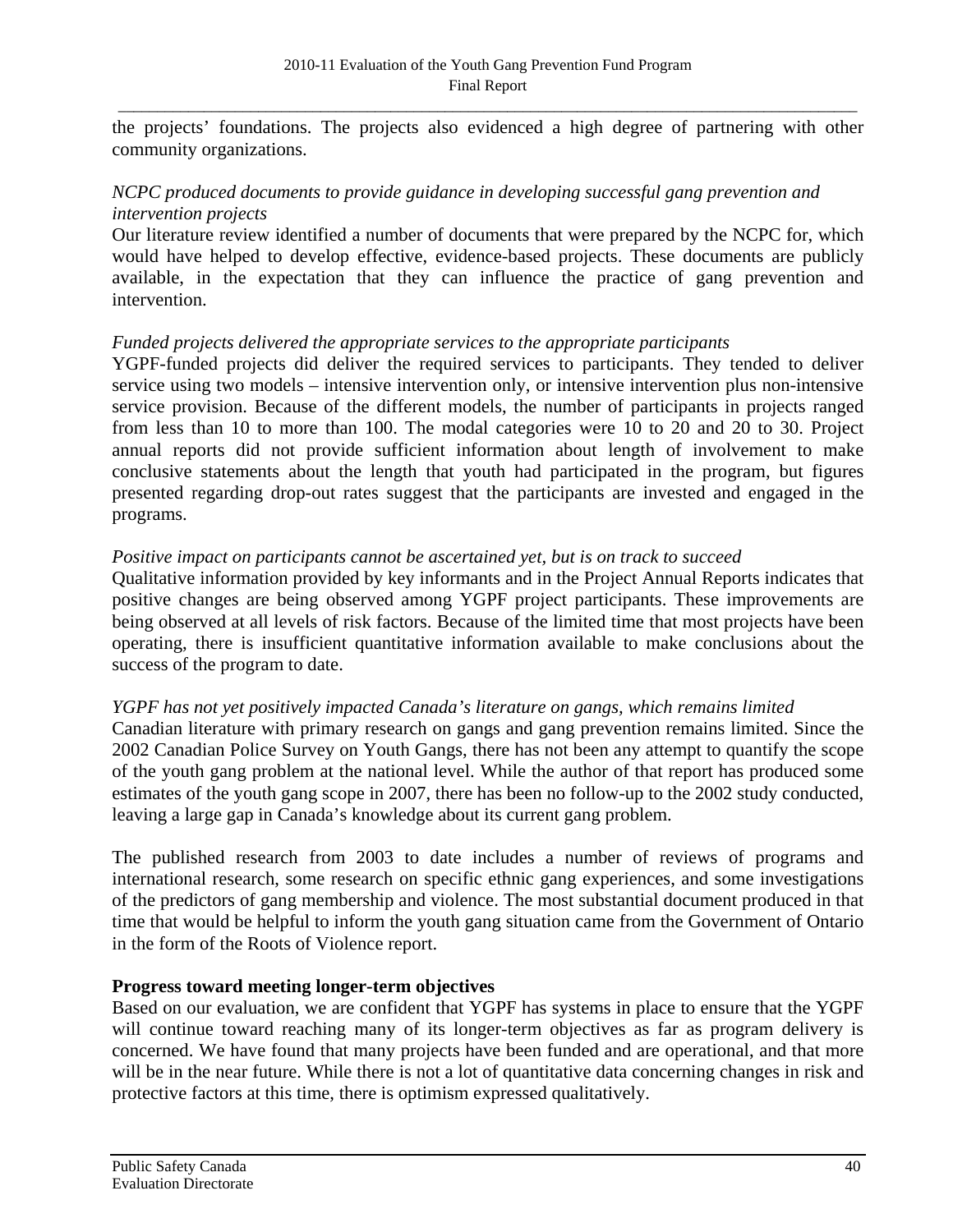On the knowledge development side of the program, we have some concerns about the knowledge dissemination activities of the YGPF-funded projects. To date, only about one-third of projects have engaged in community-level knowledge dissemination, and the remaining two-thirds did not address this component of the project in their Project Annual Reports. Without knowledge dissemination, the community-level changes that are anticipated in the logic model will not occur. Also, most YGPF projects have not engaged in the creation of primary Canadian research about youth gang prevention, and so the Canadian literature on the topic remains limited.

NCPC has provided YGPF-funded projects with a template for information capturing to ensure that projects are comparable over time and between each other. We have found, however, that the projects have not used these templates consistently, resulting in information that is disjointed and difficult to compile as a whole.

#### **Recommendations**

Based on our evaluation, we have the following recommendations:

- NCPC should organize a regular meeting between YGPF project managers.
- Reduce the administrative burden imposed by NCPC on YGPF projects.
- Review and clarify the roles and responsibilities of NCPC staff involved in the administration of the YGPF.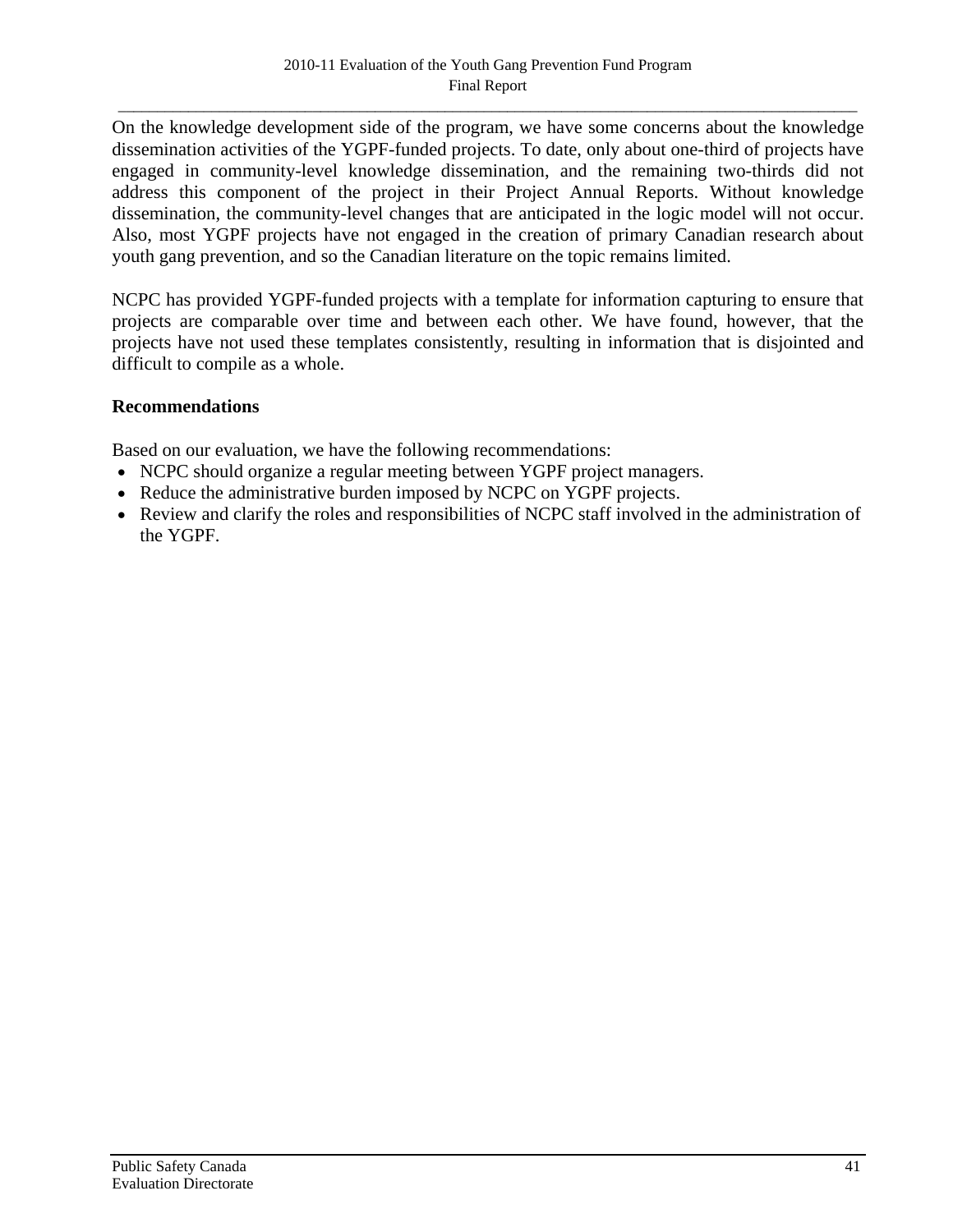# **Appendix D: Evaluation Matrix**

|                                                                                                                                                          |                |                                                                                                                                                                                         |                                                                                                                                                       |        |                                |                         |                                |                           |                           | <b>Interviews</b>                          |                           |                                  |
|----------------------------------------------------------------------------------------------------------------------------------------------------------|----------------|-----------------------------------------------------------------------------------------------------------------------------------------------------------------------------------------|-------------------------------------------------------------------------------------------------------------------------------------------------------|--------|--------------------------------|-------------------------|--------------------------------|---------------------------|---------------------------|--------------------------------------------|---------------------------|----------------------------------|
|                                                                                                                                                          |                | <b>Indicators</b>                                                                                                                                                                       | <b>Document Review, Literature</b><br>Review, and Internet Research                                                                                   | G-CIMS | Annual Project<br>Eval Reports | Comparative<br>Analysis | Cost Effectiveness<br>Analysis | Program<br>Management     | Funded<br>Recipients      | Project<br>Evaluators $\frac{1}{\sqrt{2}}$ | <b>SMEs</b>               | Focus Group -<br>PT Stakeholders |
| <b>RELEVANCE</b>                                                                                                                                         |                |                                                                                                                                                                                         |                                                                                                                                                       |        |                                |                         |                                |                           |                           |                                            |                           |                                  |
| Is there a demonstrable societal<br>need to address the issue of<br>youth gangs in Canada?<br>(TBS core issue 1)                                         | 1a             | Trend in size and severity of youth<br>gang problem in Canada (ARAF, 1)                                                                                                                 | 1) Interim evaluation report<br>2) Studies and surveys produced<br>by NCPC and other research<br>bodies since the interim evaluation                  |        | $\times$                       |                         |                                |                           |                           |                                            |                           |                                  |
|                                                                                                                                                          | 1 <sub>b</sub> | Extent of societal impact and risk of<br>not addressing youth gang issues                                                                                                               | 1) Literature from NCPC and<br>internet search                                                                                                        |        |                                |                         |                                | $\boldsymbol{\mathsf{x}}$ | $\mathsf{x}$              | x                                          | X                         | $\mathsf{x}$                     |
| What aspects of the issue of<br>youth gangs was the YGPF<br>Program designed to address<br>and does this response remain<br>relevant? (TBS core issue 1) | 1 <sub>c</sub> | Extent to which the program's<br>objectives remain relevant<br>(ARAF, 5)                                                                                                                | 1) Foundational documents<br>2) Business/strategic plans<br>3) Interim evaluation of the YGPF<br>4) Terms and conditions for the<br>contribution fund |        |                                |                         |                                |                           |                           |                                            |                           |                                  |
|                                                                                                                                                          | 1 <sub>d</sub> | Continued relevance of identified<br>risk factors and protective factors to<br>predict and prevent youth gang<br>membership (ARAF, 13)                                                  | 1) Studies and surveys produced<br>by NCPC and other research<br>bodies<br>2) Literature review                                                       |        | $\boldsymbol{\mathsf{x}}$      |                         |                                | х                         | $\boldsymbol{\mathsf{x}}$ | $\boldsymbol{\mathsf{x}}$                  | $\boldsymbol{\mathsf{x}}$ | $\boldsymbol{\mathsf{x}}$        |
|                                                                                                                                                          | 1e             | Level of demand for the program:<br>- number (%) of targeted youth<br>being reached by funded projects<br>(ARAF, 2)<br>- uptake<br>- waiting lists for projects<br>- participation rate |                                                                                                                                                       | x      | $\boldsymbol{\mathsf{x}}$      |                         |                                |                           |                           |                                            |                           |                                  |
|                                                                                                                                                          | 1f             | Evidence of emerging needs not<br>addressed by the YGPF                                                                                                                                 | 1) Interim evaluation of the YGPF<br>2) Studies and surveys produced<br>by NCPC and other research<br>bodies                                          |        |                                |                         |                                | $\boldsymbol{\mathsf{x}}$ | $\boldsymbol{\mathsf{x}}$ | $\boldsymbol{\mathsf{x}}$                  | $\boldsymbol{\mathsf{x}}$ | $\boldsymbol{\mathsf{x}}$        |

<span id="page-49-0"></span> $77$  The six interviewees included two who were also subject matter experts as well as project evaluators.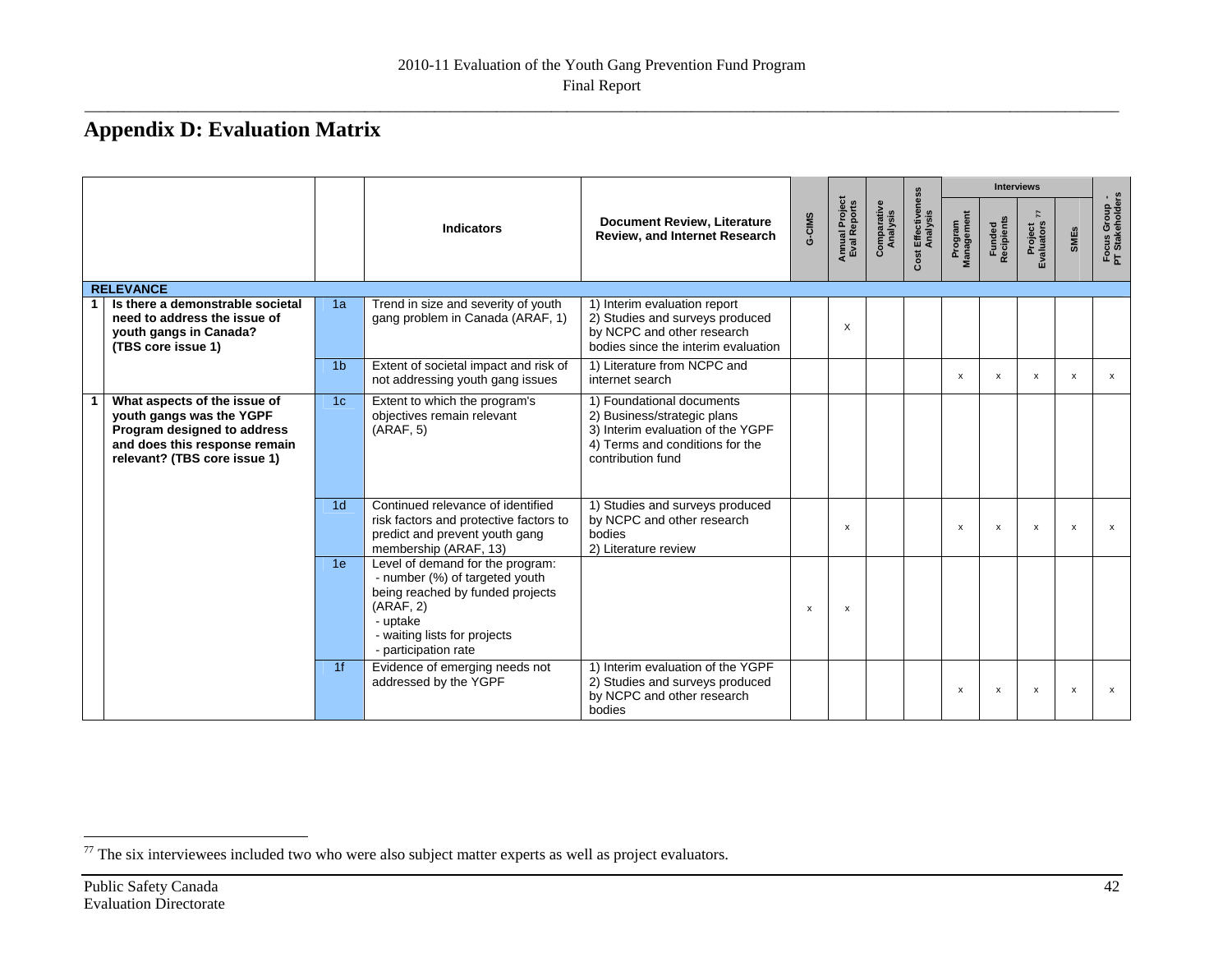# 2010-11 Evaluation of the Youth Gang Prevention Fund Program

| <b>Final Report</b> |
|---------------------|
|                     |

|                |                                                                                                                                                                  |                  |                                                                                                                                                                                   |                                                                                                                                                                                                                                                                       |        |                                |                           |                                |                       |                      | <b>Interviews</b>         |                           |                                  |
|----------------|------------------------------------------------------------------------------------------------------------------------------------------------------------------|------------------|-----------------------------------------------------------------------------------------------------------------------------------------------------------------------------------|-----------------------------------------------------------------------------------------------------------------------------------------------------------------------------------------------------------------------------------------------------------------------|--------|--------------------------------|---------------------------|--------------------------------|-----------------------|----------------------|---------------------------|---------------------------|----------------------------------|
|                |                                                                                                                                                                  |                  | <b>Indicators</b>                                                                                                                                                                 | <b>Document Review, Literature</b><br><b>Review, and Internet Research</b>                                                                                                                                                                                            | G-CIMS | Annual Project<br>Eval Reports | Comparative<br>Analysis   | Cost Effectiveness<br>Analysis | Program<br>Management | Funded<br>Recipients | Project<br>Evaluators     | <b>SMEs</b>               | Focus Group -<br>PT Stakeholders |
| $\mathbf{2}$   | Is there alignment between the<br>YGPF Program objectives and i)<br>federal government priorities<br>and ii) the strategic outcomes of<br>PS? (TBS core issue 2) | 2a               | Level of commitment of the federal<br>government to the issue of youth<br>gang prevention                                                                                         | 1) Strategic level government<br>documents e.g. Speech from the<br>Throne)<br>2) Foundational documents<br>3) Electoral platform (reiterated in<br>2008)                                                                                                              |        |                                |                           |                                |                       |                      |                           |                           |                                  |
|                |                                                                                                                                                                  | 2 <sub>b</sub>   | Degree of alignment between<br>government Budgets and priorities<br>that created the program and<br>current Budgets and priorities                                                | 1) Throne Speeches 2005 to<br>present<br>2) Foundational documents                                                                                                                                                                                                    |        |                                |                           |                                |                       |                      |                           |                           |                                  |
|                |                                                                                                                                                                  | 2c               | Degree of alignment between PS<br>strategic outcome and the<br>program's objectives (ARAF, 6)                                                                                     | 1) Foundational documents<br>2) PS Program Activity<br>Architecture/ Departmental<br><b>Performance Reports</b><br>3) ARAF<br>4) Interim evaluation of the YGPF<br>5) Terms and conditions for the<br>contribution fund                                               |        |                                |                           |                                |                       |                      |                           |                           |                                  |
| 3              | Is it within the federal role and<br>to deliver the YGPF Program?<br>(TBS core issue 3)                                                                          | 3a               | Degree of duplication or overlap<br>with other similar programs, policies<br>or initiatives OR Size and scope of<br>other gang initiatives (ARAF 3)                               | 1) Interim evaluation of the YGPF<br>2) Studies and surveys produced<br>by NCPC and other research<br>bodies                                                                                                                                                          |        |                                | $\boldsymbol{\mathsf{x}}$ |                                | $\pmb{\mathsf{x}}$    | $\mathsf{x}$         | $\boldsymbol{\mathsf{x}}$ | $\boldsymbol{\mathsf{x}}$ | $\boldsymbol{\mathsf{x}}$        |
|                |                                                                                                                                                                  | 3 <sub>b</sub>   | Extent to which the level of<br>involvement of the federal<br>government and the role of other<br>jurisdictions is appropriate to the<br>program's issue and mandate<br>(ARAF, 4) | 1) Program committees (ARAF)<br>2) Applicable Acts<br>3) Other legislative/ mandate<br>documents<br>4) Business/strategic plans<br>5) Interim evaluation of the YGPF<br>6) Federal/provincial/territorial<br>youth gang prevention policies and<br>initiatives (ARAF) |        |                                |                           |                                |                       |                      |                           |                           |                                  |
|                | <b>PERFORMANCE (effectiveness)</b>                                                                                                                               |                  |                                                                                                                                                                                   |                                                                                                                                                                                                                                                                       |        |                                |                           |                                |                       |                      |                           |                           |                                  |
| 4              | (TBS core issue 4)                                                                                                                                               |                  | To what extent has the YGPF Program progressed toward expected outcomes?                                                                                                          |                                                                                                                                                                                                                                                                       |        |                                |                           |                                |                       |                      |                           |                           |                                  |
| $\overline{4}$ | - Extent to which there have been<br>changes in engagement of youth<br>and access to support services by                                                         | 4.1a             | # and type of support services<br>and/or resources that are available<br>to youth                                                                                                 |                                                                                                                                                                                                                                                                       |        | x                              |                           |                                |                       |                      |                           |                           |                                  |
|                | project participants                                                                                                                                             | 4.1 <sub>b</sub> | # of youth engaged in projects and<br>accessing services and resources<br>(ARAF, 9; ARAF. 11)                                                                                     |                                                                                                                                                                                                                                                                       | x      | x                              |                           |                                |                       |                      |                           |                           |                                  |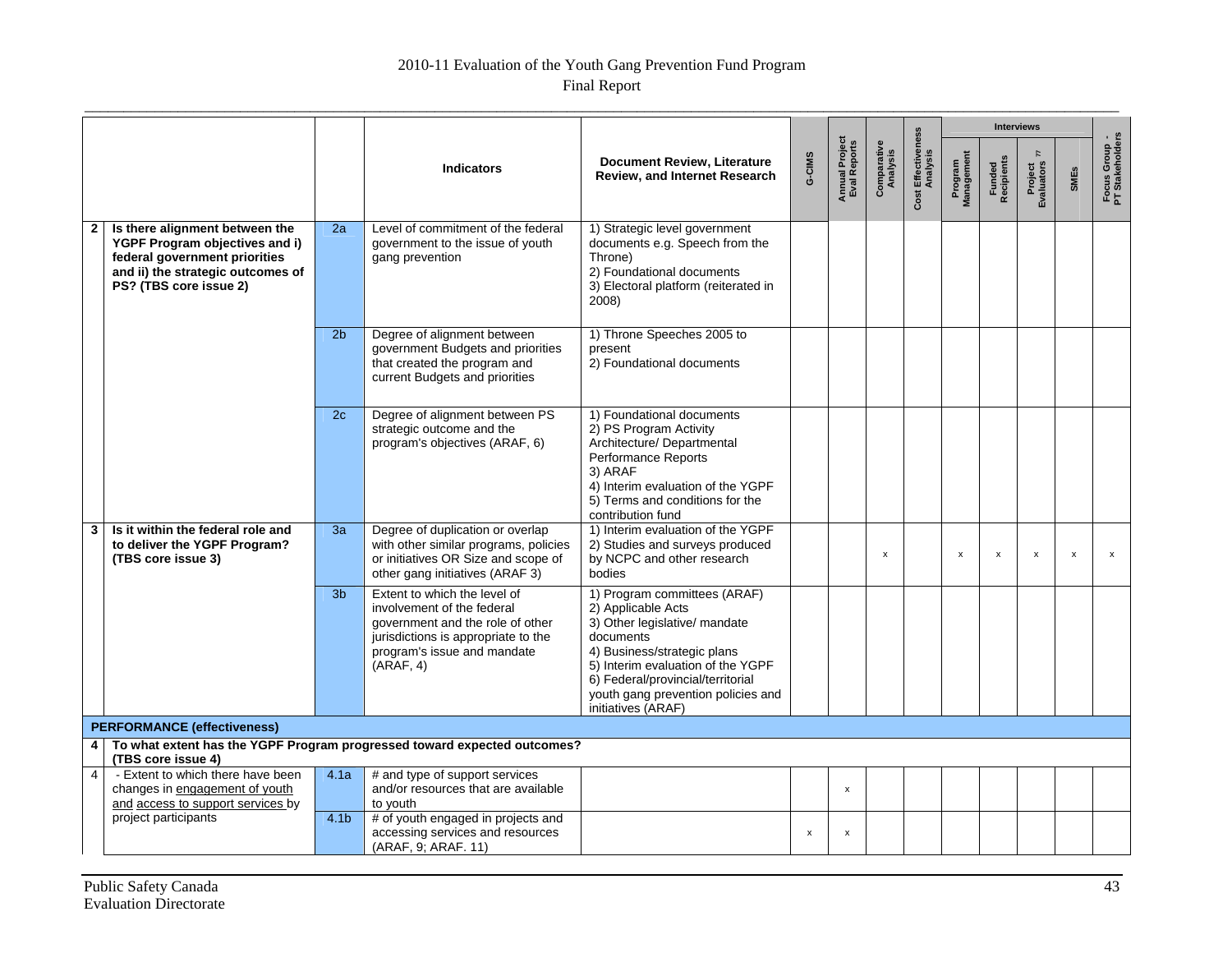# 2010-11 Evaluation of the Youth Gang Prevention Fund Program

|                |                                                                                                                       |                  |                                                                                                                                                                                                                                                           |                                                                                 |        |                                |                         |                                | <b>Interviews</b>     |                      |                             |                           |                                  |
|----------------|-----------------------------------------------------------------------------------------------------------------------|------------------|-----------------------------------------------------------------------------------------------------------------------------------------------------------------------------------------------------------------------------------------------------------|---------------------------------------------------------------------------------|--------|--------------------------------|-------------------------|--------------------------------|-----------------------|----------------------|-----------------------------|---------------------------|----------------------------------|
|                |                                                                                                                       |                  | <b>Indicators</b>                                                                                                                                                                                                                                         | <b>Document Review, Literature</b><br>Review, and Internet Research             | G-CIMS | Annual Project<br>Eval Reports | Comparative<br>Analysis | Cost Effectiveness<br>Analysis | Program<br>Management | Funded<br>Recipients | 77<br>Project<br>Evaluators | SMEs                      | Focus Group -<br>PT Stakeholders |
|                |                                                                                                                       | 4.1c             | Drop out rate                                                                                                                                                                                                                                             |                                                                                 |        | $\pmb{\chi}$                   |                         |                                |                       |                      |                             |                           |                                  |
|                |                                                                                                                       | 4.1 <sub>d</sub> | # and types of partners involved in<br>projects                                                                                                                                                                                                           |                                                                                 | x      | x                              |                         |                                |                       |                      |                             |                           |                                  |
|                |                                                                                                                       | 4.1e             | Extent to which the following<br>support services are accessible and<br>useful and whether there are<br>existing gaps: - support services<br>provided by NCPC to project<br>recipients - support services<br>delivered by the projects to<br>participants | 1) Interim evaluation of the YGPF                                               |        | $\boldsymbol{\mathsf{x}}$      |                         |                                |                       |                      |                             |                           |                                  |
| 4              | - Extent to which awareness and<br>knowledge among project<br>participants has changed                                | 4.2a             | Perceptions of changes in<br>knowledge and awareness among<br>project participants a result of the<br>program activities                                                                                                                                  |                                                                                 |        | $\mathsf{x}$                   |                         |                                |                       | $\mathsf{x}$         | $\boldsymbol{\mathsf{x}}$   |                           |                                  |
| $\overline{4}$ | - Extent to which the body of<br>knowledge and knowledge level<br>among local/ provincial<br>stakeholders has changed | 4.3a             | # and type of knowledge transfer<br>activities delivered by projects: (e.g.<br>resources developed and<br>disseminated; training sessions<br>held; networks created;<br>consultations provided)                                                           |                                                                                 |        | x                              |                         |                                |                       |                      |                             |                           |                                  |
|                |                                                                                                                       | 4.3 <sub>b</sub> | Existence of current and<br>comprehensive information on the<br>nature of gang phenomenon in<br>Canada (ARAF, 14)                                                                                                                                         | 1) Environmental scan of<br>Canadian gang research and<br>knowledge base (ARAF) |        |                                |                         |                                |                       |                      |                             |                           |                                  |
|                |                                                                                                                       | 4.3 <sub>c</sub> | Existence of a compendium of good<br>and promising practices in gang<br>prevention based on current<br>research and practice (ARAF, 15)                                                                                                                   | 1) Environmental scan of<br>Canadian gang research and<br>knowledge base (ARAF) |        |                                |                         |                                |                       |                      |                             |                           |                                  |
|                |                                                                                                                       | 4.3 <sub>d</sub> | Perceptions of changes in the<br>knowledge of community<br>organizations and PT stakeholders<br>as a result of the YGPF                                                                                                                                   | 1) Interim evaluation                                                           |        | $\pmb{\times}$                 |                         |                                |                       | $\pmb{\mathsf{x}}$   | x                           | $\boldsymbol{\mathsf{x}}$ | $\pmb{\mathsf{x}}$               |
| 4              | - Extent to which there has been a<br>change in behaviour among<br>program participants                               | 4.4a             | # and % of participants<br>demonstrating positive changes<br>against risk factors addressed by<br>the project (individual, peer, family,<br>school, community)                                                                                            |                                                                                 |        | $\pmb{\mathsf{x}}$             |                         |                                |                       |                      |                             |                           |                                  |
|                |                                                                                                                       | 4.4 <sub>b</sub> | Perceptions of the level of<br>behaviour change among program<br>participants                                                                                                                                                                             |                                                                                 |        |                                |                         |                                |                       | x                    | x                           |                           |                                  |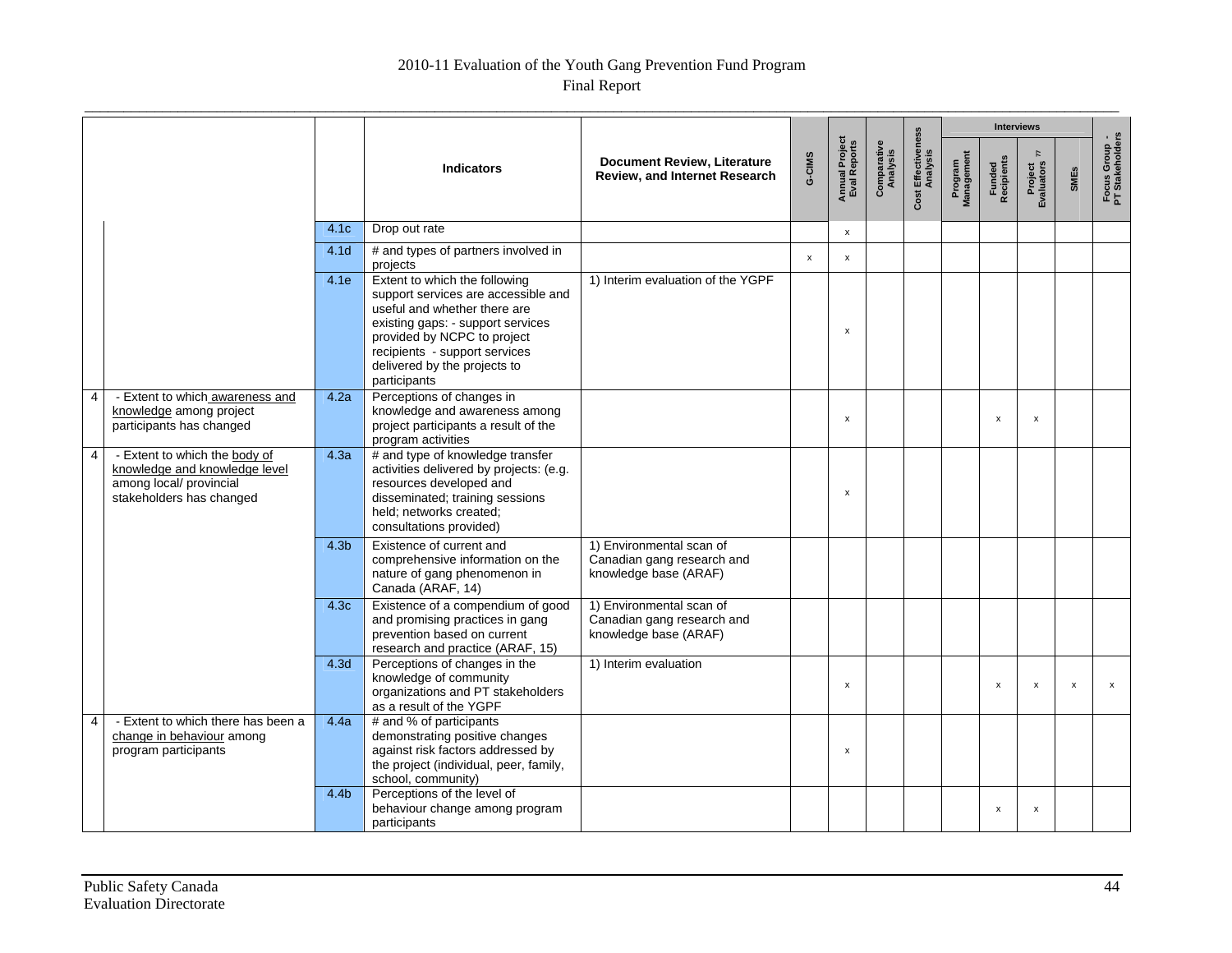# 2010-11 Evaluation of the Youth Gang Prevention Fund Program

Final Report

|                |                                                                                                                    |                  |                                                                                                                                                                                                              |                                                                                   |        |                                        |                         |                                |                       |                           | <b>Interviews</b>                       |                           |                                  |
|----------------|--------------------------------------------------------------------------------------------------------------------|------------------|--------------------------------------------------------------------------------------------------------------------------------------------------------------------------------------------------------------|-----------------------------------------------------------------------------------|--------|----------------------------------------|-------------------------|--------------------------------|-----------------------|---------------------------|-----------------------------------------|---------------------------|----------------------------------|
|                |                                                                                                                    |                  | <b>Indicators</b>                                                                                                                                                                                            | <b>Document Review, Literature</b><br>Review, and Internet Research               | G-CIMS | <b>Annual Project<br/>Eval Reports</b> | Comparative<br>Analysis | Cost Effectiveness<br>Analysis | Program<br>Management | Funded<br>Recipients      | $\overline{r}$<br>Project<br>Evaluators | <b>SMEs</b>               | Focus Group -<br>PT Stakeholders |
|                | Extent to which involvement in<br>youth gangs has changed<br>(intermediate and long-term<br>outcome) (ARAF)        | 4.5a             | Change in # youth joining gangs<br>and exiting gangs (ARAF, 16, 17)                                                                                                                                          |                                                                                   |        | X                                      |                         |                                |                       |                           |                                         |                           |                                  |
| $\overline{4}$ | Extent to which there have been<br>changes in the community<br>response to gangs. (Intermediate<br>outcome) (ARAF) | 4.6a             | Evidence of effective crime<br>prevention practices aimed at gang-<br>related crimes in communities.<br>including those without YGPF<br>projects (ARAF, 25)                                                  | 1) Studies and surveys produced<br>by NCPC and other research<br>bodies           |        |                                        |                         |                                |                       |                           |                                         |                           |                                  |
|                |                                                                                                                    | 4.6 <sub>b</sub> | Perceptions regarding possible<br>sustainability/ transferability of the<br>YGPF project model (the availability<br>of organizations and resources<br>within the community or other<br>communities to do so) |                                                                                   | x      |                                        |                         |                                |                       | X                         | x                                       | $\boldsymbol{\mathsf{x}}$ | x                                |
| $\overline{4}$ | Are there any challenges or<br>unintended impacts as a result of<br>the YGFP program?                              | 4.7a             | Perceptions of challenges and<br>unintended impacts                                                                                                                                                          |                                                                                   |        |                                        |                         |                                | x                     | $\pmb{\mathsf{x}}$        | x                                       | $\boldsymbol{\mathsf{x}}$ | x                                |
|                | <b>PERFORMANCE (efficiency and economy)</b>                                                                        |                  |                                                                                                                                                                                                              |                                                                                   |        |                                        |                         |                                |                       |                           |                                         |                           |                                  |
| 5              | Has the YGPF Program reached<br>vouth in a cost-efficient<br>manner? (TBS core issue 5)                            | 5.1a             | Cost per youth reached compared<br>among projects based on three<br>project models: wrap around,<br>educational model.<br>recreational/outreach model                                                        |                                                                                   |        | X                                      |                         | $\boldsymbol{\mathsf{x}}$      |                       |                           |                                         |                           |                                  |
|                |                                                                                                                    | 5.1 <sub>b</sub> | Cost per youth reached compared<br>to similar research initiatives in<br>other countries (as available)                                                                                                      |                                                                                   |        | X                                      |                         |                                |                       |                           |                                         |                           |                                  |
| 5              | Is the contribution fund being<br>administered efficiently? (TBS                                                   | 5.2a             | Trend in administration costs of the<br><b>YGPF</b>                                                                                                                                                          |                                                                                   |        |                                        |                         | $\boldsymbol{\mathsf{x}}$      |                       |                           |                                         |                           |                                  |
|                | core issue 5)                                                                                                      | 5.2 <sub>b</sub> | Perceptions of whether the program<br>is being delivered efficiently and<br>examples of measures or<br>alternatives to improve efficiency                                                                    |                                                                                   |        |                                        |                         |                                |                       | $\boldsymbol{\mathsf{x}}$ | x                                       |                           |                                  |
| -5             | Given early success, what is the<br>potential return on investment?<br>(TBS core issue 5)                          | 5.3a             | Potential cost savings to the<br>correctional system based on the #<br>of youth demonstrating behaviour<br>change                                                                                            | 1) Cost savings as identified<br>through literature review or<br>previous studies |        | $\boldsymbol{\mathsf{x}}$              |                         | $\boldsymbol{\mathsf{x}}$      |                       |                           |                                         | $\boldsymbol{\mathsf{x}}$ | $\mathsf{x}$                     |
|                |                                                                                                                    | 5.3 <sub>b</sub> | # of projects demonstrating early<br>success compared to other similar<br>initiatives                                                                                                                        |                                                                                   |        | х                                      | Not<br>avail<br>able    |                                |                       |                           |                                         |                           |                                  |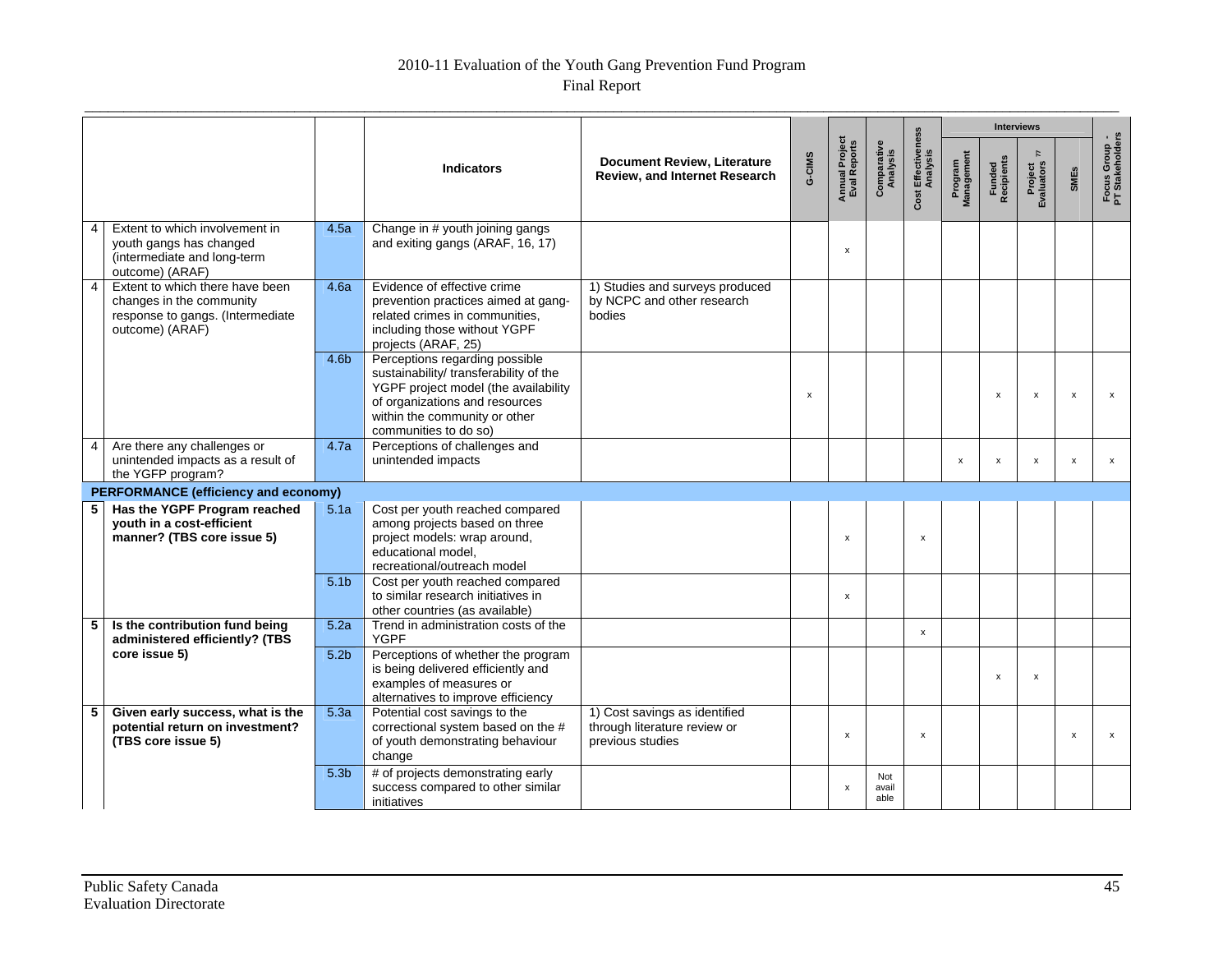#### 2010-11 Evaluation of the Youth Gang Prevention Fund Program Final Report

|      |                                                                                                                                            |                                                                            |        |                                |                        |                              | <b>Interviews</b>     |                      |                       |             | . .                           |
|------|--------------------------------------------------------------------------------------------------------------------------------------------|----------------------------------------------------------------------------|--------|--------------------------------|------------------------|------------------------------|-----------------------|----------------------|-----------------------|-------------|-------------------------------|
|      | <b>Indicators</b>                                                                                                                          | <b>Document Review, Literature</b><br><b>Review, and Internet Research</b> | G-CIMS | Annual Project<br>Eval Reports | omparative<br>Analysis | Cost Effectivene<br>Analysis | Program<br>Management | Funded<br>Recipients | Project<br>Evaluators | <b>SMEs</b> | Focus Group<br>PT Stakeholder |
| 5.3c | Cost per project demonstrating<br>early success and perceptions of<br>the likelihood that the model will be<br>sustained/adopted elsewhere |                                                                            |        |                                |                        | x                            |                       |                      |                       |             |                               |
| 5.3d | Cost per youth indicating changed<br>behaviour compared to other<br>initiatives                                                            |                                                                            |        |                                | Not<br>avail<br>able   | x                            |                       |                      |                       |             |                               |
| 5.3e | Comparisons with other types of<br>responses to gang related crime<br>and victimization (ARAF, 34)                                         | 1) Studies and surveys produced<br>by NCPC and other research<br>bodies    |        |                                | Not<br>avail<br>able   |                              |                       |                      |                       |             |                               |

ARAF: Accountability, Risk and Audit Framework

G-CIMS: Grants and Contributions Information Management System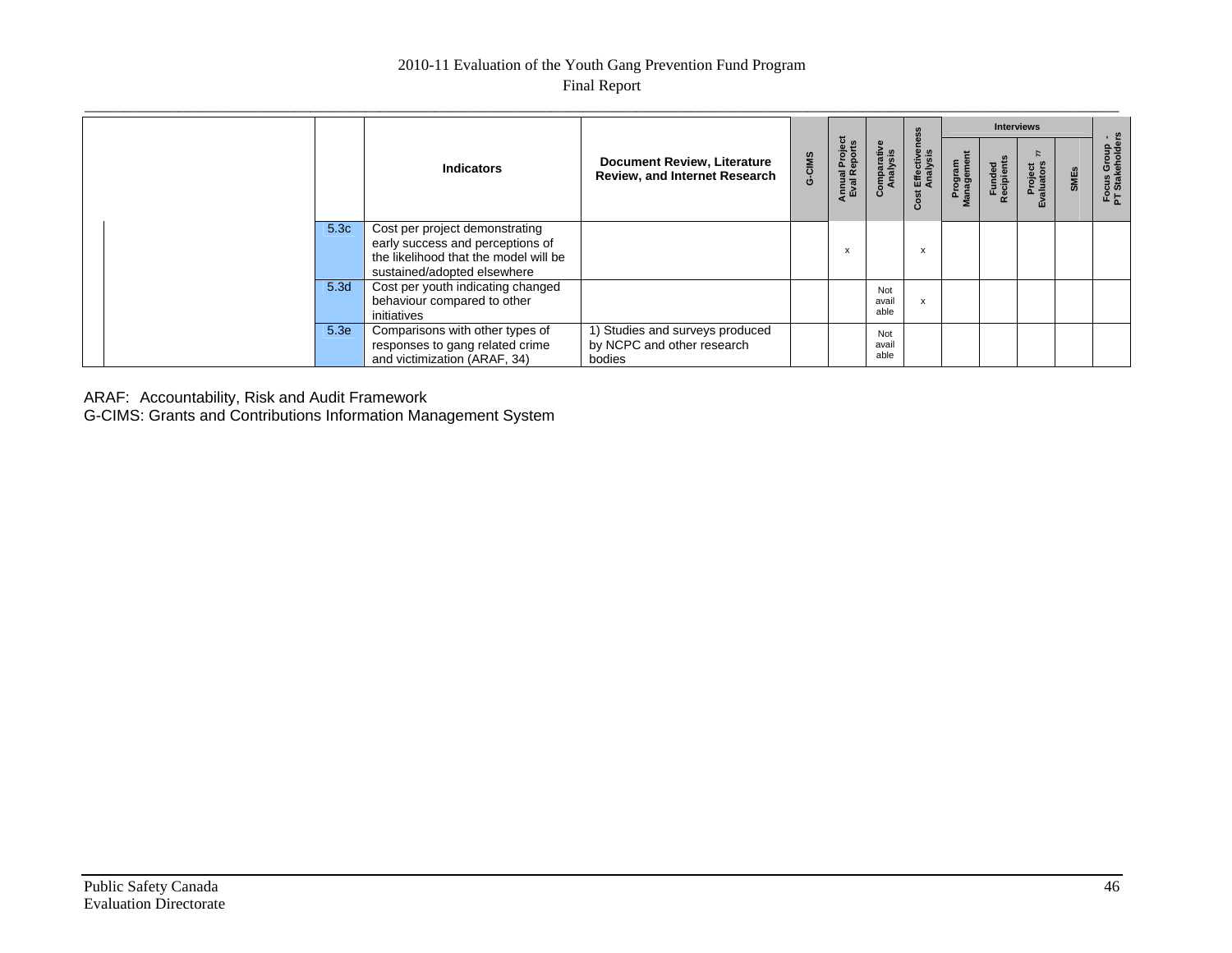# **Appendix E: List of Documents Reviewed**

| <b>Document List</b>                                                                                                                               | <b>Date</b> |
|----------------------------------------------------------------------------------------------------------------------------------------------------|-------------|
| Addressing Youth Gang Problems: An Overview of Programs and Practices                                                                              | 2008        |
| An Examination of Youth and Gang Affiliation within the Federally Sentenced<br><b>Aboriginal Population</b>                                        | 2009        |
| Attachment to this report - Application Attributes                                                                                                 |             |
| Benefits & Costs of Prevention and Early Intervention Programs for Youth                                                                           | 2004        |
| Benefits & Costs Of Prevention And Early Intervention Programs for Youth App. A                                                                    | 2004        |
| <b>Conservative Party Platform 2008</b>                                                                                                            | 2010        |
| Cost-Benefit Economics (power point presentation regarding preventative juvenile<br>justice programs)                                              | 2005        |
| Costs of Juvenile Crime in Urban Areas: A Longitudinal Perspective                                                                                 | 2008        |
| Crime Prevention in Action information sheets (n=17)                                                                                               |             |
| Evidence-Based Juvenile Offender Programs: Program Description, Quality<br>Assurance & Cost                                                        | 2007        |
| Evidence-Based Public Policy Options to Reduce Crime and Criminal Justice Costs:<br>Implications in Washington State                               | 2005        |
| Families, Youth and Delinquency: The State Of Knowledge, and Family-Based<br>Juvenile Delinquency Prevention Programs                              | 2008        |
| "Feature Focus: Youth Gangs and Guns"; RCMP Environmental Scan; 2006                                                                               | 2006        |
| <b>Foundational Documents</b>                                                                                                                      | 2006        |
| FPT Policies, Strategies, Actions and Initiatives to Address Youth Gang Issues                                                                     |             |
| Gangs - General Information                                                                                                                        | 2009        |
| Gangs de jeunes - quelques information                                                                                                             | 2010        |
| NCPC Internal Youth Gang Network, Meeting Minutes- April 22, 2010                                                                                  | 2010        |
| NCPC Internal Youth Gang Network, Meeting Minutes- March 25, 2010                                                                                  | 2010        |
| NCPC Internal Youth Gang Network, Meeting November 26, 2009                                                                                        | 2009        |
| NCPC Knowledge Strategy for Youth Gangs (DRAFT), January, 2009                                                                                     | 2009        |
| NCPC Model Programs Networks - Overview                                                                                                            | 2010        |
| NCPC Staff Youth Gang Network Meeting, October 22, 2009                                                                                            | 2009        |
| NCPC Youth Gang Network Terms of Reference                                                                                                         |             |
| NCPC Youth Gang Symposium, March 9-10, 2010, Toronto                                                                                               | 2010        |
| New Evidence on the Monetary Value of Saving a High Risk Youth                                                                                     | 2008        |
| Notes from the March 9-10 Youth Gang Symposium                                                                                                     | 2010        |
| Performance Monitoring Reports by Project                                                                                                          |             |
| Profile of Youth Gangs in Canada                                                                                                                   | 2010        |
| Progress Evaluation of the Youth Gang Prevention Fund Projects: A Synthesis of<br>2010 Annual Evaluation Reports (DRAFT), T. Hunsley, May 19, 2010 | 2010        |
| Project Evaluation Reports (Annual and Final reports)                                                                                              | 2010        |
| Promising and Model Crime Prevention Programs                                                                                                      | 2008        |
| PS DPR 2008/09                                                                                                                                     | 2009        |
| PS RPP 2009/10                                                                                                                                     | 2009        |
| PS RPP 2010/11                                                                                                                                     | 2010        |
| Public Safety and Emergency Preparedness Act c-10                                                                                                  | 2009        |
| School-Based Drug Abuse Prevention: Promising and Successful Programs                                                                              | 2009        |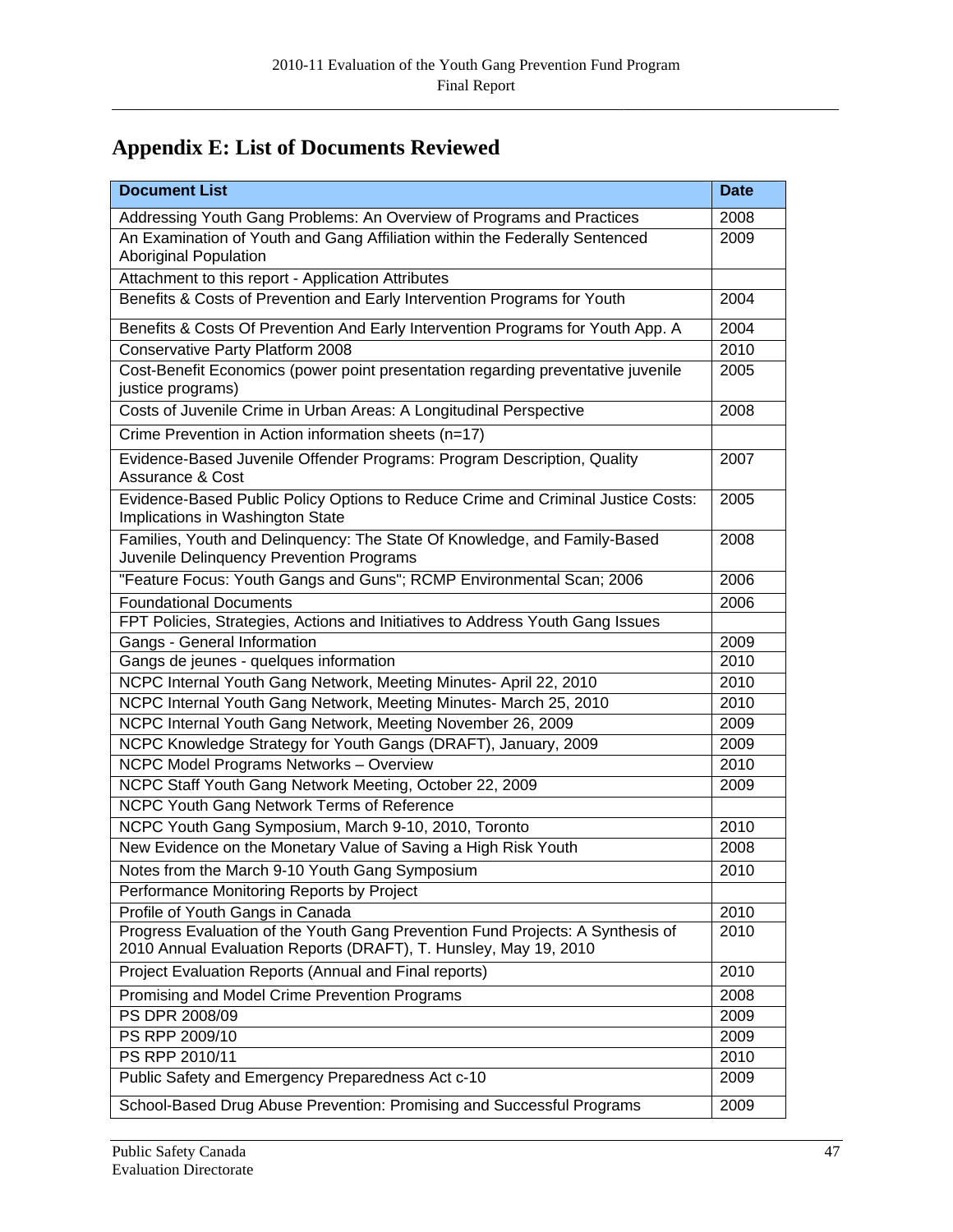### 2010-11 Evaluation of the Youth Gang Prevention Fund Program Final Report

| Self-Reported Violent Delinquency and the Influence of School, Neighbourhood &<br><b>Student Characteristics</b> | 2009 |
|------------------------------------------------------------------------------------------------------------------|------|
| Speech from the Throne - 2010                                                                                    | 2010 |
| Terms and Conditions for the Contribution Funding under the YGPF                                                 | 2006 |
| The Breaking the Cycle Youth Gang Exit and Ambassador Leadership Program                                         | 2009 |
| <b>YGPF Interim Evaluation</b>                                                                                   |      |
| YGPF NCPC STAFF NETWORK, Conference call Monday, October 5, 2009                                                 | 2009 |
| YGPF Representatives Call, Meeting August 27th, 2009                                                             | 2009 |
| YGPF Representatives Call, Meeting June 26th, 2009                                                               | 2009 |
| Youth Custody and Community Services in Canada, 2008/09                                                          | 2010 |
| Youth Gang Network, Summary of Meeting, April 23, 2009                                                           | 2009 |
| Youth Gang Prevention Project Network, Meeting January 28th, 2010                                                | 2010 |
| Youth Gang Prevention Project Network, Meeting October 8th, 2009                                                 | 2009 |
| Youth Gangs in Canada - What Are the Risk Factors?                                                               | 2007 |
| Youth Gangs in Canada - What Do We Know?                                                                         | 2007 |
| Youth Gangs in Canada: A Content Analysis of Canadian Newspaper Coverage                                         | 2010 |
|                                                                                                                  |      |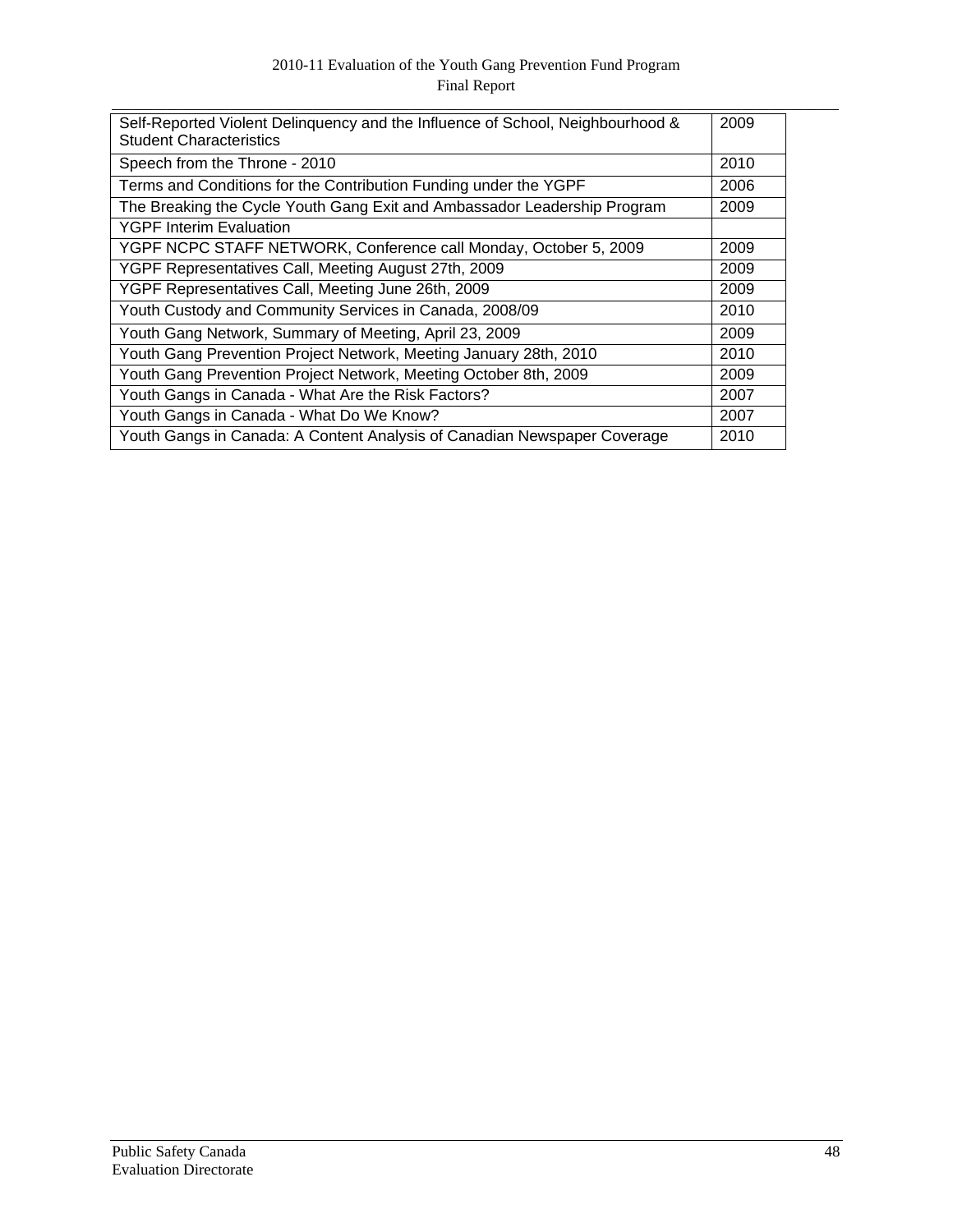# **Appendix F: Interview Guides**

#### **Interview Guide for Project Evaluators/Subject Matter Experts**

Public Safety Canada is conducting an evaluation of the Youth Gang Prevention Fund (YGPF) program, including the contribution fund itself and the program activities of the National Crime Prevention Centre (NCPC) related to administration of the fund and to knowledge development and transfer. The purpose of the evaluation is to examine the relevance and performance (effectiveness, efficiency and economy) of the program.

The objectives of the YGPF are as follows:

- Invest in communities where there is an incidence or emerging threat of gangs; and in initiatives targeting youth in gangs or at greatest risk of joining gangs to improve community safety and prevention of crime and victimization.
- Address specific risk and protective factors associated with youth violence and gang membership to mitigate the risks of future gun violence and gang activity.
- Provide alternatives to gangs in order to help youth develop pro-social competencies and attitudes.
- Support community-based interventions that target gun violence and gang-related issues by tackling its root causes

As part of the evaluation, we are conducting interviews with key stakeholders involved in the YGPF program. The goal of the interviews is to gain a better understanding of the program, collect information to assess the success of the program, and identify possible alternatives or improvements to the program. The following questions will serve as a guide for the interview which will take up to an hour and a half.

#### **Background**

1. To begin, we would like to know about your relationship to the YGPF program and to youth gang issues in general. As a subject matter expert, how long have you been involved in this area?

#### **Relevance**

2. What is the potential impact of not addressing the issue of youth gangs in Canada?

- a. on society
- b. on youth
- c. on communities

3. Do you see any evidence of emerging needs with respect to youth gangs that should be addressed by the YGPF program or the funded projects? Please explain.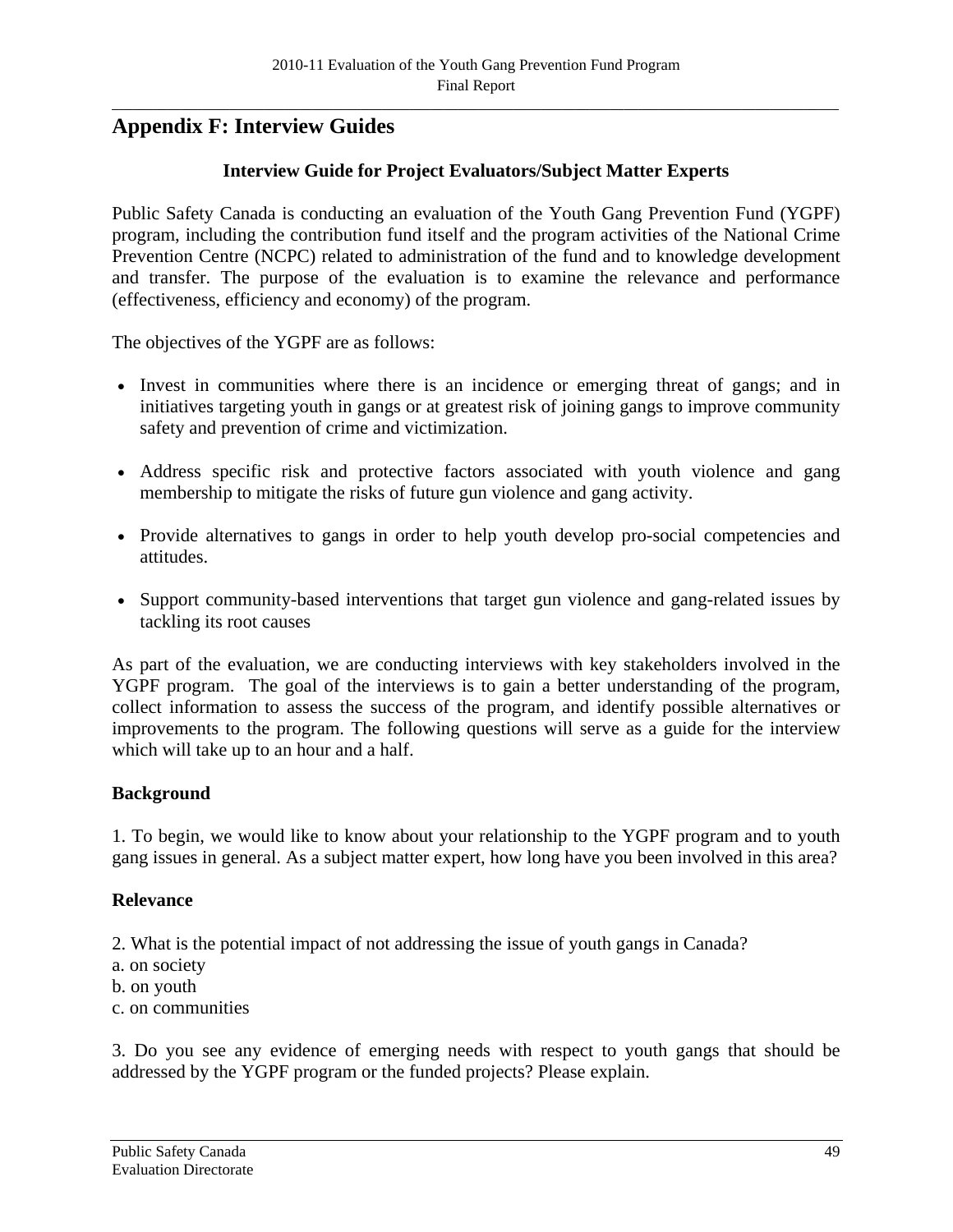4. Are you aware of other programs, policies or initiatives that address youth gang issues (either at the federal, provincial or municipal level) in Canada? If yes, please describe (size and scope). In what ways, if any, do these duplicate or complement the YGPF?

a) Are you aware of similar initiatives in other countries?

5. Please refer to the key risk factors currently being addressed by YGPF funded projects that are listed in Annex A.

a. Can you provide us with some insight into how the risk factors that your project set out to address were initially selected? To what extent do you think these risk factors continue to be relevant in addressing youth gang issues for your project?

b. In general, to what extent do you think the risk factors in Annex A continue to be relevant in addressing youth gang issues in the Canadian context? (i.e. are they effective in predicting and preventing youth gang membership).

c. On what do you base your opinion (e.g. studies, emerging research)?

#### **Performance (effectiveness)**

The YGPF has two outcome streams:

• The other stream is related to changes in individual participants and communities resulting from the funded projects.

• One stream is related to knowledge development and dissemination. The YGPF is expected to contribute to the development of increased knowledge concerning gang prevention in Canada.

6. Please complete the following table. Since the beginning of your project, to what extent do you believe there have been changes to the following due to the funded interventions?

|                                                                                                                                                                                                                                                                                    | $\Omega$<br>N <sub>0</sub><br>success or<br>negative<br>effects | Some<br>success | 2<br>Moderate<br>success | 3<br>Advanced<br>success | Cannot<br>assess |
|------------------------------------------------------------------------------------------------------------------------------------------------------------------------------------------------------------------------------------------------------------------------------------|-----------------------------------------------------------------|-----------------|--------------------------|--------------------------|------------------|
| a) Behaviour of project participants, for example:<br>problem-solving<br>anger management skills<br>٠<br>school achievement<br>$\bullet$<br>involvement in pro-social activities<br>$\bullet$<br>decreased substance abuse<br>٠<br>employment<br>٠<br>gang membership<br>$\bullet$ |                                                                 |                 |                          |                          |                  |
| b) Level of knowledge among project participants for<br>example<br>awareness of consequences of gang involvement<br>٠<br>awareness of other opportunities and supports<br>$\bullet$                                                                                                |                                                                 |                 |                          |                          |                  |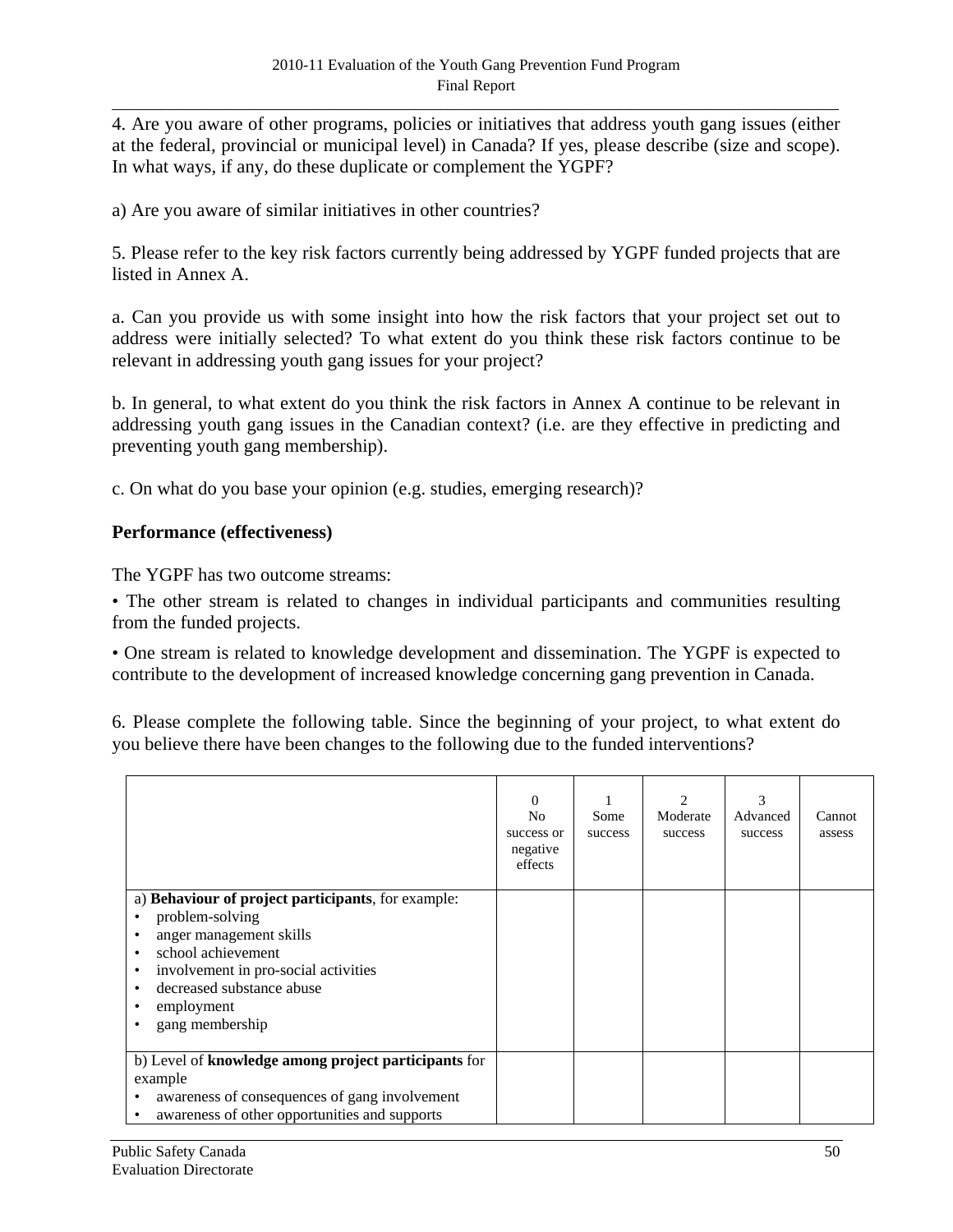|                                                                                                                                                                                                                                                                                         | $\Omega$<br>N <sub>0</sub><br>success or<br>negative<br>effects | Some<br>success | Moderate<br>success | 3<br>Advanced<br>success | Cannot<br>assess |
|-----------------------------------------------------------------------------------------------------------------------------------------------------------------------------------------------------------------------------------------------------------------------------------------|-----------------------------------------------------------------|-----------------|---------------------|--------------------------|------------------|
| adopt less positive attitude towards gangs<br>٠<br>other motivation to change behaviour                                                                                                                                                                                                 |                                                                 |                 |                     |                          |                  |
| c) Level of awareness of the youth gang phenomenon:<br>- within the <b>local community</b> as a result of knowledge<br>transfer activities that have been delivered by the project<br>- among a wider group of stakeholders as a result of<br>knowledge transfer activities by the NCPC |                                                                 |                 |                     |                          |                  |

For your answers in a) to c), please provide evidence and/or examples to support your views (For example, "community knowledge has increased through publications, conference presentations, media interviews")

7. When the project(s) end, what is the likelihood that the model(s) will be sustained/adopted elsewhere in Canada? Are community resources and organizations available to sustain or transfer this model?

# **Performance (efficiency and economy)**

8. Are you aware of any studies that quantify the potential cost savings of preventing youth gang involvement (e.g. savings to the correctional system)? Is there any other literature that you recommend we review during our evaluation?

9. Have there been any challenges or unintended impacts as a result of the YGPF? What, if anything, is needed to address these? What could be done differently that would save time or money?

10. Is there anything else you would like to add?

#### **Key Risk Factors Being Addressed by YGPF Projects** (Included as Annex A in the Interview Guide)

#### Individual Risk Factors

- Prior or current delinquency
- **Anti-social attitudes**
- Aggression/anger/proclivity for excitement/violent or problem behaviours
- Alcohol and drug use
- Poor problem-solving skills/decision making skills/refusal skills/conflict resolution skills/social communication skills
- Low sense of esteem/confidence, low sense of accomplishment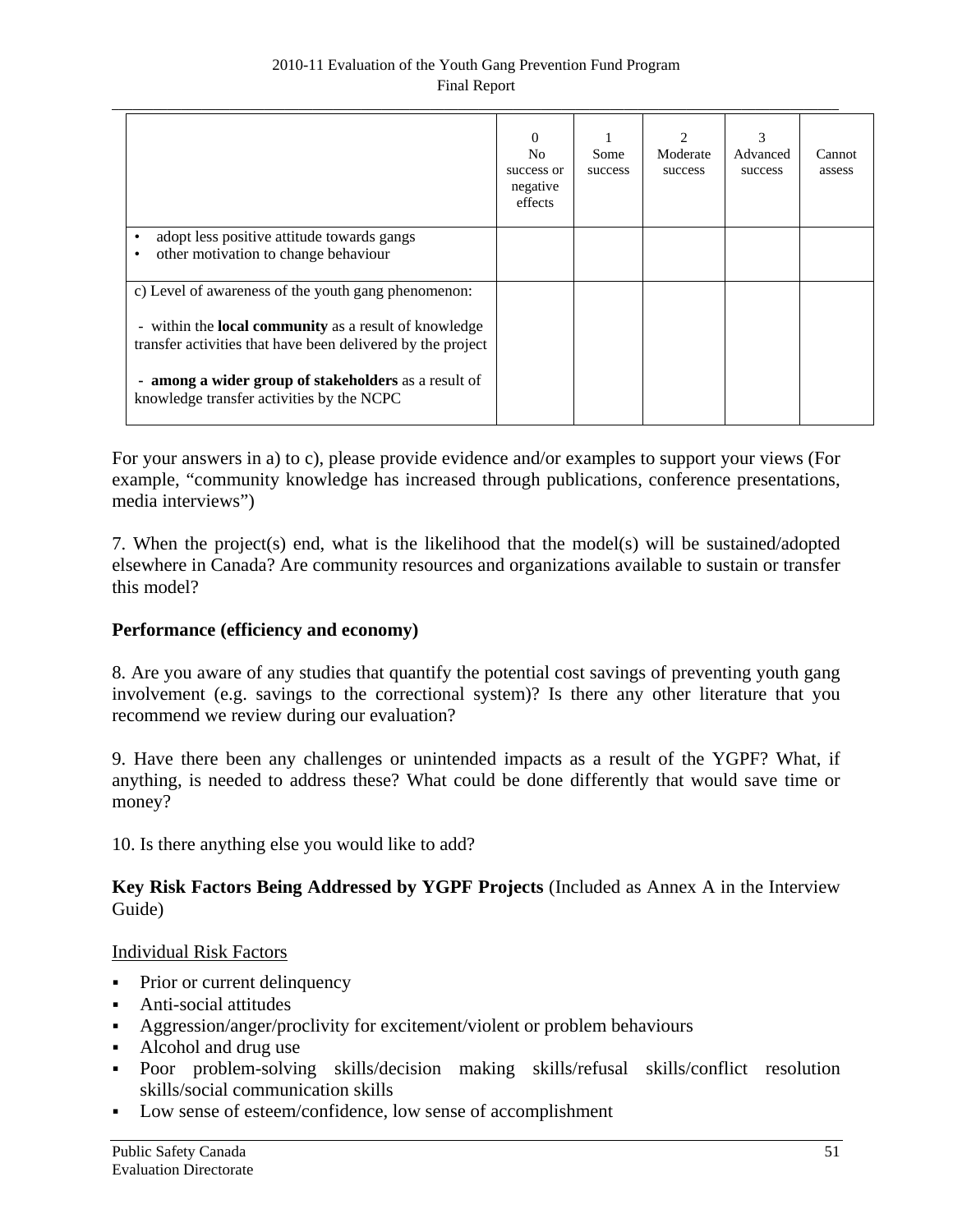Unstable mental/psychological conditions/depression

# Peer Risk Factors

- Friends who use drugs or who are gang members
- **Interaction with delinquent/anti-social peers**

# Family Risk Factors

- **Family violence**
- Family members in a gang
- Lack of adult and parental role models/Lack of parental monitoring and supervision/parents lacking parenting skills

#### School Risk Factors

- Poor school performance
- Low attachment/commitment to school

# Community Risk Factors

- Presence of gangs in the neighbourhood
- Low attachment to community, low sense of belonging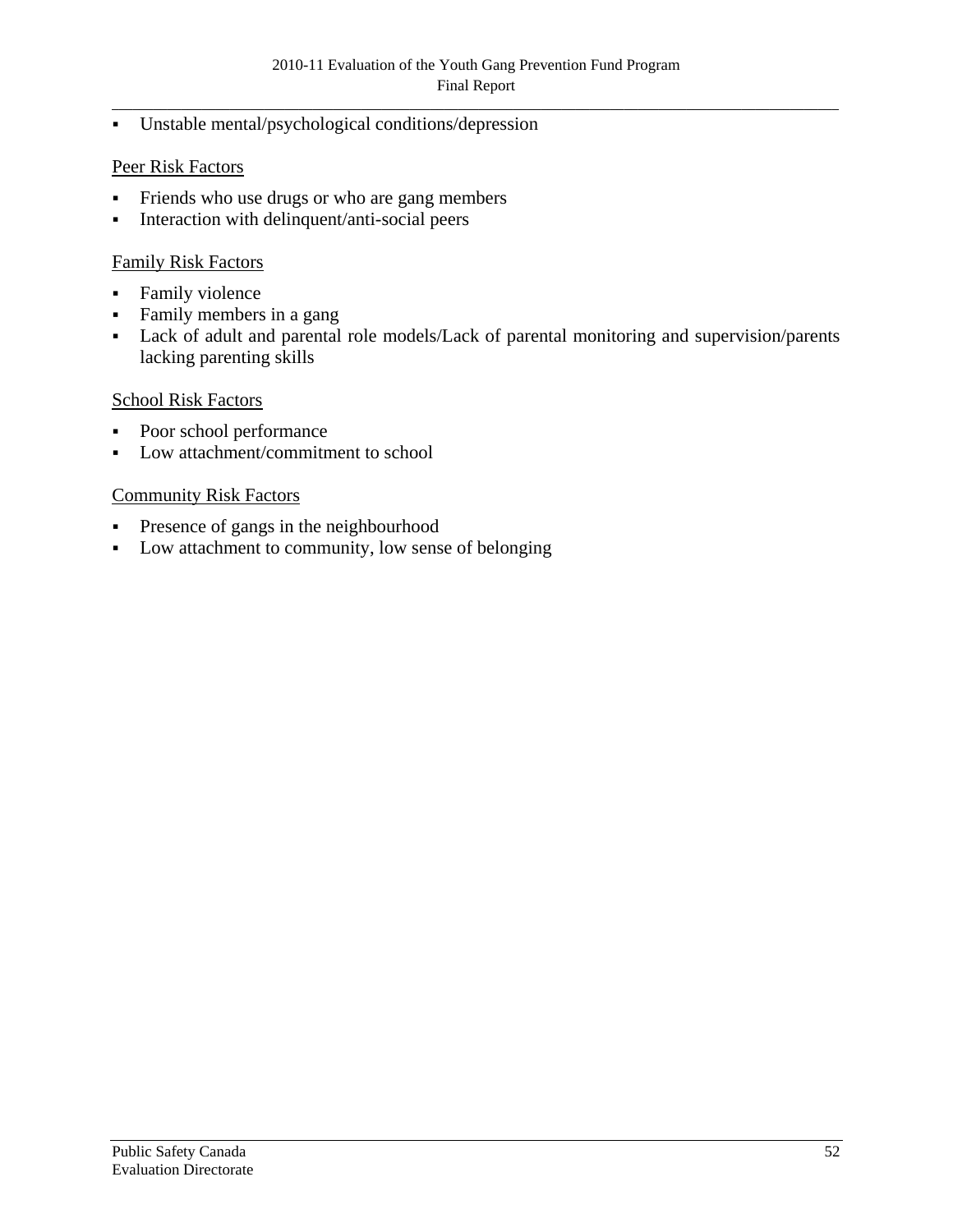Appendix F: Interview Guides (continued)

# **Interview Guide for Project Evaluators and Funded Recipients**

Public Safety Canada is conducting an evaluation of the Youth Gang Prevention Fund (YGPF) program, including the contribution fund itself and the program activities of the National Crime Prevention Centre (NCPC) related to administration of the fund and to knowledge development and transfer. The purpose of the evaluation is to examine the relevance and performance (effectiveness, efficiency and economy) of the program.

The objectives of the YGPF are as follows:

- Invest in communities where there is an incidence or emerging threat of gangs; and in initiatives targeting youth in gangs or at greatest risk of joining gangs to improve community safety and prevention of crime and victimization.
- Address specific risk and protective factors associated with youth violence and gang membership to mitigate the risks of future gun violence and gang activity.
- Provide alternatives to gangs in order to help youth develop pro-social competencies and attitudes.
- Support community-based interventions that target gun violence and gang-related issues by tackling its root causes

As part of the evaluation, we are conducting interviews with key stakeholders involved in the YGPF program. The goal of the interviews is to gain a better understanding of the program, collect information to assess the success of the program, and identify possible alternatives or improvements to the program. The following questions will serve as a guide for the interview which will take up to an hour and a half.

#### **Background**

1. To begin, we would like to know about your relationship to the YGPF program and to youth gang issues in general. How long have you been involved in the program and what has been your role?

#### **Relevance**

2. What is the potential impact of not addressing the issue of youth gangs in Canada?

- a. on society
- b. on youth
- c. on communities

3. Do you see any evidence of emerging needs with respect to youth gangs that should be addressed by the YGPF program or the funded projects? Please explain.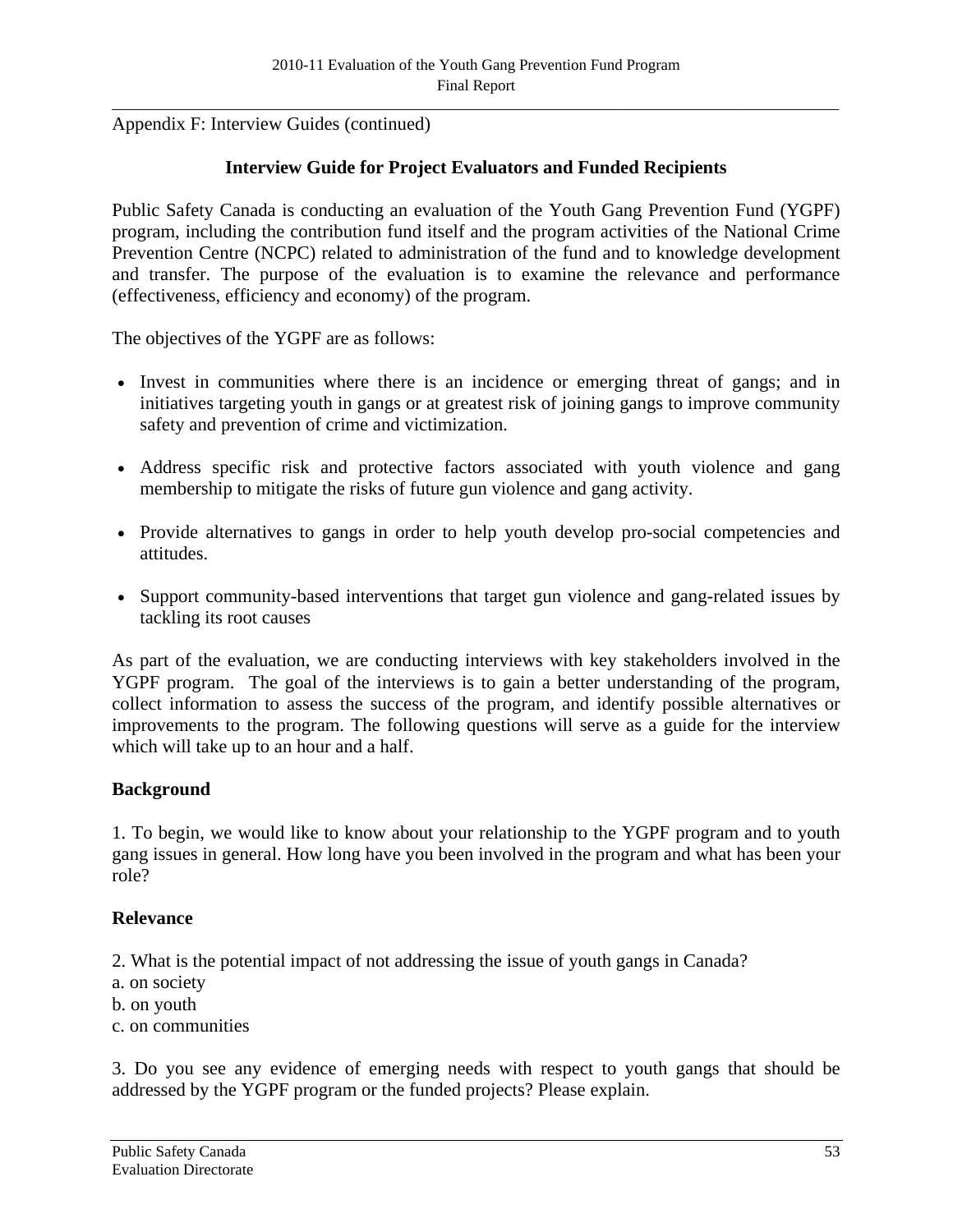4. Are you aware of other programs, policies or initiatives that address youth gang issues (either at the federal, provincial or municipal level) in Canada? If yes, please describe (size and scope). In what ways, if any, do these duplicate or complement the YGPF?

a) Are you aware of similar initiatives in other countries?

5. Can you provide us with some insight into how the risk factors that your project set out to address were initially selected? To what extent do you think these risk factors continue to be relevant in addressing youth gang issues for your project? What about in the Canadian context in general?

#### **Performance (effectiveness)**

The YGPF has two outcome streams:

• The other stream is related to changes in individual participants and communities resulting from the funded projects.

• One stream is related to knowledge development and dissemination. The YGPF is expected to contribute to the development of increased knowledge concerning gang prevention in Canada.

6. Please complete the following table. Since the beginning of your project, to what extent do you believe there have been changes to the following due to the funded interventions?

|                                                                                                                                                                                                                                                                                         | $\Omega$<br>N <sub>0</sub><br>success or<br>negative<br>effects | Some<br>success | 2<br>Moderate<br>success | 3<br>Advanced<br>success | Cannot<br>assess |
|-----------------------------------------------------------------------------------------------------------------------------------------------------------------------------------------------------------------------------------------------------------------------------------------|-----------------------------------------------------------------|-----------------|--------------------------|--------------------------|------------------|
| a) Behaviour of project participants, for example:<br>problem-solving<br>anger management skills<br>school achievement<br>involvement in pro-social activities<br>٠<br>decreased substance abuse<br>employment<br>gang membership                                                       |                                                                 |                 |                          |                          |                  |
| b) Level of knowledge among project participants for<br>example<br>awareness of consequences of gang involvement<br>awareness of other opportunities and supports<br>$\bullet$<br>adopt less positive attitude towards gangs<br>other motivation to change behaviour<br>٠               |                                                                 |                 |                          |                          |                  |
| c) Level of awareness of the youth gang phenomenon:<br>- within the <b>local community</b> as a result of knowledge<br>transfer activities that have been delivered by the project<br>- among a wider group of stakeholders as a result of<br>knowledge transfer activities by the NCPC |                                                                 |                 |                          |                          |                  |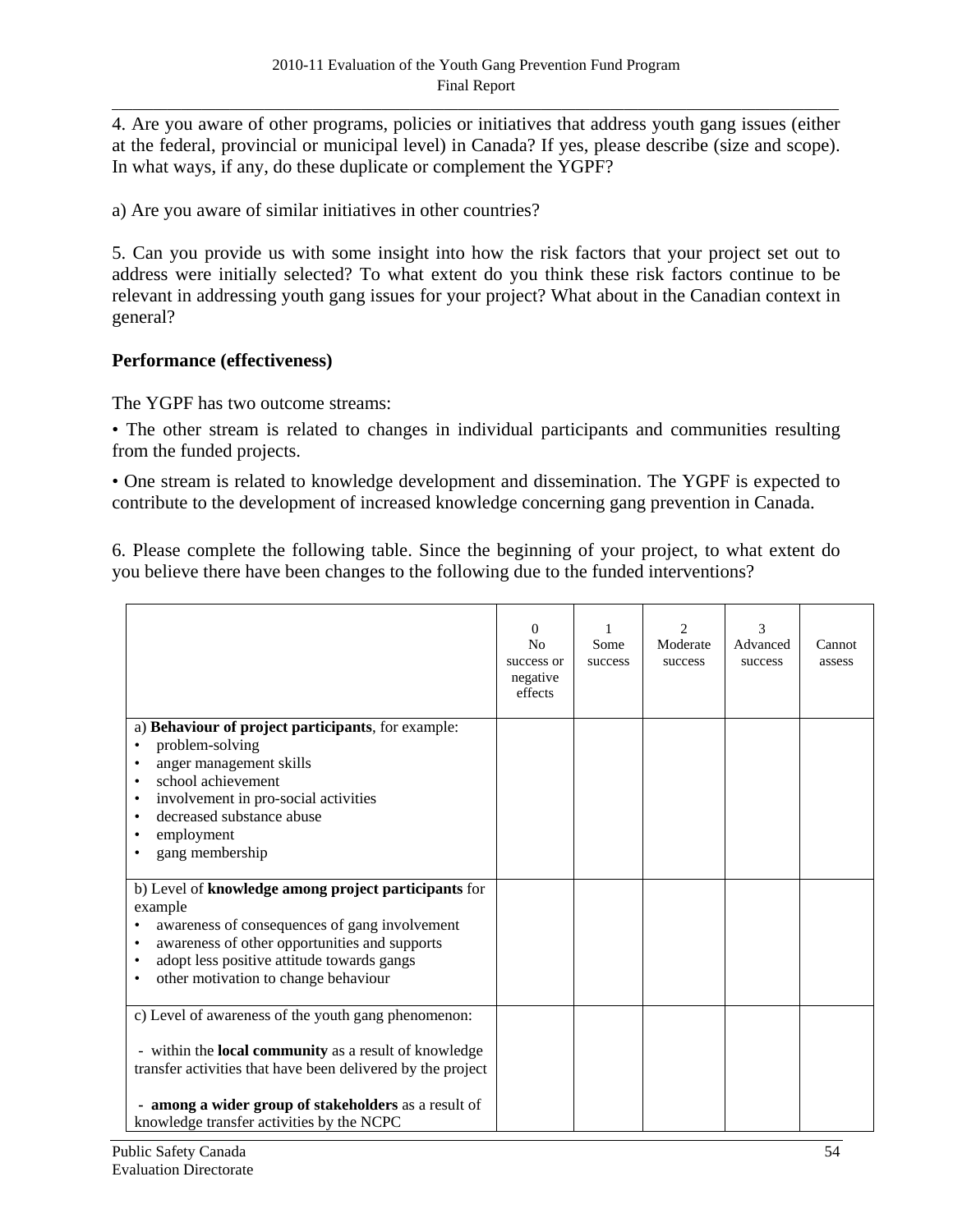| $\mathbf{0}$<br>No<br>success or<br>negative<br>effects | Some<br>success | ∍<br>Moderate<br>success | 2<br>Advanced<br>success | Cannot<br>assess |
|---------------------------------------------------------|-----------------|--------------------------|--------------------------|------------------|
|                                                         |                 |                          |                          |                  |

For your answers in a) to c), please provide evidence and/or examples to support your views (For example, "community knowledge has increased through publications, conference presentations, media interviews")

7. When the project(s) end, what is the likelihood that the model(s) will be sustained/adopted elsewhere in Canada? Are community resources and organizations available to sustain or transfer this model?

# **Performance (efficiency and economy)**

8. Have there been any challenges or unintended impacts as a result of the YGPF? What, if anything, is needed to address these? What could be done differently that would save time or money?

9. Is there anything else you would like to add?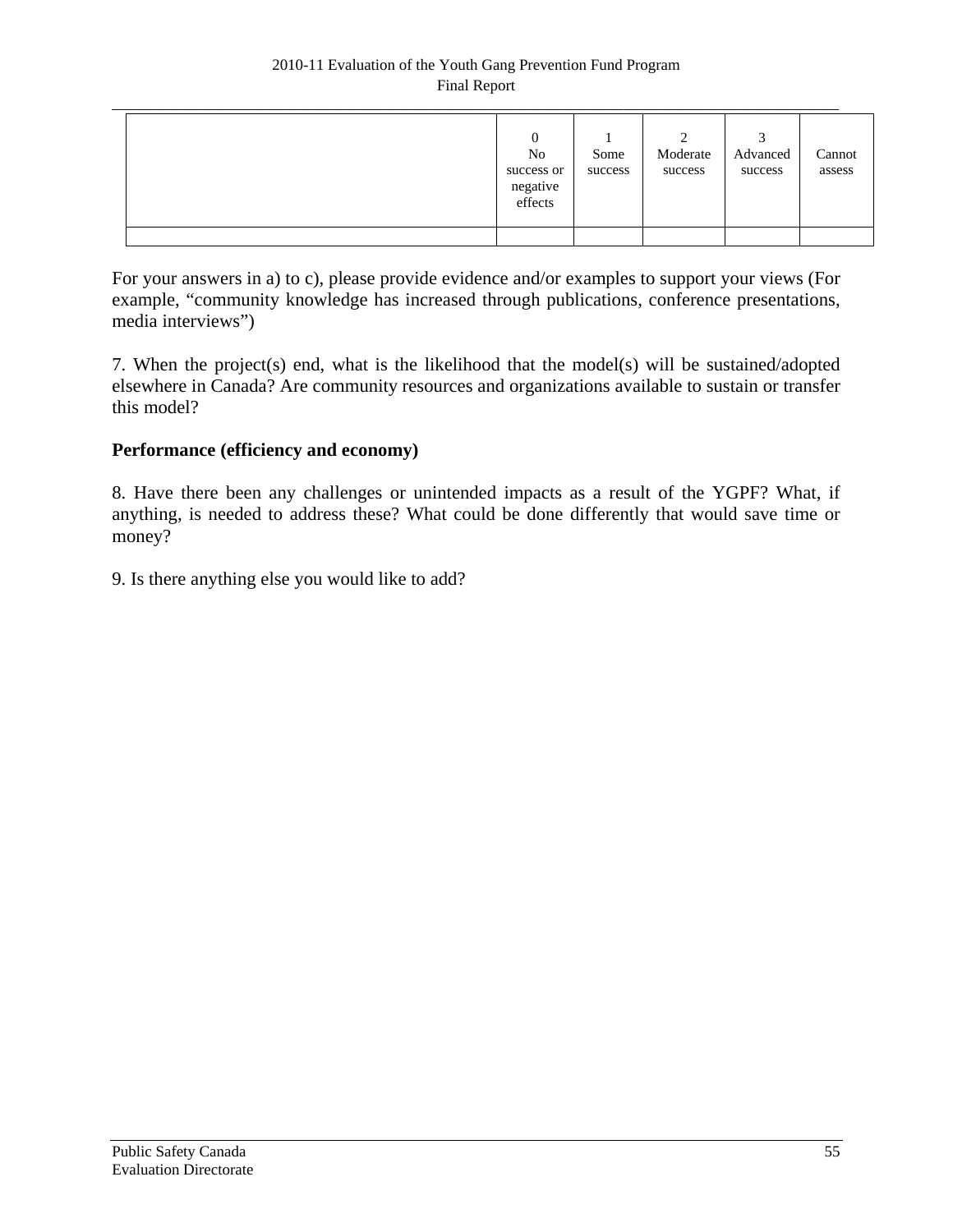Appendix F: Interview Guides (continued)

# **Interview Guide for Subject Matter Experts**

Public Safety Canada is conducting an evaluation of the Youth Gang Prevention Fund (YGPF) program, including the contribution fund itself and the program activities of the National Crime Prevention Centre (NCPC) related to administration of the fund and to knowledge development and transfer. The purpose of the evaluation is to examine the relevance and performance (effectiveness, efficiency and economy) of the program.

The objectives of the YGPF are as follows:

- Invest in communities where there is an incidence or emerging threat of gangs; and in initiatives targeting youth in gangs or at greatest risk of joining gangs to improve community safety and prevention of crime and victimization.
- Address specific risk and protective factors associated with youth violence and gang membership to mitigate the risks of future gun violence and gang activity.
- Provide alternatives to gangs in order to help youth develop pro-social competencies and attitudes.
- Support community-based interventions that target gun violence and gang-related issues by tackling its root causes

As part of the evaluation, we are conducting interviews with key stakeholders involved in the YGPF program. The goal of the interviews is to gain a better understanding of the program, collect information to assess the success of the program, and identify possible alternatives or improvements to the program. The following questions will serve as a guide for the interview which will take up to an hour and a half.

#### **Background**

1. To begin, we would like to know about your relationship to the YGPF program and to youth gang issues in general. How long have you been involved in this area?

#### **Relevance**

2. What is the potential impact of not addressing the issue of youth gangs in Canada?

- a. on society
- b. on youth
- c. on communities

3. Do you see any evidence of emerging needs with respect to youth gangs that should be addressed by the YGPF program or the funded projects? Please explain.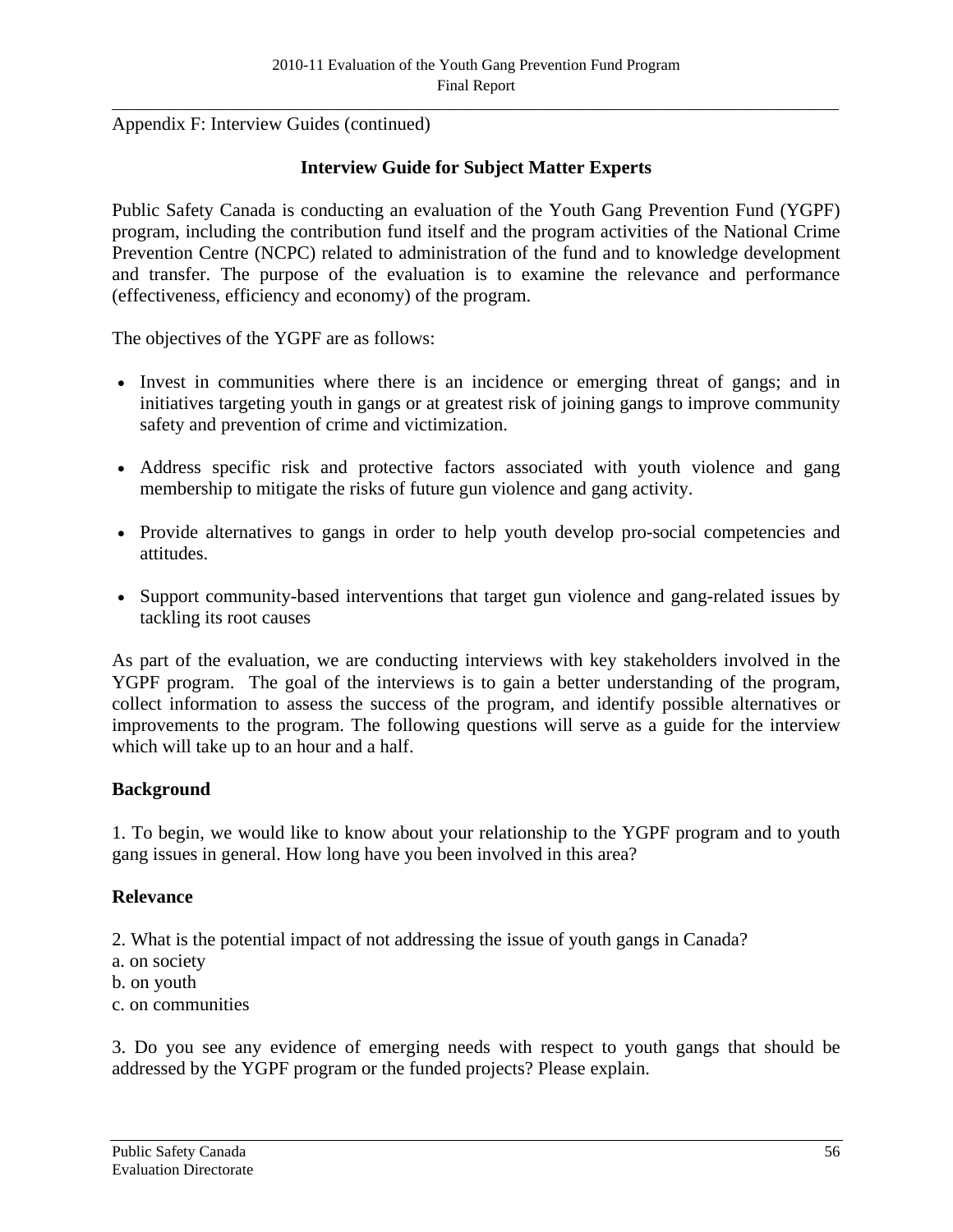4. Are you aware of other programs, policies or initiatives that address youth gang issues (either at the federal, provincial or municipal level) in Canada? If yes, please describe (size and scope). In what ways, if any, do these duplicate or complement the YGPF?

a) Are you aware of similar initiatives in other countries?

5. Please refer to the key risk factors currently being addressed by YGPF funded projects that are listed in Annex A.

a. In general, to what extent do you think the risk factors in Annex A continue to be relevant in addressing youth gang issues in the Canadian context? (i.e. are they effective in predicting and preventing youth gang membership).

b. On what do you base your opinion (e.g. studies, emerging research)?

# **Performance (effectiveness)**

The YGPF has two outcome streams:

• The other stream is related to changes in individual participants and communities resulting from the funded projects.

• One stream is related to knowledge development and dissemination. The YGPF is expected to contribute to the development of increased knowledge concerning gang prevention in Canada.

6. Since the beginning of your project, to what extent do you believe there have been changes due to the YGPF in the following areas?:

|                                                                                                                             | $\Omega$<br>N <sub>0</sub><br>success or<br>negative<br>effects | Some<br>success | $\mathfrak{D}$<br>Moderate<br>success | 3<br>Advanced<br>success | Cannot<br>assess |
|-----------------------------------------------------------------------------------------------------------------------------|-----------------------------------------------------------------|-----------------|---------------------------------------|--------------------------|------------------|
| a) Level of awareness of the youth gang phenomenon:                                                                         |                                                                 |                 |                                       |                          |                  |
| - within the <b>local community</b> as a result of knowledge<br>transfer activities that have been delivered by the project |                                                                 |                 |                                       |                          |                  |
| - among a wider group of stakeholders as a result of<br>knowledge transfer activities by the NCPC                           |                                                                 |                 |                                       |                          |                  |

For your answers in a), please provide evidence and/or examples to support your views (For example, "community knowledge has increased through publications, conference presentations, media interviews")

7. When the project(s) under the YGPF end, what is the likelihood that the project models will be sustained/adopted elsewhere in Canada? Please elaborate. Are community resources and organizations available to sustain or transfer this model?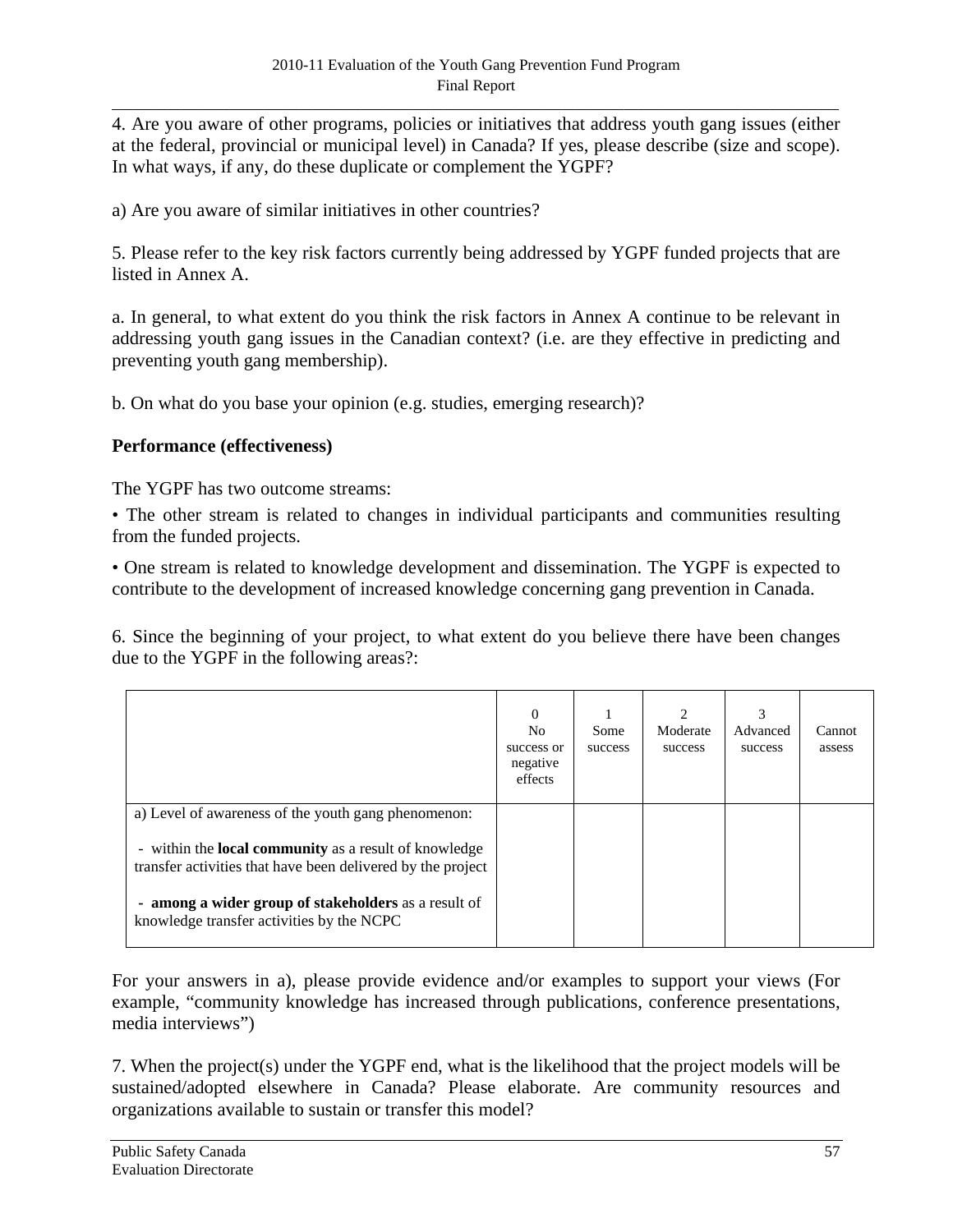# **Performance (efficiency and economy)**

8. Are you aware of any studies that quantify the potential cost savings of preventing youth gang involvement (e.g. savings to the correctional system)? Is there any other literature that you recommend we review during our evaluation?

9. Is there anything else you would like to add?

#### **Key Risk Factors Being Addressed by YGPF Projects** (Included as Annex A in the Interview Guide)

#### Individual Risk Factors

- Prior or current delinquency
- Anti-social attitudes
- Aggression/anger/proclivity for excitement/violent or problem behaviours
- Alcohol and drug use
- Poor problem-solving skills/decision making skills/refusal skills/conflict resolution skills/social communication skills
- Low sense of esteem/confidence, low sense of accomplishment
- Unstable mental/psychological conditions/depression

#### Peer Risk Factors

- Friends who use drugs or who are gang members
- Interaction with delinquent/anti-social peers

#### Family Risk Factors

- Family violence
- Family members in a gang
- Lack of adult and parental role models/Lack of parental monitoring and supervision/parents lacking parenting skills

#### School Risk Factors

- Poor school performance
- Low attachment/commitment to school

#### Community Risk Factors

- Presence of gangs in the neighbourhood
- Low attachment to community, low sense of belonging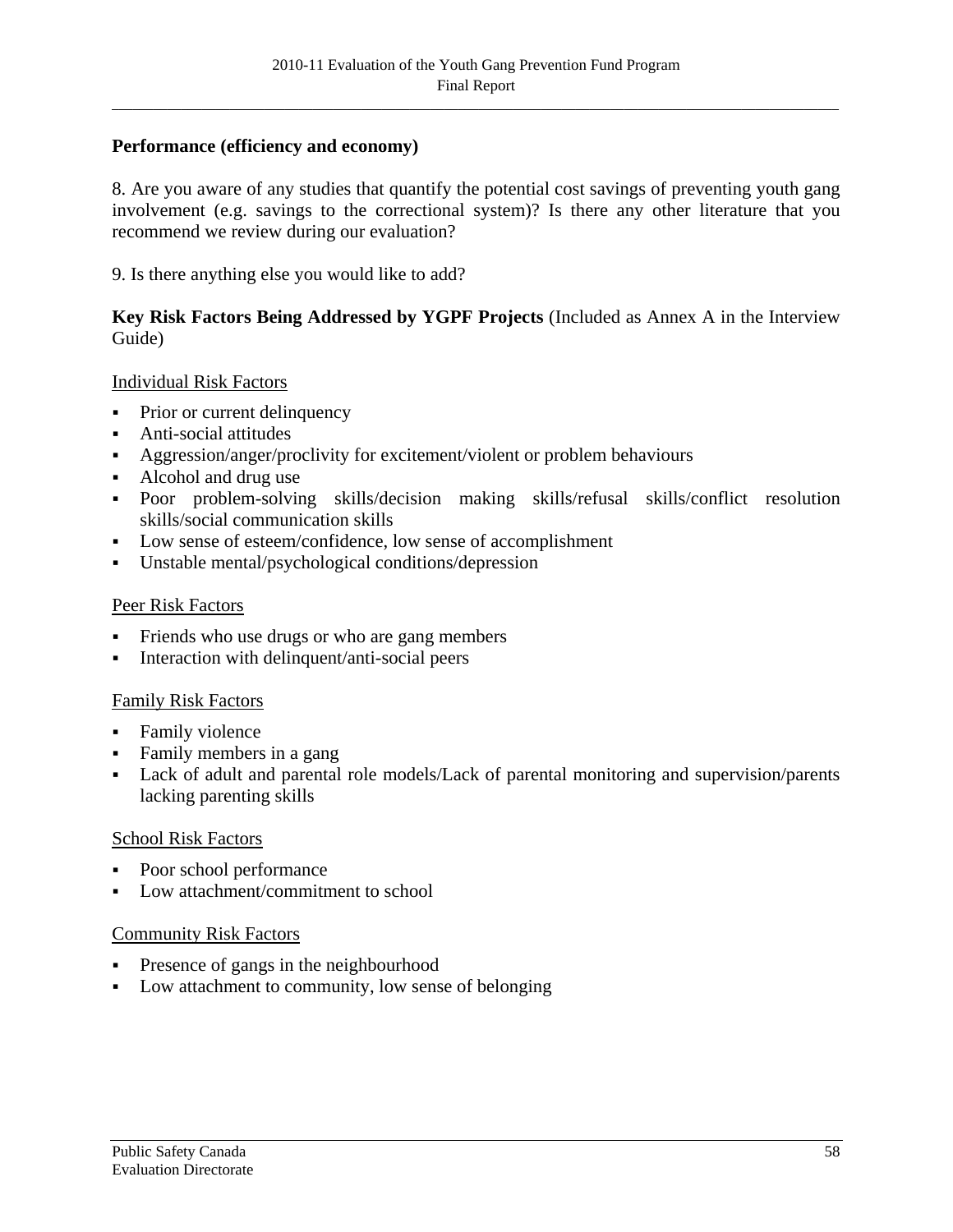Appendix F: Interview Guides (continued)

# **Interview Guide for Program Management**

Public Safety Canada is conducting an evaluation of the Youth Gang Prevention Fund (YGPF) program, including the contribution fund itself and the program activities of the National Crime Prevention Centre (NCPC) related to administration of the fund and to knowledge development and transfer. The purpose of the evaluation is to examine the relevance and performance (effectiveness, efficiency and economy) of the program.

The objectives of the YGPF are as follows:

- Invest in communities where there is an incidence or emerging threat of gangs; and in initiatives targeting youth in gangs or at greatest risk of joining gangs to improve community safety and prevention of crime and victimization.
- Address specific risk and protective factors associated with youth violence and gang membership to mitigate the risks of future gun violence and gang activity.
- Provide alternatives to gangs in order to help youth develop pro-social competencies and attitudes.
- Support community-based interventions that target gun violence and gang-related issues by tackling its root causes

As part of the evaluation, we are conducting interviews with key stakeholders involved in the YGPF program. The goal of the interviews is to gain a better understanding of the program, collect information to assess the success of the program, and identify possible alternatives or improvements to the program. The following questions will serve as a guide for the interview which will take up to an hour and a half.

#### **Background**

1. To begin, we would like to know about your relationship to the YGPF program and to youth gang issues in general. How long have you been involved in the program and what has been your role?

#### **Relevance**

2. What is the potential impact of not addressing the issue of youth gangs in Canada?

- a. on society
- b. on youth
- c. on communities

3. Do you see any evidence of emerging needs with respect to youth gangs that should be addressed by the YGPF program or the funded projects? Please explain.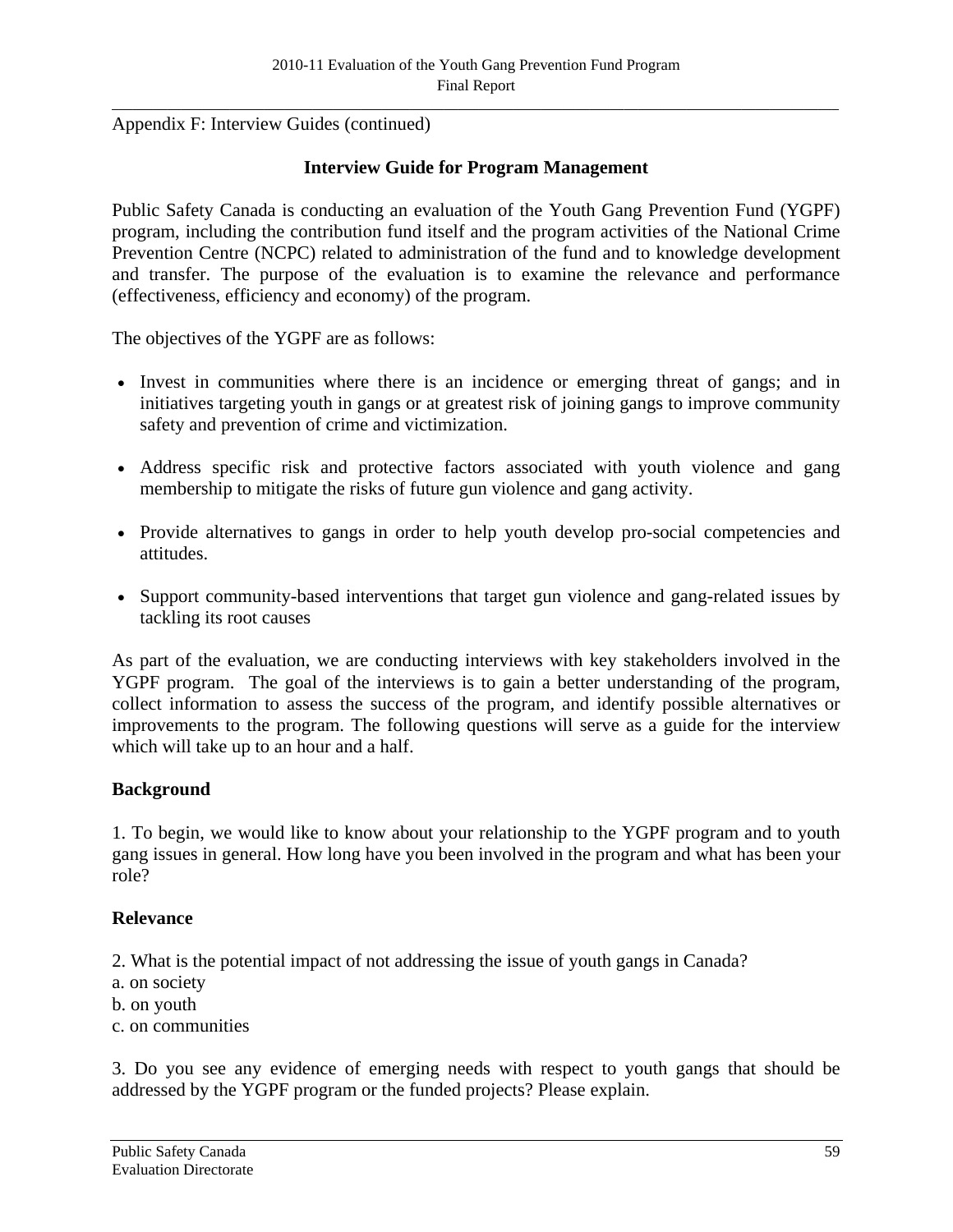a. Do you think filling these gaps would be an appropriate role for the federal government? Why or why not?

4. Are you aware of other programs, policies or initiatives that address youth gang issues (either at the federal, provincial or municipal level) in Canada? If yes, please describe (size and scope). In what ways, if any, do these duplicate or complement the YGPF?

a) Are you aware of similar initiatives in other countries?

5. Please refer to the key risk factors currently being addressed by YGPF funded projects that are listed in Annex A.

a. In general, to what extent do you think the risk factors in Annex A continue to be relevant in addressing youth gang issues in the Canadian context? (i.e. are they effective in predicting and preventing youth gang membership).

b. On what do you base your opinion (e.g. studies, emerging research)?

6. Have there been any challenges or unintended impacts as a result of the YGPF? What, if anything, is needed to address these?

7. In what ways has the NCPC contributed to the knowledge base related to the youth gang phenomena in Canada? Has any feedback been gathered from recipients of knowledge products in order to determine how useful products have been?

8. Besides what we have already been provided by NCPC, is there any literature that you recommend we review during our evaluation?

9. Is there anything else you would like to add?

#### **Key Risk Factors Being Addressed by YGPF Projects** (Included as Annex A in the Interview Guide)

# Individual Risk Factors

- Prior or current delinquency
- Anti-social attitudes
- Aggression/anger/proclivity for excitement/violent or problem behaviours
- Alcohol and drug use
- Poor problem-solving skills/decision making skills/refusal skills/conflict resolution skills/social communication skills
- Low sense of esteem/confidence, low sense of accomplishment
- Unstable mental/psychological conditions/depression

#### Peer Risk Factors

- Friends who use drugs or who are gang members
- Interaction with delinquent/anti-social peers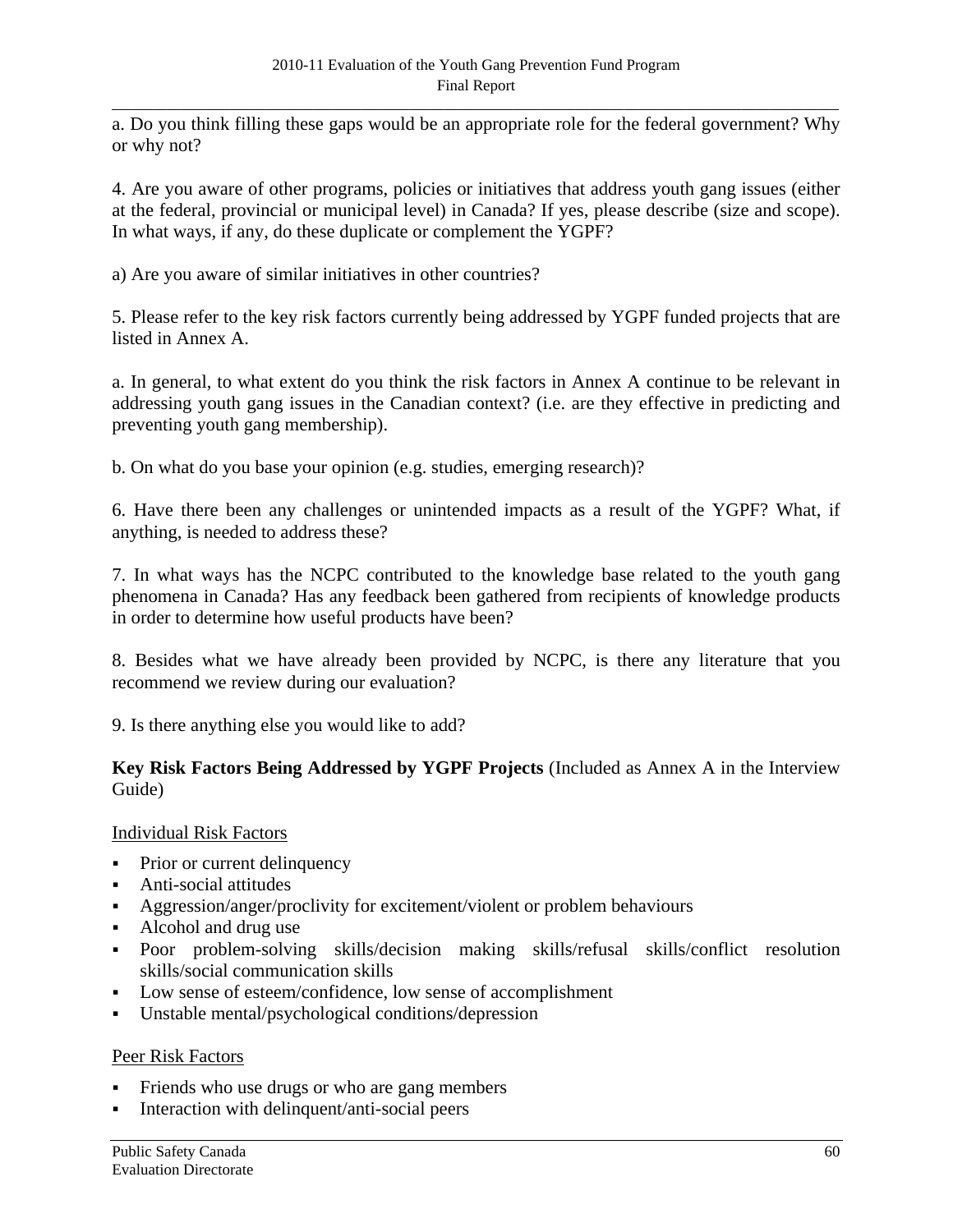## Family Risk Factors

- **Family violence**
- Family members in a gang
- Lack of adult and parental role models/Lack of parental monitoring and supervision/parents lacking parenting skills

## School Risk Factors

- Poor school performance
- Low attachment/commitment to school

# Community Risk Factors

- **Presence of gangs in the neighbourhood**
- Low attachment to community, low sense of belonging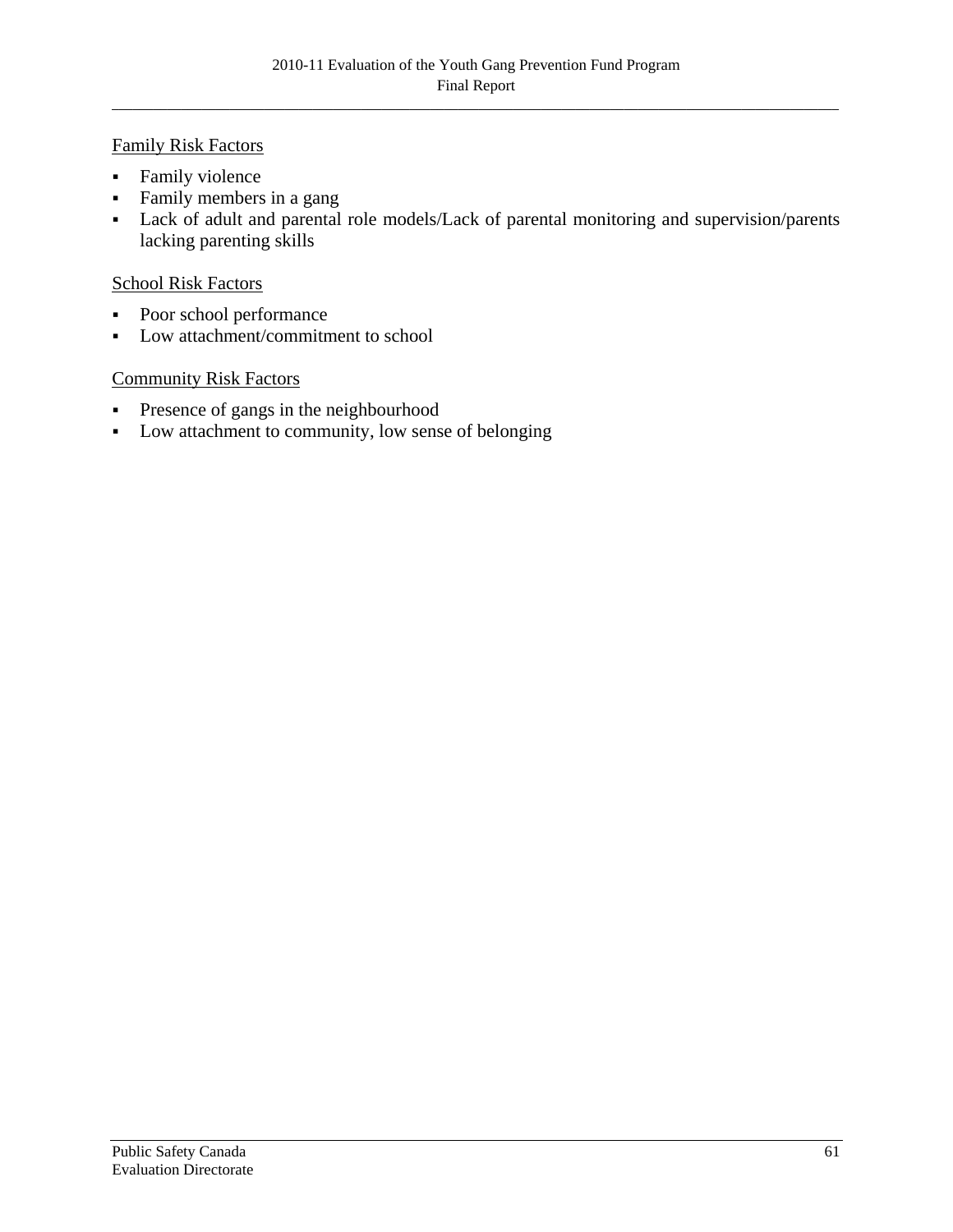# <span id="page-69-0"></span>**Appendix G: Cost-Effectiveness Methodology**

# **Discussion Paper on the Assessment of Efficiency and Economy of the Youth Gang Prevention Fund Program**

# *1. Introduction*

This paper presents a discussion on how to assess efficiency and economy of the Youth Gang Prevention Fund (YGPF) Program in order to address Treasury Board Secretariat Core Issue 5: Performance (Efficiency and Economy) - Assessment of resource utilization related to the production of outputs and progress toward expected outcomes.

# *2. Background*

A revised Evaluation Policy came into effect in April 2009. Under the 2009 Evaluation Policy, core evaluation issues are grouped under two general headings—relevance and performance. Performance is defined as the "extent to which effectiveness, efficiency and economy are achieved by a program."[78](#page-69-0) Further, effectiveness is defined to be "the extent to which a program is achieving expected outcomes"; efficiency is defined to be maximizing the outputs produced with a fixed level of inputs or minimizing the inputs used to produce a fixed level of outputs (paraphrase); and economy is defined to be "minimizing the use of resources […] to achieve expected outcomes". Therefore, for the purposes of the Evaluation Policy, performance is demonstrated when:

- 1) a program is achieving expected outcomes (effectiveness);
- 2) outputs are produced at minimum cost (efficiency); and
- 3) outcomes are produced at minimum cost (economy).

These concepts are illustrated in Figure 1.



efficiency

economy

<sup>&</sup>lt;u>.</u> <sup>78</sup> Treasury Board of Canada Secretariat. (2009). Policy on Evaluation, April 1, 2009. Accessed online 07/02/09 at http://www.tbs-sct.gc.ca/pol/doc-eng.aspx?id=15024&section=text#cha4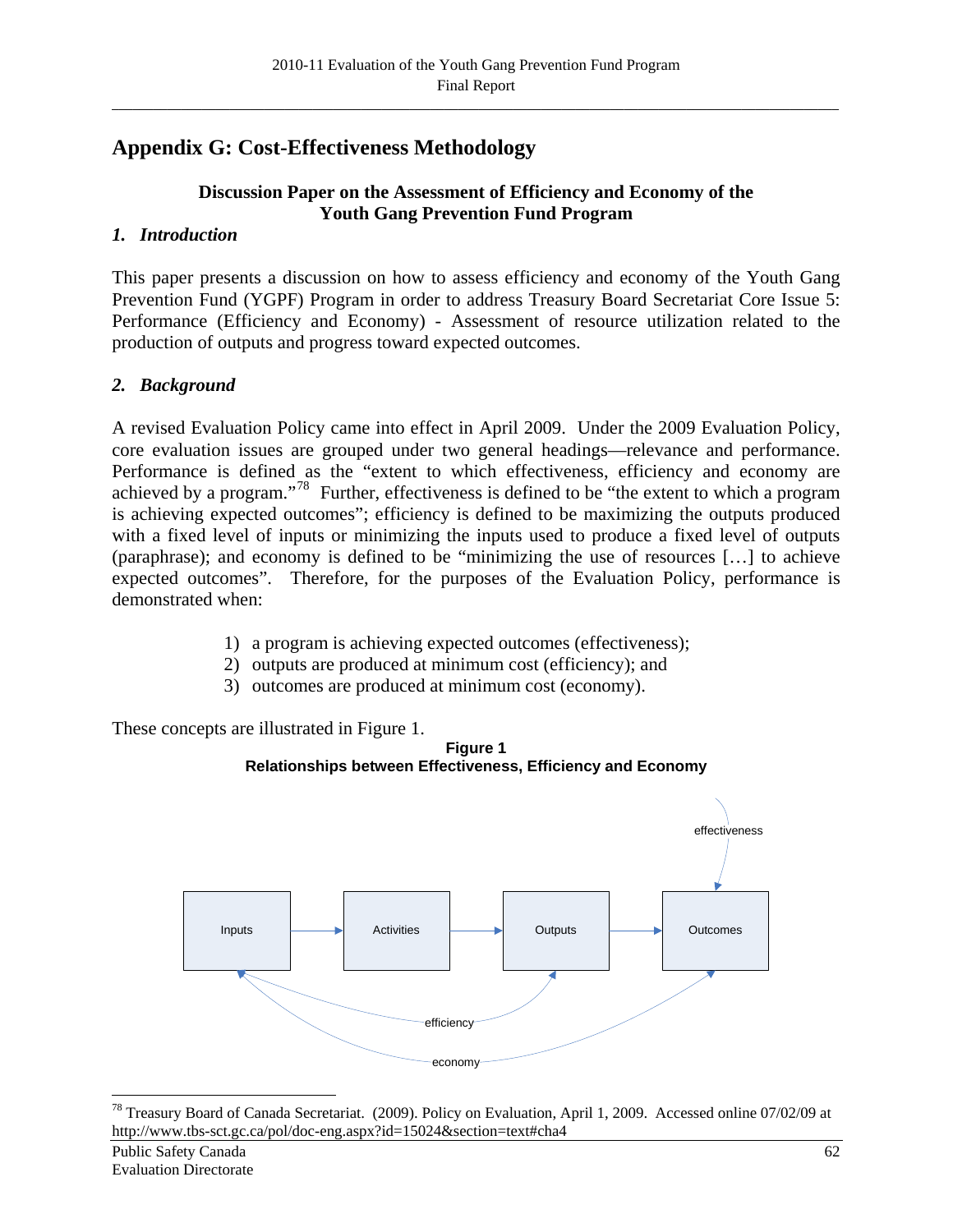<span id="page-70-0"></span>Cost-effectiveness analysis (CEA) consists of calculating the cost of producing a unit of outcome (or, in some cases, output) and is consequently key to the assessment of program performance and value for money. In order to draw conclusions on the degree to which a program or initiative is achieving value-for-money a comparison is required as there is no absolute level of cost-effectiveness. A comparison of the cost of producing a unit of outcome to unit costs under alternative approaches or benchmarks from other similar programs will support conclusions on efficiency, economy and value for money.

# *3. Evaluating Efficiency and Economy of the YGPF Program*

As mentioned, the focus of this discussion paper is on the assessment of efficiency and economy for the YGFP since effectiveness is addressed elsewhere in the evaluation methodology.

The typical steps in CEA are described below as well as the specific approach proposed for YGPF Program.

# **i) Defining the objectives of the exercise**

CEA can be used for a number of different purposes: to sustain support for an existing program; to assess the potential impact of a new program or service; or to assess alternative approaches.<sup>79</sup> The purpose of the exercise will influence the approach to be used, including the degree of detail required and the level of rigour of the analysis.

In the case of the YGPF Program, the objective is to draw conclusions on efficiency and economy and the extent to which YGPF Program provides value for money. The YGPF Program has two key outcome streams in its program theory. The first of these outcome streams is related to behaviour change among funded project participants (youth) while the second is related to increasing knowledge of the youth gang phenomena and how to address the issue in Canada (knowledge transfer stream). To simplify the analysis and increase the chances of identifying comparable programs, it is proposed that a single indicator be chosen related to the first outcome stream when comparing to other programs. While a single indicator will not fully represent YGPF Program, it will be indicative and assist in drawing conclusions on value for money related to the changes in participant behaviour. It is important to note that the knowledge transfer outcomes related to the YGPF Program are a very important part of the program; however, based on our data assessment to date, we do not believe that the success of this outcome will be as quantifiable/ comparable as the outcomes related to the behaviour of youth participants in funded projects. Having said this, we propose that the efficiency of the knowledge transfer activities be simply assessed by measuring the cost and reach of knowledge transfer activities over time.

#### **ii) Measuring outcomes**

CEA requires that outcomes be expressed in common units, so that different initiatives may be compared. The choice of outcome unit is naturally dependent upon the nature of the program.

<sup>&</sup>lt;u>.</u>  $^{79}$  Clyne G., and R. Edwards. (2002). Understanding Economic Evaluations: A Guide for Health and Human Services, *The Canadian Journal of Program Evaluation,* Vol. 17, No. 3, 1-23.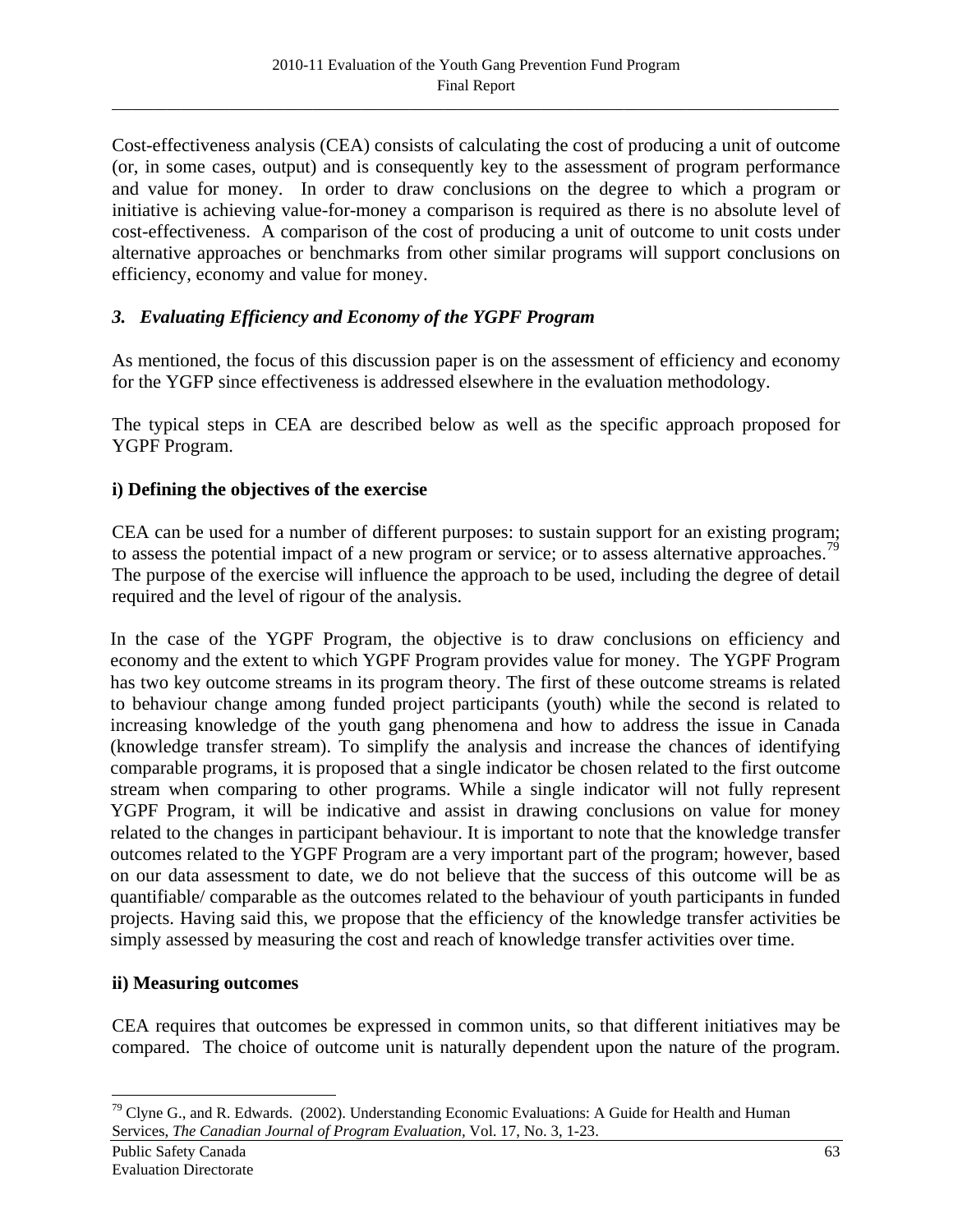<span id="page-71-0"></span>CEA has been widely used in health and education, where outcomes can be measured in terms of increased years of lifespan, or improved academic standing.<sup>[80](#page-71-0)</sup>

The outcomes/outputs selected should be significant (in terms of the objectives of the program) and measurable. Some programs do not produce quantifiable outcomes, and cannot be the subject of CEA. Clyne and Edwards have argued that final (long-term) outcomes are preferable in economic evaluations, as they best demonstrate the intended purpose of a program.  $81$ However, it is often more difficult to link longer-term outcomes to programs, particularly for smaller programs with modest budgets. As a result, intermediate or short-term outcomes may be substituted.

In the case of the YGFP a quantifiable measure of success of both intermediate and long term outcome level outcome "youth disengage from gangs" is the "number of youth disengaged from gangs". Finally, we expect that there are comparable programs in other jurisdictions that have the objective of convincing youth to disengage from gangs and that they are most likely to be able to provide quantitative data on this single outcome.

#### **iii) Determining costs**

Calculating the costs of a program can often be challenging, with each program presenting unique difficulties. The costs to be included in the calculation will vary depending on the purpose of the analysis and the perspective to be adopted. Decisions must be made prior to proceeding, including, for example, whether costs should be estimated from the perspective of the government as a whole, or from the point of view of a particular agency or department.

In the case of the YGPF Program, we propose to use the cost of the funded contribution projects in calculating the cost per disengaged youth. The cost of knowledge transfer activities would be excluded as these activities do not directly contribute to this outcome. Once comparable programs in other jurisdictions have been identified, further adjustments to the cost elements included in the analysis may be required to ensure comparability of the results.

Further, in terms of assessing potential value for money, it can be argued that each youth that has disengaged from a gang has potentially prevented costs to the criminal justice system. It is expected that the probability of a disengaged youth gang member causing cost savings to be realized by the correctional system might be confirmed through literature review and/or available statistical information from the National Crime Prevention Centre, Correctional Service (CSC) of Canada or Statistics Canada. We are currently investigating whether cost savings of this potential crime reduction can be obtained from any of these sources.

#### **iv) Calculating unit costs and drawing conclusions**

Cost-effectiveness is assessed using ratios of cost/*outcome* (an "economy" measure). Alternatively, ratios of cost/*output* can be used to measure "efficiency", a measure that can be

1

<sup>80</sup> Mason, G. and M. Tereraho. (2007). "Value for Money Analysis of Active Labour Market Programs," *The* 

<sup>&</sup>lt;sup>81</sup> Clyne, G. and R. Edwards. (2002) "Understanding Economic Evaluations: A Guide for Health and Human Services," The Canadian Journal of Program Evaluation, Vol. 17, No 3, Pages 1-23.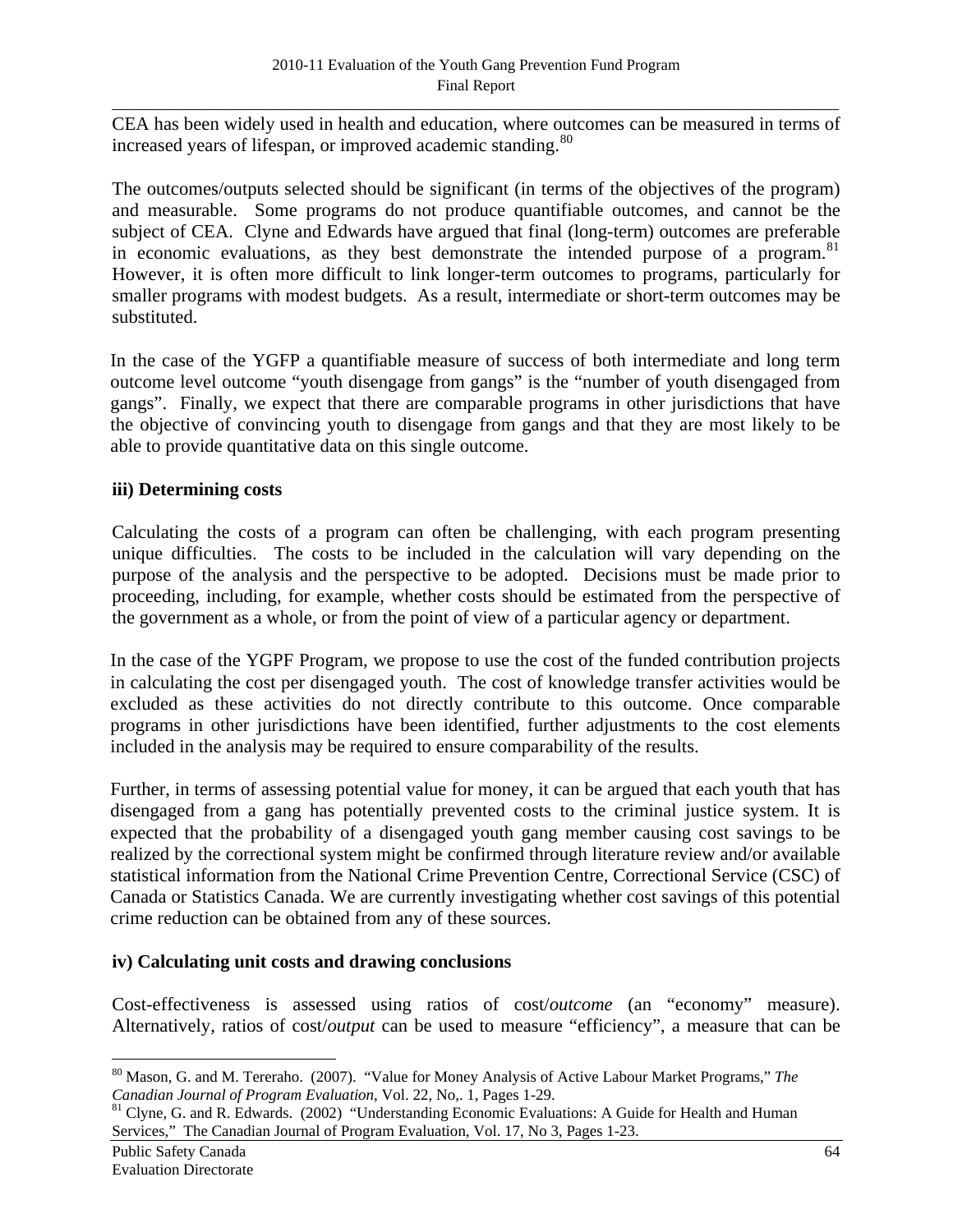adopted in the absence of outcome data. A decision regarding the degree to which a program or initiative is achieving value-for-money requires some sort of comparison. There is no absolute level of cost-effectiveness.

For the YGPF Program, the unit cost to be calculated is the cost per youth that has disengaged from a gang. Calculating the cost per youth disengaged as a result of comparable programs in other jurisdictions will show whether YGPF Program is more or less efficient that these other programs. In addition, if the study is able to quantify the savings accrued to the correctional system associated with youth disengaging from gangs, a comparison against the unit cost may be made to see if the YGPF Program is "breaking even".

In terms of assessing the efficiency of knowledge transfer activities, we plan to assess the trend over time in the number of people reached through knowledge transfer activities versus the trend in the amount of money spent on knowledge transfer activities.

## *4. Alternative Approaches*

Cost-effectiveness analysis is labour-intensive and demanding in terms of data. If costeffectiveness is not feasible or not considered necessary to address Core Issue 5: Performance (Efficiency and Economy), the cost saving achieved by YGPF Program could be assessed as an alternative. This approach would involve asking interviewees to provide:

• examples of changes made for efficiency purposes; perceptions of the efficiency and economy of YGPF Program.

Attempts would be made to corroborate interview information with available financial information.

## **COST-EFFECTIVENESS ANALYSIS - STEPS**

- 1. Develop a costing template; assess data availability and quality for the chosen indicator (# of youth exiting gangs);
- 2. Conduct a literature review to determine a list of comparable organizations and to understand if cost savings information regarding youth not entering the correctional system is available.
- 3. Develop criteria to select three to four programs in other jurisdictions with the following dual comparable objectives:

1) knowledge transfer and; 2) funding pilot projects that test evidence-based approached to youth exiting gangs

- 4. Gather cost information from Public Safety Canada; Interview representatives of other organizations and request their co-operation in completing the costing template.
- 5. Review documents provided by interviewees and through further internet research and follow-up with interviewees to obtain completed costing templates.
- 6. Analyze the information and calculate and compare unit costs.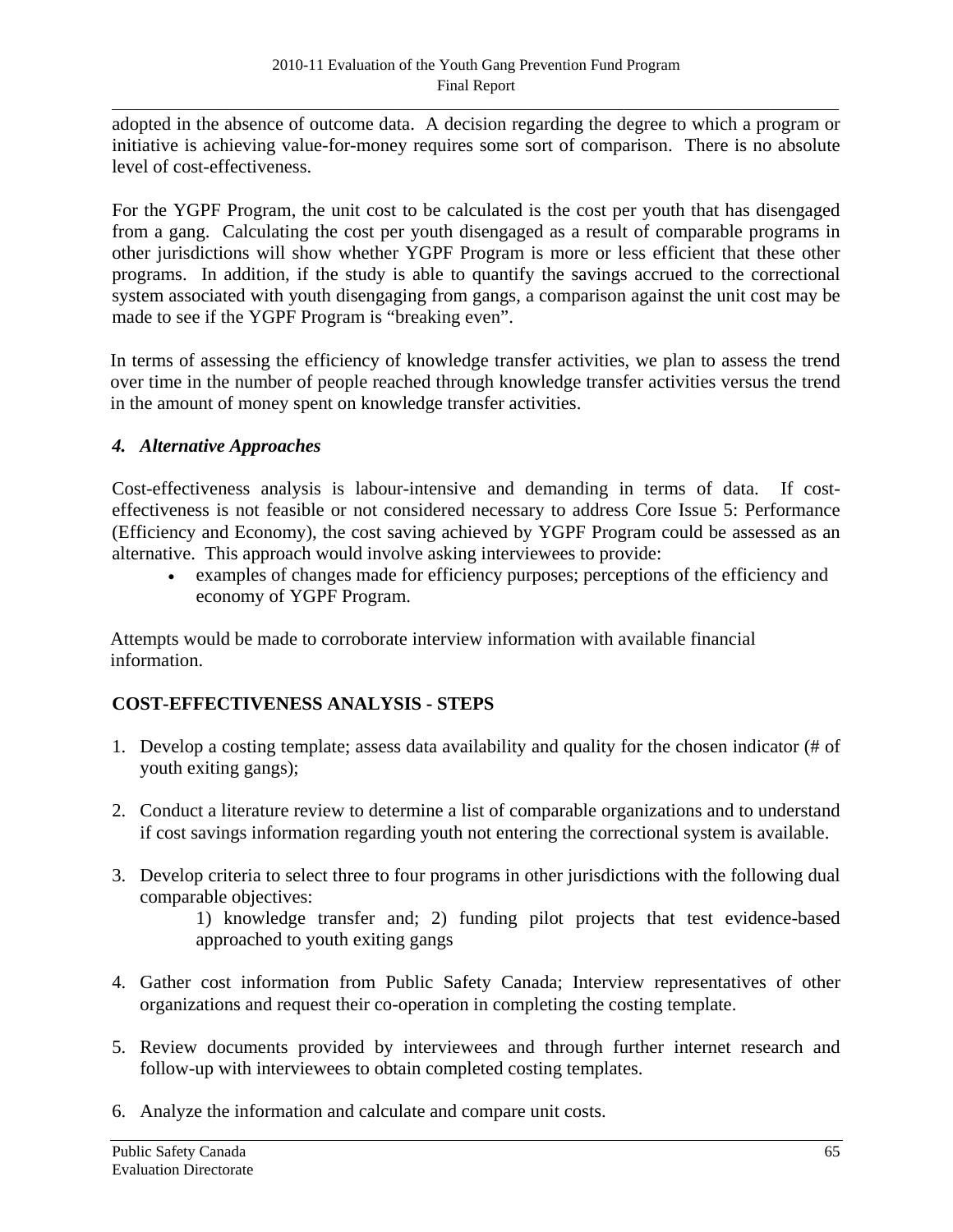\_\_\_\_\_\_\_\_\_\_\_\_\_\_\_\_\_\_\_\_\_\_\_\_\_\_\_\_\_\_\_\_\_\_\_\_\_\_\_\_\_\_\_\_\_\_\_\_\_\_\_\_\_\_\_\_\_\_\_\_\_\_\_\_\_\_\_\_\_\_\_\_\_\_\_\_\_\_\_\_\_\_\_\_\_\_\_\_\_\_\_\_\_\_\_\_\_\_\_\_\_\_\_\_\_\_\_\_\_\_\_\_\_\_\_\_\_\_\_\_\_\_\_\_\_\_\_\_\_\_\_\_\_

## **Appendix H: Return on Investment Analysis Regina Anti-gang Services Project, Saskatchewan**

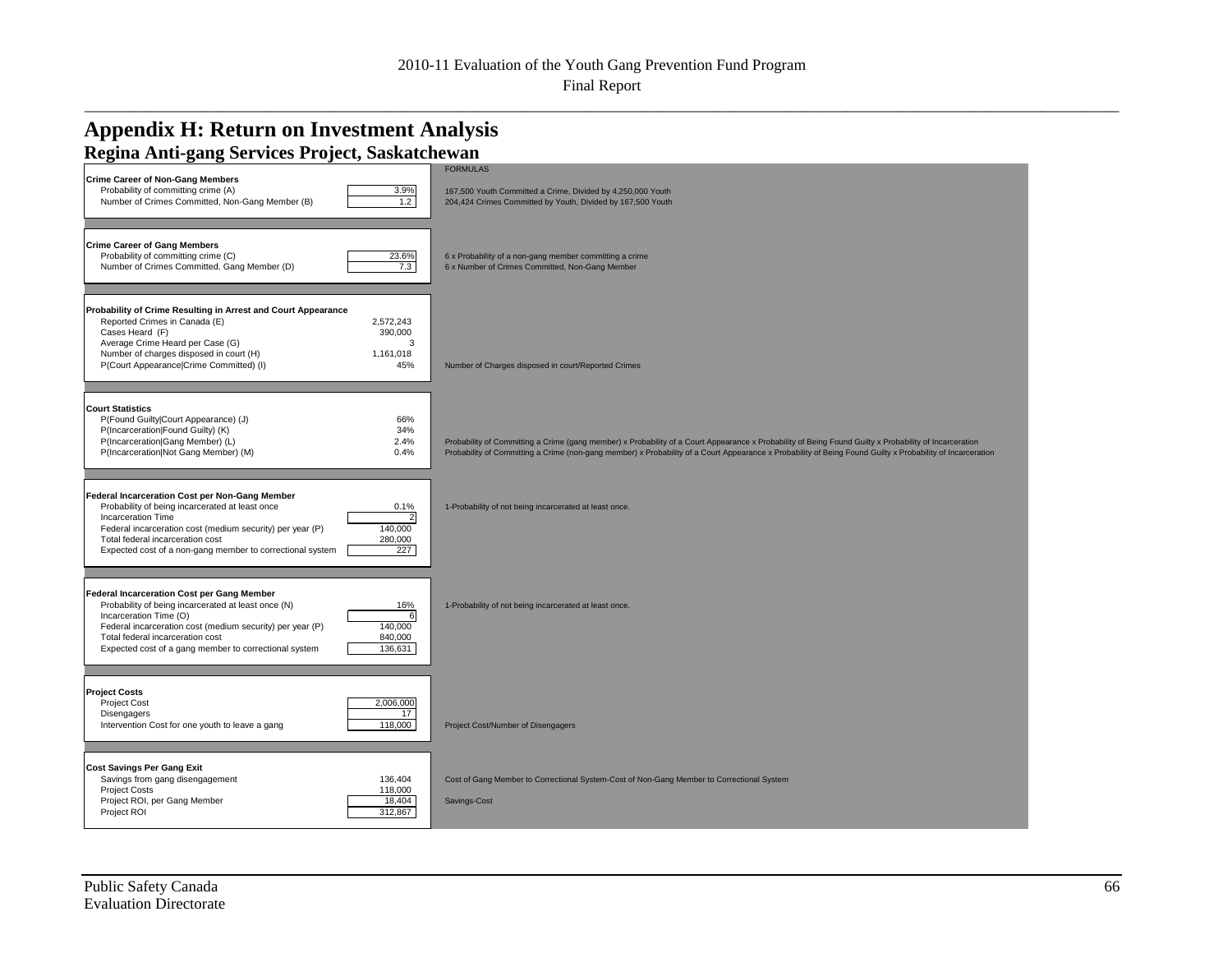## 2010-11 Evaluation of the Youth Gang Prevention Fund Program

Final Report \_\_\_\_\_\_\_\_\_\_\_\_\_\_\_\_\_\_\_\_\_\_\_\_\_\_\_\_\_\_\_\_\_\_\_\_\_\_\_\_\_\_\_\_\_\_\_\_\_\_\_\_\_\_\_\_\_\_\_\_\_\_\_\_\_\_\_\_\_\_\_\_\_\_\_\_\_\_\_\_\_\_\_\_\_\_\_\_\_\_\_\_\_\_\_\_\_\_\_\_\_\_\_\_\_\_\_\_\_\_\_\_\_\_\_\_\_\_\_\_\_\_\_\_\_\_\_\_\_\_\_\_\_

| <b>Youth Alliance against Gang Violence, Prince Albert, Saskatchewan</b>                                                                                                                                                                                                                                                                     |                                                                                                                                                                                                                                                                                                                      |  |  |
|----------------------------------------------------------------------------------------------------------------------------------------------------------------------------------------------------------------------------------------------------------------------------------------------------------------------------------------------|----------------------------------------------------------------------------------------------------------------------------------------------------------------------------------------------------------------------------------------------------------------------------------------------------------------------|--|--|
| <b>Crime Career of Non-Gang Members</b><br>3.9%<br>Probability of committing crime (A)<br>Number of Crimes Committed, Non-Gang Member (B)<br>1.2                                                                                                                                                                                             | <b>FORMULAS</b><br>167,500 Youth Committed a Crime, Divided by 4,250,000 Youth<br>204,424 Crimes Committed by Youth, Divided by 167,500 Youth                                                                                                                                                                        |  |  |
| <b>Crime Career of Gang Members</b><br>23.6%<br>Probability of committing crime (C)<br>Number of Crimes Committed, Gang Member (D)<br>7.3                                                                                                                                                                                                    | 6 x Probability of a non-gang member committing a crime<br>6 x Number of Crimes Committed, Non-Gang Member                                                                                                                                                                                                           |  |  |
| Probability of Crime Resulting in Arrest and Court Appearance<br>Reported Crimes in Canada (E)<br>2,572,243<br>390,000<br>Cases Heard (F)<br>Average Crime Heard per Case (G)<br>3<br>Number of charges disposed in court (H)<br>1,161,018<br>P(Court Appearance Crime Committed) (I)<br>45%                                                 | Number of Charges disposed in court/Reported Crimes                                                                                                                                                                                                                                                                  |  |  |
| <b>Court Statistics</b><br>P(Found Guilty Court Appearance) (J)<br>66%<br>P(Incarceration Found Guilty) (K)<br>34%<br>P(Incarceration Gang Member) (L)<br>2.4%<br>P(Incarceration Not Gang Member) (M)<br>0.4%                                                                                                                               | Probability of Committing a Crime (gang member) x Probability of a Court Appearance x Probability of Being Found Guilty x Probability of Incarceration<br>Probability of Committing a Crime (non-gang member) x Probability of a Court Appearance x Probability of Being Found Guilty x Probability of Incarceration |  |  |
| Federal Incarceration Cost per Non-Gang Member<br>Probability of being incarcerated at least once<br>0.1%<br>$\overline{2}$<br>Incarceration Time<br>Federal incarceration cost (medium security) per year (P)<br>140,000<br>Total federal incarceration cost<br>280,000<br>227<br>Expected cost of a non-gang member to correctional system | 1-Probability of not being incarcerated at least once.                                                                                                                                                                                                                                                               |  |  |
| <b>Federal Incarceration Cost per Gang Member</b><br>Probability of being incarcerated at least once (N)<br>16%<br>Incarceration Time (O)<br>6<br>140,000<br>Federal incarceration cost (medium security) per year (P)<br>840,000<br>Total federal incarceration cost<br>136,631<br>Expected cost of a gang member to correctional system    | 1-Probability of not being incarcerated at least once.                                                                                                                                                                                                                                                               |  |  |
| <b>Project Costs</b><br>1,534,000<br><b>Project Cost</b><br>59<br>Disengagers<br>26,000<br>Intervention Cost for one youth to leave a gang                                                                                                                                                                                                   | Project Cost/Number of Disengagers                                                                                                                                                                                                                                                                                   |  |  |
| <b>Cost Savings Per Gang Exit</b><br>Savings from gang disengagement<br>136,404<br><b>Project Costs</b><br>26,000<br>Project ROI, per Gang Member<br>110,404<br>Project ROI<br>6,513,833                                                                                                                                                     | Cost of Gang Member to Correctional System-Cost of Non-Gang Member to Correctional System<br>Savings-Cost                                                                                                                                                                                                            |  |  |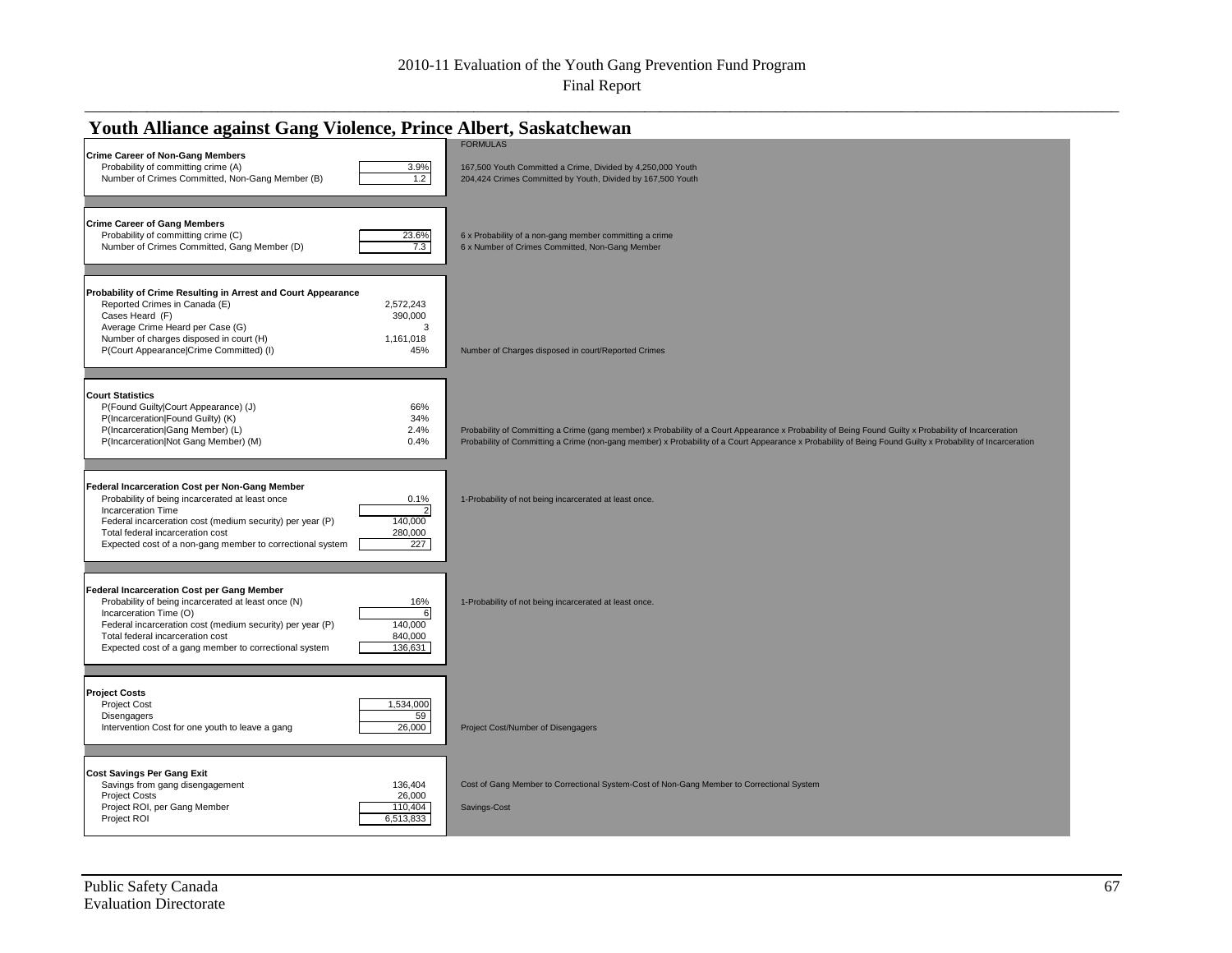\_\_\_\_\_\_\_\_\_\_\_\_\_\_\_\_\_\_\_\_\_\_\_\_\_\_\_\_\_\_\_\_\_\_\_\_\_\_\_\_\_\_\_\_\_\_\_\_\_\_\_\_\_\_\_\_\_\_\_\_\_\_\_\_\_\_\_\_\_\_\_\_\_\_\_\_\_\_\_\_\_\_\_\_\_\_\_\_\_\_\_\_\_\_\_\_\_\_\_\_\_\_\_\_\_\_\_\_\_\_\_\_\_\_\_\_\_\_\_\_\_\_\_\_\_\_\_\_\_\_\_\_\_

#### **Notes:**

- A. The inception documents state that gang members are six times as likely as non-gang members to commit a crime.
- B. The inception documents state that gang members are likely to commit between 3 and 7 times as many crimes as non-gang members. A figure of six has been chosen for the model.
- C. In 2008, 167,500 youth committed a crime, out of a total population of 4.2 million youth aged 15 to 24, for a probability of 3.9%. (Andrea Taylor-Butts. "Where and when youth commit police-reported crimes, 2008" Juristat Vol. 30, no.2 pg. 6. Statistics Canada, 2006 Census of Population, Statistics Canada catalogue no. 97-564-XCB200609)
- D. The 167,500 youth committed 204,424 crimes, for an average crime per youth of 1.2. (Ibid. pg. 22) E. As of 2005.
- (Statistics Canada Criminal Justice Indicators 2005 Catalogue no. 85-227-XIE pg. 13)
- F. The toal number of adult criminal court cases hear in 2008/09 was 390,000. (Jennifer Thomas "Adult criminal court statistics, 2008/2009" Juristat Vol. 30, no2. pg. 5)
- G. 1.16 million charges / 2.5 report crimes=2.97
- H. (Jennifer Thomas pg. 5)
- I. 1.1 million charges / 2.5 million reported crimes
- J. (Jennifer Thomas. pg. 5)
- K. (Mikhail Thomas "Adult Criminal Court Statistics 2003/04" Juristat vol. 24, no 12. pg 1.)
- L. For gang members, Probability of Committing a Crime x Probability of a Court Appearance x Probability of Being Found Guilty x Probability of Court Sentence
- M. For non-gang members, Probability of Committing a Crime x Probability of a Court Appearance x Probability of Being Found Guilty x Probability of Court Sentence N. The probability of at least one crime resulting in incarceration, or 1-Probability of no jail time.
	- 1-((1-(P(Incarceration|Gang Member)/Probability of Committing a Crime))^Number of Crimes Committed)
- O. A higher value has been given due to the criminal background and serious nature of crimes committed.
- P. Correctional Service Canada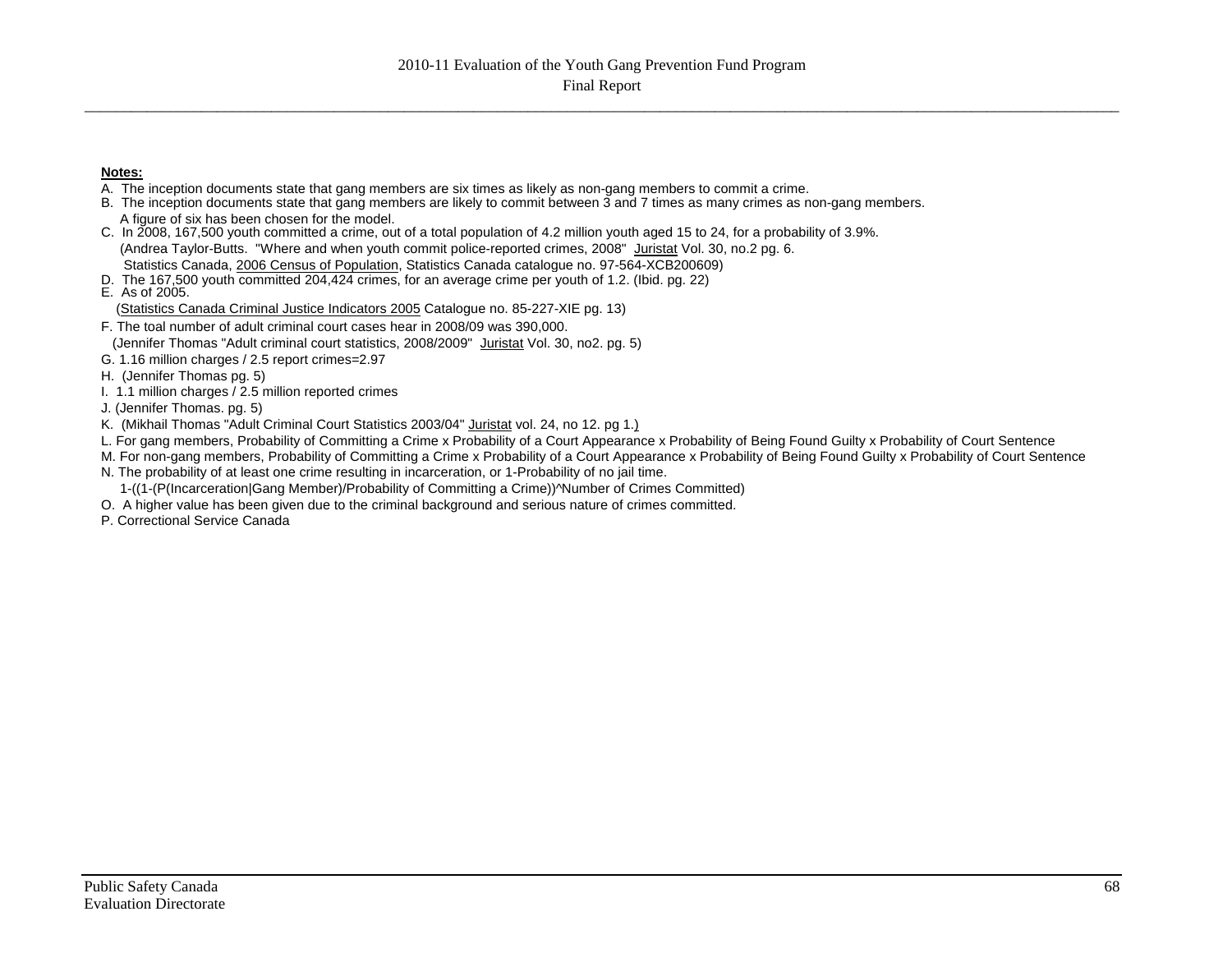# **Appendix I: List of Canadian Youth/Gang Related Programs**

| <b>Province</b> | <b>Name</b>                                                                                                                                         | <b>Description</b>                                                                                                                                                                                                                                                                                                            |
|-----------------|-----------------------------------------------------------------------------------------------------------------------------------------------------|-------------------------------------------------------------------------------------------------------------------------------------------------------------------------------------------------------------------------------------------------------------------------------------------------------------------------------|
| Quebec          | Quebec Provincial<br>Intervention Plan on<br><b>Street Gangs (Plan</b><br>d'intervention<br>québécois sur les<br>gangs de rue 2007-<br>2010)        | The Plan contains a four-pronged approach including:<br>suppression, prevention and intervention, research and<br>analysis as well as training and communication.                                                                                                                                                             |
|                 | Service de police de la<br>ville de Montréal<br>(SPVM) Integrated<br>Approach                                                                       | Created posters, questionnaires and brochures to enhance<br>community awareness.                                                                                                                                                                                                                                              |
|                 | Public Security's<br><b>Street Gang Task</b><br>Force, created under<br>the Comité de<br>coordination des<br>efforts de lutte au<br>crime organizés | Helps to identify and develop action plans to combat street<br>gangs.                                                                                                                                                                                                                                                         |
| Ontario         | The Provincial Anti-<br>Violence Intervention<br>Strategy (PAVIS)                                                                                   | An intelligence-based anti-violence strategy, mobilizing the<br>community and providing proactive enforcement to target<br>street gang activity across the province.                                                                                                                                                          |
|                 | Provincial Integrated<br><b>Guns and Gangs Task</b><br>Force                                                                                        | Assists in the identification of gang members through<br>intelligence gathering.                                                                                                                                                                                                                                              |
|                 | <b>Toronto Anti-Guns</b><br>and Gangs Task<br>Force                                                                                                 | Police and Crown prosecutors work together to effectively<br>investigate and prosecute cases involving guns and gangs.<br>The Crowns provide early legal advice and can obtain<br>authorization for wiretaps to speed along investigations. After<br>charges are laid by the police, the Crowns will lead to<br>prosecutions. |
|                 | Victim and witness<br>service staff                                                                                                                 | Provide support for at-risk youth, youth already involved in<br>gangs, and their families.                                                                                                                                                                                                                                    |
|                 | <b>Provincial Operations</b><br>Centre                                                                                                              | In 2006, the Toronto police service created a Provincial<br>Operations Centre that serves as a hub for coordinated<br>investigations and prosecutions of gun and gang-related<br>crimes. The Guns and Gangs Task Force and other partners<br>have been incorporated into the centre.                                          |
|                 | • Ottawa Police Direct<br><b>Action Response</b><br>Team (DART)                                                                                     | Plays a proactive role in prevention, intervention and diversion<br>strategies in each community within Ottawa. Establishes a<br>police presence through frequent community patrol and works<br>closely with Ottawa communities to gauge and reduce street<br>gang activity.                                                  |
|                 | The Ontario Gang<br>Investigators<br>Association (ONGIA)                                                                                            | Hosts regular large-scale conferences and training seminars<br>on gang-related issues. The association also created the<br>website Voices of Youth (www.notogangs.org), a forum<br>featuring anonymous youth testimonials. The goal is to<br>facilitate policy changes.                                                       |
|                 | Guns and Gangs<br><b>Operations Centre</b>                                                                                                          | In 2007 a Guns and Gangs Operations Centre dedicated to the<br>investigation of gun and gang crimes was created.                                                                                                                                                                                                              |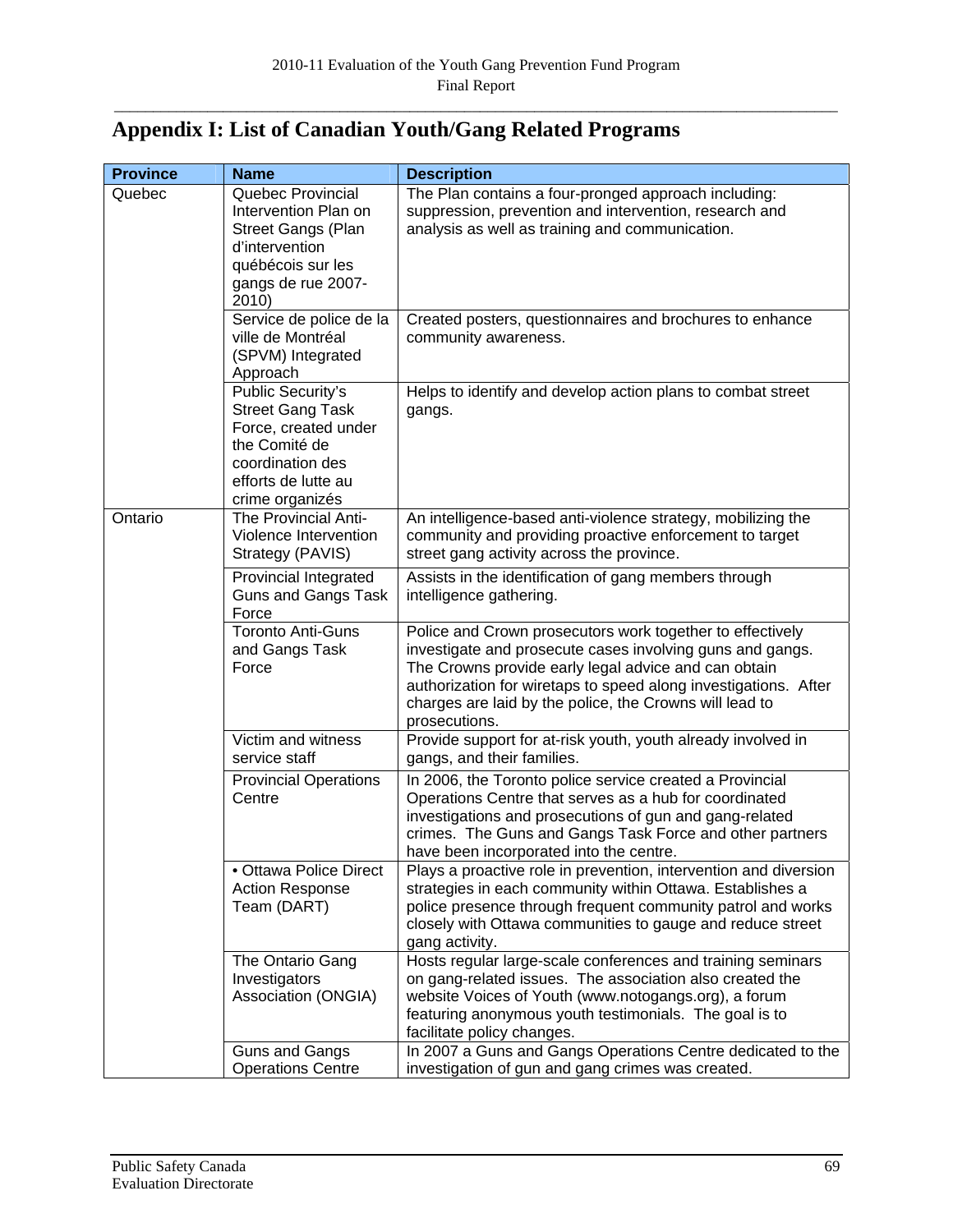| <b>Province</b> | <b>Name</b>                                                    | <b>Description</b>                                                                                                                                                                                                                                                                                                                                                                                                                                                                                                               |
|-----------------|----------------------------------------------------------------|----------------------------------------------------------------------------------------------------------------------------------------------------------------------------------------------------------------------------------------------------------------------------------------------------------------------------------------------------------------------------------------------------------------------------------------------------------------------------------------------------------------------------------|
| Manitoba        | Manitoba Youth Gang<br><b>Reduction Strategy</b>               | Focuses on the prevention, intervention and suppression of<br>street gang activity. Works in partnership with other provincial<br>anti-gang programs: Lighthouse, Choices, Turnabout, Violence<br>Is Not the Answer.                                                                                                                                                                                                                                                                                                             |
|                 | Ototema: Young<br><b>Offender Mentoring</b>                    | A young offender mentoring program in Winnipeg that<br>addresses young female and male offenders' need for social<br>support while also meeting probation requirements. The<br>mentors provide young women and men, many of whom are<br>involved in gangs, with support needed to make healthy<br>choices about family, school, employment, substance abuse<br>and other activities in order to reduce the potential for re-<br>offence.                                                                                         |
|                 | The Spotlight Unit<br>Program                                  | A Winnipeg Youth Probation Services Unit that supervises up<br>to 60 high-risk male youth offenders who are on a Court Order<br>and meet the Provincial gang membership criteria. Services<br>are provided to the client and the client's family members by<br>Probation Officers, Street Mentors, a Supervision Worker and<br>a Family Therapist.                                                                                                                                                                               |
|                 | Manitoba Justice -<br><b>Gang Prevention</b><br><b>Network</b> | To bring together local agencies that are currently working with<br>youth and families to address gang concerns. The network<br>meets quarterly and has included approximately 35 agencies<br>as well as government and law enforcement officials. There<br>has also been representation by some agencies outside of<br>Winnipeg. This network discusses collective concerns; shares<br>information on available programming and new initiatives in<br>the Province as well as using the time to network with other<br>agencies. |
|                 | Manitoba Justice -<br><b>Crime Prevention Unit</b>             | Working in partnership with the Healthy Child Manitoba Office<br>to design, implement and share information across<br>government on evidence-based crime prevention approaches.<br>This involves working with other provincial partners such as<br>Manitoba Health/Healthy Living, Education Citizenship and<br>Youth, Neighbourhoods Alive!, and Family Services and<br>Housing.                                                                                                                                                |
|                 | Project Gang-Proof                                             | Raises public awareness via a series of information pieces<br>and a province wide resource line that answers many<br>questions the public commonly asks about street gangs.<br>Project Gang-Proof consists of a toll-free resource line,<br>handbook for families and communities, a fact sheet for<br>parents and guardians and a pamphlet on how to get out of a<br>gang. The material content is based on input from Justice<br>staff and multiple departments, law enforcement agencies and<br>research.                     |
|                 | stayoutofgangs.ca                                              | Web based awareness initiative aimed at providing information<br>on the realities of joining a gang.                                                                                                                                                                                                                                                                                                                                                                                                                             |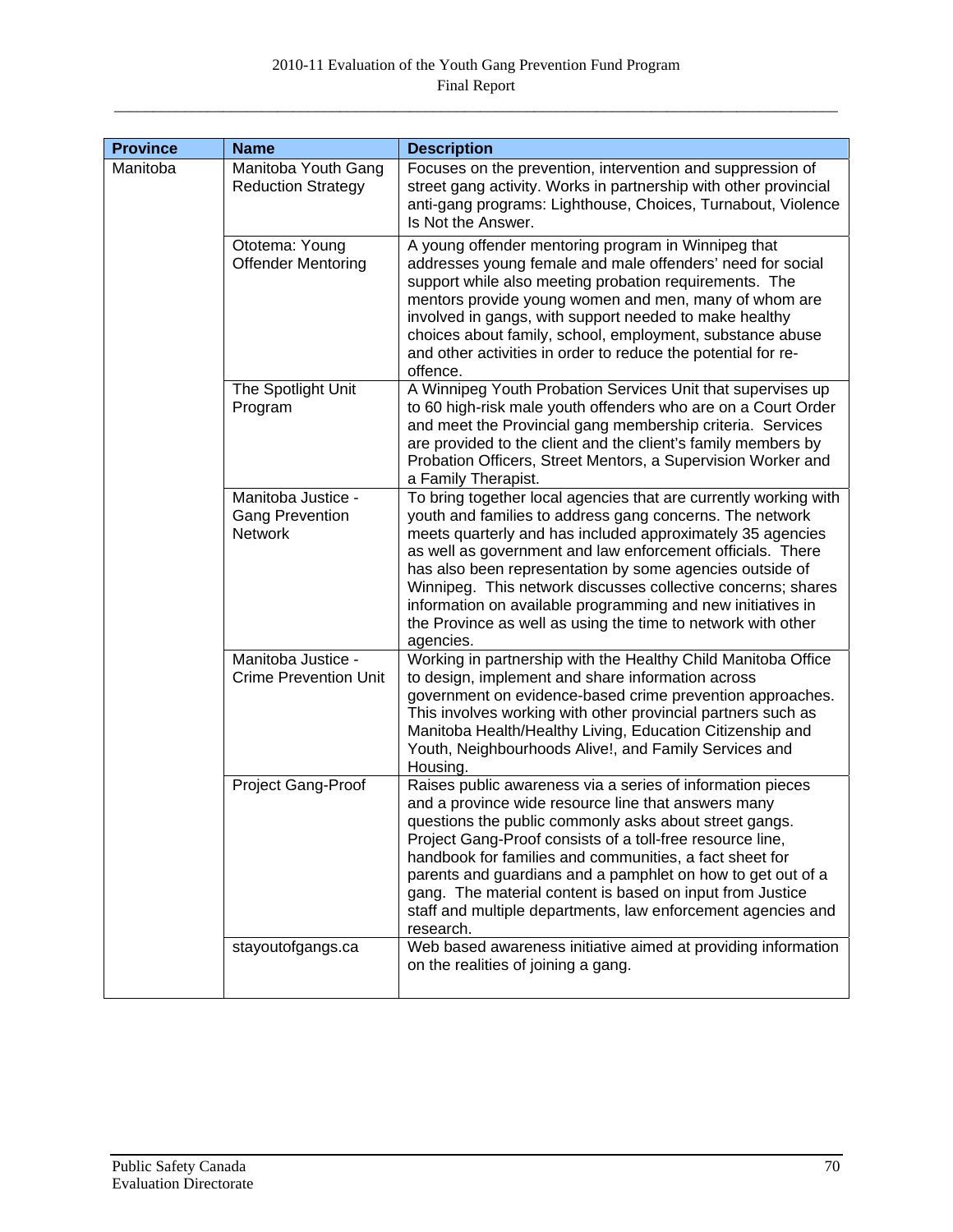| <b>Province</b> | <b>Name</b>                                                      | <b>Description</b>                                                                                                                                                                                                                                                                                                                                                                                                                                                                                                                                                                                                                                                                                                                                                                                                                                                                                                                                                                  |
|-----------------|------------------------------------------------------------------|-------------------------------------------------------------------------------------------------------------------------------------------------------------------------------------------------------------------------------------------------------------------------------------------------------------------------------------------------------------------------------------------------------------------------------------------------------------------------------------------------------------------------------------------------------------------------------------------------------------------------------------------------------------------------------------------------------------------------------------------------------------------------------------------------------------------------------------------------------------------------------------------------------------------------------------------------------------------------------------|
| Saskatchewan    | The Saskatoon Gang<br>Strategy                                   | Created in 2006 in response to criminal activity associated with<br>gangs in Saskatoon. The objectives of the gang strategy are<br>to increase public awareness of gang-related problems,<br>address the factors that encourage gang membership, help<br>members leave the gang lifestyle and suppress gang-related<br>crime. As part of the strategy, officers provide awareness<br>presentations to schools and businesses                                                                                                                                                                                                                                                                                                                                                                                                                                                                                                                                                        |
| Alberta         | Alberta Gang Crime<br><b>Suppression Initiative</b><br>(AGCSI)   | Developed a provincial gang suppression strategy to counter<br>the growing threat of gangs and gang crime in Alberta.                                                                                                                                                                                                                                                                                                                                                                                                                                                                                                                                                                                                                                                                                                                                                                                                                                                               |
|                 | <b>Edmonton Community</b><br>Solution to Gang<br>Violence (CSGV) | Focuses on the community's role in addressing gang violence<br>by creating a network support and planning system to find<br>solutions to gang violence. Promotes positive youth<br>development and prevention tactics, as well as provide support<br>for families and at-risk youth.                                                                                                                                                                                                                                                                                                                                                                                                                                                                                                                                                                                                                                                                                                |
|                 | Four working groups                                              | Focus on community awareness, early prevention, engaging<br>youth and influencing government policy.                                                                                                                                                                                                                                                                                                                                                                                                                                                                                                                                                                                                                                                                                                                                                                                                                                                                                |
|                 | Gang Prevention and<br><b>Intervention Matrix</b><br>(online)    | (http://www.csgv.ca/matrix.php) designed to gather information<br>on agencies, programs, services and best practices to help at-<br>risk youth develop positively.                                                                                                                                                                                                                                                                                                                                                                                                                                                                                                                                                                                                                                                                                                                                                                                                                  |
|                 | <b>Calgary Police Service</b>                                    | Developed a Calgary Gang Strategy in 2006. The strategy is a<br>four-point strategy which includes education, prevention,<br>disruption and investigation. To prevent youth involvement<br>with gangs, the Calgary Police Service works closely with<br>youth who are associating with gangs and those at risk of<br>being recruited. The prevention component of the strategy<br>includes three areas: Connecting with the Community, which<br>helps communities to become involved in addressing the<br>problem. Working with Youth, which includes several long-<br>standing programs aimed at youth such as School Resource<br>Officers, and Youth Education and Intervention officers who<br>provide educational sessions to Junior High students, and their<br>primary presentation topics are gangs and drug<br>education/awareness, and the Monitoring Known Offenders.<br>Through ongoing investigation and observation, they work to<br>stay one step ahead of the gangs. |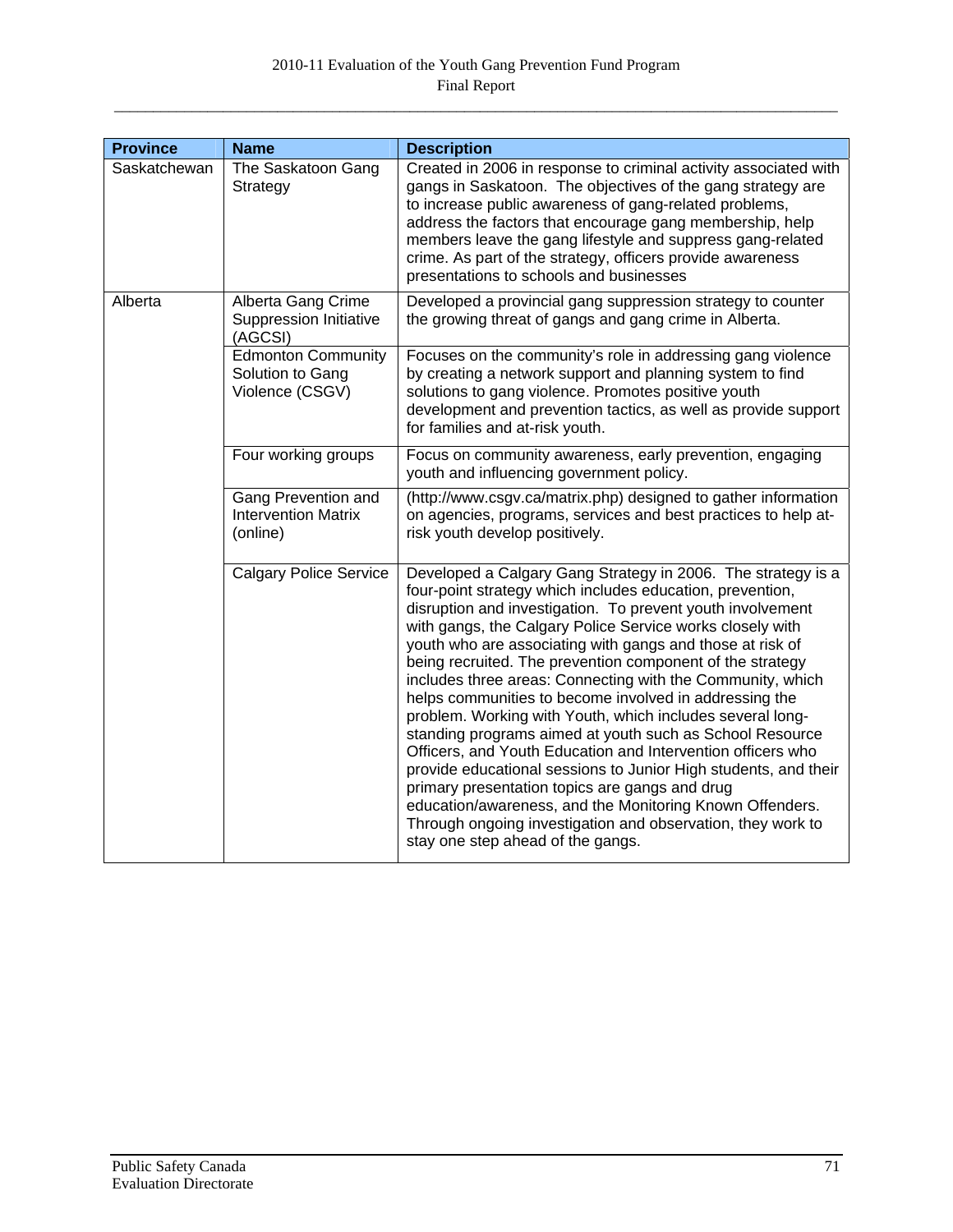| <b>Province</b>            | <b>Name</b>                                                                                                                                                      | <b>Description</b>                                                                                                                                                                                                                                                                                                                                                                                                                                                                                                                                                                                                                                      |
|----------------------------|------------------------------------------------------------------------------------------------------------------------------------------------------------------|---------------------------------------------------------------------------------------------------------------------------------------------------------------------------------------------------------------------------------------------------------------------------------------------------------------------------------------------------------------------------------------------------------------------------------------------------------------------------------------------------------------------------------------------------------------------------------------------------------------------------------------------------------|
| <b>British</b><br>Columbia | Ministry of Public<br>Safety and Solicitor<br>General in partnership<br>with the Inter-ministry<br>Committee on the<br>Prevention of Youth<br>Violence and Crime | \$2 million four-year strategy (2006-2010) to prevent youth<br>gang violence through education, law enforcement and youth<br>and community partners. This strategy was developed in<br>2006, in response to incidents of gang violence witnessed by<br>communities across B.C. This strategy includes the Youth<br>against Violence Line, a toll-free, multilingual phone line<br>available to youth 24/7 to report crime or ask for help. The<br>strategy supports the direct efforts of eight local communities<br>in developing community plans to prevent youth gang<br>violence, and best practices will be shared with other B.C.<br>communities. |
|                            | Safe Streets and Safe<br>and Safe Schools<br>grant                                                                                                               | Provide \$150,000 a year toward community and crime<br>prevention initiatives.                                                                                                                                                                                                                                                                                                                                                                                                                                                                                                                                                                          |
|                            | Ministry of Public<br>Safety and Solicitor<br>General, Victim<br>Services and Crime<br><b>Prevention Division</b>                                                | Published a document on Preventing Youth Involvement in<br>Gangs. This booklet is designed to assist service providers,<br>parents, teachers, and others who are working to help prevent<br>youth form becoming involved in gangs or to help them leave<br>gangs.                                                                                                                                                                                                                                                                                                                                                                                       |

| <b>Federal</b><br><b>Department</b> | <b>Name</b>                                | <b>Description</b>                                                                                                                                                                                                                                                                                                                                                                                  |
|-------------------------------------|--------------------------------------------|-----------------------------------------------------------------------------------------------------------------------------------------------------------------------------------------------------------------------------------------------------------------------------------------------------------------------------------------------------------------------------------------------------|
| <b>RCMP</b>                         | <b>Strategic Priorities (2)</b><br>of $5)$ | Organized Crime (reduce the threat and impact of organized<br>crime)<br>Youth (reduce youth involvement in crime as victims and<br>offenders)                                                                                                                                                                                                                                                       |
|                                     | Publications                               | A Research Report on Youth Gangs: Problems, Perspective<br>and Priorities (2007)<br>Feature Focus 2006: Youth Gangs & Guns                                                                                                                                                                                                                                                                          |
|                                     | Youth priority                             | The objectives of the Youth priority are to:<br>o to reduce youth involvement in crime, both as victims and<br>offenders:<br>o to support sustainable long-term responses to youth crime<br>and victimization;<br>o to support approaches that are consistent with youth justice<br>law;<br>o to focus on risk factors, prevention and early intervention;<br>and<br>o to promote youth engagement. |
|                                     | <b>National Youth</b><br>Strategy          | Part of this Strategy includes designating a youth contact in<br>every province and territory, who supports the development of<br>national youth programs and policy and oversees local<br>initiatives.                                                                                                                                                                                             |
|                                     | National Youth Officer<br>Program          | The RCMP educates front-line officers about what causes<br>youth crime and what police and young people can do about it.<br>The accompanying Youth Officer Resource Centre provides<br>officers with tools and resources to assist them when they<br>interact with youth in schools and in the community.                                                                                           |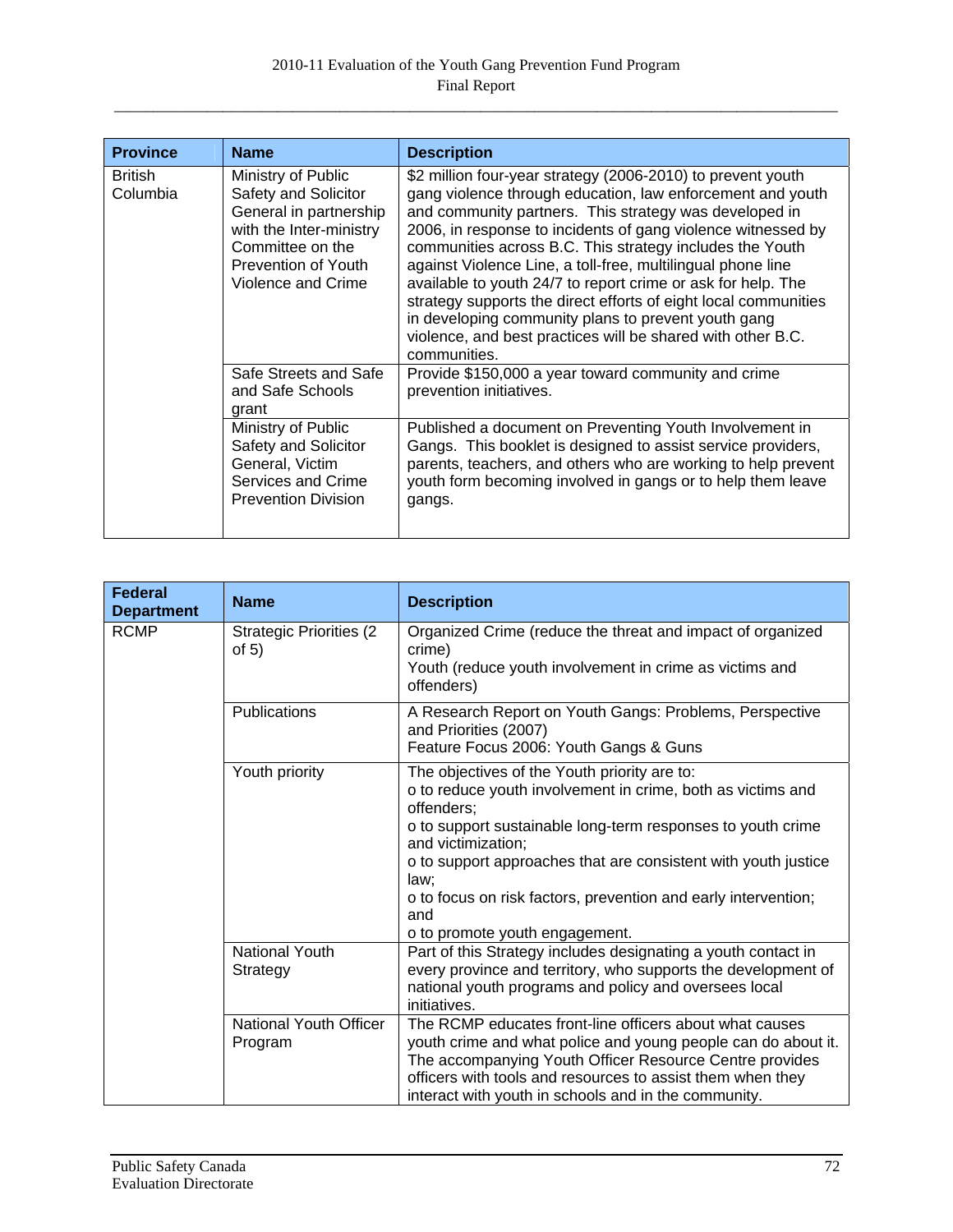## 2010-11 Evaluation of the Youth Gang Prevention Fund Program Final Report

| <b>Federal</b><br><b>Department</b> | <b>Name</b>                                                      | <b>Description</b>                                                                                                                                                                                                                                                                                                                                                                                                                                                                                                                                                                                                                                                                                                                                                                                   |
|-------------------------------------|------------------------------------------------------------------|------------------------------------------------------------------------------------------------------------------------------------------------------------------------------------------------------------------------------------------------------------------------------------------------------------------------------------------------------------------------------------------------------------------------------------------------------------------------------------------------------------------------------------------------------------------------------------------------------------------------------------------------------------------------------------------------------------------------------------------------------------------------------------------------------|
|                                     | Deal.org                                                         | A by-youth, for-youth website, helps facilitate the youth<br>engagement process and works to raise awareness on topics<br>such as bullying, internet safety, gangs and impaired driving,<br>among others.                                                                                                                                                                                                                                                                                                                                                                                                                                                                                                                                                                                            |
|                                     | <b>Community Cadet</b><br>Corps                                  | Developed and implemented by the RCMP in some First<br>Nations communities (including Hobbema, Alberta):<br>o a comprehensive crime reduction initiative educating<br>Aboriginal youth on the dangers of gang activity, drug abuse<br>and associated violence.<br>o recruits young Aboriginal people and advises them on<br>positive choices and alternatives to overcome daily negative<br>obstacles that prevent them from obtaining future education<br>and career opportunities.<br>o in partnership with the youth, community and police, it<br>provides culturally tailored guidance, knowledge, trust,<br>respect, discipline, experience and strength to everyone<br>involved.<br>o cadets become role models for their peers and the younger<br>generation in their respective communities. |
|                                     | Work with local<br>organizations and<br>social services          | The RCMP believes that long-term prevention of youth crime<br>and victimization can only be accomplished in partnership with<br>the community. The RCMP works closely with local<br>organizations and social services so that young people who<br>come into contact with the police, as either offenders or<br>victims, receive the help they need to overcome challenges in<br>their lives.                                                                                                                                                                                                                                                                                                                                                                                                         |
| Department of<br>Justice            | Youth Justice Fund -<br>Guns, Gangs and<br><b>Drugs Priority</b> | To respond to youth involved in the justice system and in gun,<br>gang and drug activities in order to promote the making of<br>"smart choices" by criminalized youth at-risk of joining gangs<br>or already involved in youth gangs through community-based<br>educational, cultural, sporting and vocational opportunities.                                                                                                                                                                                                                                                                                                                                                                                                                                                                        |